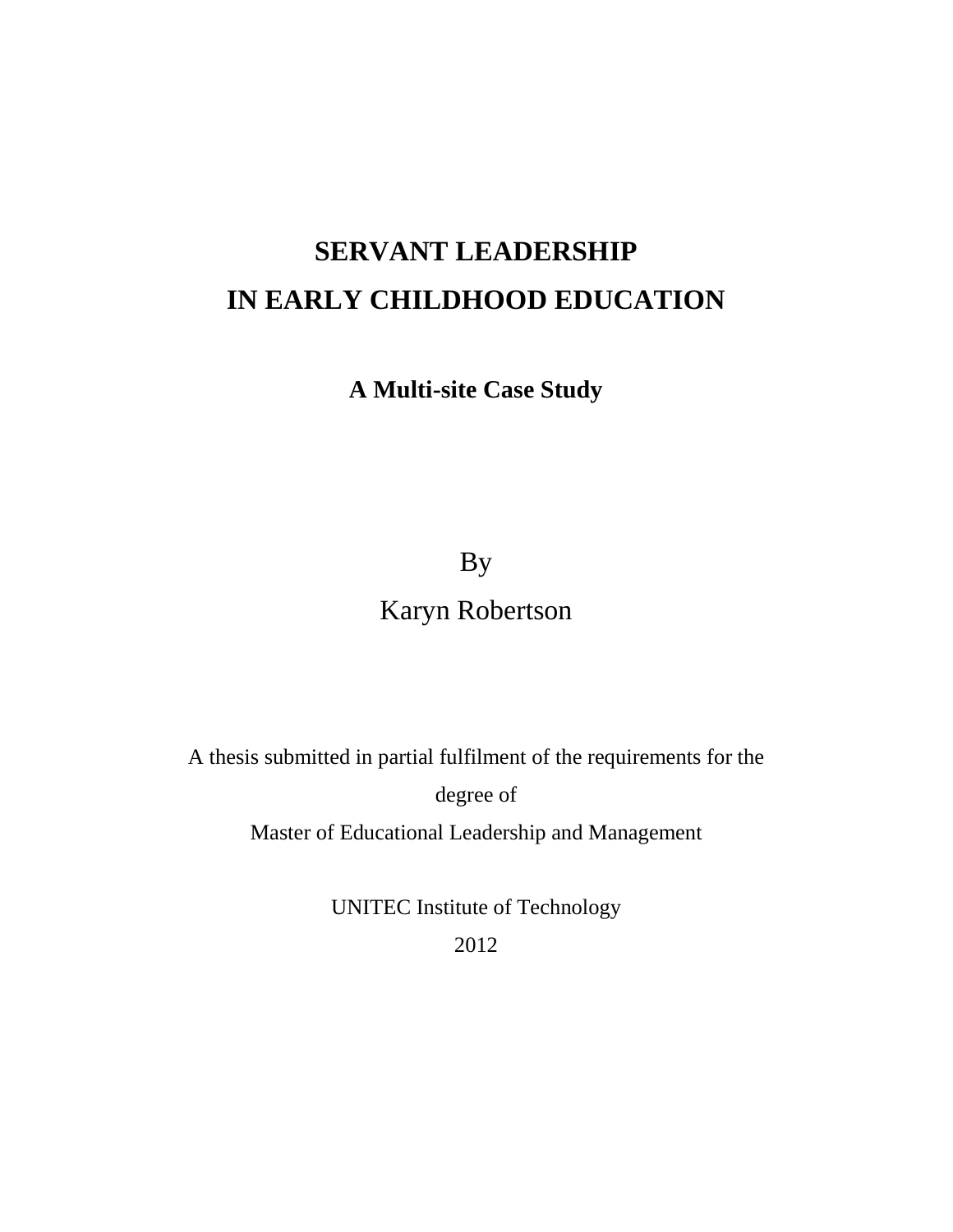# *But among you it will be different. Whoever wants to be a leader among you must be your servant.*

 **Mark 10:43 New Living Translation**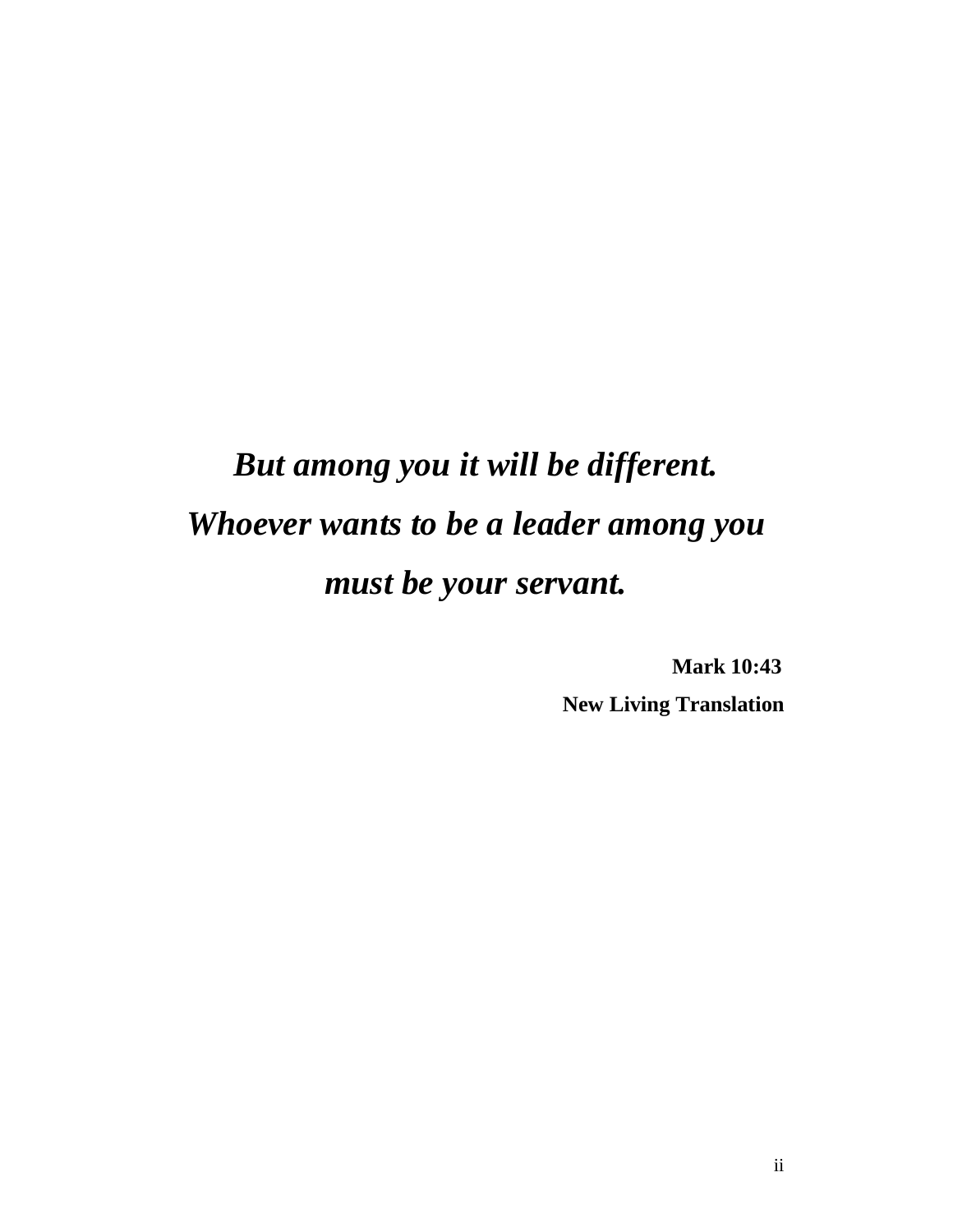### **ABSTRACT**

Leadership in early childhood education (ECE) is an under-researched area and there is little to support those in leadership roles by way of literature to contribute to their understanding of the role. My experiences have led to a belief that leadership in ECE is about much more than a position, power or status. Servant leadership offers a perspective of leadership that considers the idea of being motivated by a genuine desire to serve others and seeks to encourage and support others.

The aims of this study were:

- 1. To define and critically discuss the concept of servant leadership.
- 2. To investigate the way in which leaders of three early childhood education services perceive and demonstrate servant leadership.
- 3. To explore the way in which staff and parents of three early childhood education services perceive and experience servant leadership in practice.

To carry out this study a purposive sampling method was used to select the early childhood centres to be studied. Three centres, all espousing aspects of servant leadership from the literature such as, collaboration, relational leadership, and an ethic of care towards staff, children and parents were selected. The centre leaders, staff and parents were invited to participate through an interview, focus group and a questionnaire respectively. The findings were compared across the individual centres as well as across the different roles of the participants.

Key findings from the research revealed that servant leadership involved spiritual foundations, certain responsibilities, relationships and a number of specific attributes of the person who is the leader such as integrity, altruism, and humility.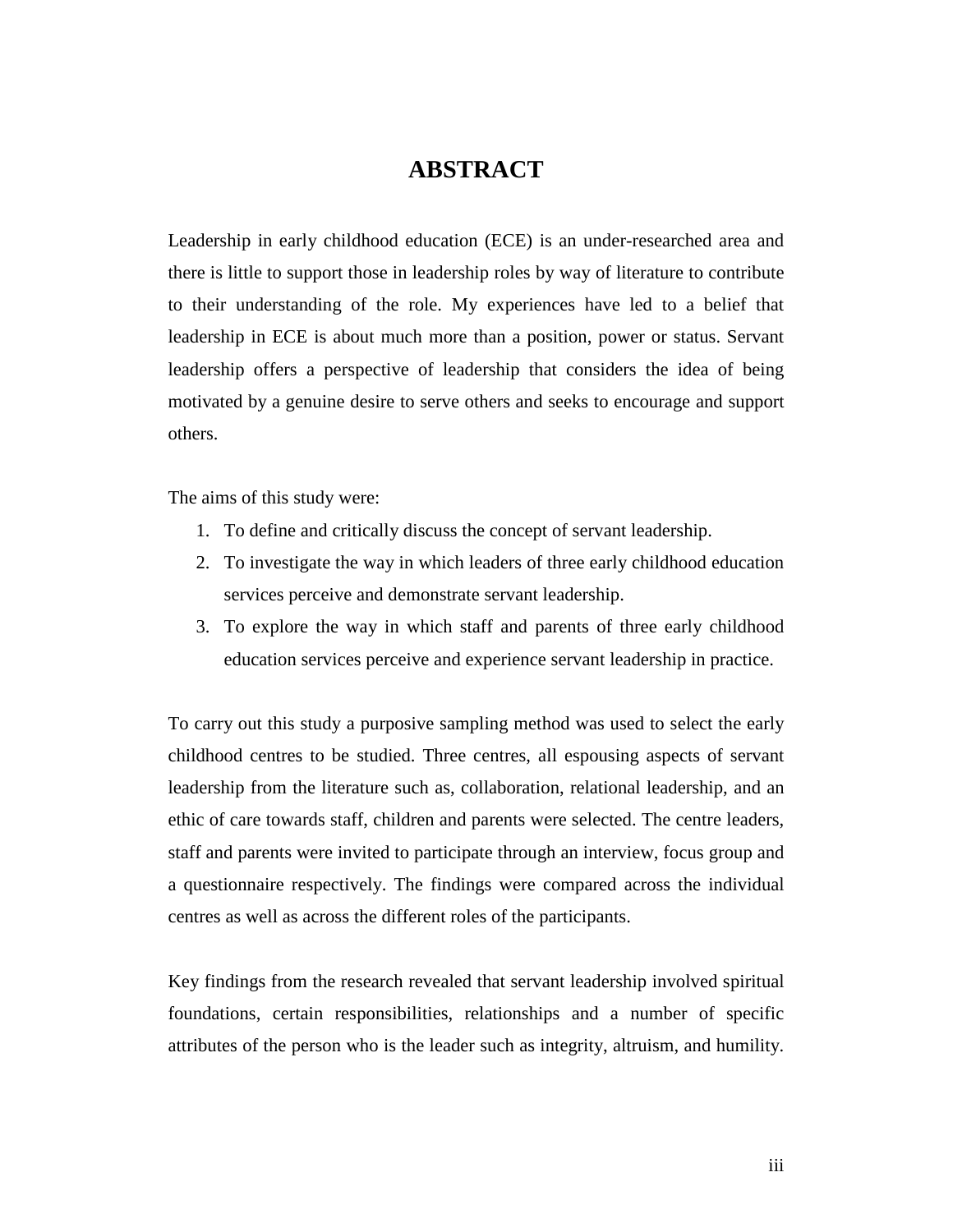The espoused views of servant leadership generally aligned to the practice of servant leadership within the centres and the participants had many examples of how they had either demonstrated or experienced this.

Throughout the study, the term servant leadership was used in a variety of ways: as a concept; a style of leadership; a valid theory of leadership; and a way of being. The research highlighted a number of connections between the views of what makes an effective leader in ECE and the concept of servant leadership. It also identified some similarities between the principles and strands of the New Zealand early childhood curriculum, *Te Whāriki* and servant leadership, such as the concepts of relationships, empowerment, belonging, communication, and family and community (Ministry of Education, 1996).

Through being involved in the research, the participants gained a greater understanding of servant leadership as a concept as well as a greater awareness of the way in which this was practiced in their centres. This study has contributed to the wider body of literature on servant leadership and leadership in ECE. It has also provided a case for presenting servant leadership as a valid form of leadership within ECE.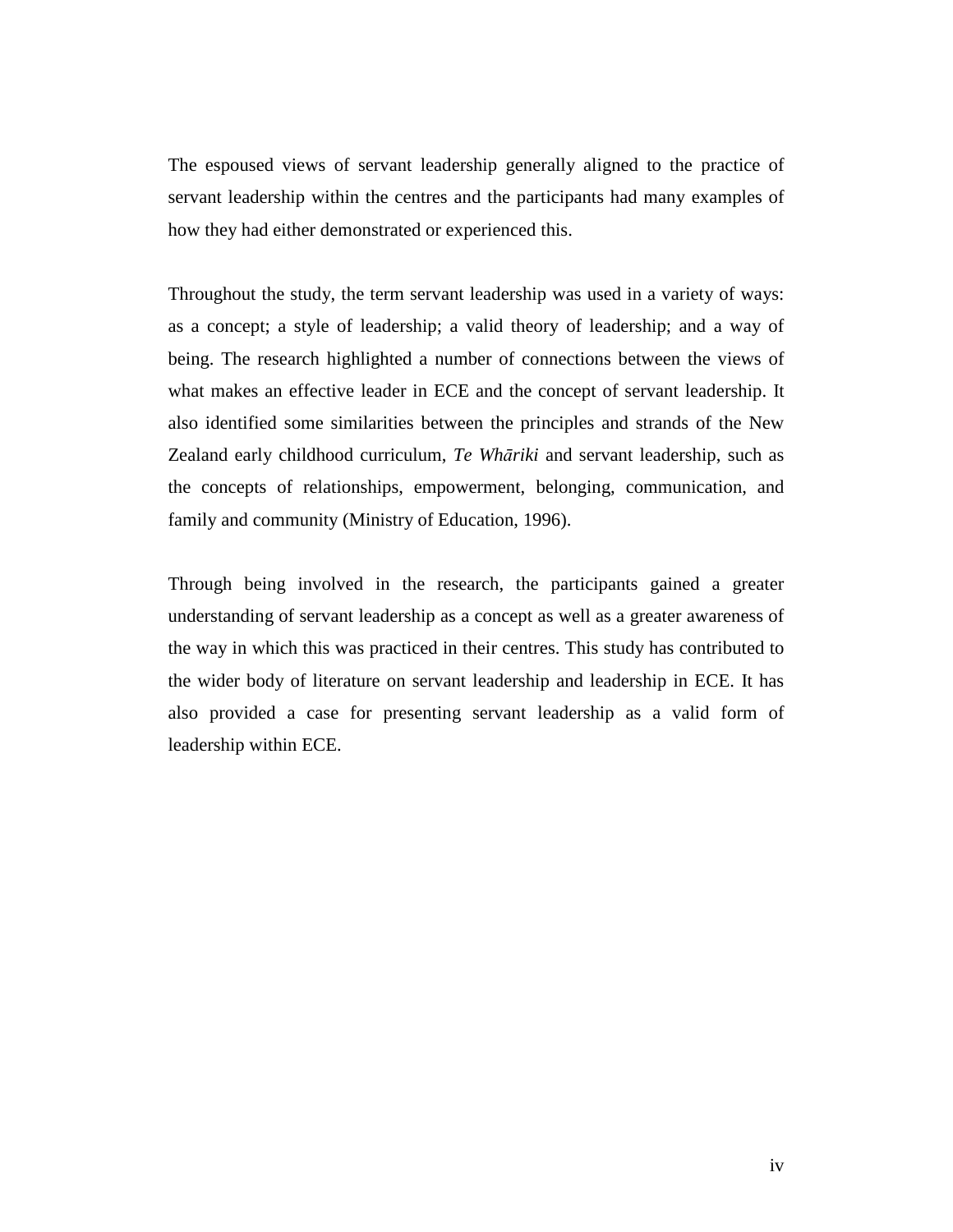### **ACKNOWLEDGEMENTS**

This thesis would not have been completed without the love and support of the many wonderful people who have encouraged me throughout my journey.

Firstly, to Mum and Dad who have believed in me, loved and supported me and continually lifted me up in prayer, thank you. I could not have done this without you. The practical help you have given me so that I could be released to work on this project has been greatly appreciated. Thank you to the rest of my family also who have encouraged me each step of the way.

Cathryn, Hazel, and Raymond, you consistently model what it is to be a servant leader in every sense. You continue to inspire and challenge me in so many areas of my life and I have truly appreciated your love, prayers, and support throughout this journey. Cathryn, thank you for being you. You have been my constant source of help in so many ways. It is a privilege to call you friend.

Thank you to my colleagues for your support and encouragement with this project and to the CET and BTI for funding my studies. Bev and Andrew, your wise words, belief in me, and continual reminders that I could do this have meant so much. I appreciate the example of leadership you are and your willingness to share your experiences of, and passion for, research.

To Rachel, my long time friend, the phone calls and text messages you have sent with words of encouragement have been a huge blessing. Your prayers have not only been needed but also appreciated. Thank you for the reminders to stop, breathe and have some fun along the way.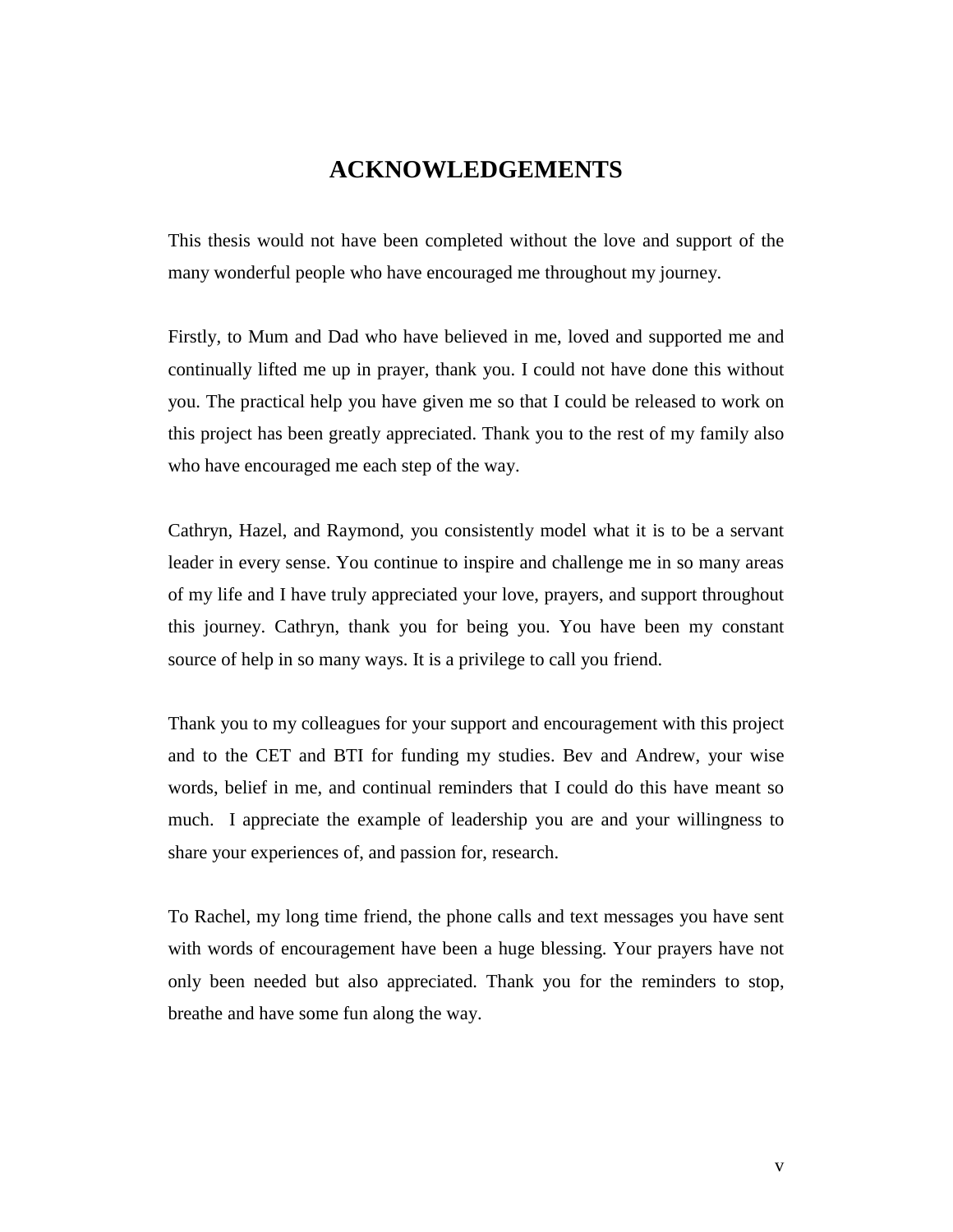To my supervisor, Howard Youngs, thank you for giving me such honest and clear feedback throughout the process of this thesis and for the way you have inspired me to look beyond the obvious and encouraged me through the times when I have been struggling.

To the participants from each of the centres used in this study, thank you for your willingness to engage with the topic and share your thoughts and experiences so openly and honestly. It is because of your input that I have been able to complete this project.

Finally, this thesis is dedicated to the memory of my Poppa who passed away almost 2 years ago. Thank you for being such a true servant leader and for leaving a legacy of love in my life as you modelled what it meant to serve others with genuine kindness and a spirit of generosity. You will forever be in my heart.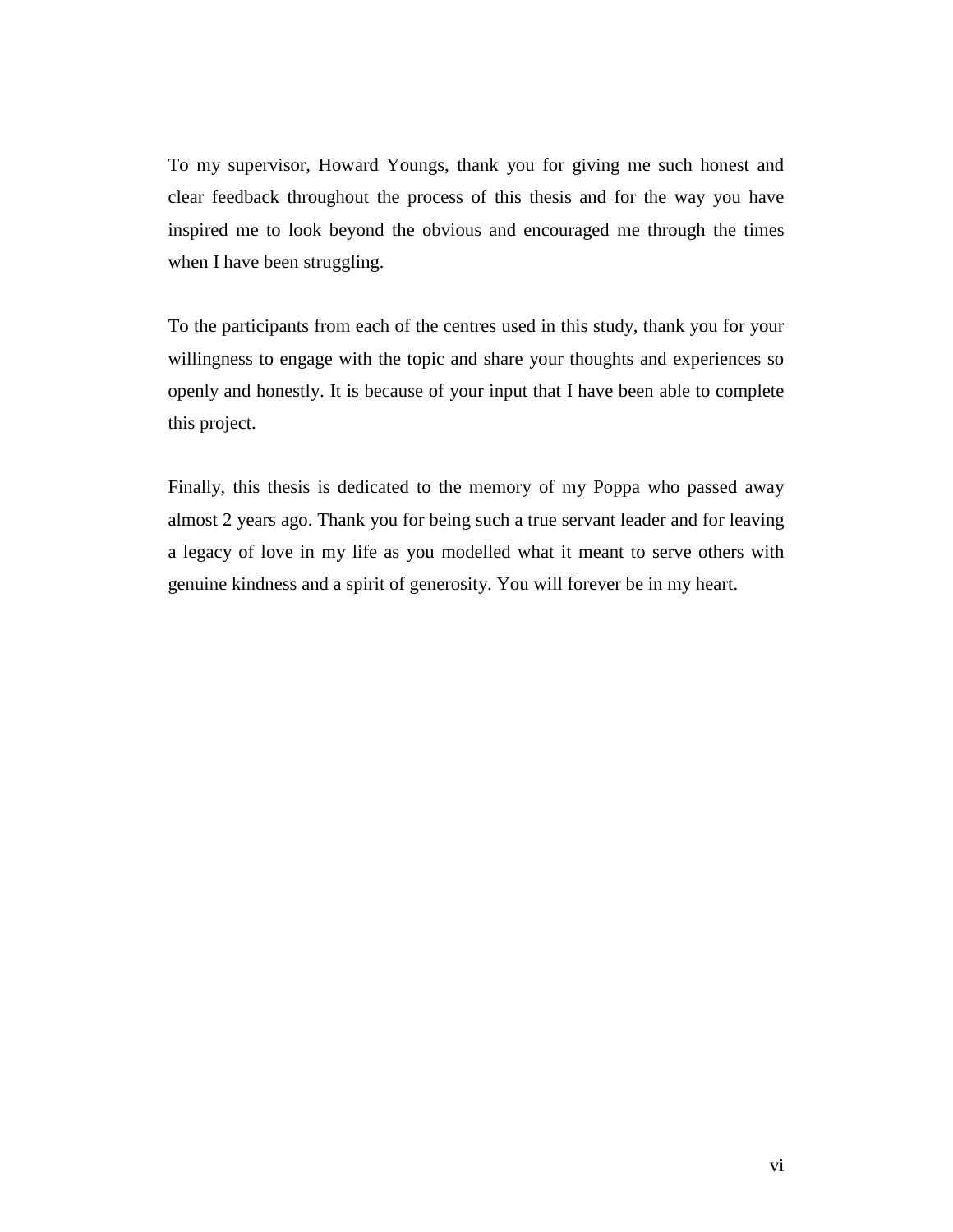### **TABLE OF CONTENTS**

|                                         | $\mathbf{i}$             |
|-----------------------------------------|--------------------------|
|                                         | $\overline{\mathbf{ii}}$ |
|                                         | iii                      |
|                                         | V                        |
|                                         | vii                      |
|                                         | X                        |
|                                         |                          |
|                                         | $\mathbf{1}$             |
|                                         | 1                        |
|                                         | $\overline{2}$           |
|                                         | 3                        |
|                                         | 3                        |
|                                         | $\overline{A}$           |
|                                         |                          |
|                                         | 6                        |
|                                         | 6                        |
|                                         | $\overline{7}$           |
| LEADERSHIP IN EARLY CHILDHOOD EDUCATION | 12                       |
| THE CONCEPT OF SERVANT LEADERSHIP       | 19                       |
| RESEARCH OF SERVANT LEADERSHIP          | 28                       |
|                                         | 30                       |
|                                         |                          |
| CHAPTER THREE: METHODOLOGY AND METHODS  | 31                       |
|                                         | 31                       |
|                                         | 31                       |
|                                         | 35                       |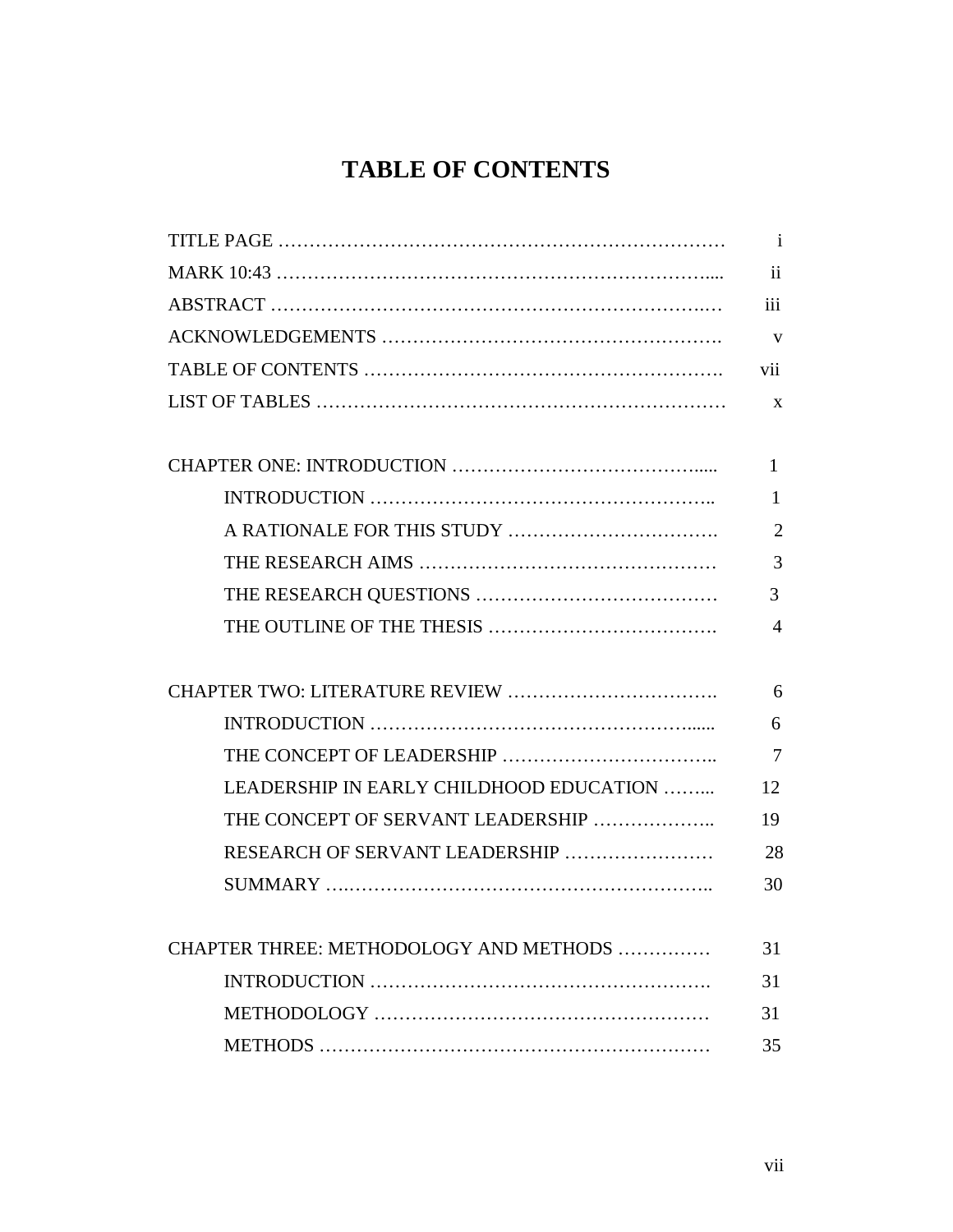|                                                      | 40  |
|------------------------------------------------------|-----|
|                                                      | 41  |
|                                                      | 42  |
|                                                      | 44  |
| CHAPTER FOUR: DATA RESULTS AND ANALYSIS              | 45  |
|                                                      | 45  |
|                                                      | 46  |
|                                                      | 64  |
|                                                      | 87  |
|                                                      | 105 |
| CHAPTER FIVE: DISCUSSION OF THE FINDINGS             | 107 |
|                                                      | 107 |
| <b>MAJOR THEMES EVIDENT IN THE ESPOUSED</b>          |     |
|                                                      | 107 |
|                                                      | 118 |
| THE PARADOX OF SERVANT LEADERSHIP                    | 120 |
|                                                      | 120 |
| <b>CHAPTER SIX: CONCLUSIONS AND RECOMMENDATIONS </b> | 122 |
|                                                      | 122 |
|                                                      | 123 |
|                                                      | 128 |
|                                                      | 130 |
|                                                      | 131 |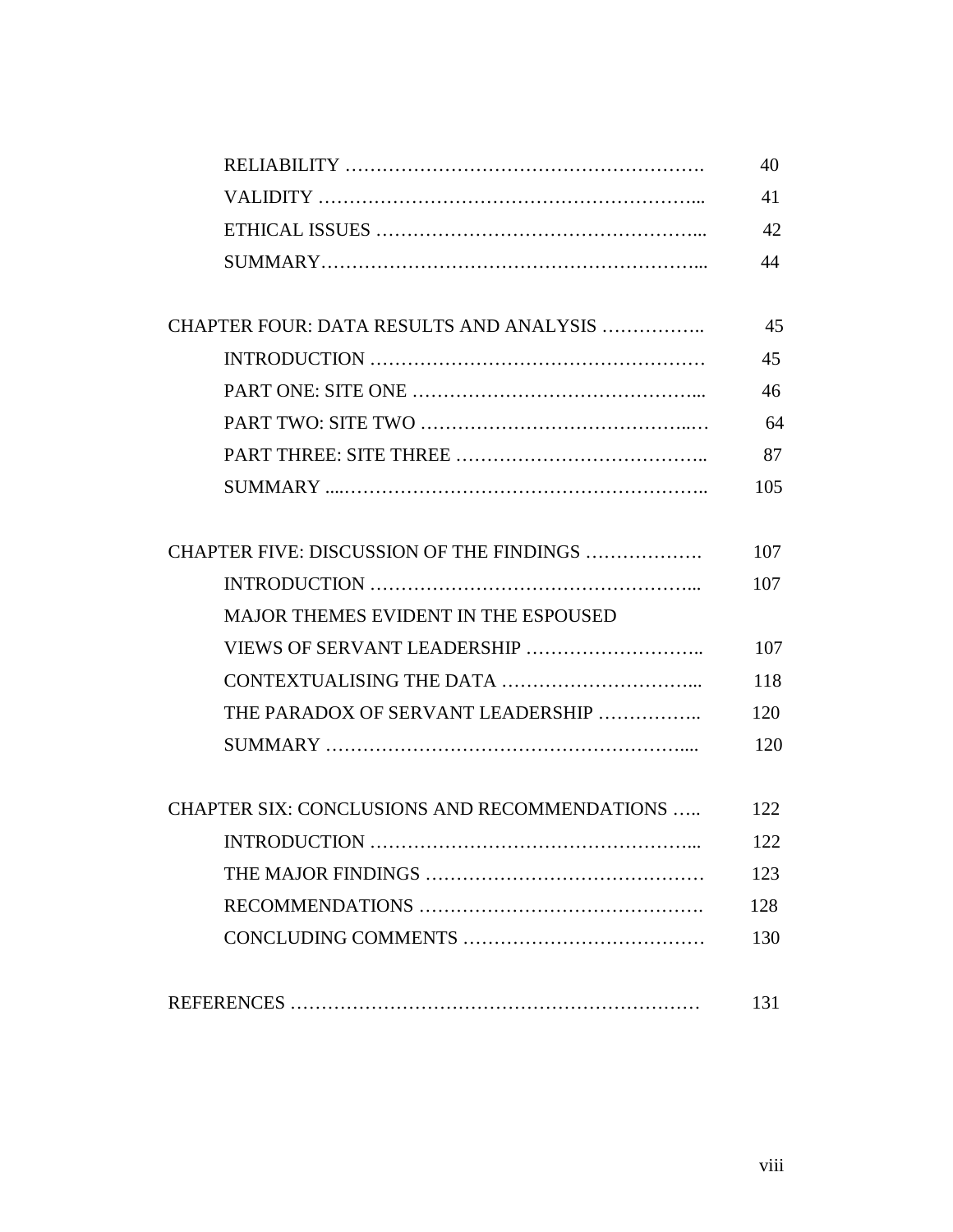| 138 |
|-----|
| 139 |
| 140 |
| 141 |
| 142 |
| 143 |
| 144 |
| 145 |
| 146 |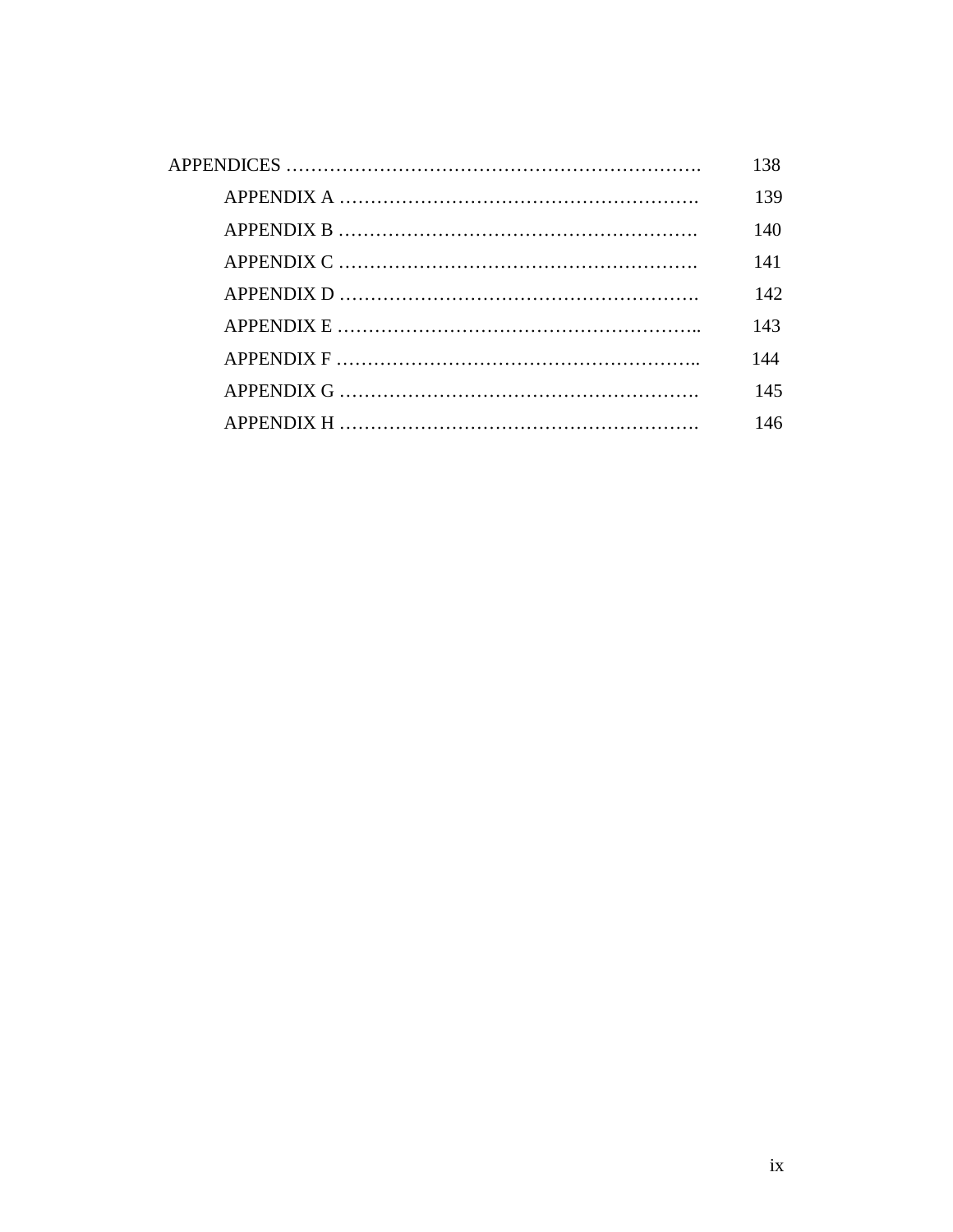### **LIST OF TABLES**

| Table 2.1 |                                                          | 24  |
|-----------|----------------------------------------------------------|-----|
| Table 2.2 |                                                          | 25  |
| Table 2.3 |                                                          | 26  |
| Table 4.1 | Categories of Barriers to Servant Leadership: Site One   | 59  |
| Table 4.2 | Categories of Barriers to Servant Leadership: Site Two   | 80  |
| Table 4.3 | Categories of Barriers to Servant Leadership: Site Three | 101 |
| Table 5.1 | Major and Minor Themes of Espoused Views of Servant      | 108 |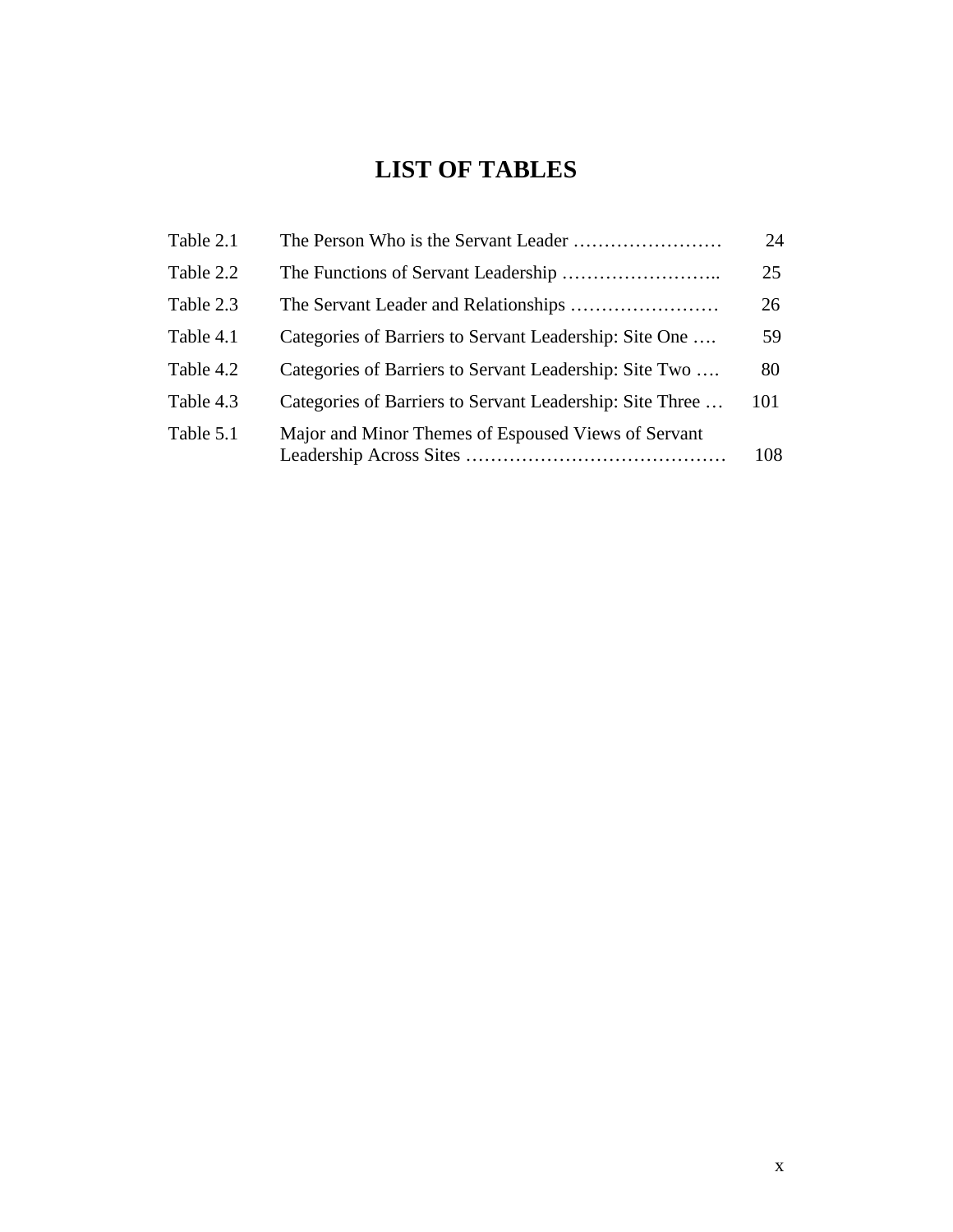## **Chapter One INTRODUCTION**

#### **INTRODUCTION**

The early childhood sector is one of great diversity (Ebbeck & Waniganayake 2003; Muijs, Aubrey, Harris, & Briggs, 2004; Rodd, 2006; Thornton, 2006; Thornton, Wansbrough, Clarkin-Phillips, Aitken, & Tamati, 2009). Early childhood education (ECE) covers a range of different settings and each of these settings has its own distinctive philosophy. Each individual centre's philosophy is based on the pedagogical perspectives, values and beliefs of those running and working in the centre (Ebbeck & Waniganayake, 2003; Rodd, 2006). Leadership structures within the early childhood setting are therefore also very diverse.

My experiences in ECE as a teacher, leader and teacher educator have enabled me to experience and observe the leadership practices of others and develop some understanding of leadership within the sector. From these experiences I have come to recognise that leadership is more than just ability and skill and it is also far more than an actual position or role (Hoy & Miskel, 2008; Yukl, 2002). The concept of servant leadership considers this perspective.

Sergiovanni (1992) suggests that the importance of, and interconnection between, 'head, heart and hands' in leadership should be considered. Servant leadership is about the 'heart' issue of leadership where morals, values, beliefs and motivation are considered (Greenfield & Ribbons, 1993, cited in Bush, 2003; Youngs, 2002). It is my belief that the 'heart' issue ultimately affects the way in which leaders work with other members of the team and therefore the way team members respond to this in their practice. In the early childhood sector teamwork is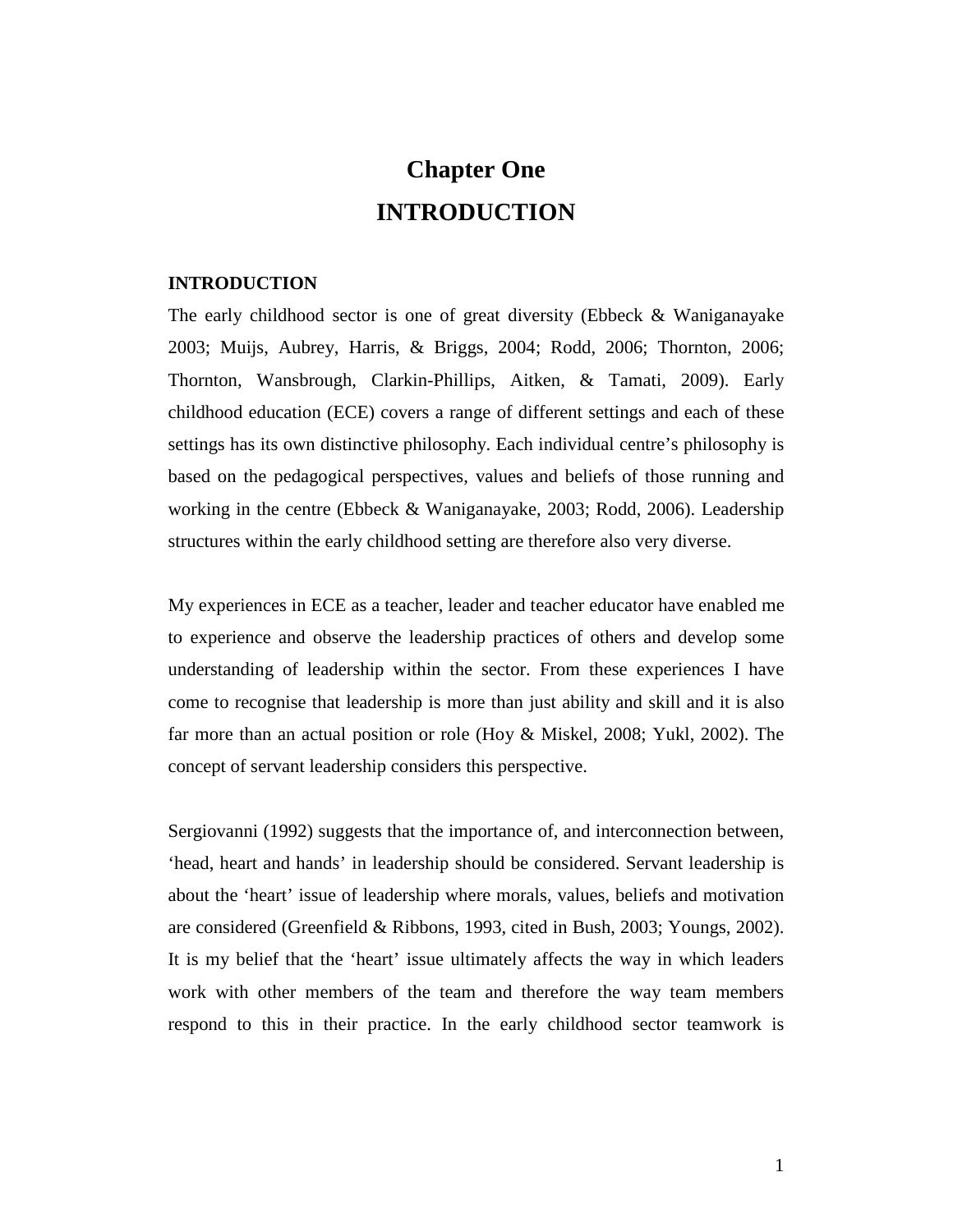essential because teaching occurs within a team environment and therefore the relationship between leader and team members is crucial to effective practice.

Leadership involves an interchangeable leader-follower relationship. The quality of this relationship affects the ability to influence. It is my belief that a greater understanding on the part of leaders and aspiring leaders in relation to the concepts of leadership in ECE, including the concept of servant leadership, could add to the understanding of the quality of leadership practice and therefore the quality of relationship between leaders and followers, leaders and leaders, and followers and followers.

#### **A RATIONALE FOR THIS STUDY**

Research and literature focusing on leadership in ECE is limited (Rodd, 2006; Thornton et. al., 2009) which makes it more difficult to fully understand leadership within the early childhood context. Early childhood educators are frequently moved into leadership roles early in their careers, often with little or no understanding of leadership theory (Thornton, et. al., 2009). A lack of empirical studies on servant leadership has also been identified (Russell & Stone, 2002). There is a need to establish the traits, characteristics, and behaviours of genuine servant leaders through empirical study so as to contribute to a greater understanding of the implications of servant leadership for practice.

Leaders in ECE are often not aware of their own leadership style which may influence the way they are perceived by teachers and parents (Nupponen, 2006a). My research aims to identify any differences or similarities in the perceptions of leaders, staff and parents. In doing so, it could add to the understanding of the leadership practice of early childhood professionals, potentially leading to a better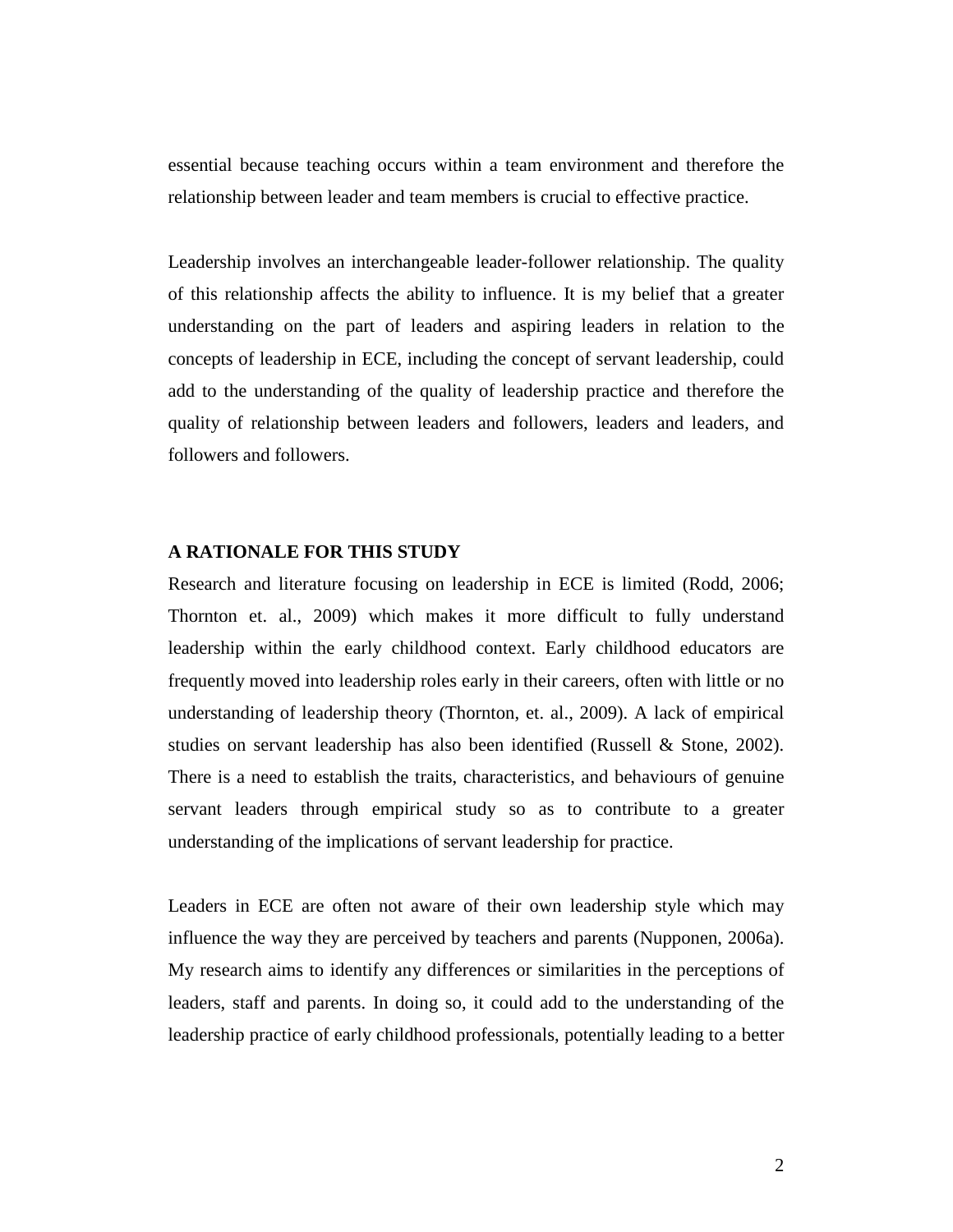alignment of espoused theory and theory in practice in relation to leadership in early childhood education. This alignment leads to more authentic leadership (Duignan & Bhindi, 1997).

#### **THE RESEARCH AIMS**

The purpose of this research project was to investigate the concept of servant leadership and analyse the way in which it was both espoused and experienced by the leaders, staff and parents of three different early childhood settings. The following aims were identified for the purpose of this study:

- 1. To define and critically discuss the concept of servant leadership.
- 2. To investigate the way in which leaders of three early childhood education services perceive and demonstrate servant leadership.
- 3. To explore the way in which staff and parents of three early childhood education services perceive and experience servant leadership in practice.

#### **THE RESEARCH QUESTIONS**

From the aims stated above, the following three research questions were identified:

- 1. How is servant leadership defined in the literature and by early childhood leaders, staff and parents?
- 2. How and in what way do leaders in early childhood education perceive and demonstrate servant leadership?
- 3. How do staff and parents in early childhood education perceive and experience servant leadership in practice?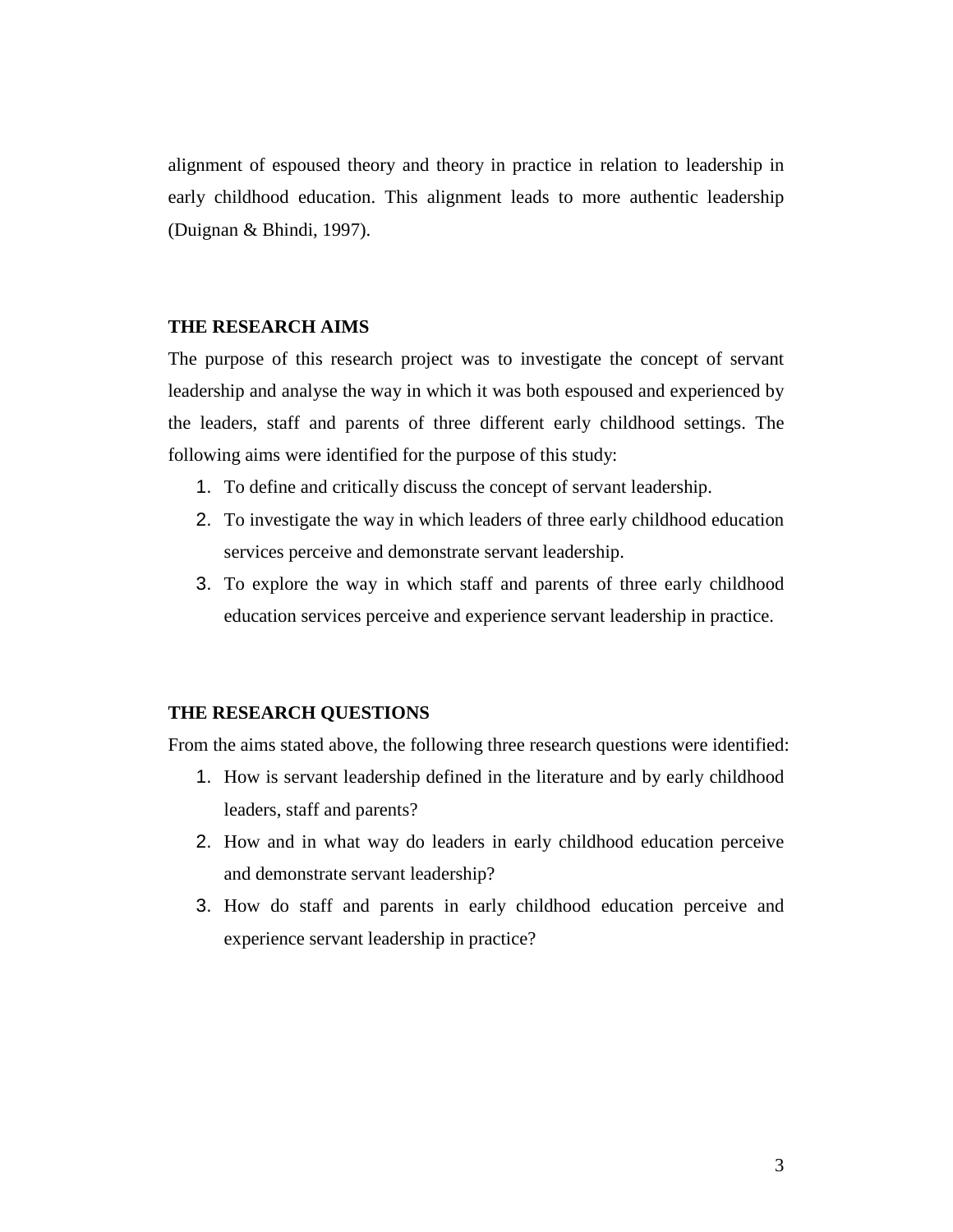#### **THE OUTLINE OF THE THESIS**

The thesis is divided into six chapters, each related to a different aspect of the research project.

Following this chapter, the second chapter provides a review of the literature relevant to the study. Literature related to concept of leadership and leadership in ECE is reviewed to provide an understanding of the context in which this research project sits. This is followed by a literature review of servant leadership that establishes minor and major themes on the topic. The final section of this chapter outlines a sample of the research on servant leadership.

A rationale and justification of the methodology applied in this study is provided in chapter three. This is followed by an outline of the methods and tools used to gather the data and a theoretical base from which to apply these. In the final sections of this chapter consideration is given to strategies used for ensuring reliability and validity followed by a discussion of ethical issues.

Chapter four presents the results of the data and is therefore a much more extensive chapter than the others. Divided into three parts, data results are presented from each of the three sites used in the study. The data results are presented with little discussion and simply provide the words of the participants as much as possible.

The findings from chapter four are discussed in chapter five. Major themes arising from the data are presented and similarities and differences across the sites are highlighted. The second part of the chapter considers how the findings are used to define and contextualise servant leadership in ECE and barriers to the practice of servant leadership are discussed. The findings in this chapter are discussed in light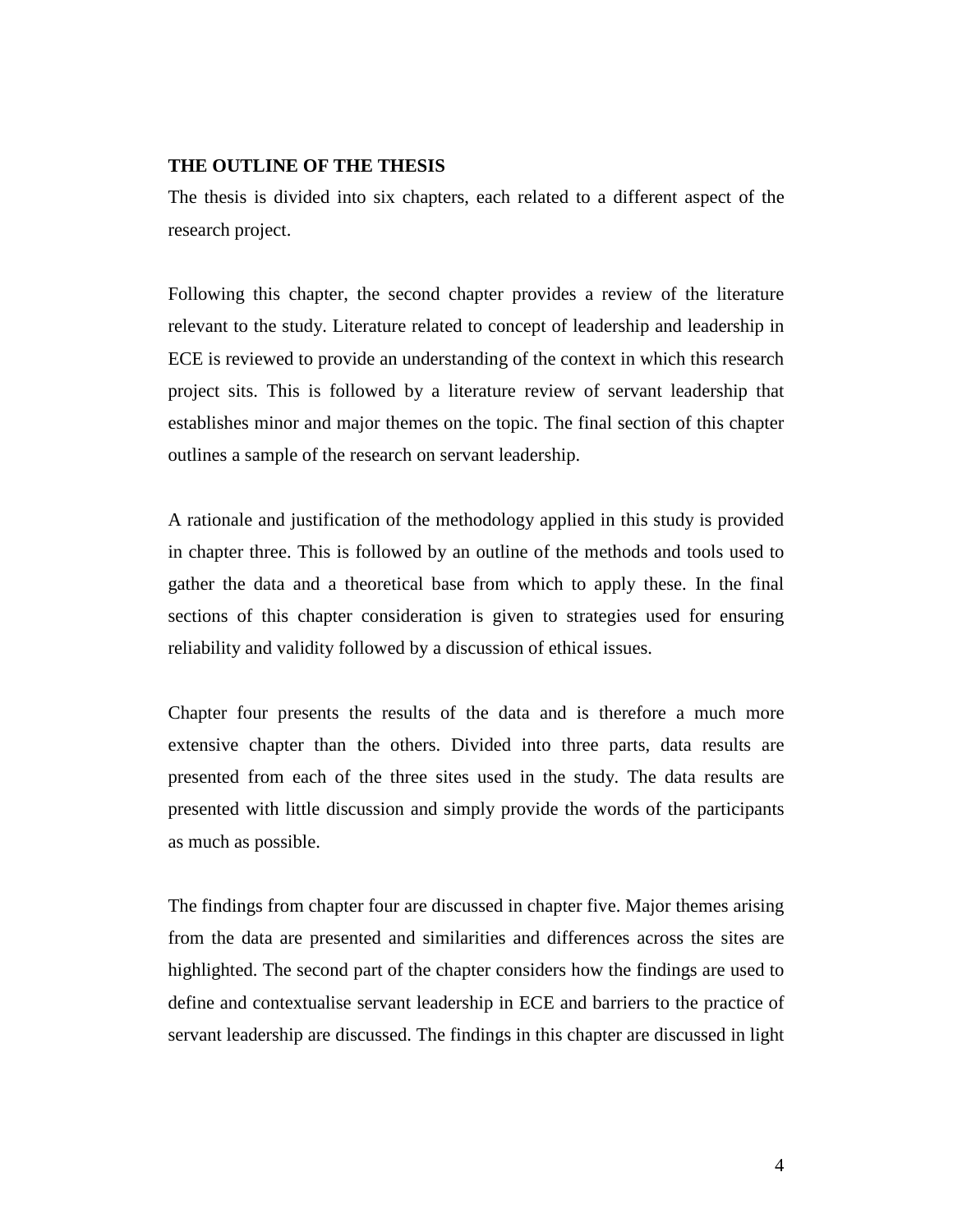of the literature and research reviewed in chapter two.

The sixth and final chapter presents an overview of the major findings of the project before recommendations for the future practice of servant leadership in ECE and suggestions for future research are made.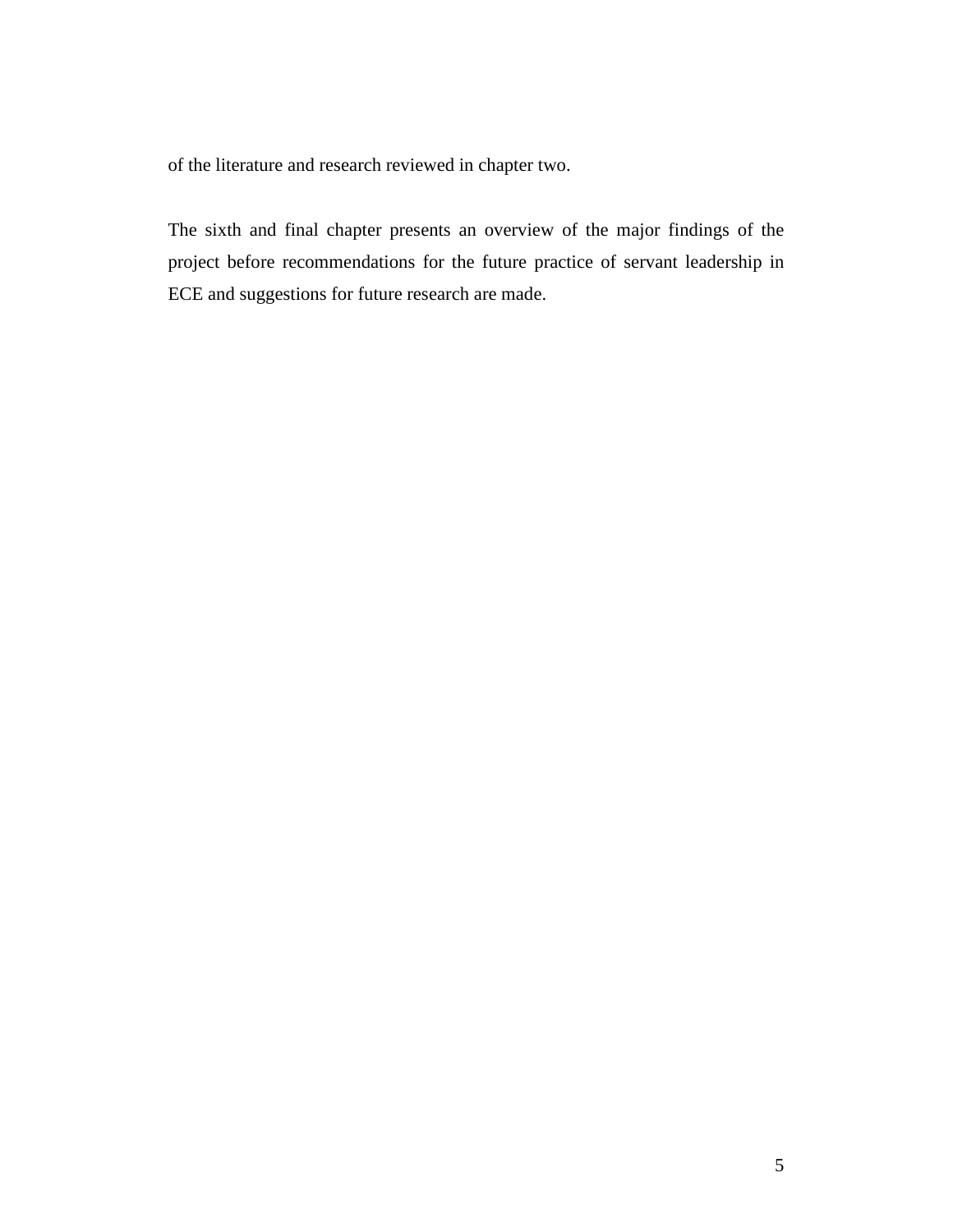## **Chapter Two LITERATURE REVIEW**

#### **INTRODUCTION**

To understand the nature of servant leadership in ECE it is necessary to first understand the early childhood setting in which leadership occurs. The New Zealand early childhood sector is one of great diversity covering a range of different settings including state run kindergartens; private, community, churchbased or corporate run centres, kindergartens and preschools; cultural centres; and parent run centres. Each setting has its own distinctive philosophy based on the pedagogical perspectives, values and beliefs of those running and working in the centre. These individual centre philosophies are woven into the outworking of the national curriculum *Te Whāriki: He whāriki matauranga mo nga mokopuna o Aotearoa: Early childhood curriculum* (Ministry of Education, 1996).

Just as there is great diversity in the early childhood centres within New Zealand, so is there great diversity in the leadership structures. The first section of this literature review considers the concepts of leadership and educational leadership. Due to the lack of ECE leadership literature it was necessary to draw on school leadership literature to discuss educational leadership. The nature of leadership within ECE is discussed in the second section. These first two sections provide a platform from which to define and critique the concept of servant leadership as a credible style of leadership within early childhood education. The fourth and final section of the literature review examines a range of empirical research that has been undertaken with a focus on servant leadership.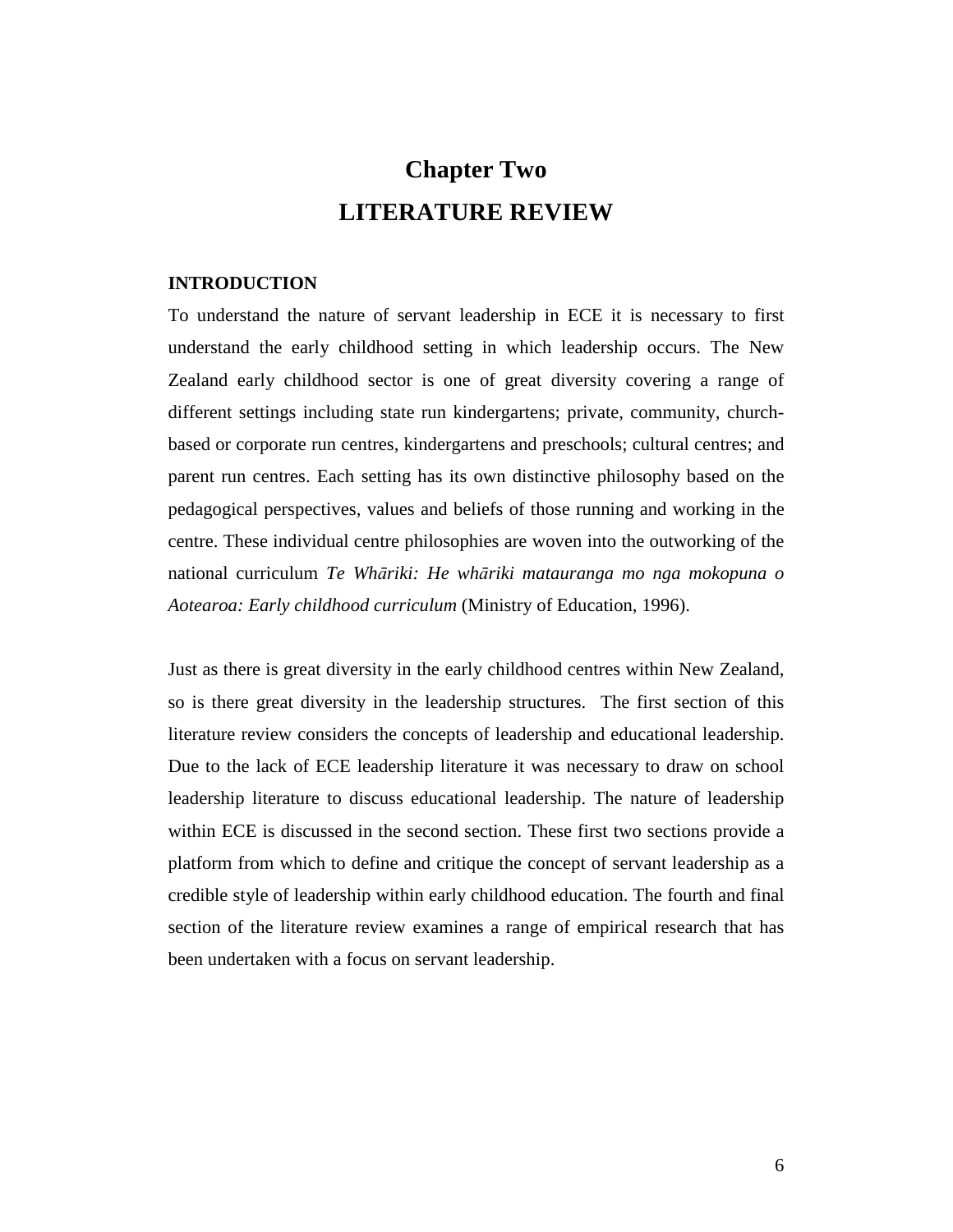#### **THE CONCEPT OF LEADERSHIP**

Within literature there is a plethora of definitions of the concept of leadership, yet there is little agreement over these definitions (Bolman & Deal, 2008; Bush, 2003; Gronn, 2003; Kouzes & Posner, 2007; Razik & Swanson, 2000; Yukl, 2002). Yukl (2002) suggests that one dispute is over whether leadership is defined as a specific role or a process of social influence. It could be argued however that leadership can be both a specific role and a process of social influence allowing for both formal and informal leadership within an organisation (Hoy & Miskel, 2008; Leithwood, 2003).

Bush (2003) argues that the notion of leadership as a process of influence does not provide an understanding of what goals or actions are required through this process. An emerging view of leadership acknowledges the role of emotions, character, personal and professional values, self-awareness, empowerment, and development of individuals (Bolman & Deal, 2008; Bush, 2003; Hoy & Miskel, 2008; Kouzes & Posner, 2007; Yukl, 2002). This view takes the focus off leadership as the act of leading and instead draws attention to the character and attributes of the person who is a leader. Greenfield and Ribbons (1993, cited in Bush, 2003) argue that "leadership begins with the 'character' of leaders, expressed in terms of personal values, self-awareness and emotional and moral capability" (p. 6). Literature highlights the need to consider the values of the leader as well as the process of influence. The concept of moral leadership which identifies the need to recognise values and beliefs in the processes of decisionmaking has also arisen (Bush, 2003; Fidler & Atton, 2004; Sergiovanni, 1992). It is within these views that the idea of leader as servant has been acknowledged (Kouzes & Posner, 2007; Russell, 2001).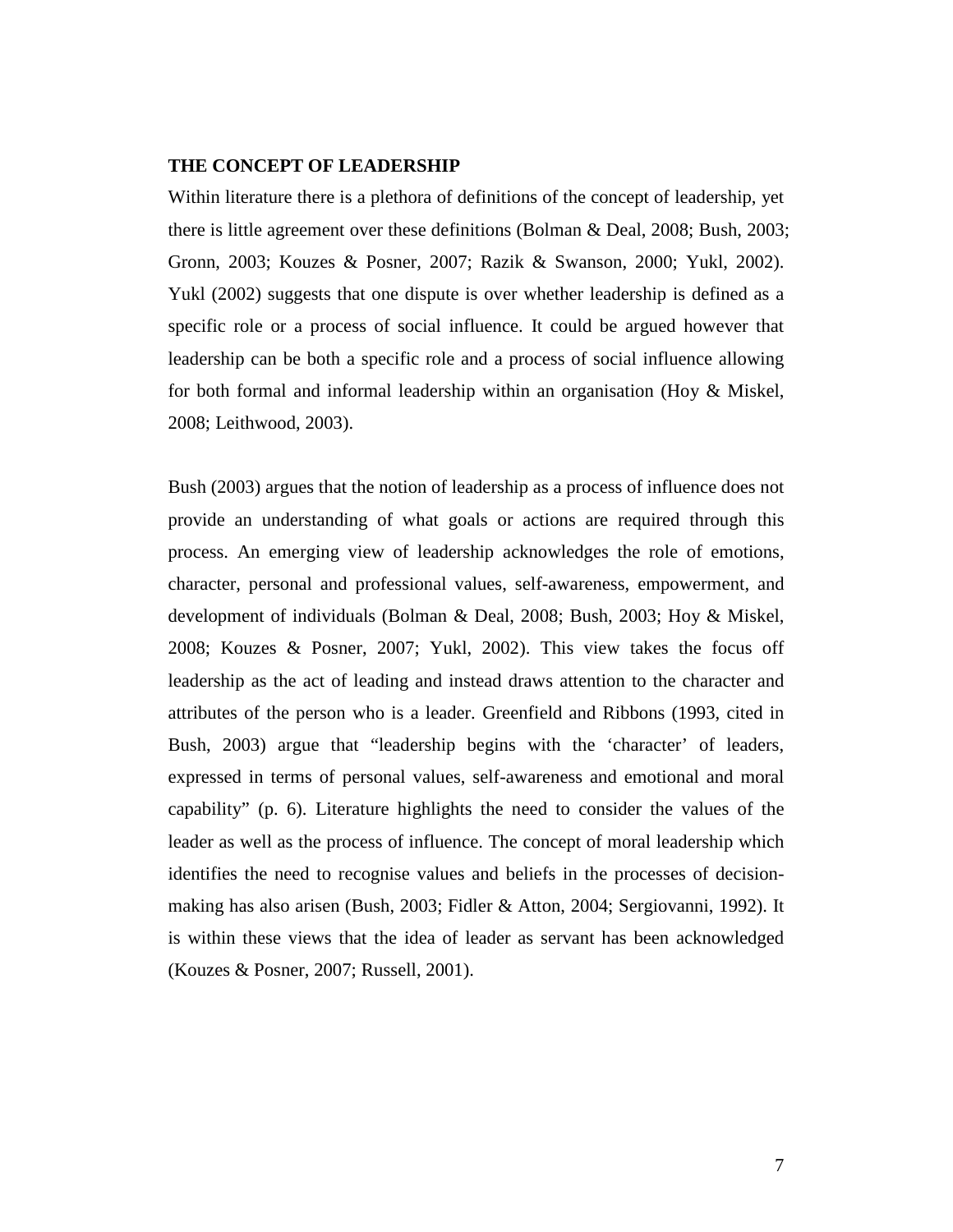It has been recognised that despite many definitions related to a general view of leadership, the unique environment in which educational leadership occurs requires a more specific definition (Bush, 2003; Robinson, 2006; Sergiovanni, 2001; Youngs, 2002). Robinson (2006) argues that there is a need to understand the concept of educational leadership in order to develop awareness of the specific characteristics of school culture where there is a focus on educational outcomes. Bush (2003) agrees with this and acknowledges the shift in educational leadership theory from a generic understanding of leadership to one that is based on research from within education. Sergiovanni (2001) argues that "schools need special leadership because schools are special places" (p. 166). While they share some common managerial requirements, schools must also respond to the unique political realities they are faced with. The stakeholders of a school vary from parents and children to businesses, churches and other community organisations. These stakeholders do not always agree and a high level of political skill is required to gain consensus and commitment so that the school works well for everyone (Sergiovanni, 2001).

The notion of educational leadership incorporates a range of terms. One term frequently used when describing educational leadership is 'instructional leadership' (Blasé & Blasé, 2000; Bush, 2003; Harris, 2005; Hoy & Miskel, 2008; Waters, Marzano & McNulty, 2004). This term is largely used in North American contexts. The foundation of educational leadership is established in learning and teaching where opportunity for all to learn is the goal of the educational institution (Robinson, 2006; Youngs, 2002). The improvement of teaching and learning as the core activity of the school is a central component of the concept of instructional leadership (Bush, 2003; Cardno & Collett, 2004; Harris, 2005; Hoy & Miskel, 2008; Sergiovanni, 2001).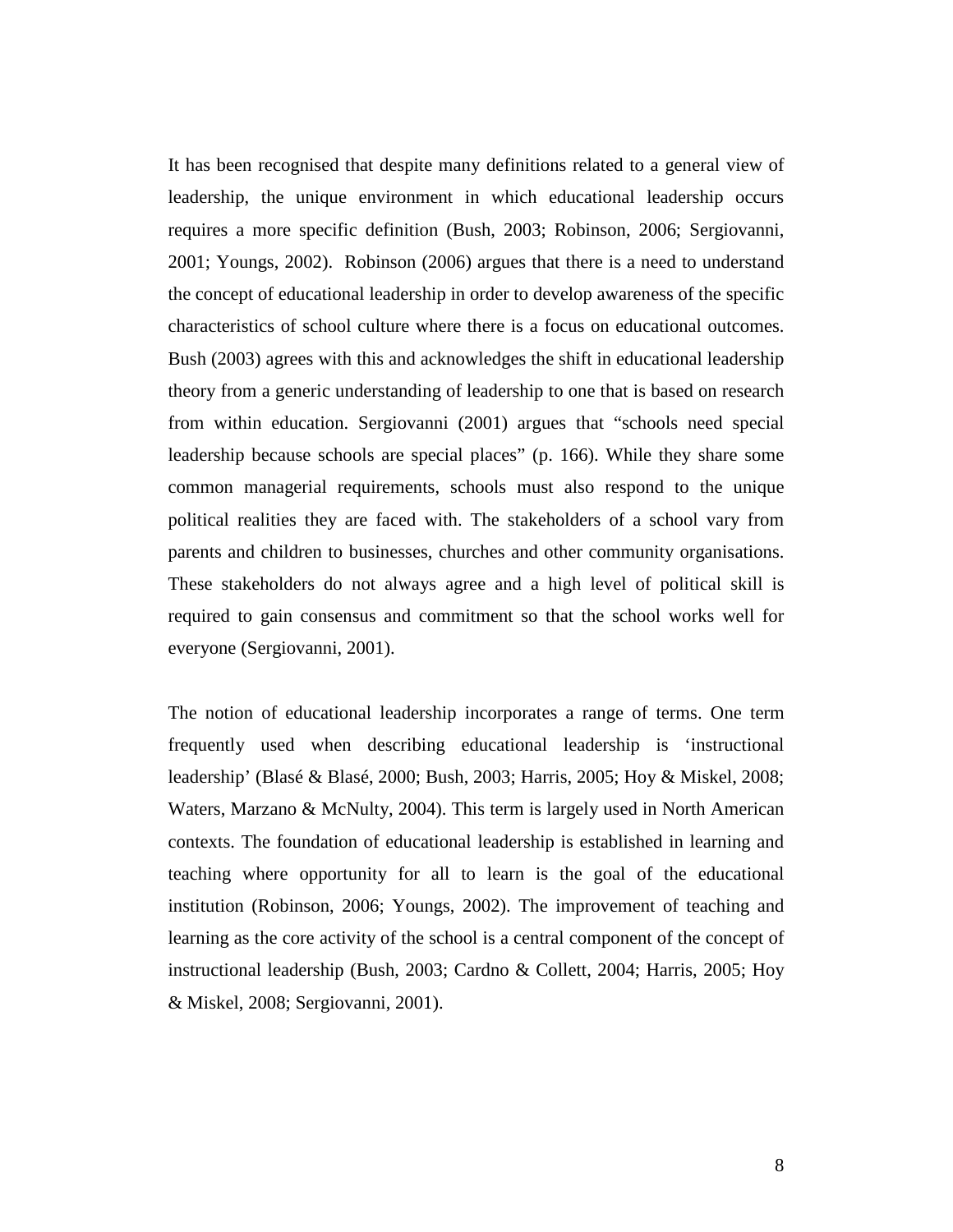Southworth (2004) suggests that leadership of teaching and learning is complex. It requires professional knowledge, skill and understanding which we cannot assume all leaders will have. Sergiovanni (2001, cited in Harris, 2005) suggests that this form of leadership is one which "invests in capacity building by developing social and academic capital for students and intellectual and professional capital for teachers" (p. 83). Southworth (2004) presents the term learning-centred leadership as another name for educational leadership. This term suggests that there needs to be more of an emphasis on the development and transformation of teaching and learning.

#### **Educational leadership perspectives**

A number of theoretical perspectives of educational leadership are identified in literature. These perspectives have been borrowed from the generic field of leadership and include: transformative; interpersonal; transactional; charismatic; and moral leadership (Bush and Glover, 2002, cited in Bush, 2003; Fidler & Atton, 2004).

Transformational and charismatic leadership models acknowledge the role of emotions within the notion of influence (Hoy & Miskel, 2008). Leithwood, Jentzi and Steinbach (1999, cited in Starratt, 2003) propose that the notion of transformational leadership is a necessary framework for educational leadership considering features such as setting direction, shaping the organisation and the development of individuals. This style of leadership also involves charisma, influence, and motivation (Starratt, 2003) and has been borrowed from generic leadership styles due to its fit with the education reforms of the last  $20 - 30$  years and the expectation for principals to be heroic in their leadership rather than offering effective educational leadership which seeks to enhance and lead learning (Youngs, 2011).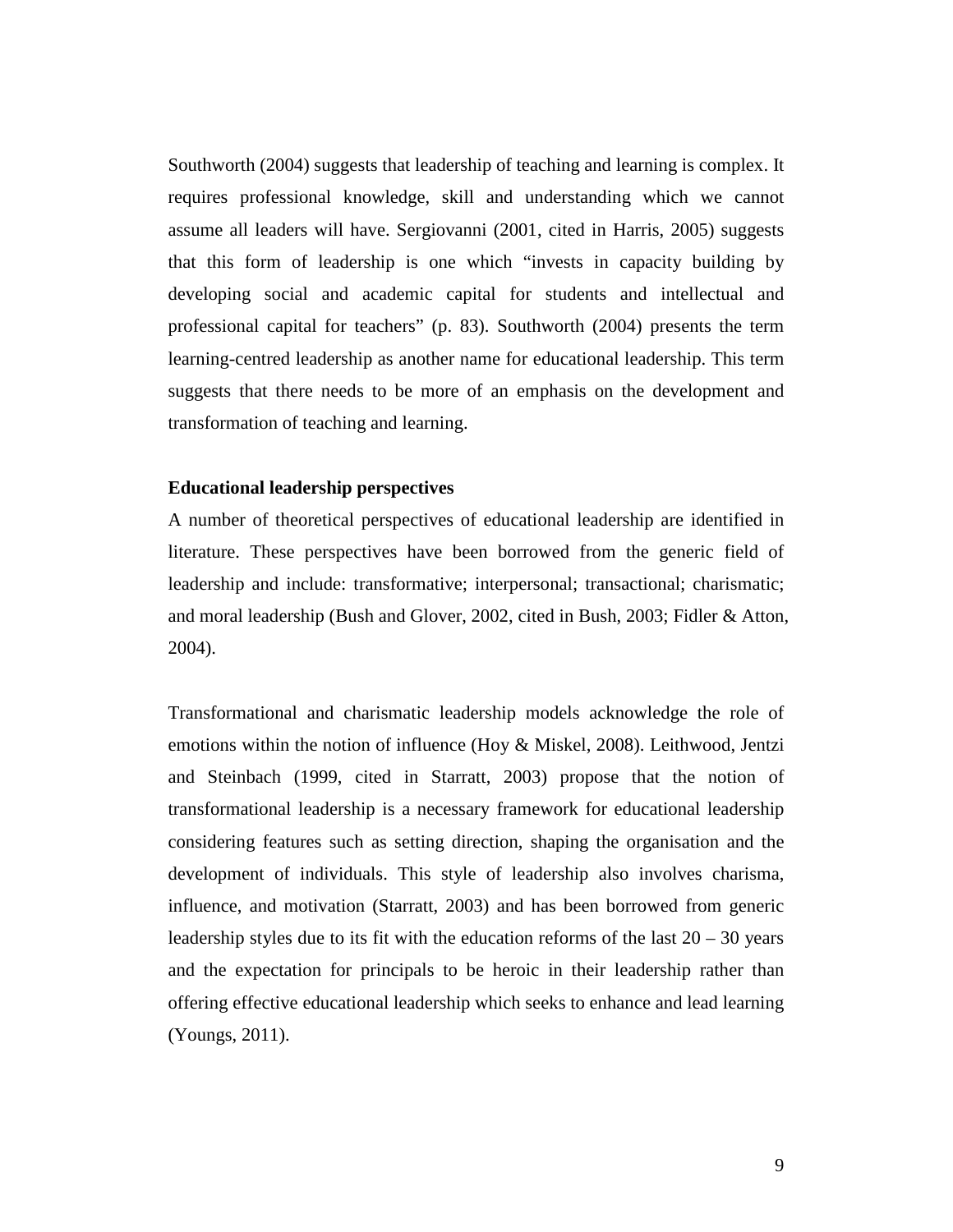Following similar lines to the concept of moral leadership, Sergiovanni (1992) suggests the need to consider the concept of head, heart and hands in leadership, and the importance of interconnectedness between all three in helping understand the behaviour of leaders. In this model, the heart of leadership relates to the beliefs and values of the leader and also to the personal vision of the leader. The head relates to the theories of practice that the leader develops over time and the hand relates to the decisions, actions and behaviours of the leader. Sergiovanni argues that the interconnection of head, heart and hands enables one to understand the leader's decisions, actions and behaviours (Sergiovanni, 1992), a concept that closely relates to the notion of servant leadership to be discussed further on in this chapter.

A number of functions and responsibilities of the leader are highlighted in literature along with what a leader should or should not do. While some believe the role sits within the position of principal (Weber, 1987), others argue that the role goes beyond this and should be shared or delegated within the organisation (Woods, Bennett, & Wise, 2004). Despite Weber's (1987) assertion that leadership is predominantly the role of a principal, he also recognises the difficulties of this and suggests that effective leadership involves the ability to delegate and share responsibilities. Southworth (2004) identifies three patterns of leadership: personal, shared, and distributed, and links these to the size of the school. Personal leadership exists when the influence generally comes from the principal alone and is particularly used in smaller school settings. As the size of the school increases shared leadership involves the principal working in partnership with others such as deputy heads or assistants. Distributed leadership occurs when leadership is delegated to a number of people and can be put into action in larger schools.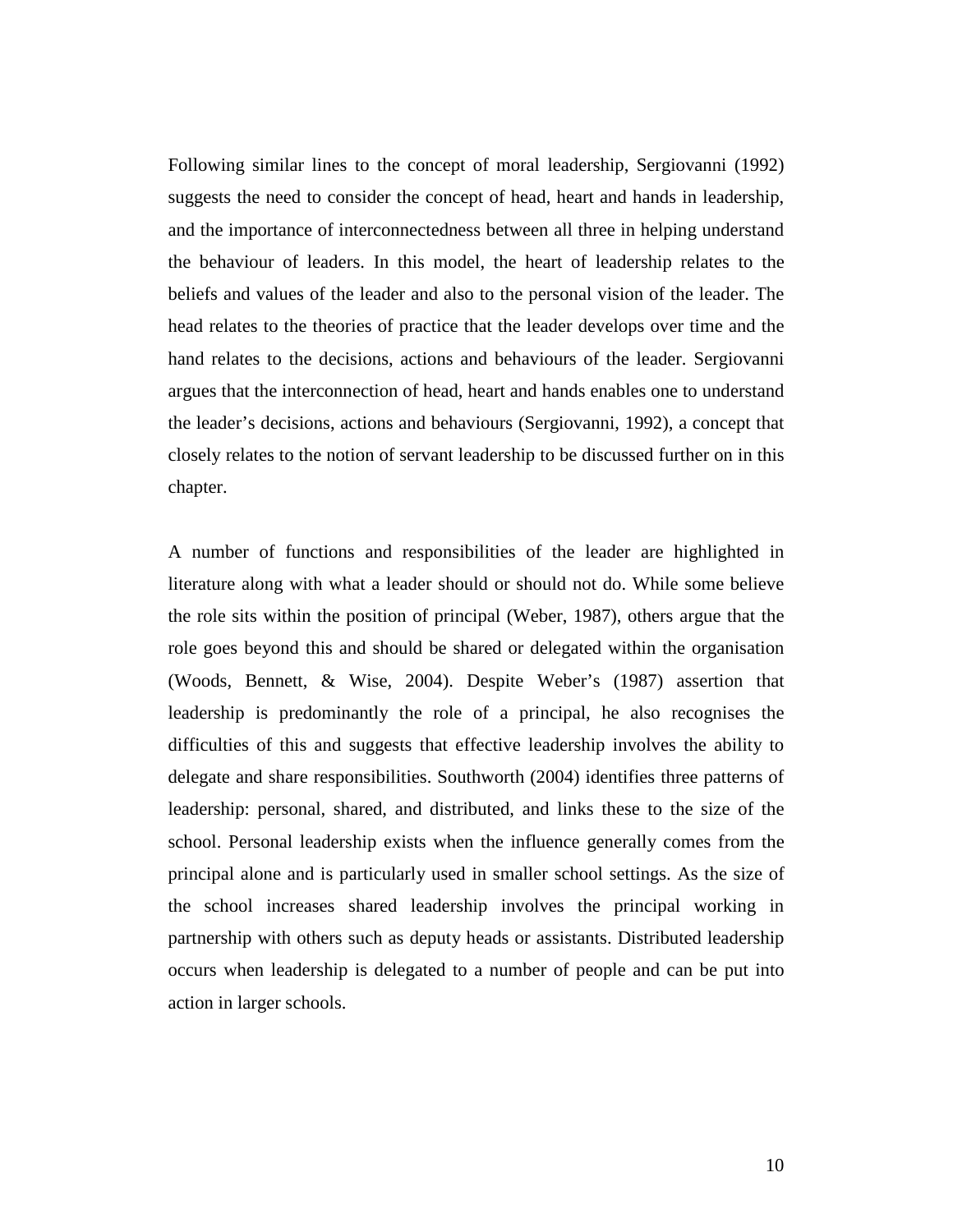The concept of distributed leadership suggests that leadership lies within a group of people rather than an individual (Woods et al, 2004) and guidance and direction comes from many sources (Harris, 2005). Distributed leadership does not only come from those in formal roles but can also come from those in informal roles (Harris, 2005). Hoy and Miskel (2008) contend that "distributive leadership models embrace leadership by teams, groups, and organisational characteristics" (p. 438). They suggest that due to the complex nature of schools and the vast range of tasks required within educational leadership, it is necessary to use a distributed leadership perspective as no single person has the ability to be able to fulfil all leadership functions.

#### *Characteristics of educational leaders*

Blasé and Blasé (2000) explain that the encouragement of teachers, through dialogue, to show critical reflection on their professional practice was a key of effective principalship. This dialogue included "making suggestions; giving feedback; modelling; using inquiry and soliciting advice and opinions; and giving praise" (Blasé & Blasé, 2000, p. 133). In the area of modelling, it is suggested that when principals and leaders lead by example, showing a congruence between what they are expecting others to do and what they themselves do, they gain the support of those whom they are leading (Southworth, 2004).

Jantzi and Leithwood (1996, cited in Cardno & Collett, 2004) suggest that identifying and articulating vision, is one of the critical practices required of an educational leader. Bush (2003) suggests that building a well articulated vision for the school could potentially help in the development of learning and teaching, however there is some concern as to whether of a not a school leader can do this due to government curriculum prescriptions.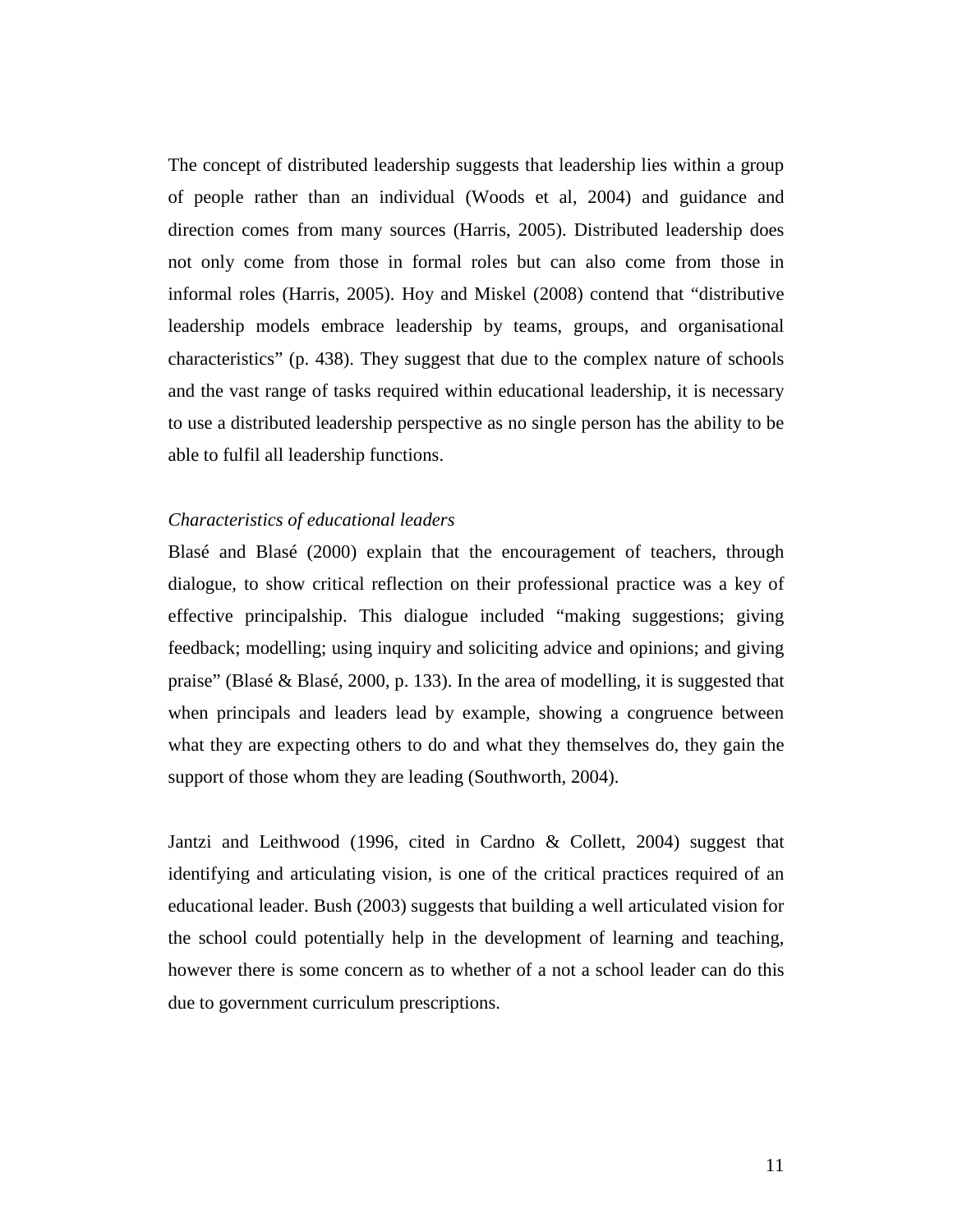Much of the literature reviewed focuses on educational leadership within a primary school setting. Simkins (2005) argues that the "context of leadership is crucial" (p. 12) and therefore it is necessary to take this into account when considering the functions of an educational leader. It cannot be assumed that all approaches to, and functions of, educational leadership will be applicable to all educational settings. Each level of education, from early childhood through to tertiary, has different expectations placed on them by the wider community, society and the government. Bush (2003) argues that the following should be considered: "size of the institution; organisational structure; time available for management; the availability of resources; and the external environment" (p. 189). While some aspects of the wider context of educational leadership are relevant to leadership in ECE, there are also some differences. The next section of this paper considers educational leadership within the context of ECE.

#### **LEADERSHIP IN EARLY CHILDHOOD EDUCATION (ECE)**

Leadership in ECE is a concept in which limited literature and research exists (Ebbeck & Waniganayake, 2003; Muijs, Aubrey, Harris, & Briggs, 2004; Scrivens, 2002; Thornton, 2006, 2009; Thornton, Wansbrough, Clarkin-Phillips, Aitken, & Tamati, 2009; Woodrow & Busch, 2008). Confusion exists as to how leadership in this sector is defined (Ebbeck & Waniganayake, 2003; Meade, 2008; Scrivens, 2002; Thornton, et. al., 2009) and there is no common understanding of what is required to be an effective leader in ECE (Nupponen, 2006a; Woodrow & Busch, 2008). The need to develop a clear definition has been highlighted by several authors (Meade, 2008; Scrivens, 2002; Thornton, 2006, 2009). There is a need for teachers in the early childhood sector to engage with the concept of leadership in order to better meet the increasing demands of being a competent leader in the field (Rodd, 2006; Thornton, et. al., 2009).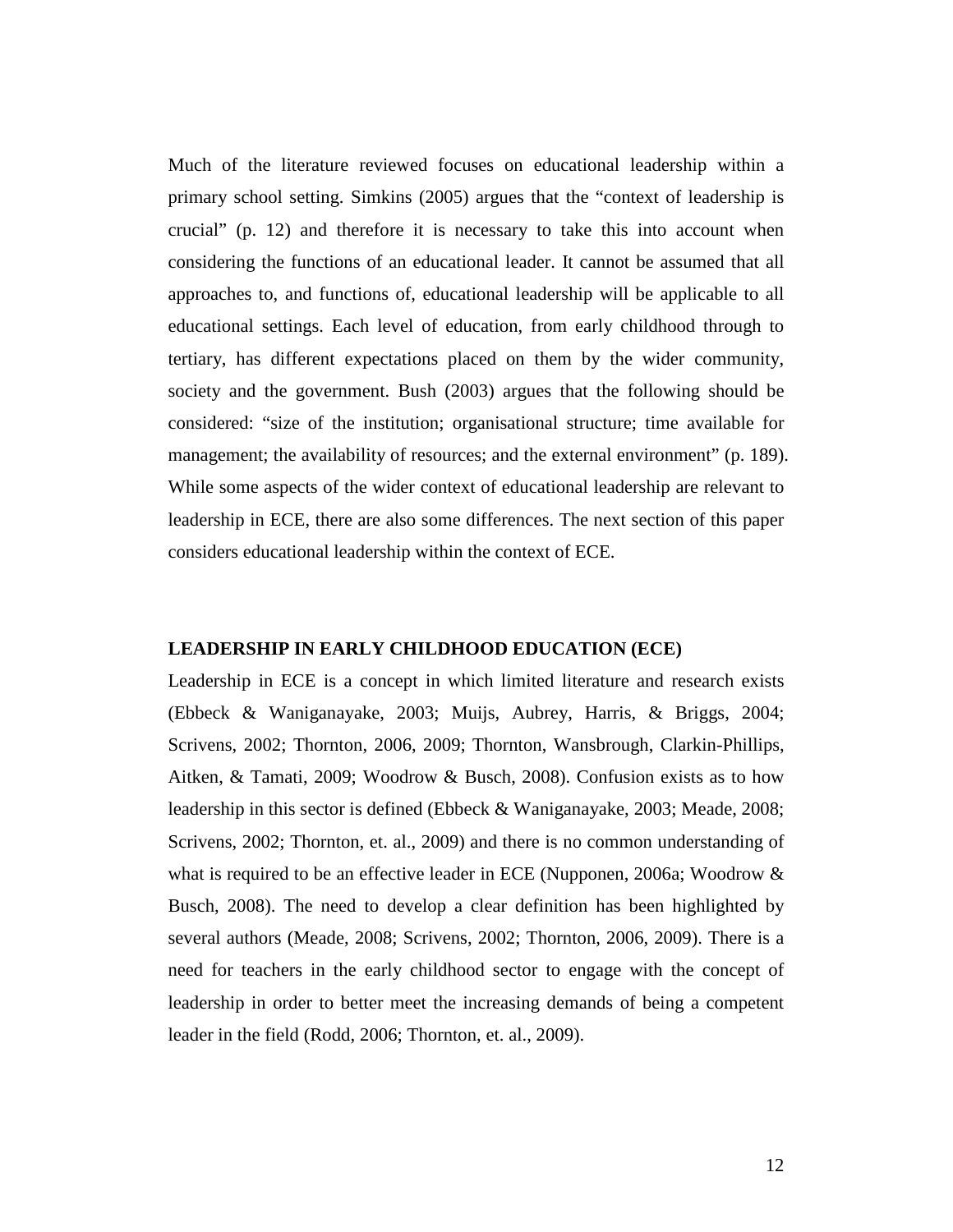Although it might be expected that leadership in other areas of education such as schools might be similar to ECE leadership, this is not the case (Muijs, et. al., 2004; Thornton, 2006; Thornton, et. al., 2009). Literature suggests that this is partly connected to the differences in size and complexity between the sectors. ECE is characterised by a much more diverse number of organizations and institutions. The philosophies of early childhood centres are often different and a range of structures exists depending on the centre. Early childhood centres are also generally much smaller than schools. All of these things lead to quite distinct leadership styles (Muijs, et. al., 2004; Thornton, et. al., 2009). Definitions in other contexts may not be appropriate for early childhood settings due to the lack of hierarchical structure and more collaborative way of working (Thornton, et. al., 2009). However, it has been argued that the differences are not so major and that effective leadership regardless of the setting requires certain attitudes, attributes and skills (Ebbeck & Waninagayake, 2003).

Traditional approaches to leadership such as trait and behavioural approaches, according to Ebbeck and Waniganayake (2003), do not provide a clear pathway for leadership in ECE to be understood. Early childhood is a unique, complex and diverse setting characterised by a range of smaller organisations, different ownership and management structures and differing philosophies (Couse & Russo, 2006; Nupponen, 2006a; Rodd, 2006). This setting lends itself towards a unique form of leadership that is diverse and multi-functional and reflects the gender and context specific influences that do not necessarily exist in this same way in leadership in other fields (Rodd, 2006).

Rodd (2006) argues that leadership in ECE is not about the influence of one individual but rather the effect of teams of people working together to influence and inspire each other. Hatherley and Lee (2003, cited in Muijs, et. al., 2004)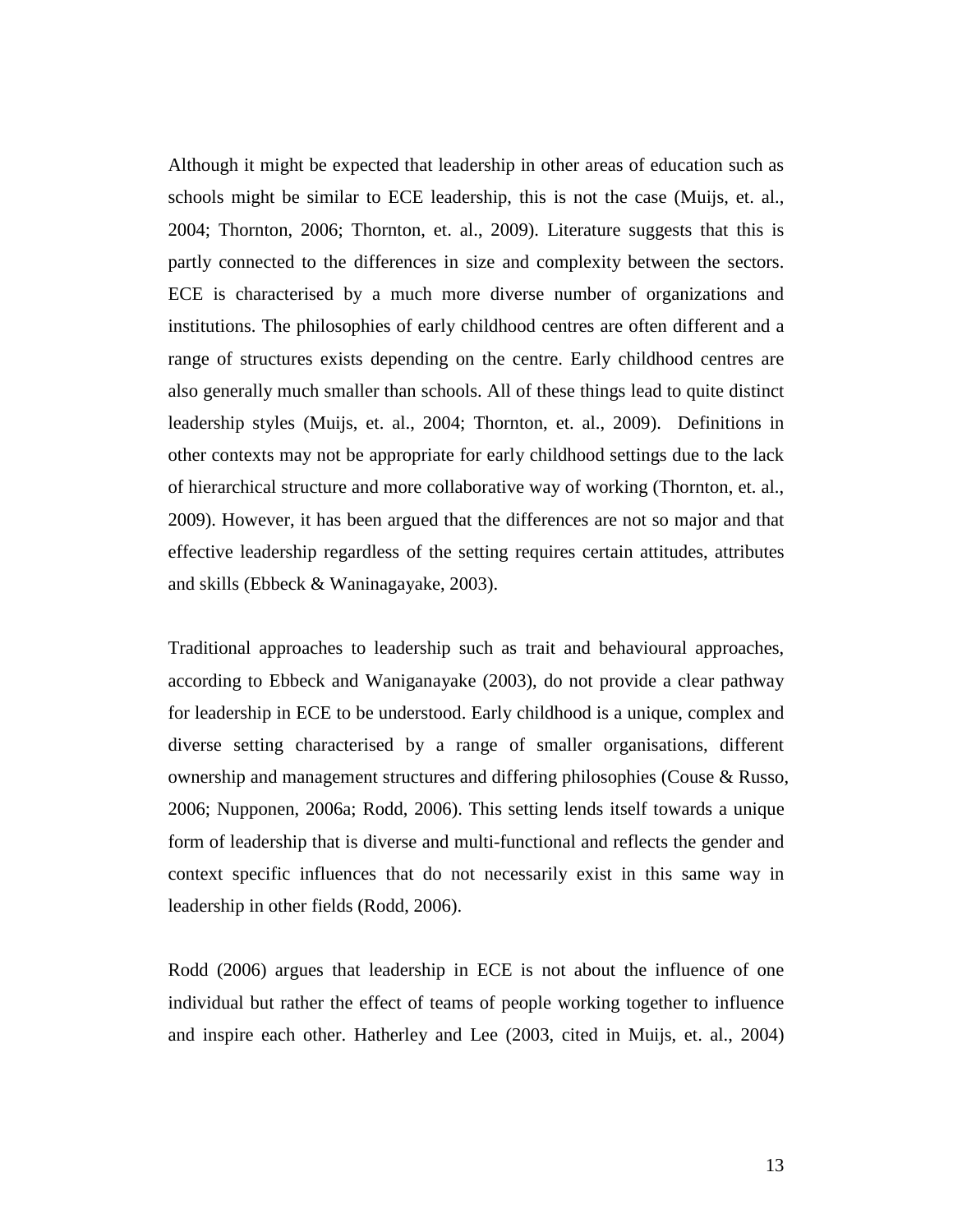define leadership as having vision and being able to articulate this vision, strengthening links with the community and developing a community of learners where children are also given leadership. This view is also considered in generic leadership literature (Bolman & Deal, 2008; Kouzes & Posner, 2007). However, little empirical research has been undertaken in early childhood settings to support the above claims.

Leadership has been identified as a key element of quality in ECE (Ebbeck  $\&$ Waniganayake, 2003; Thornton, 2009; Muijs, et. al., 2004; Rodd, 2006; Woodrow & Busch, 2008). It is suggested that committed, competent and respected leaders are a distinguishing factor in the provision of successful programmes.

#### *Key elements of effective leadership in ECE*

Research carried out by Nupponen (2006a) on eight child care directors identifies such notions as commitment and vision towards the goals of the organisation as important. Building team culture and working effectively with others, compassion, resilience, tolerance, patience, empathy, stability, listening and ability to solve problems are also identified as important aspects of leadership in ECE. Notions such as trust, collaboration, empowerment and sharing are central aspects of effective leadership (Rodd. 2006). These skills and attributes lend themselves to a relational style of leading rather than a controlling style and are also recognised in the literature as being key characteristics of servant leadership (Greenleaf, 1977; Joseph & Winston, 2005; Kouzes & Posner, 2007; Russell & Stone, 2002; Spears, 1996, 2002, 2005). The directors in this study also recognised the importance of participation in regular routines, leading by example and modelling good practice in their leadership.

A New Zealand study of ECE Centres of Innovation (COI) found that leadership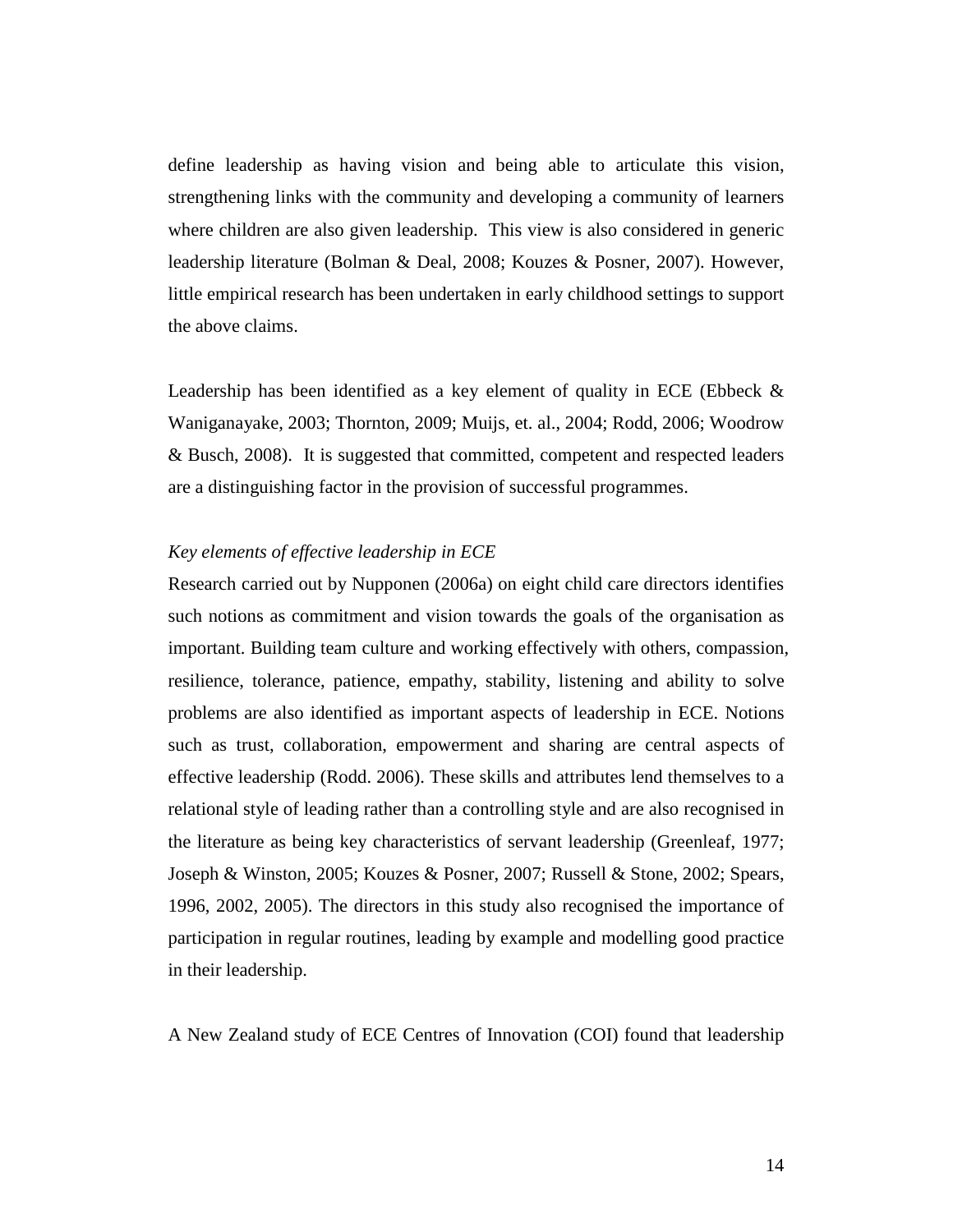in these centres was characterised by "courage, commitment, and collaboration" (Thornton, 2006, p. 153). The study found that courage was required for leaders to challenge their own and others' beliefs as well as to be innovative. Scrivens (2000) also emphasises the need for leaders to be courageous. Shared vision, values and beliefs were also identified as important aspects of leadership in order to give direction to the organisation (Dana & Yendol-Hoppey, 2005; Thornton, 2006). Vision is important for leaders and sharing this with staff and families is essential. Supportive relationships with staff, open communication and staff participation in decision-making are all important aspects of implementing the vision of quality care and education (Nupponen, 2006a).

Studies in early childhood leadership have found that the style of leadership has a profound impact on the overall teaching approach of the centre. Neugebauer (1990, cited in Nupponen, 2006a) proposes that the leader's style of decisionmaking relates to the quality of interpersonal relationships in the centre. Decisions made by the team increase the level of staff motivation, dedication and trust.

Leaders in ECE are often not aware of their own leadership style and how it can be developed (Nupponen, 2006a; Thornton, 2009). Rodd (1998, cited in Nupponen, 2006a) asserts that the personal style of early childhood leaders can influence the way they are perceived by children, parents, staff and other professionals. This can then have a flow on effect to the perception of ECE in the community. Rodd (2006) purports that self-awareness of values, attitudes, strengths and weaknesses as well as an understanding of the roles, responsibilities and goals will attract followers who will be willing to take direction from the leader. This suggests that a clear leader-follower relationship exists however, as has previously been identified, leadership in ECE can emerge from more than one person in the team. A shared approach to leadership implies that leader-follower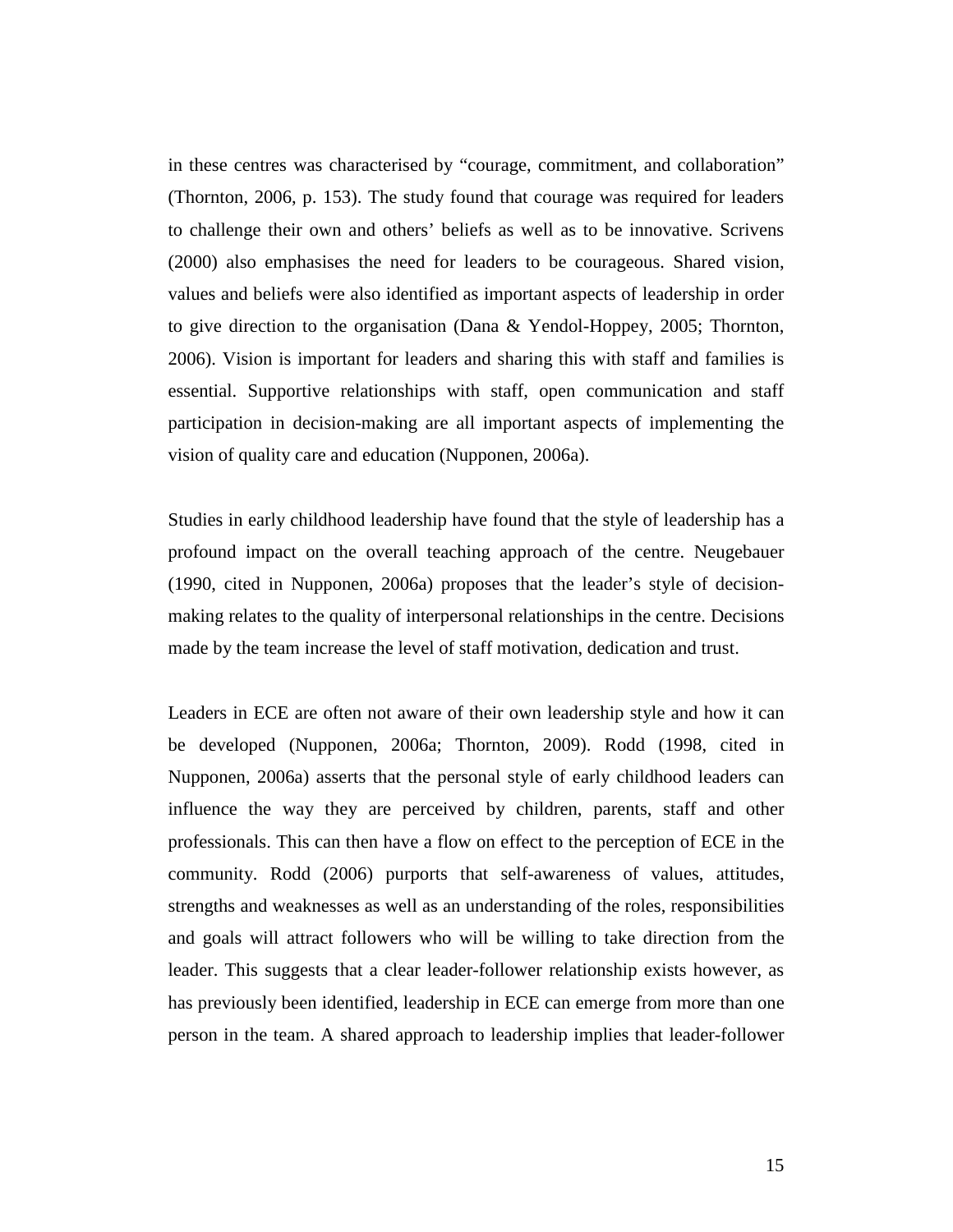relationships could be interchangeable and the role of leadership may sit with more than one person. Regardless of whether leadership is shared or not there is usually one person who is identified as having a leadership role where a certain level of authority is held. The specific role of this person is dependent on the leadership and management structure of the individual centre.

An interview of 100 early childhood professionals in Australia identified several characteristics as necessary for effective leadership: being kind; warm; patient; assertive; goal oriented; visionary; confident; and able to build good relationships with parents and staff; being responsive to the needs of others; and able to communicate (Muijs, et. al., 2004). Ebbeck and Waniganayake (2003) also highlight the importance of communication and developing others. Again, these characteristics are similar to the key characteristics and attributes of a servant leader (Greenleaf, 1977; Joseph & Winston, 2005; Kouzes & Posner, 2007; Russell & Stone, 2002; Spears, 1996, 2002, 2005).

#### *Perspectives of leadership in ECE*

Thornton (2006) asserts that the concept of teacher leadership should be encouraged within ECE to ensure teachers work collegially and are committed to quality. Muijs, et. al. (2004) also suggest that a collaborative approach to leadership in ECE is necessary. Leadership in ECE not only requires working with and influencing staff, it also requires working with and guiding parents (Muijs, et. al., 2004). Mitchell (1989, cited in Muijs, et. al.) goes as far as to suggest that effective ECE leaders need to focus on the entire family as well as the wider community.

Nupponen (2006b) suggests that transformational and shared forms of leadership may work well in the early childhood setting. Transformational leaders motivate,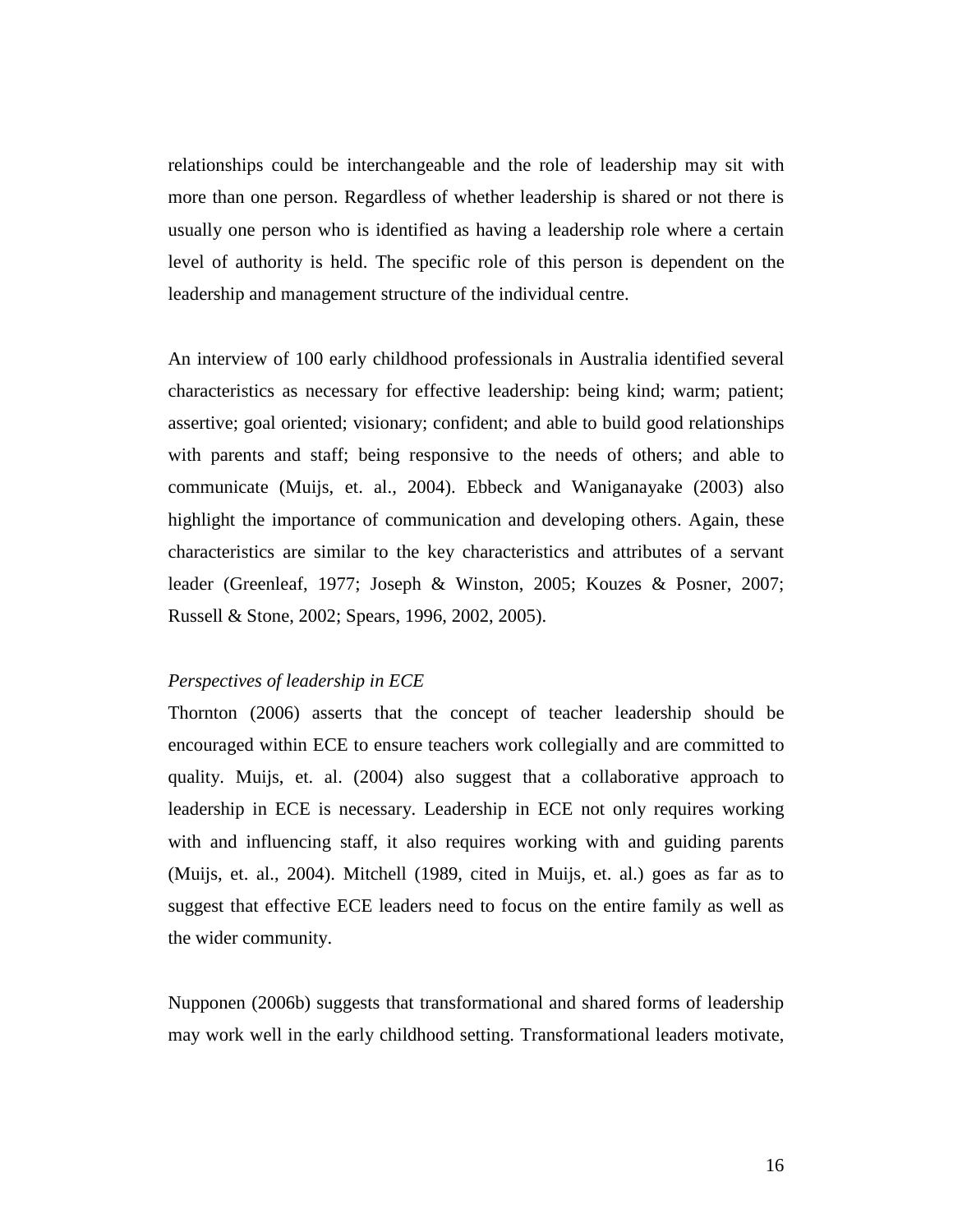empower, influence and develop others, allowing them to make their own decisions and take ownership and responsibility for tasks (Nupponen, 2006b). Different to the transformational model, is shared leadership where leadership occurs at various levels and in a relational manner. In a shared leadership approach leaders engage with the group rather than the individual, people listen to each other, communicate openly and are empowered as a team. When using the shared leadership approach, leaders must be prepared to let go of power (Nupponen, 2006b). Similar to shared leadership, Muijs, et. al., (2004) and Nupponen (2006b) suggest that the concept of distributed leadership as theorised in educational leadership is also relevant to leadership in early childhood. This form of leadership allows for the empowerment of all those working within ECE. In the New Zealand context, it could be said that these forms of leadership offer ways for leaders to apply the principles of "relationships" and "empowerment" and the strands of "communication" and "belonging", as identified in the New Zealand early childhood curriculum guidelines, *Te Whāriki* (Ministry of Education, 1996), to their practice with adults as well as their work with children.

Some aspects of leadership theories such as vision, ethics and risk taking (Bolman & Deal, 2008; Bush, 2003; Kouzes & Posner, 2007; Yukl, 2002) are also important aspects of leadership in early childhood (Carr, Johnson, & Corkwell, 2009; Ebbeck & Waniganayake, 2003; Muijs, et. al., 2004; Nupponen, 2006a; Thornton, 2006). Despite these similar elements, Kagan (1994, cited in Ebbeck  $\&$ Waniganayake, 2003) argues that there are some critical differences. Traditional theories such as trait and behavioural theories, suggest that leadership is usually about a single person, is based on an ethos of competition, and leaders are concerned about product, bureaucracy and hierarchy. Early childhood leadership on the other hand is concerned with a collaborative approach to decision-making and is more informal and flexible (Ebbeck & Waniganayake, 2003). Given the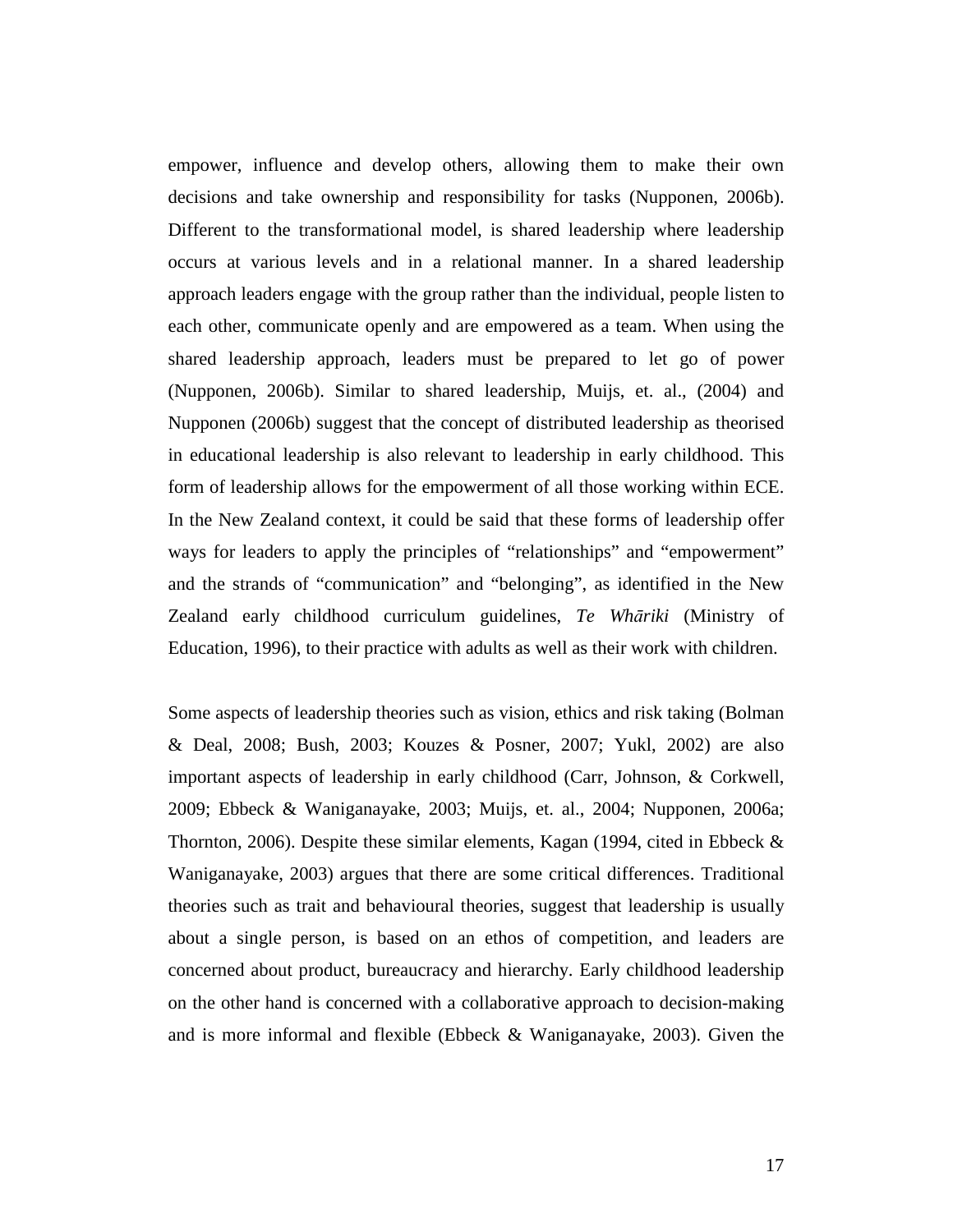high numbers of women within ECE and the tendency for women to demonstrate transformational and transactional styles of leadership it would make sense to examine the nature of women in early childhood leadership further (Muijs, et. al., 2004; Nupponen, 2006b).

#### *Women in ECE leadership*

Until recently there has been little research on the nature of women in leadership. Literature and research suggests that the behaviours women leaders display, are consistent with both transactional and transformational leadership styles (Nupponen, 2006b). Differences between the way women lead as compared to men, have been identified in the areas of risk taking, tolerance, flexibility, empowerment, and intrapersonal and interpersonal skills. Women are often more relational and encourage collaborative decision-making (Bolman & Deal, 2008; Ebbeck & Waniganayake, 2003; Nupponen, 2006b; Rodd, 2006; Thornton, et. al., 2009; Woodrow & Busch, 2008).

Thornton, et. al. (2009) propose a need to develop models of leadership that maximise the leadership strengths of women such as wisdom in relation to people, emotions, roles, and resources. An existing model that appears to have key elements that relate to the strengths women in leadership display is the notion of servant leadership (Greenleaf, 1977). In an essay on women and servant leadership, Patsy Sampson writes "so-called (service-oriented) feminine characteristics are exactly those which are consonant with the very best qualities of servant leadership" (Spears, 2005, p. 7).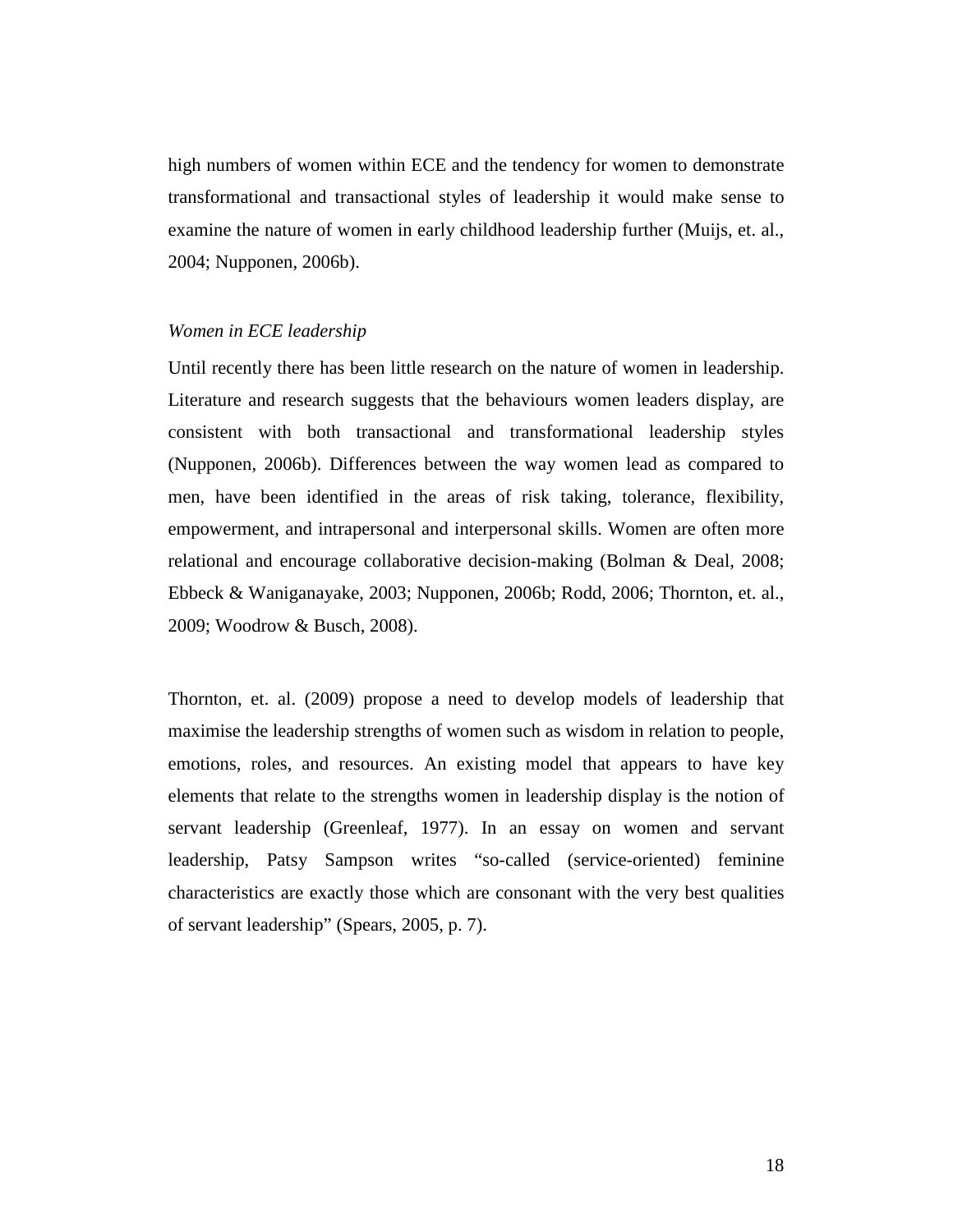#### **THE CONCEPT OF SERVANT LEADERSHIP**

The concept of servant leadership, explored by Robert K. Greenleaf (Greenleaf, 1977; Joseph & Winston, 2005; Laub, 1999; Spears, 2005) is one that has been emerging for the past three decades. Some writers espouse servant leadership as a valid theory for organisational leadership (Greenleaf 1977; Joseph & Winston, 2005; Russell & Stone, 2002; Spears, 1996, 2002, 2005). Despite this, there is a lack of published empirical research with much of the literature being anecdotally based (Russell & Stone, 2002; Sergiovanni, 1992). My initial search shows that this pattern has continued.

Greenleaf (1977) proposed that "the great leader is seen as servant first, and that simple fact is the key to his greatness" (p. 21). Greenleaf argues that servant leadership begins with a natural desire to serve. The decision to outwork this desire to serve, then leads to an aspiration to lead. This concept is very different to one where a person desires to control through leadership before anything else, the difference being in the level of priority placed on meeting the needs of others (Greenleaf, 1977; Joseph & Winston, 2005; Laub, 1999; Patterson, 2003, cited in Dennis, 2005; Spears, 1996, 2002, 2005). Servant leadership has been referred to in literature as an authentic practice of leadership (Avolio & Gardner, 2005; Duignan & Bhindi, 1997).

Spears (2005) recognises the paradox of the term servant leader as the words servant and leader are usually considered to be opposites. Spears (2005) suggests the word servant may have negative connotations for some people due to the oppression of many in history. For others, the word leader may carry some negative history with it. The paradox of the two words being brought together in the term servant leadership, brings with it new understanding.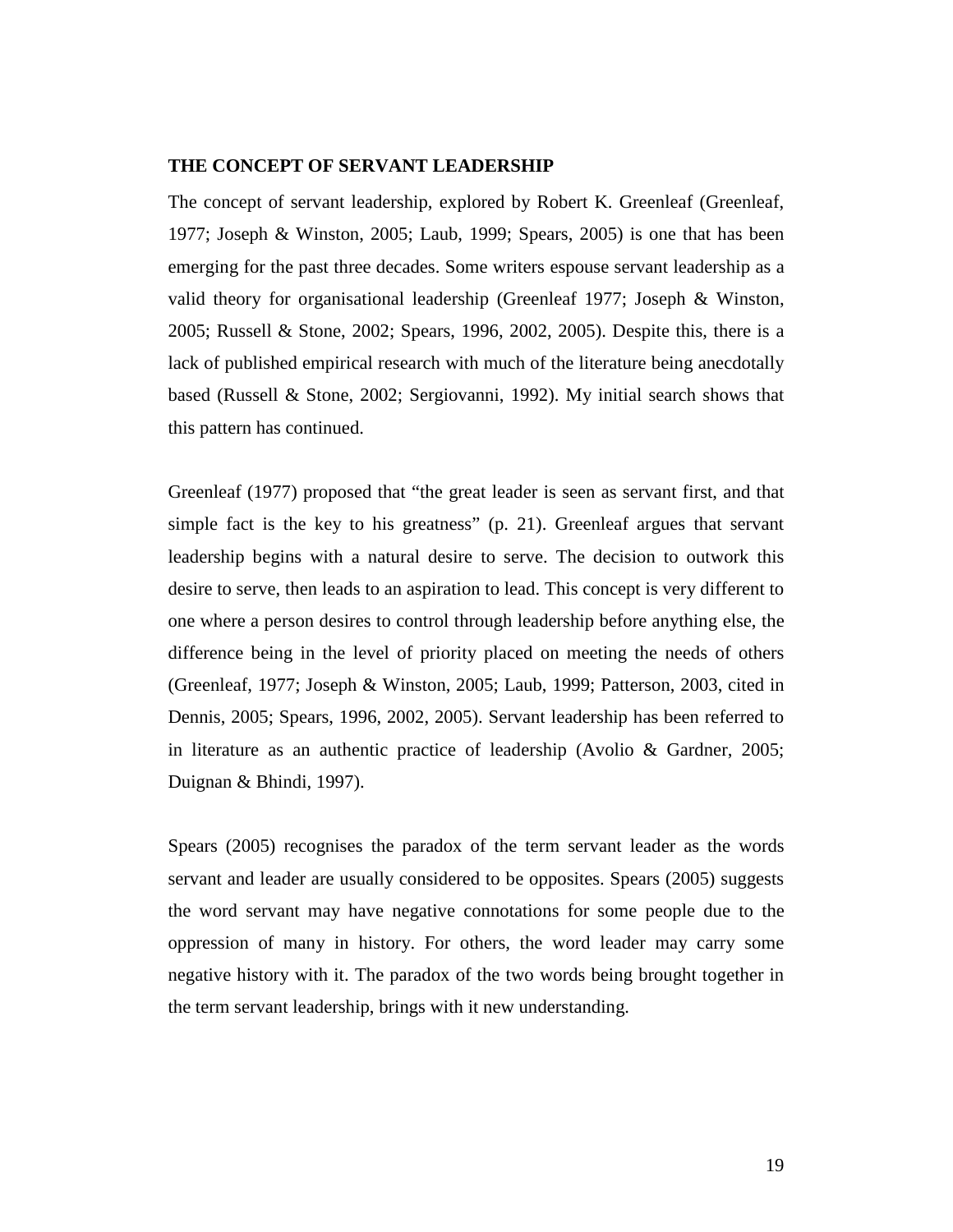Servant leadership takes the traditional structure of an organisational pyramid and turns it upside down. While servant leaders will establish vision and direction they empower others and delegate decisions about how they will achieve the goals. This type of decision making involves both trust and delegation (Miller, 1995, cited in Russell, 2001). Russell (2001) suggests that servant leaders show respect for the capabilities of followers, giving them the opportunity to use their strengths and abilities by sharing power.

#### *The difference between transformational leadership and servant leadership*

Both transformational leadership and servant leadership have become popular concepts in recent years. Similarities have been identified between the two styles and some have questioned whether there is any difference between the two (Stone, Russell & Patterson, 2004). The similarities in characteristics of the two theories may be because both concepts attempt to define leadership styles that are people oriented. Characteristics common to both are valuing people, mentoring, empowering followers, listening, and appreciating others (Stone, Russell & Patterson, 2004). There are some differences between the two concepts however. While transformational leaders tend to focus more on organisational goals, servant leaders focus more on the needs of those who are following, leading from a relational context (Bass, 2000, cited in Parolini, Patterson & Winston, 2009; Russell & Stone, 2002; Stone, et. al, 2004). Other distinctions have been made between the moral nature of servant leadership and transformational leadership and the way in which the follower is influenced and motivated as a result of the focus of the leader (Parolini, et. al., 2009; Stone, et. al. 2004).

Alongside the difference of focus between transformational leaders and servant leaders comes another distinction. This emerging distinction is the way in which the follower is influenced and motivated as a result of the focus of the leader.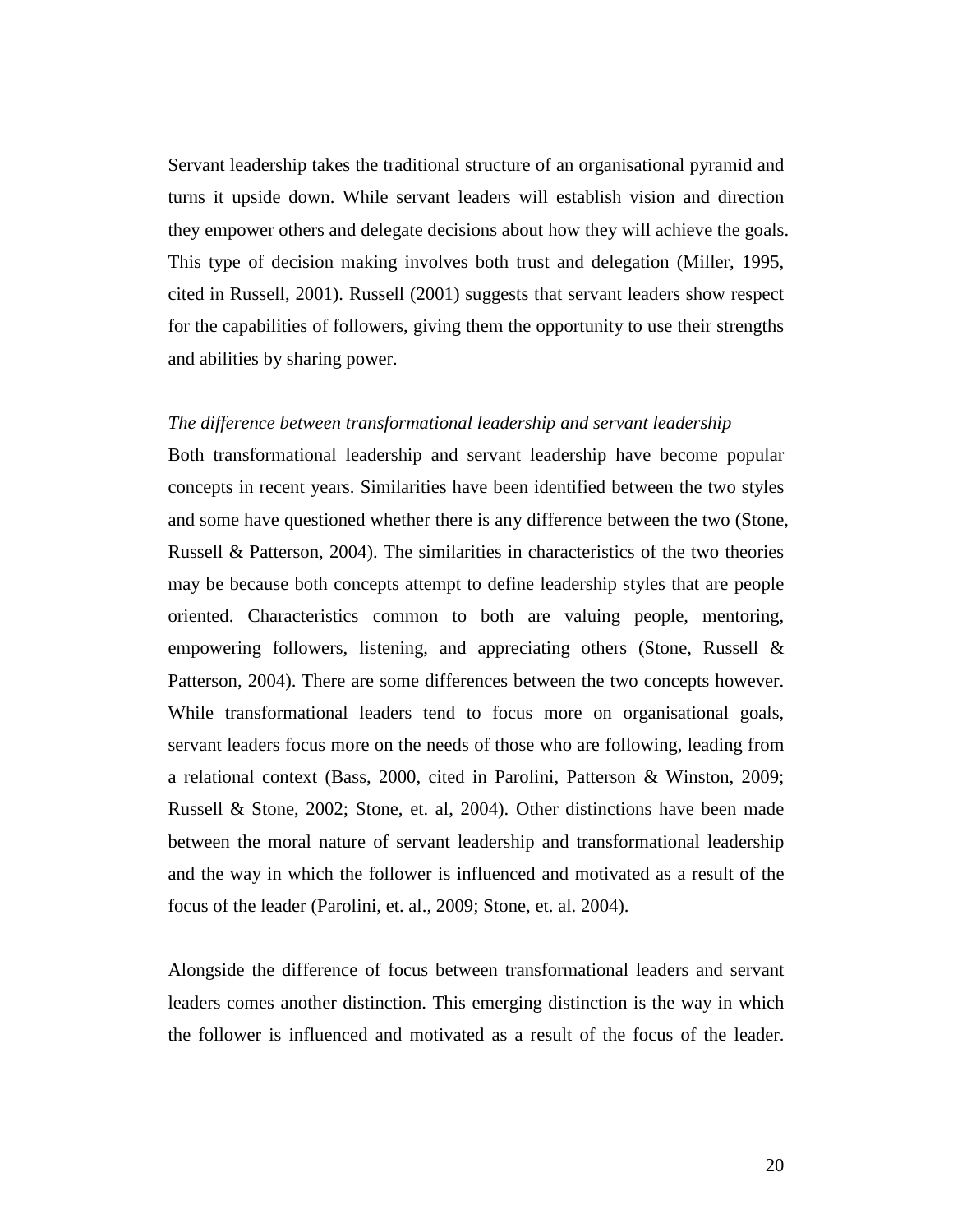Stone, et. al. (2004) propose that there is anecdotal evidence to suggest that while transformational leaders rely on charisma and attributes associated with this to influence followers, the servant leader influences followers through actual service.

Missing from theories such as transformational leadership is the explanation of values such as altruism. Where transformational leaders focus on the organisation, servant leaders focus on the follower and demonstrate unselfish behaviours. Parolini, et. al., 2009). Servant leadership is based strongly in an ethic of care where teamwork and community are valued and decision-making is shared (Laub, 1999; Spears, 1996, 2002, 2005). This view has parallels with the literature on early childhood leadership which also identifies a need for teamwork, community and shared decision-making (Ebbeck & Waniganayake, 2003; Muijs, et. al., 2004; Rodd, 2006). An ethic of care is also central to feminist approaches identified in both generic and early childhood leadership literature (Rodd, 2006; Sergiovanni, 1992).

#### *Characteristics of servant leadership*

Despite the lack of empirical research, there are possible themes in the literature that identify certain characteristics of servant leadership (Russell & Stone, 2002). Vision is one such characteristic (Kouzes & Posner, 2007) with terms such as foresight and conceptualisation used by Greenleaf (1977) to describe this. Research suggests that vision must be well articulated and communicated, inspiring and empowering, uniting members of the organisation and helping to develop and maintain a learning organisation (Russell & Stone, 2002). Maxwell (1998) suggests that followers must buy into the leader before they will take up the vision. This is largely dependent on the character of the leader. The question here is where power sits in the development of a shared vision.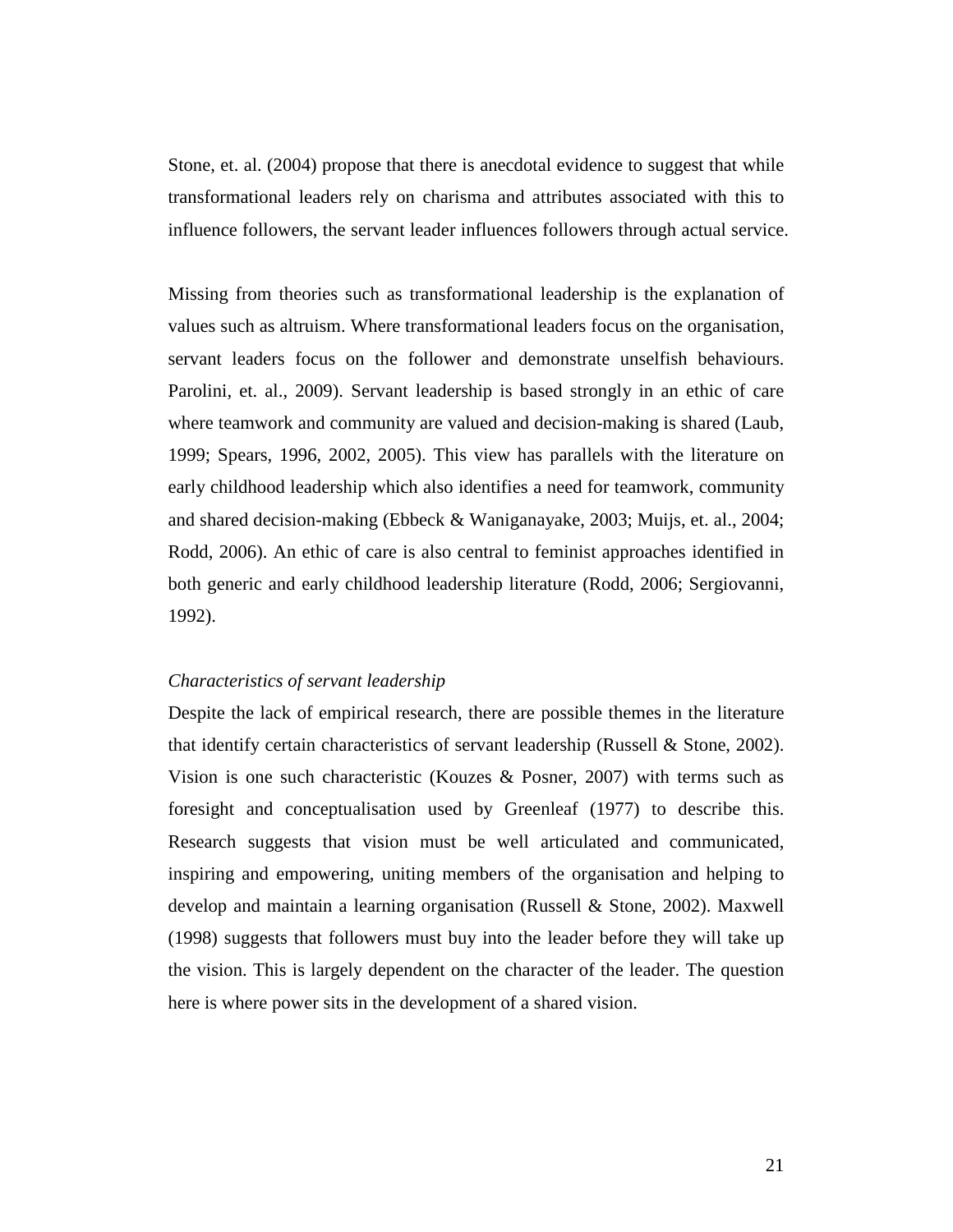The positioning of power is a characteristic of servant leadership discussed in literature. Sergiovanni (1992) proposes that power can be understood as power over and/or power to. Power over stresses the idea of controlling what, when and how people do things, while power to suggests power is a means to achieve shared goals and purposes. Greenleaf (1977) questions the traditional way in which power and authority have become legitimate aspects of leadership in organisations. He suggests the need to move away from a paradigm that is based on manipulation, dominance, coercion and self interest and instead move towards a concept of leadership that builds people up and empowers them. The idea of empowerment relates to power to rather than power over. Servant leaders will walk alongside followers using their position and power to empower those they lead (Laub, 1999). Sergiovanni (1992) suggests that it is difficult to talk about the notions of power to and servant leadership without addressing the gender issue.

The notions of power to and servant leadership fit well with the feminist tradition. In contrast to this, traditional concepts of leadership are more oriented towards males. Where women tend to emphasise relationships, connectedness, authenticity and power as a means to achieve shared goals, men tend to focus on individual relationships and achievement where power is a means to control events and people and gain authority (Rodd, 2006; Thornton et. al., 2009; Sergiovanni, 1992). Sergiovanni (1992) highlights the need to consider the female perspective in school leadership. Female leaders must be free to be themselves rather than having to fit into the views and practices of traditional leadership principles and theory. This is a view that should be considered in the ECE sector where leaders are predominantly female.

Duignan and Bhindi (1997) suggests that leaders take on hierarchical views of leadership where their relationships are based on power over people because they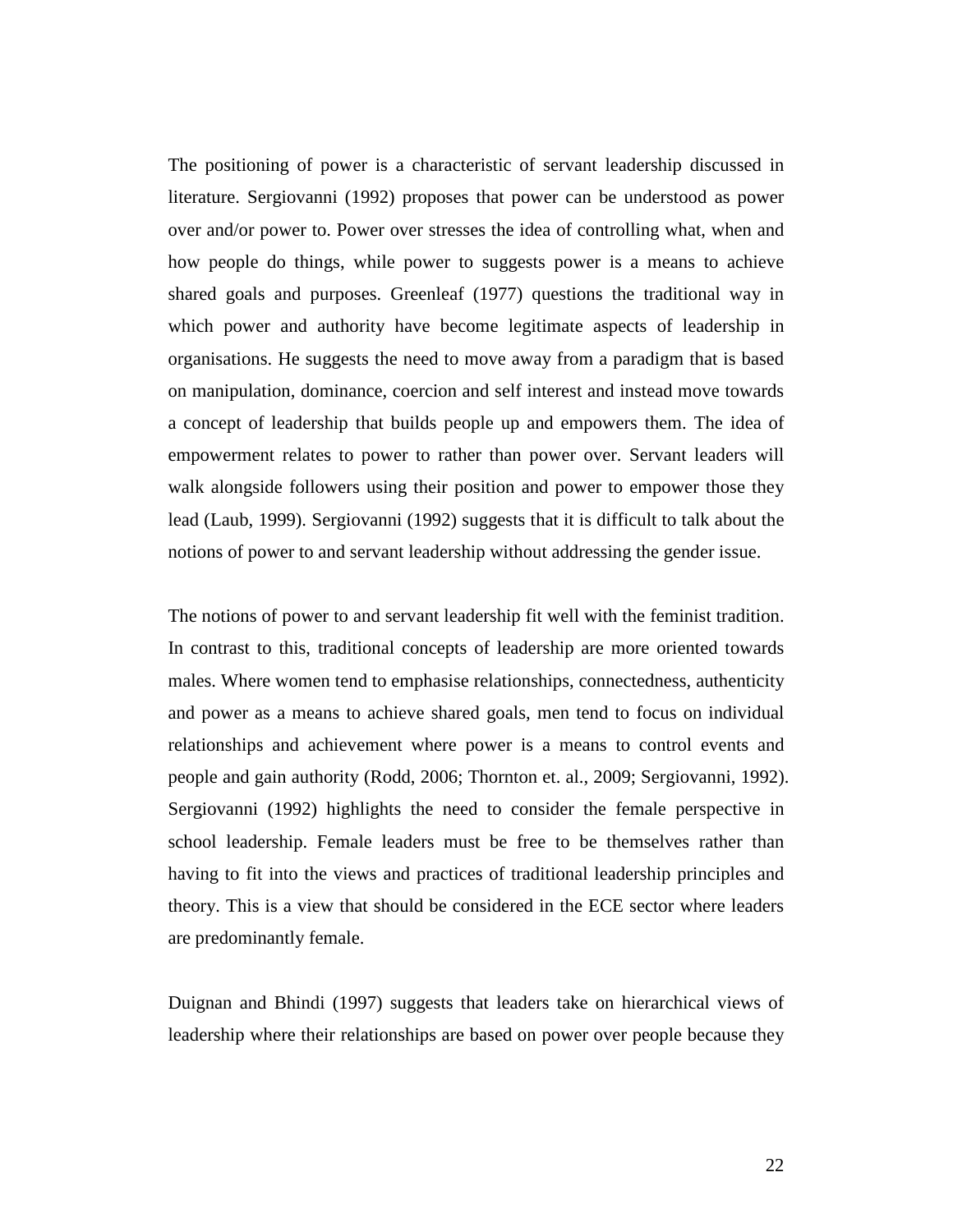do not have sufficient understanding of the complexities of organisations. Dominant individuals or groups expect to be served by others rather than being the ones who serve. Authentic leadership requires authentic relationships (Duignan & Bhindi, 1997). The quality of relationships influences everything else that happens in organisations. Relationships that are trusting and caring are central to the development of a culture where values such as honesty, integrity, loyalty and justice become a natural part of everyday practice (Duignan & Bhindi, 1997). The concept of a caring community and having an ethic of care are also mentioned by Duignan and Bhindi (1997) as being vital to developing authentic relationships.

Laub (1999) defines servant leadership as an authentic practice of leadership where people are valued and developed, community is built, and power is shared for the good of the individual, the organisation and those whom the organisation serves. Patterson (2003, cited in Dennis, 2005) defines servant leadership as leaders serving with a focus on the follower. The servant leader displays certain virtues such as goodness and high morals. Patterson (2003, cited in Dennis, 2005) asserts that the servant leader leads with love and humility, is altruistic, trusting, serving, and is a visionary.

#### *Attributes of a servant leader*

Greenleaf (1977) identified several key attributes of servant leaders which have been summarised into ten characteristics by Larry Spears (1996). They are: listening; empathy; foresight; awareness; persuasiveness; conceptualisation; the ability to heal relationships, stewardship; commitment to developing others; and building community. Various research studies have also highlighted characteristics of effective servant leaders (see Table 2.1 p. 24).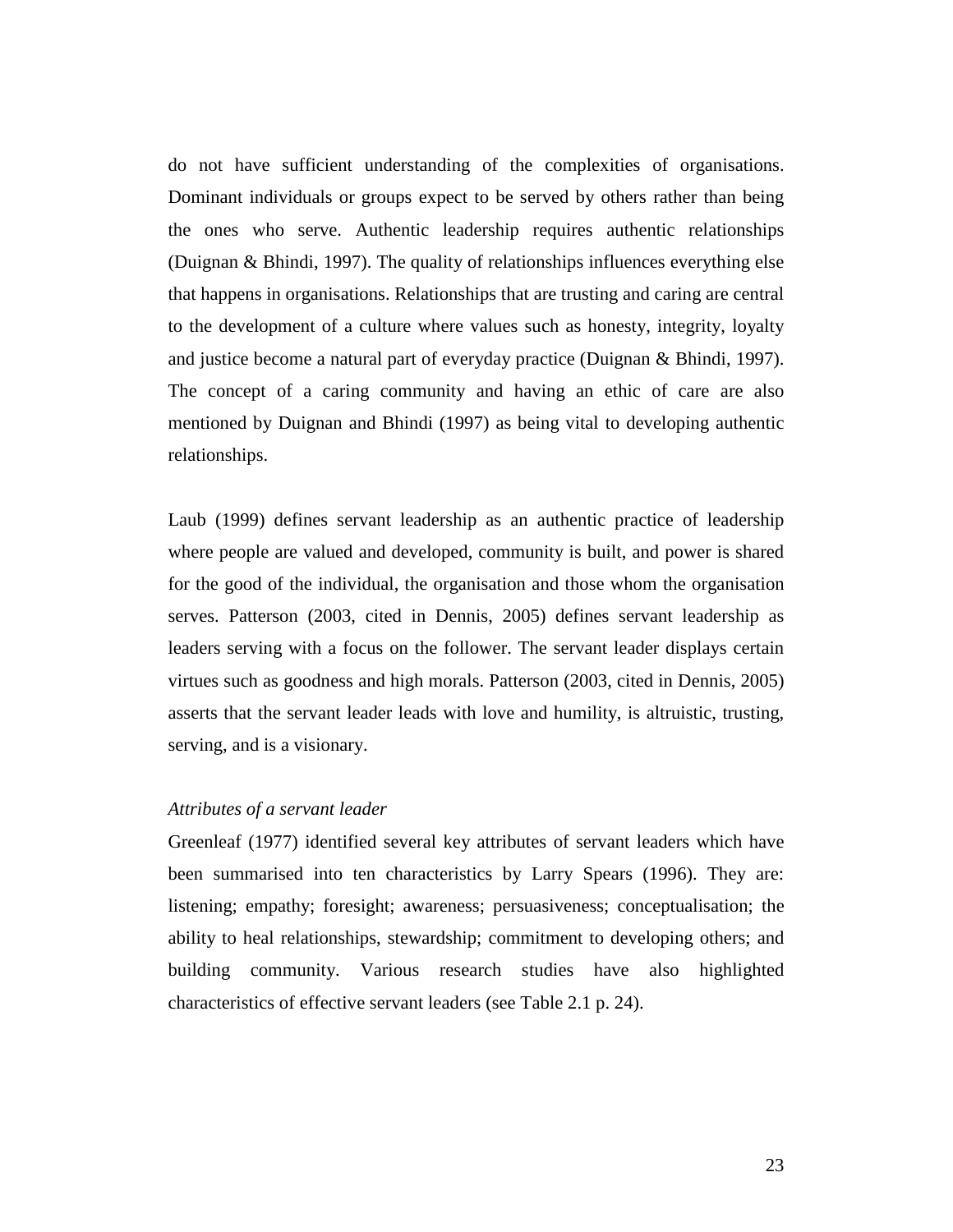| <b>Theme</b>       | <b>Attribute</b> | <b>Literature Source</b>    |
|--------------------|------------------|-----------------------------|
|                    |                  |                             |
| The person who is  | Honesty          | Beazley & Beggs, 2002;      |
| the servant leader | Integrity        | Bennis, 2002; Burkhardt &   |
|                    | Dependability    | Spears, 2002 Dennis, 2005;  |
|                    | Credibility      | Duignan & Bhindi, 1997;     |
|                    | Initiative       | Greenleaf, 1977; Joseph $&$ |
|                    | Imagination      | Winston, 2005; Kouzes $&$   |
|                    | Awareness        | Posner, 2007; Laub, 1999;   |
|                    | Ethics           | McGee-Cooper & Trammell,    |
|                    | Authenticity     | 2002; Russell & Stone,      |
|                    | Altruistic       | 2002; Sergiovanni, 1992;    |
|                    | Humility         | Spears, 1996, 2002, 2005;   |
|                    | Values           | Van Dierendonck 2011        |
|                    | Courageous       |                             |
|                    | Fairness         |                             |
|                    | Care             |                             |
|                    | Empathy          |                             |
|                    |                  |                             |

*Table 2.1 – The Person who is the Servant Leader* 

Lubin (2001, cited in Joseph & Winston, 2005) validates nine of the characteristics of servant leadership as being congruent with the behaviours of visionary leaders. A review of literature by Russell and Stone (2002) identified 20 distinct attributes related to servant leadership. These attributes build on the lists as identified by Greenleaf (1977) and Spears (1996, 2002, 2005). Nine of these attributes can be viewed as functional attributes.

Functional attributes are the operative qualities, responsibilities, characteristics, and distinctive features belonging to leaders and observed through specific leader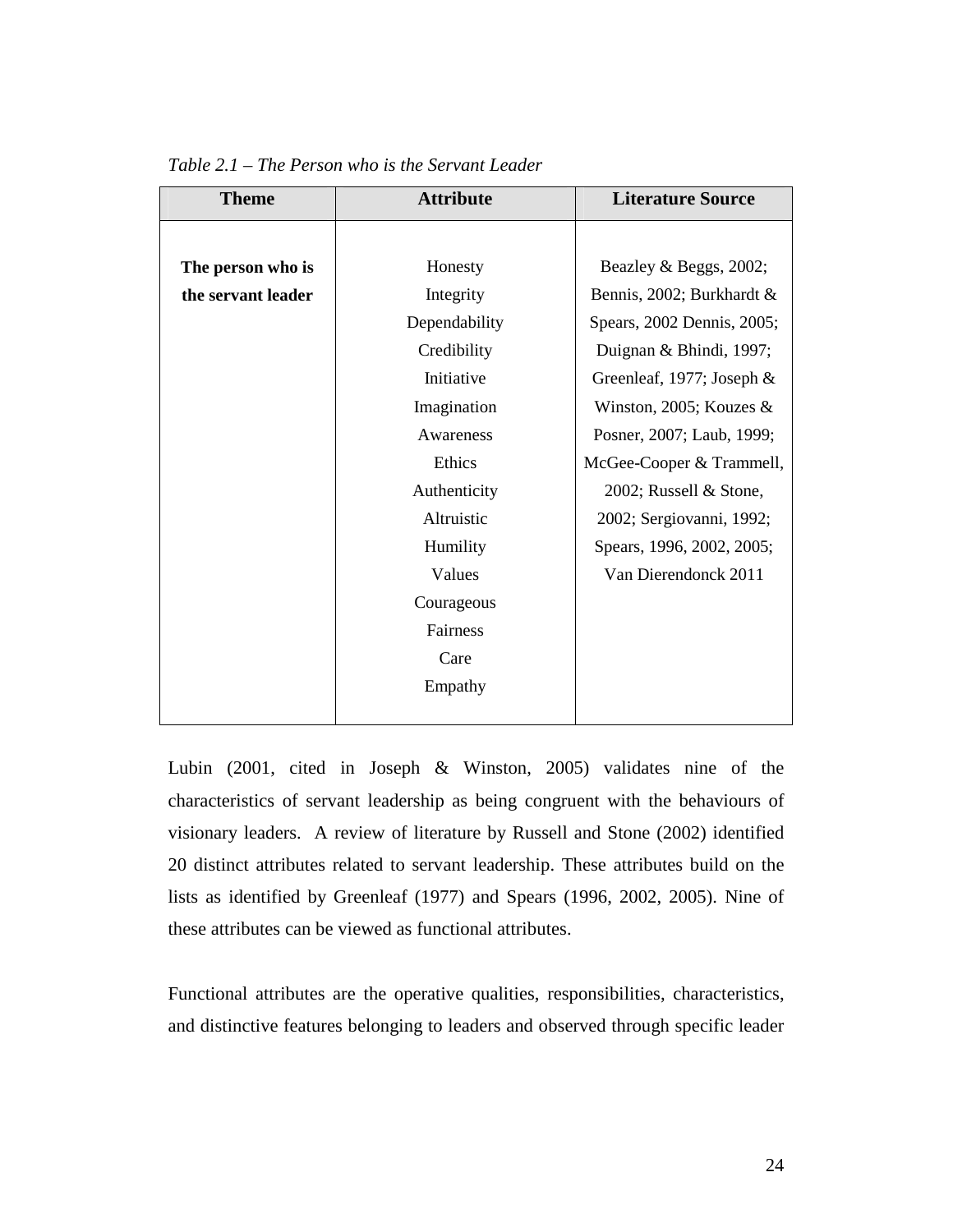behaviours and in the workplace. The functional attributes are the effective characteristics of servant leadership. They are identifiable characteristics that actuate leadership responsibilities. Each functional attribute is distinct, yet they are all interrelated. In some cases, the attributes reciprocally influence one another (Joseph & Winston, 2005) (see Table 2.2 below).

| <b>Theme</b>                | <b>Attribute</b>       | <b>Literature Source</b>   |
|-----------------------------|------------------------|----------------------------|
|                             |                        |                            |
| <b>Functions of Servant</b> | Vision                 | Beazley & Begg, 2002;      |
| Leadership                  | Conceptualisation      | Bennis, 2002; Burkhardt &  |
|                             | Persuasiveness         | Spears, 2002; Dennis       |
|                             | Intuition              | 2005; DePree, 2002;        |
|                             | Foresight              | Greenleaf, 1977; Joseph &  |
|                             | Perception             | Winston, 2005; Kouzes      |
|                             | Delegating             | and Posner, 2007; McGee-   |
|                             | Sharing responsibility | Cooper & Trammell, 2002;   |
|                             | Modelling              | Russell and Stone, 2002;   |
|                             | Service                | Sergiovanni, 1992; Spears, |
|                             | Empowerment            | 1996, 2002 2005.           |
|                             | Pioneering             |                            |
|                             | Competence             |                            |
|                             | Communication          |                            |
|                             | Stewardship            |                            |
|                             | Influence              |                            |
|                             | Visibility             |                            |
|                             | Teaching               |                            |
|                             | Agent of change        |                            |
|                             | Good decision maker    |                            |
|                             | <b>Risk takers</b>     |                            |
|                             |                        |                            |

*Table 2.2 – The Functions of Servant Leadership*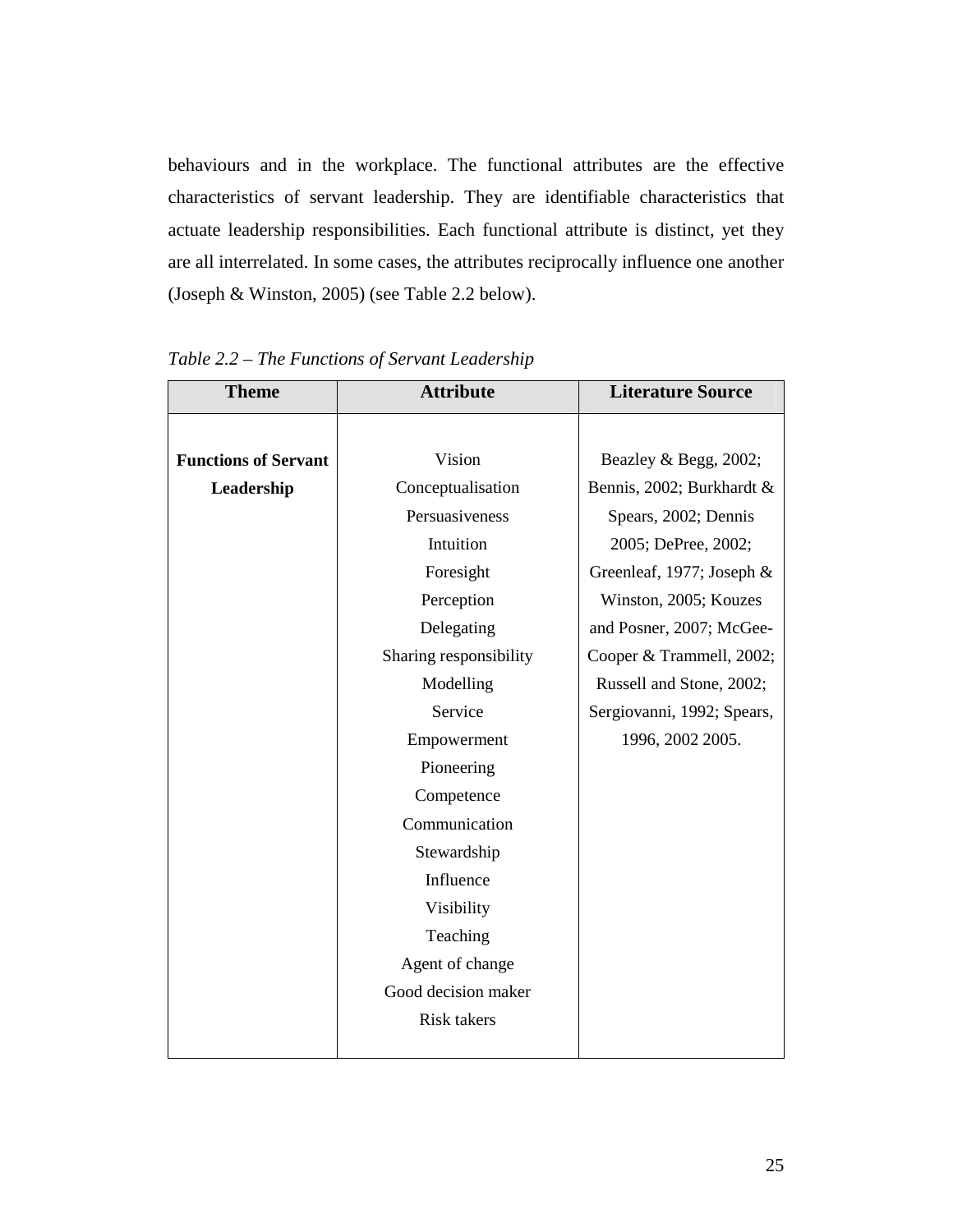Delegating and sharing of power are identified in literature as being important aspects of servant leadership however Argyris (1998, cited in Russell & Stone, 2002) argues that these are still mainly illusions because "executives tend to undermine genuine empowerment" (p. 152). Personal example and modelling are foundational to leaders influencing others (Kouzes & Posner, 2007; Russell & Stone, 2002). To do this, the leader must be visible and have some sort of public presence (Russell & Stone, 2002). Servant leadership occurs when leaders are prepared to serve those they work with. The motivation of a servant leader should be found in the needs of others rather than in self-interest (Greenleaf, 1977; Russell, 2001; Russell & Stone, 2002) (see Table 2.3 below).

| <b>Theme</b>       | <b>Attribute</b>            | <b>Literature Source</b>   |
|--------------------|-----------------------------|----------------------------|
|                    |                             |                            |
| The servant leader | Listening                   | Beazley & Begg, 2002;      |
| and relationships  | Trust                       | Bennis, 2002; Burkhardt &  |
|                    | Presence                    | Spears, 2002; Dennis,      |
|                    | Encouragement               | 2005;                      |
|                    | Healing                     | Greenleaf, 1977; Joseph &  |
|                    | Understanding               | Winston, 2005; Kouzes $\&$ |
|                    | Acceptance                  | Posner, 2007; Laub, 1999;  |
|                    | Concern for others          | McGee-Cooper &             |
|                    | Justice                     | Trammell, 2002; Parolini,  |
|                    | Loyalty appreciating others | Patterson & Winston,       |
|                    | Building community          | 2009;                      |
|                    |                             | Russell, 2001; Russell &   |
|                    |                             | Stone, 2002; Sergiovanni   |
|                    |                             | 1992; Spears, 1996, 2002,  |
|                    |                             | 2005.                      |
|                    |                             |                            |

*Table 2.3 – The Servant Leader and Relationships*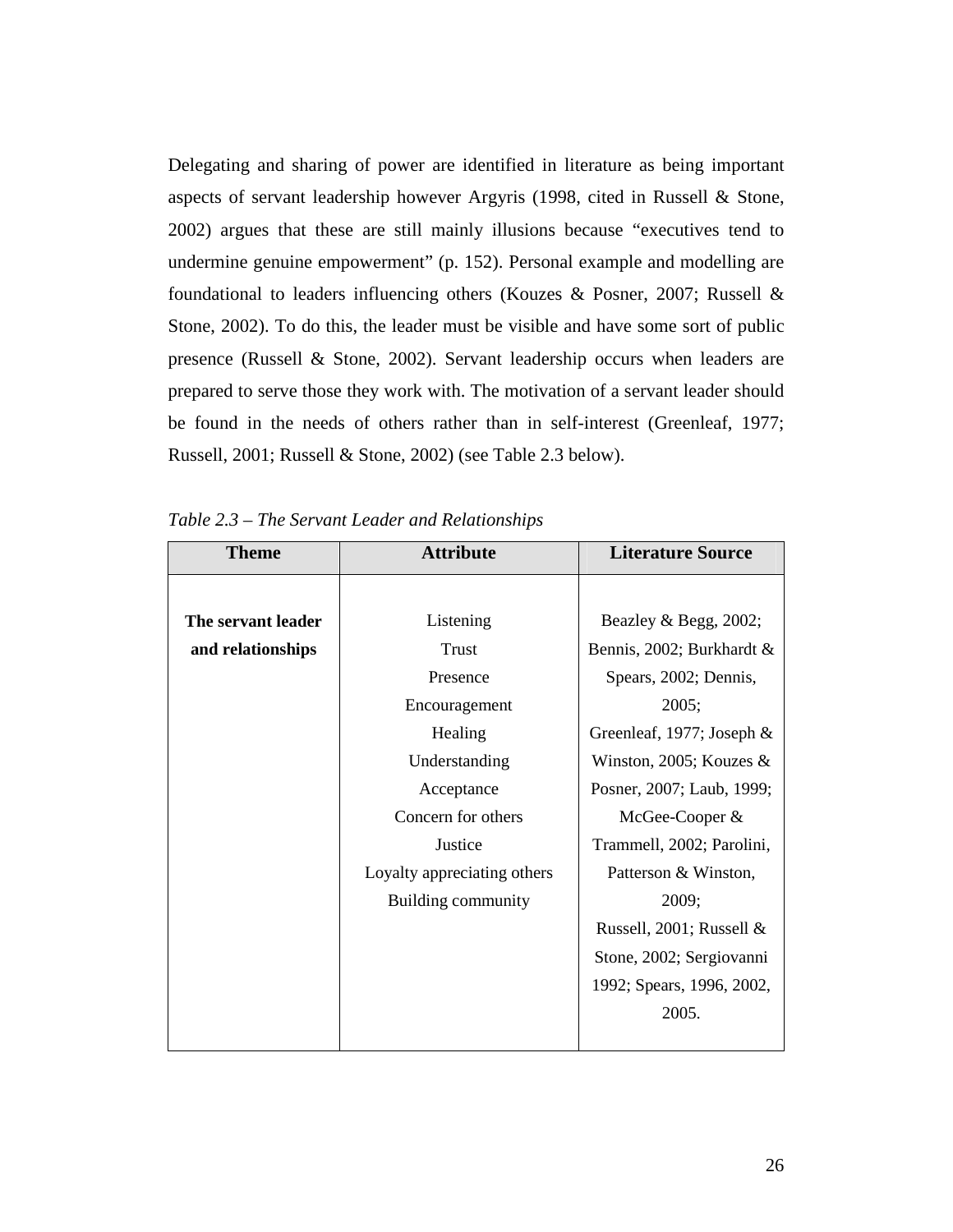Russell (2001) highlights the significant impact of values on leadership. A greater emphasis on values is called for in leadership, however leaders must first understand their own values and beliefs before they can pass good organisational values onto others (Kouzes & Posner, 2007; Russell, 2001). Organisational values can be developed by leaders modelling and demonstrating values themselves and then instilling them in others (Kouzes & Posner, 2007; Russell, 2001). Leaderfollower relationships are considerably affected by the personal values of leaders. These same values affect the moral reasoning and personal behaviour of the leader (Russell, 2001).

In recent years the research on servant leadership has increased and various models have emerged. In each of these models, trust is a central element (Greenleaf, 1977; Joseph & Winston, 2005; Russell & Stone, 2002). Joseph and Winston (2005) suggest that the way in which a leader communicates affects the ability of the follower to trust the leader. Greenleaf (1977) purports that in servant leadership, "leadership is bestowed upon persons who are trusted because of their stature as servants" (p. 24). They are trusted because of their empathy, dependability, and insight, and because they lead by example (Greenleaf, 1977; Joseph & Winston, 2005).

Sergiovanni (1992) suggests that leadership is forced into servant mode when respect for everyone is taken seriously as one way to show respect is to serve another person. Sergiovanni (1992) proposes that leadership that counts is the type of leadership that touches people differently, taps emotions, appeals to the values of others and leads to connection. Sergiovanni refers to this as moral leadership and considers it a form of stewardship.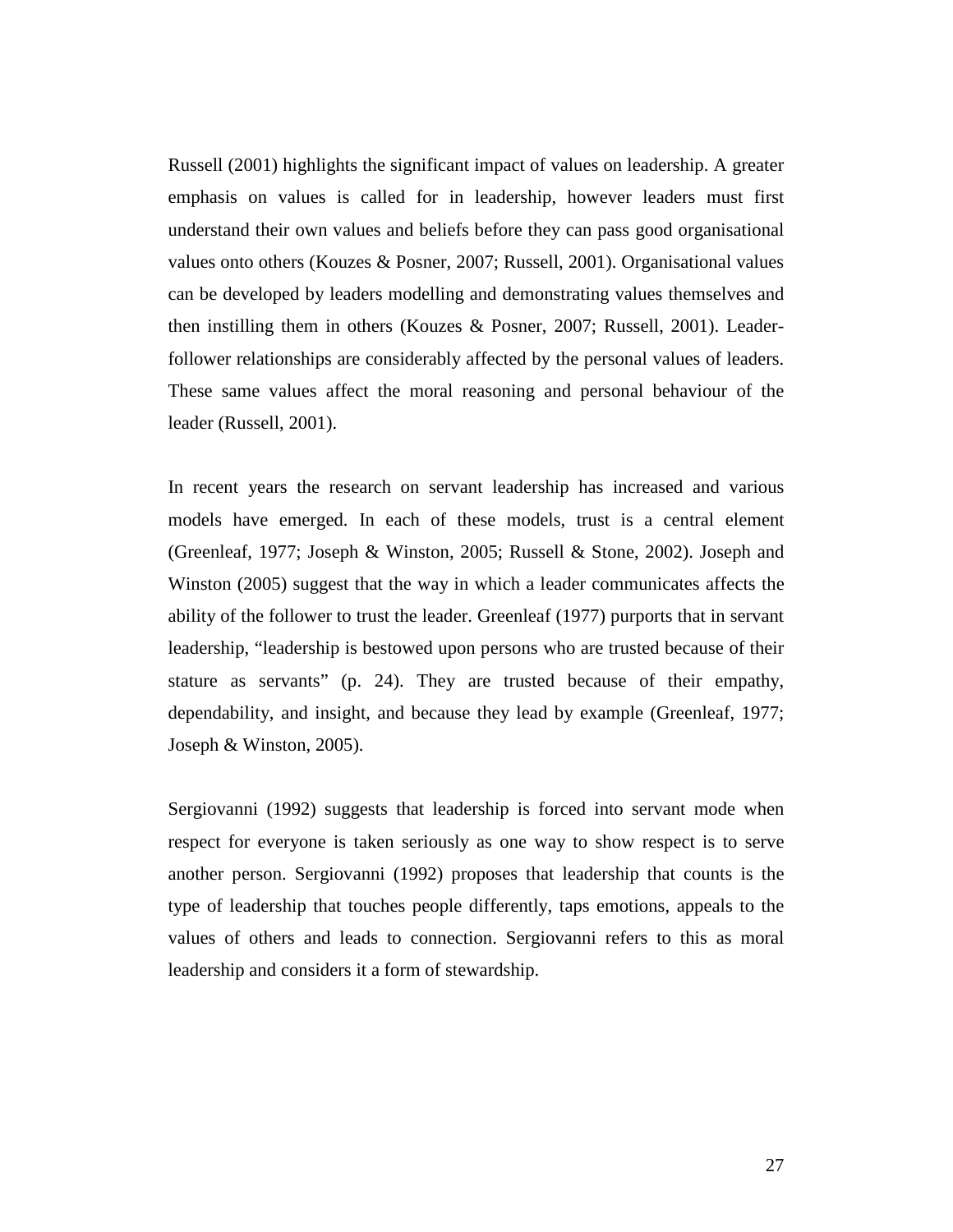### **RESEARCH OF SERVANT LEADERSHIP**

Much of the literature seeks to provide a summary or overview of past writings on servant leadership, particularly the work of Greenleaf (1977), due to the lack of empirical research on the topic (Laub, 1999, Russell & Stone, 2002). The recognition of this lack of research has led to a small number of studies being undertaken in the area of servant leadership.

An empirical study on the difference between transformational leadership and servant leadership by Parolini, et. al. (2009) identified the difference in purpose for servant leaders as compared to transformational leaders. The findings of this study which was carried out across a range of organisations suggested that the primary purpose for servant leaders was that of meeting the needs of followers. The study also supported the idea that servant leaders choose to serve first and put the needs of the others above the needs of the organisation.

Doctoral research carried out by James Laub (1999) led to the development of the Organisational Leadership Assessment (OLA) instrument which has since been used in other empirical research studies (e.g. Joseph & Winston, 2005). His research of servant leadership also identified a significant number of characteristics as evident in the literature related to the way in which people are treated, the personal qualities of the servant leader and the characteristics that led to the development of others and the building of community.

Joseph and Winston (2005) undertook a research project which sought to explore the relationship between the perceptions of employees in regard to servant leadership and leader and organisational trust. This study used the work carried out by Laub (1999) in developing an Organisational Leadership Assessment tool. The findings of this study showed that organisations practicing servant leadership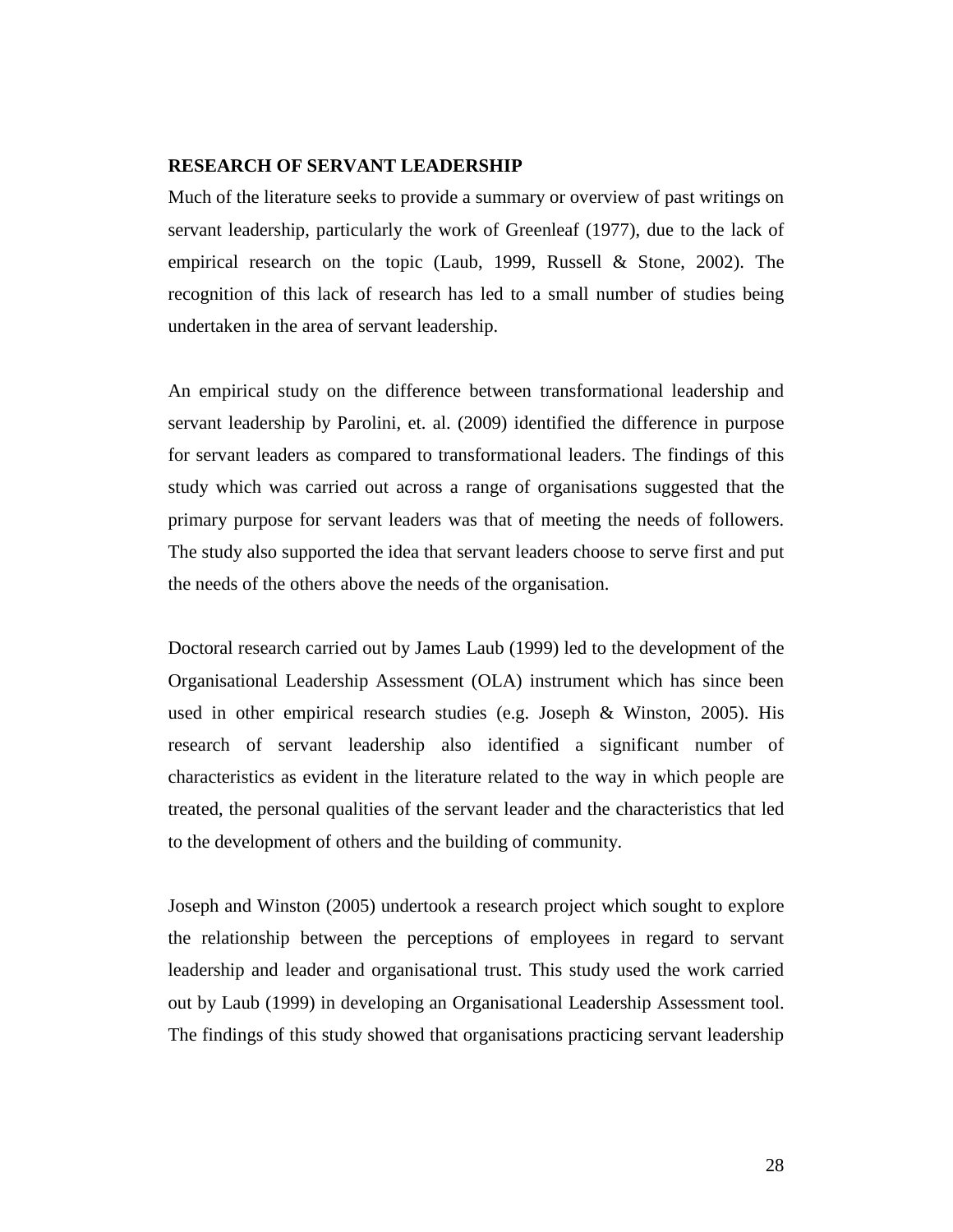appeared to show greater levels of trust in both the leader and the organisation. This correlation shows the significance of trust as integral to servant leadership and the implications of this on practice within organisations.

Another research study carried out by Sendjaya and Pekerti (2010) also sought to examine the correlation between servant leadership and trust. This study also found that in organisations where servant leadership was practised there was a high level of trust in the leader. The concepts of authenticity, relationship, morality, spirituality and "transforming influence" (Sendjaya & Pekerti, 2010, p. 649) were significant aspects of servant leadership that contributed to this high level of trust.

More specific to servant leadership in education, Taylor, Martin, Hutchinson and Jinks (2007) undertook a study in which they examined the leadership practices of principals who had been identified as servant leaders. Using various assessment tools, this largely quantitative study found that principals demonstrating servant leadership were seen to be more effective in challenging, inspiring, enabling, motivating and encouraging others than those who did not demonstrate servant leadership. The concepts of challenging, inspiring, enabling, motivating and encouraging are consistent with existing servant literature that highlights various characteristics similar to these. The implications of this study suggested that if servant leadership is a truly relevant style of leadership then there should be a consideration of this within educational leadership programmes.

A mixed method case study on servant leadership in higher education carried out by Howard Youngs (2002) for a Masters degree found that servant leadership had three dimensions; intrapersonal, interpersonal and organisational, from which it could be viewed. This research identified the need for a leader to be secure, self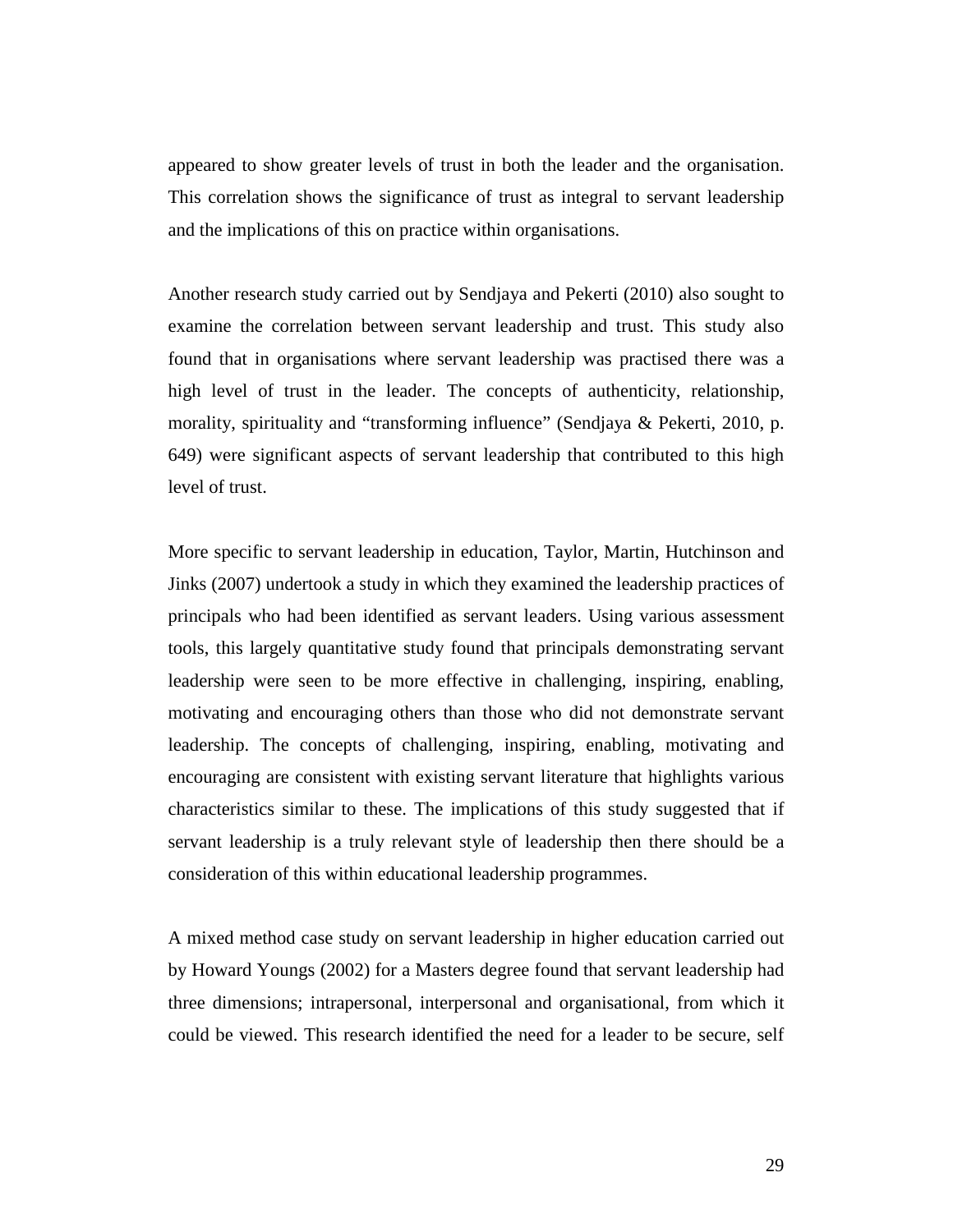aware, and have boundaries of self-care. It also highlighted the need for interdependent relationships with others (Youngs, 2007).

### **SUMMARY**

Servant leadership is a concept that reminds leaders of the need to balance leadership with service. For those in leadership positions it acts as a reminder that our first responsibility is to serve others. It also encourages followers to look for opportunities to provide leadership through service (Spears, 1996). Servant leadership is a way of being that potentially leads to positive change within organisations and throughout society (Spears, 2005).

An initial review of the literature shows that the concept of servant leadership and various attributes of servant leadership are apparent also in the literature on effective leadership both generically and in ECE. The relational nature of servant leadership and its parallels with a feminist approach to leadership suggest that there are some possible potential benefits of implementing the principles of servant leadership into the ECE setting.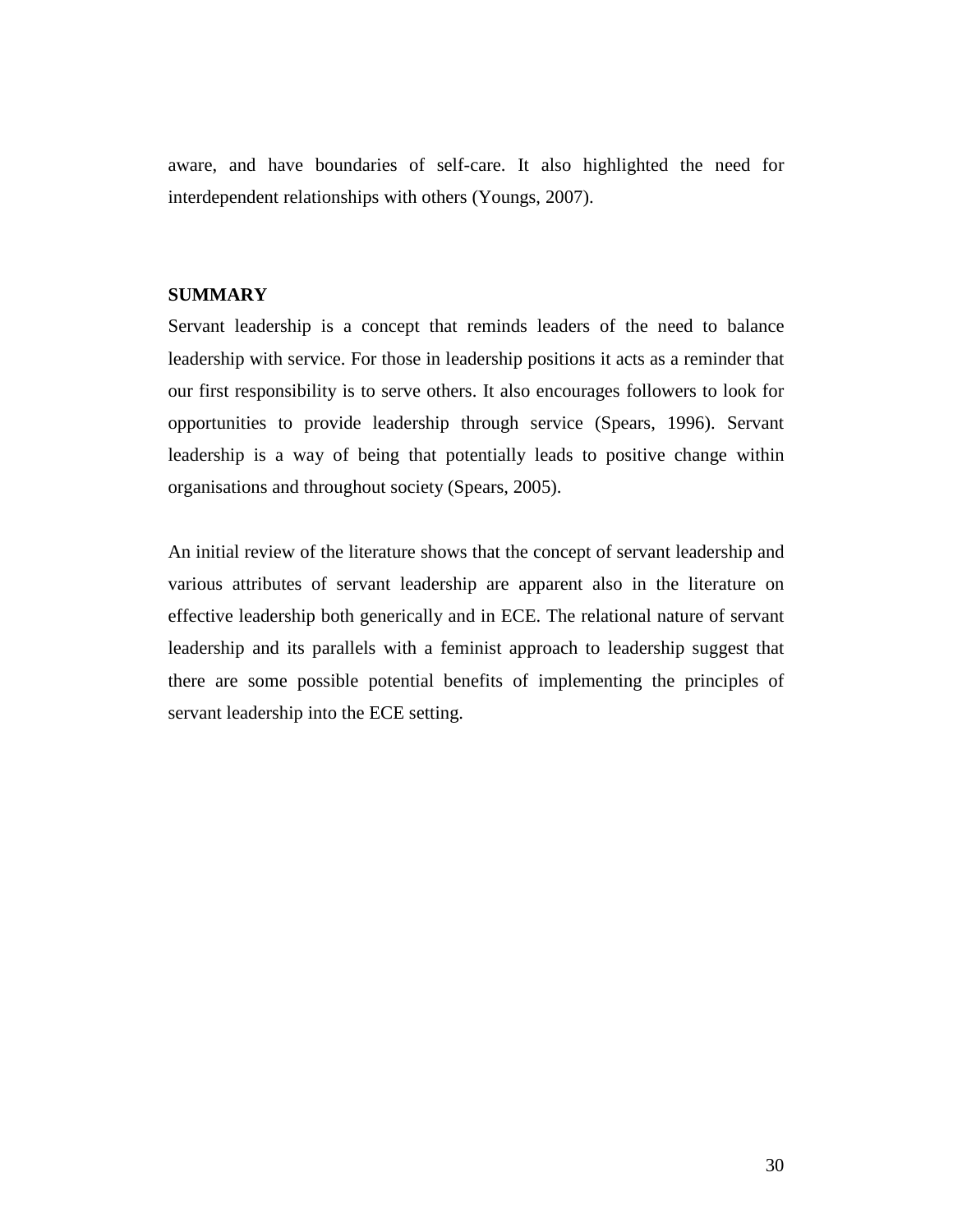# **Chapter Three METHODOLOGY AND METHODS**

### **INTRODUCTION**

This chapter provides the rationale and justification for the qualitative methodological approach of this study. It identifies the methods used for gathering data and considers the principles and practices for applying these methods. Considerations for strengthening reliability and validity are identified and ethical issues related to the study are discussed.

## **METHODOLOGY**

All research sits within a certain epistemological framework. An epistemological position demands consideration of what is acceptable, legitimate knowledge, how it is acquired and how it is communicated to others (Bryman, 2008; Cohen, Manion & Morrison, 2007; Davidson & Tolich, 2003; Denzin & Lincoln, 2005). Two main paradigms, a positivist paradigm, or an interpretive paradigm, guide the choice of epistemological position taken (Cohen, et. al., 2007). A positivist paradigm encompasses a view of knowledge as objective and tangible with strong links to the natural sciences. An interpretive paradigm, on the other hand, is more personal and subjective and can be linked to the social sciences (Bryman, 2008; Cohen, et. al., 2007; Davidson & Tolich, 2003).

Because this study sought to explore and examine the concept of servant leadership and how this is experienced and perceived within the early childhood context, the problem lent itself to being studied from an interpretive paradigm. Davidson and Tolich (2003) suggest that the interpretive paradigm asserts that the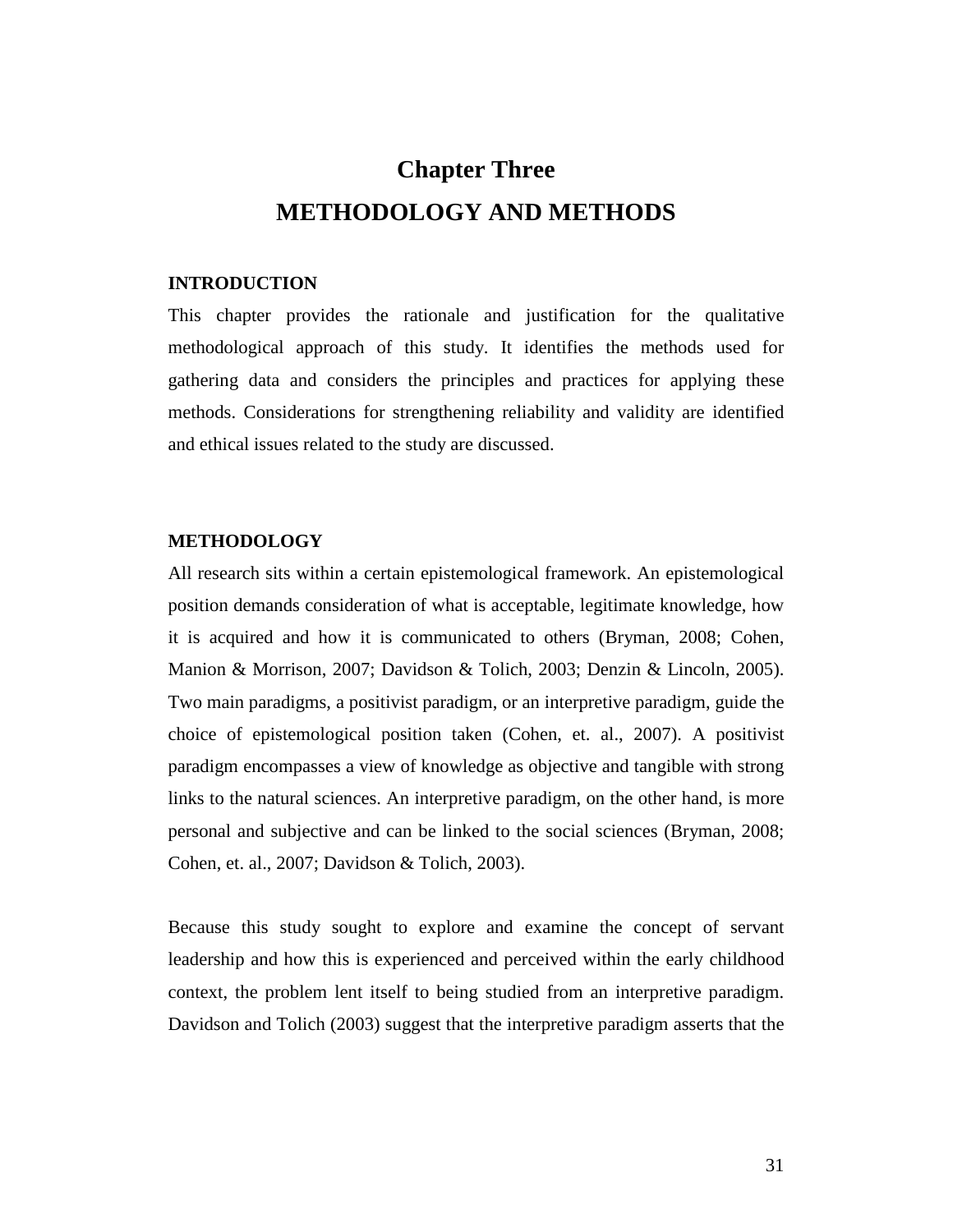greater environment must be considered in order to understand or solve a problem. In this study, the greater environment includes the wider ECE context as well as the leaders, staff, and parents who contribute to the early childhood centre communities. The interpretive paradigm is characterised by concern for the individual (Bryman, 2008; Cohen, et. al., 2007) and seeks to understand an aspect of the subjective realities of human experience. In order to understand the nature of servant leadership within ECE it was important to carry out my research in such a way as to come to recognise the context and individual realities for teachers within this setting.

Creswell (2002) proposes that qualitative research is useful when the researcher is unsure of the important variables to examine, especially in such instances when the topic is new or has never been addressed with a specific sample group. It may also be useful when "existing theories do not apply with the particular sample or group under study" (Morse, 1991, cited in Creswell, 2002, p. 22). It is for these reasons that I believe a qualitative approach was relevant to my study, given that the literature related to leadership in early childhood, and more specifically, servant leadership within the early childhood setting, is limited (Rodd, 2006; Russell & Stone, 2002; Thornton et. al., 2009).

While on the face of it, distinctions between qualitative and quantitative research methodologies can be viewed in terms of the way in which measurement is used, many writers suggest that the differences go deeper than this and are more closely connected to the differences in epistemology (Bryman, 2008). Qualitative research fits within an interpretive paradigm where the researcher seeks to study and understand phenomena in relation to the meanings people attribute to it (Davidson & Tolich, 2003; Denzin & Lincoln, 2005). It is argued that to do this requires significant differences in the way these things are measured as compared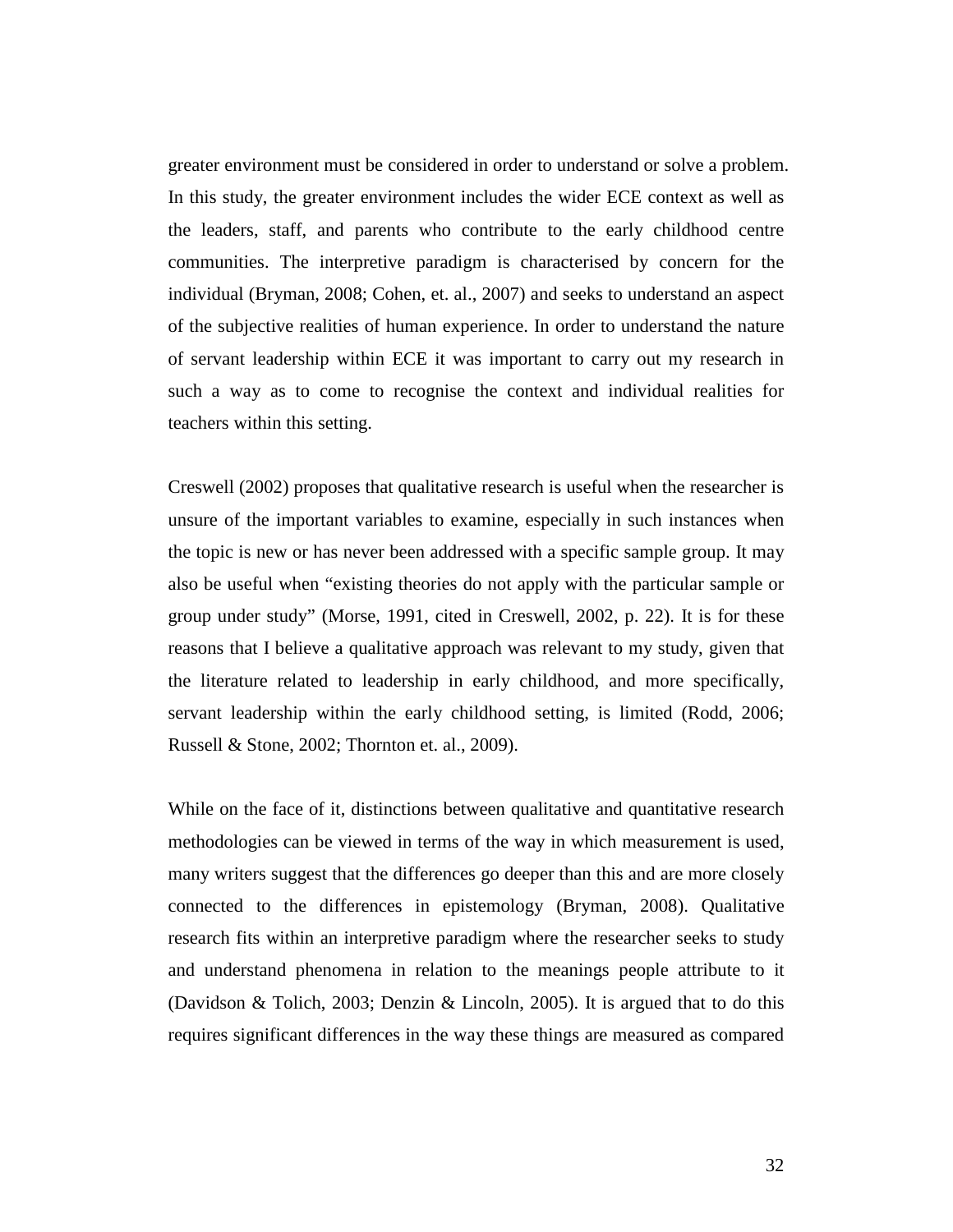to the measurement strategies applied to quantitative research (Davidson & Tolich, 2003). Working from within a framework of a mainly qualitative methodology enabled me to view the topic of servant leadership through the eyes of the participants and come to an understanding of the meanings that these people attribute to the concept of servant leadership within the ECE context.

A number of methods and approaches related to qualitative research are described in detail in the literature (Denzin & Lincoln, 2005). Not one method is viewed as better than another in qualitative research. The use of multiple methods is common within a qualitative approach. Qualitative researchers frequently change their data collection instruments and flexibility is valued as opposed to quantitative research where consistency is highly valued (Davidson & Tolich, 2003). The nature of the research problem along with the skills of the researcher and discipline in which the problem is situated are all important considerations in deciding which method or methods to use (Keeves, 1997).

In reviewing research method literature in light of my research problem it quickly became apparent that a more specific qualitative approach, namely a case study, would be appropriate for the purpose of this study. Case studies involve the indepth exploration of one or more individuals, an event, an activity or a programme (Creswell, 2002). Bryman (2008) asserts that some of the best known studies in sociology are based on case studies of single organisations, people or events. Yin (1994, cited in Merriam, 1998) defines a case study in terms of a research process that occurs within the context of real life whereas Merriam (1998, p. 27) defines a qualitative case study as "an intensive, holistic description and analysis of a single instance, phenomenon, or social unit". To be a case, the phenomenon being studied should be intrinsically bounded (Merriam, 1998).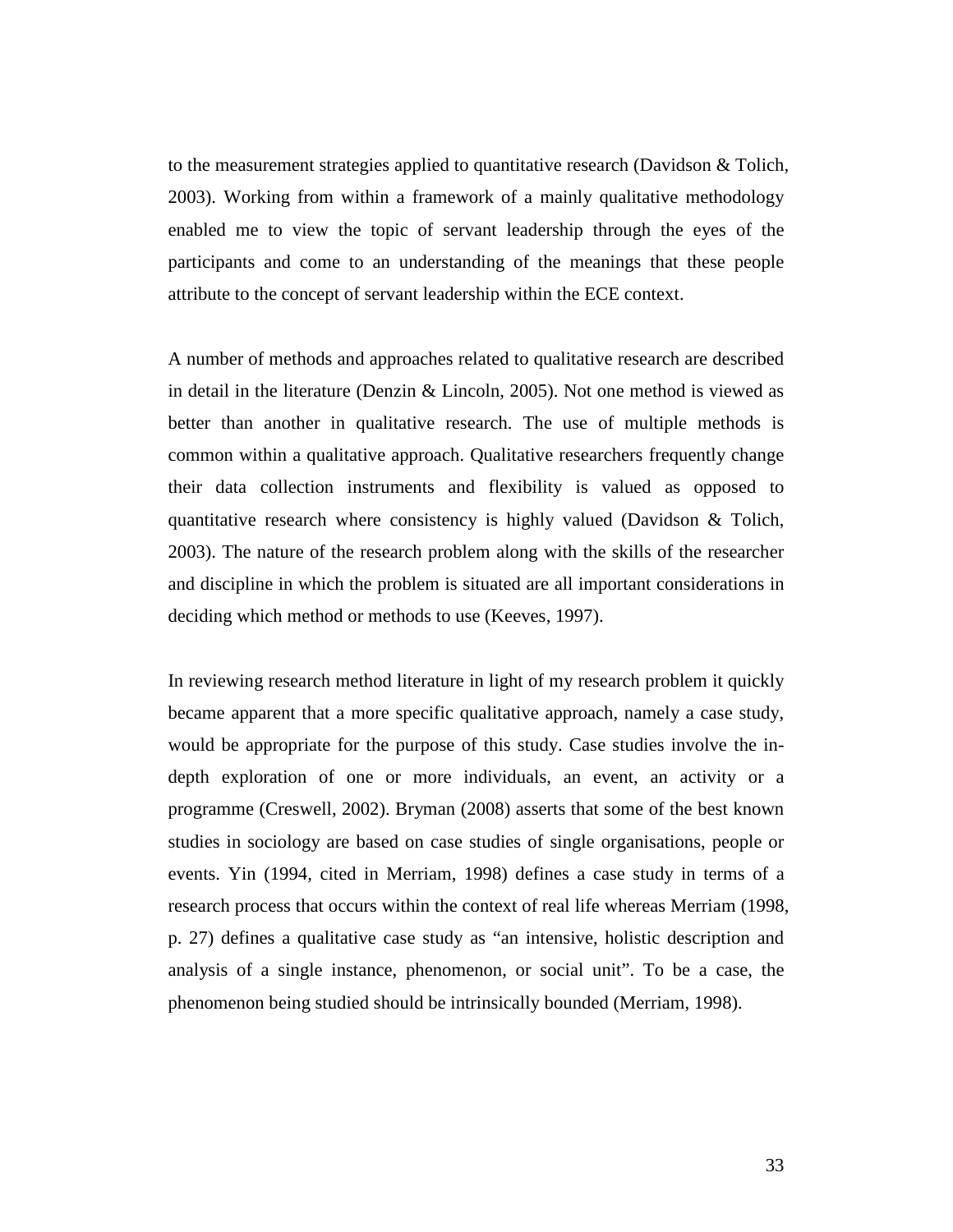To gain a wider perspective of how servant leadership was perceived, demonstrated and experienced in early childhood, I needed to explore the viewpoints of more than just the person who held a leadership position. I was interested in finding out the perspectives of the staff and parents as well as the head teacher or manager. Case studies explore the research topic within a specific environment and may involve obtaining the views of different people involved in that environment (Hinds, 2000). While case studies may be carried out in a single site, a multi-site case study was chosen for this research topic. Merriam (1998) suggests that "the more cases included in a study and the greater the variation across the cases, the more compelling an interpretation is likely to be" (p. 40). My study explored the topic of servant leadership in early childhood education within the bounds of three different early childhood centres with the intention of being able to transfer the findings to the wider bodies of knowledge of both servant leadership and leadership in early childhood education. Case studies do not claim any particular method of data collection or data analysis (Merriam, 1998). The data gathering methods selected for this study include semi-structured interviews, focus groups and a questionnaire (see Appendices D, F and H).

For the purposes of a multi-site case study as discussed above, a purposive sampling method was used to select the early childhood centres to be studied. Purposive sampling allows for the cases to be handpicked in order to meet the specific needs of the research problem (Cohen, et. al., 2007). To do this, I chose to select three early childhood centres, each with different structures and philosophies, but all espousing aspects of servant leadership from the literature such as, collaboration, relational leadership, and an ethic of care towards staff, children and parents. These aspects of leadership were identified in each centre's current Education Review Office report. Participants from each of the three centres included the head teacher/manager, staff and parents. One centre is a state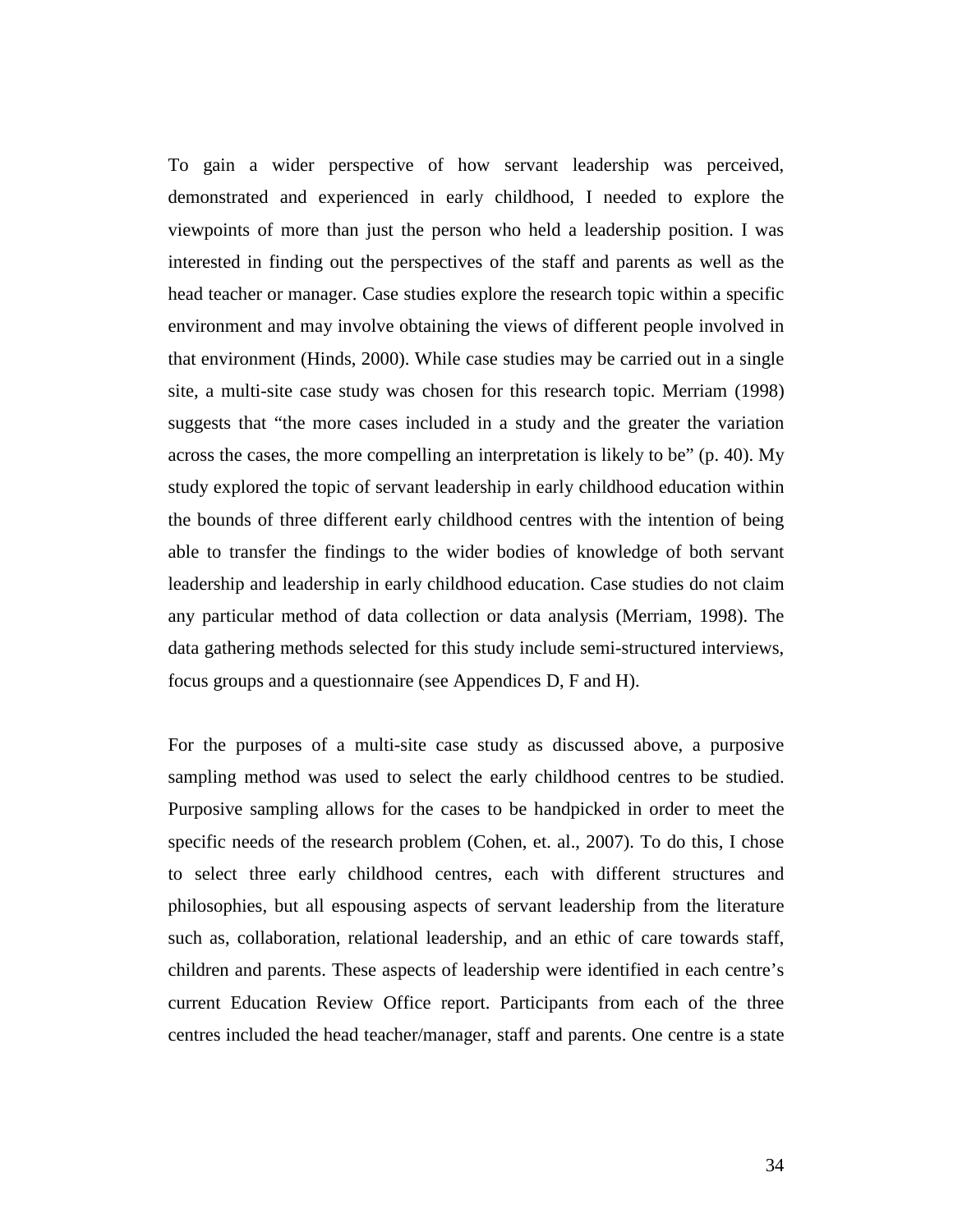kindergarten with one head teacher, three staff and 32 parents, another is a full day care centre with two joint owners/managers, seven staff and 30 parents, and another is a Christian preschool with one manager, ten staff and 30 parents. At no time were children from the early childhood centres involved in this research.

The centres used were initially invited to participate through contact with the head teacher/manager of each centre and asked to provide organisational consent (see Appendix A). Once the centres were selected, staff from each centre were provided with information about the research and given the opportunity to choose whether or not they would like to participate (see Appendices C and E). Parents of each centre were given an open invitation to participate through information and questionnaires being sent out to them in the same way the centre would usually distribute newsletters (see Appendix G). In Site One, one centre leader was interviewed and three staff participated in the focus group. Only four out of 32 parents returned the questionnaires. Site Two had two centre leaders who were both interviewed, four staff participated in the focus group and nine out of 30 parents returned the questionnaires. In Site Three, one centre leader was interviewed, five staff participated in the focus group and only two out of 30 parents returned the questionnaires.

## **METHODS**

### **Interviewing**

Interviews allow participants to discuss the way in which they interpret the work and express their own points of view regarding certain situations (Cohen, et. al., 2007). Interviews are used by both qualitative and quantitative researchers regardless of whether the purpose is to acquire rich, in-depth data or to garner a "simple point on a scale of 2 to 10 dimensions" (Fontana & Frey, 2005, p. 698).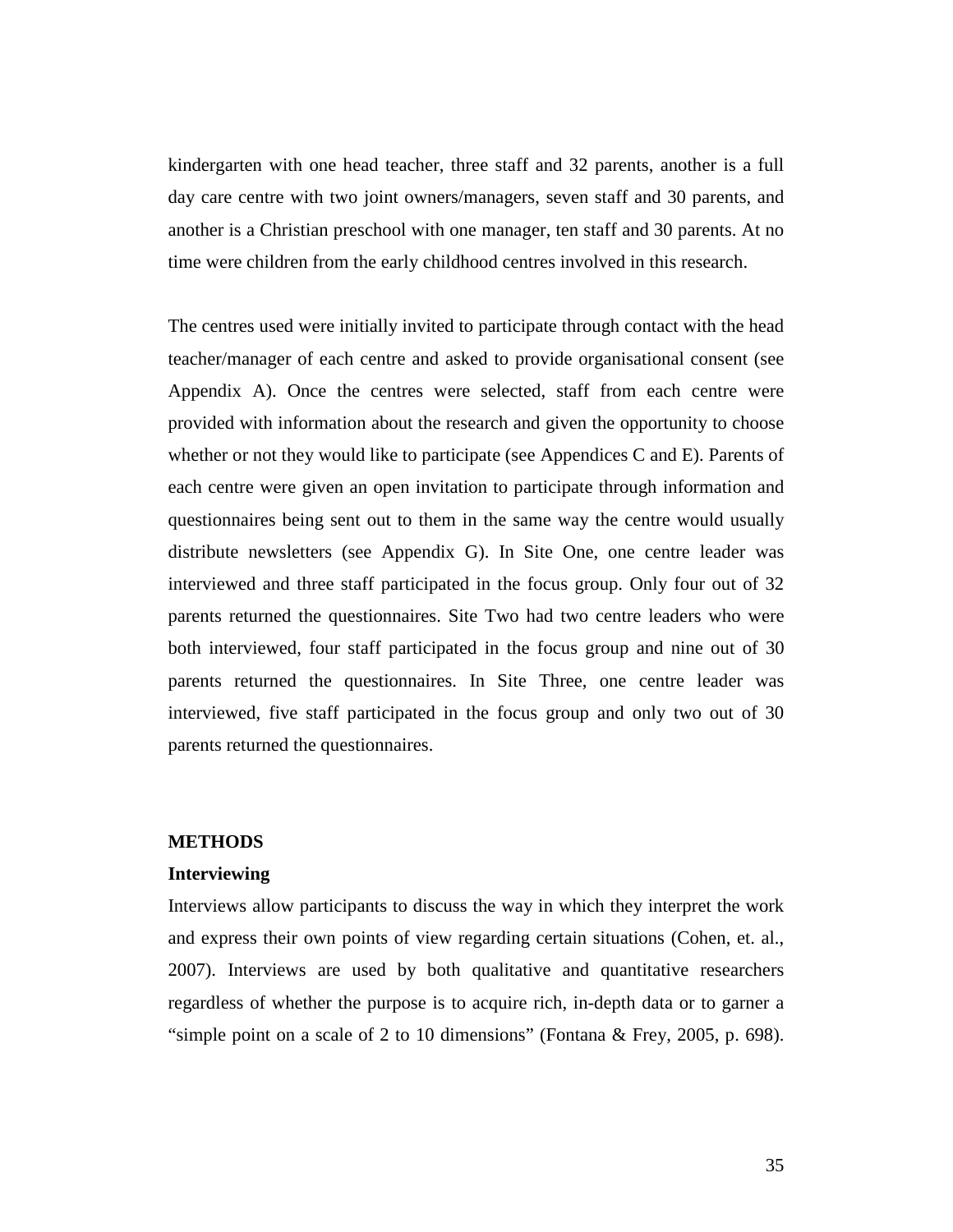My decision to interview the head teachers/managers of the three different sites was to enable me to obtain rich, in-depth data.

Interviews can be structured, semi-structured, or unstructured (Bryman, 2008; Fontana & Frey, 2005; Hinds, 2000). A structured interview focuses on predefined questions that are worked through in order whereas an unstructured interview focuses on a pre-defined theme or area, allowing discussion to occur between the researcher and the interviewee on that theme. These two approaches may be combined where some structured questions and some unstructured themes are used to explore the topic (Hinds, 2000). Bryman (2008) suggests that the two types of interview in qualitative research are the unstructured interview and the semi-structured interview.

Semi-structured interviews were used in this study to gather rich, detailed data (Bryman, 2008) from the head teacher/manager of the selected early childhood centres (see Appendix D). A semi-structured interview requires the researcher to have a basic list of questions or reasonably specific topics that need to be covered during the interview. This list is used as a guide only and there are times when the interviewer may move away from this slightly, or may change the order of things. By using a semi-structured interview, I was able to ask additional questions that were not included on the list as I picked up on what the interviewee said and gave opportunities for further elaboration (Bryman, 2008). The benefit of using a semistructured interview was that generally, all the questions were asked and similar wording was used from one interviewee to another.

Cohen, et. al. (2007) suggest that there are both advantages and disadvantages of interviews as a research tool. One advantage is the way in which they allow for greater depth and richness than other methods of data collection do. On the other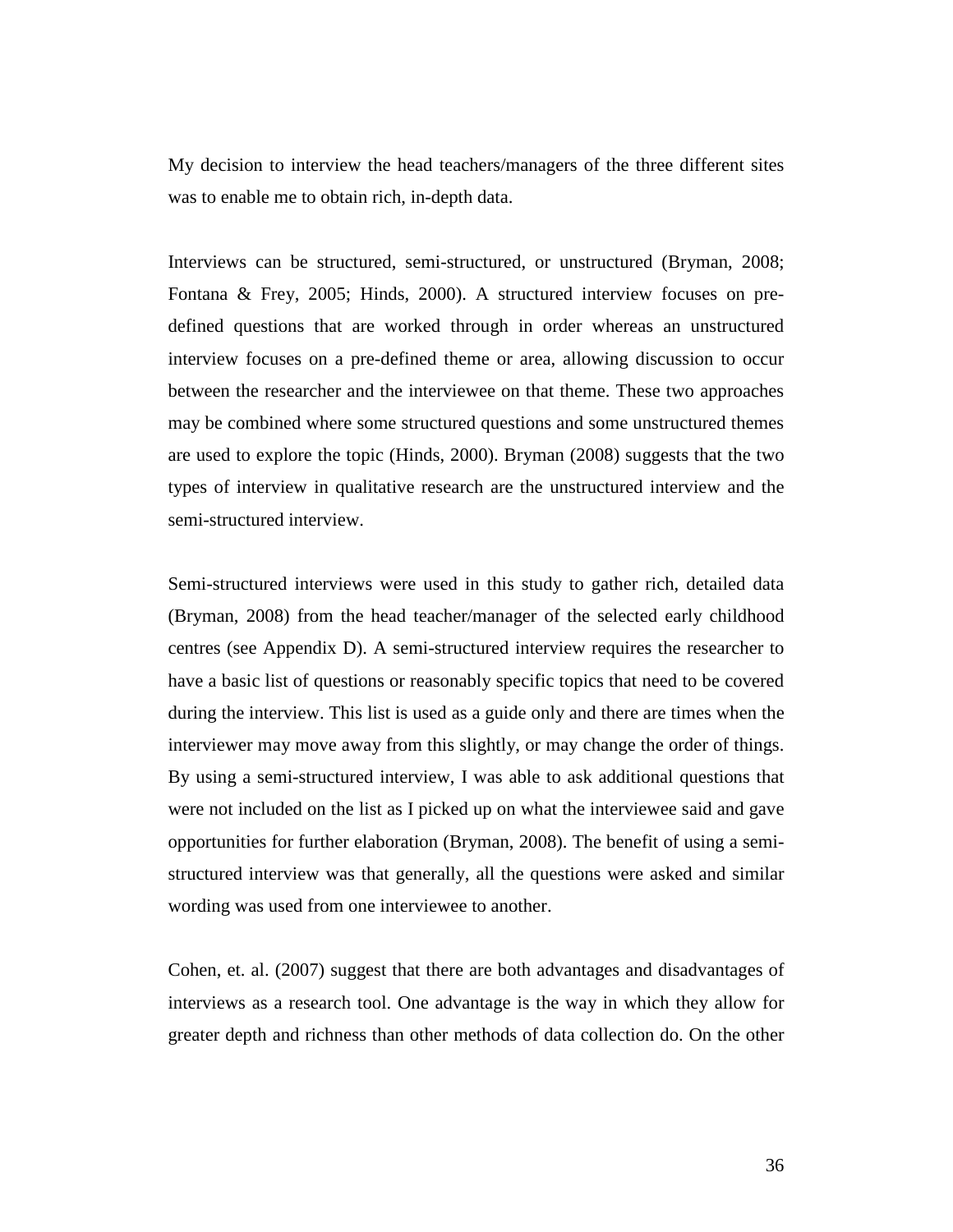hand, a disadvantage of interviews is that they are prone to subjectivity and bias on the part of the interviewer. By applying more than one research method to the study, problems such as subjectivity and bias can hopefully be minimised.

### **Focus Groups**

A focus group is a form of group interview where questioning occurs on a well defined topic (Bryman, 2008). The focus group considers the topic as it is discussed by members of a group rather than individuals. In an individual interview the opportunity is often given for the respondent to share their reasons for maintaining a certain view, however, with the focus group approach the opportunity is there for people to prove each other's reasons for holding a particular view (Bryman, 2008; Hinds, 2000). Participants in a focus group are able to identify issues relating to the topic that they believe to be of importance and significance (Bryman, 2008). As ideas are expressed then bounced off each participant, a chain reaction of informative dialogue is developed and the researcher begins to take an interest in the ways in which people respond to each other's views and develop these as a result of the interaction that takes place between the participants (Bryman, 2008; Hinds, 2000).

The provision for focus groups to hear all participants' perspectives is an important feature of a great deal of qualitative research and given that one of my aims was to examine how servant leadership is perceived and experienced by teachers, focus groups were an appropriate choice of method for my research (see Appendix F). I was able to gain an understanding of the collective view of the staff in each centre which can only add to the understanding that was gained from individual interviews with each of the head teachers/managers (Bryman, 2008).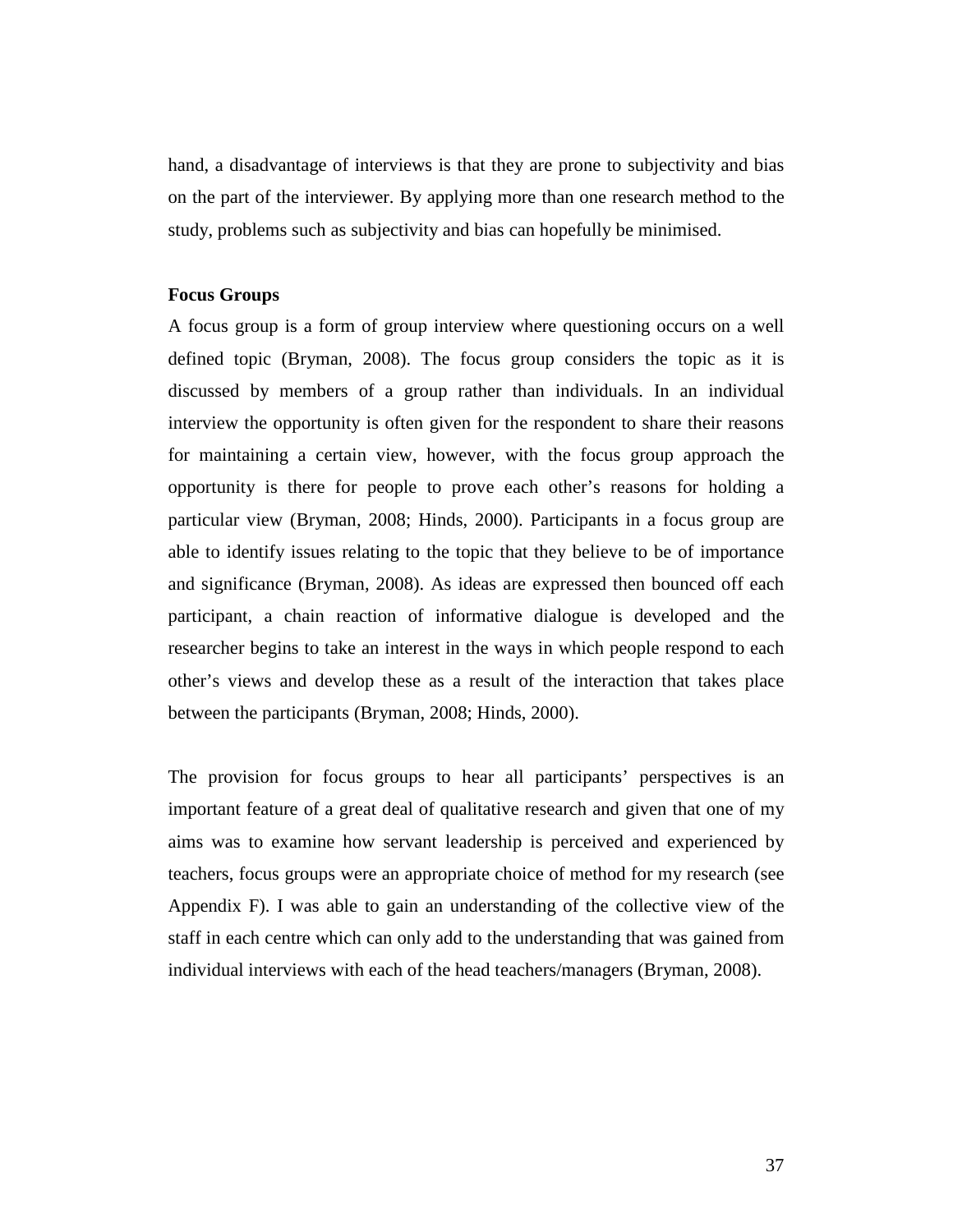Focus groups are somewhat contrived in nature, however, this can be viewed as both a strength and a weakness. Despite the unnatural settings, they concentrate on a particular issue, potentially leading to insights that may not have arisen in an interview. Focus groups can potentially produce a large amount of data in a short period of time however, they still produce less data than would be collected if the same number of participants were interviewed individually (Cohen, et. al., 2007).

Bryman (2008) suggests that more than one group is needed as with one group there is always a possibility that the responses you get will be particular to that one group. There are also strong arguments that too many groups can be a waste of time. The use of a multi-site case study ensured that I had three focus groups, one from each early childhood centre. This enabled me to gain a broader perspective of ideas.

While focus groups have a number of strengths they are not without problems however and it is important to consider these. The results cannot be generalised, the emerging culture of the group may interfere with individual expression, one person may dominate the discussion and groupthink is a possible outcome (Fontana & Frey, 2005). It requires some skill to deal with and minimise these problems however it was necessary to be aware of them as I conducted my own research and facilitated the focus groups that were an essential part of my study. Where one or two people tended to contribute more than others, I sought to draw out responses from those who were quieter by asking them specifically what their thoughts were and making space within the discussion for them to be able to contribute.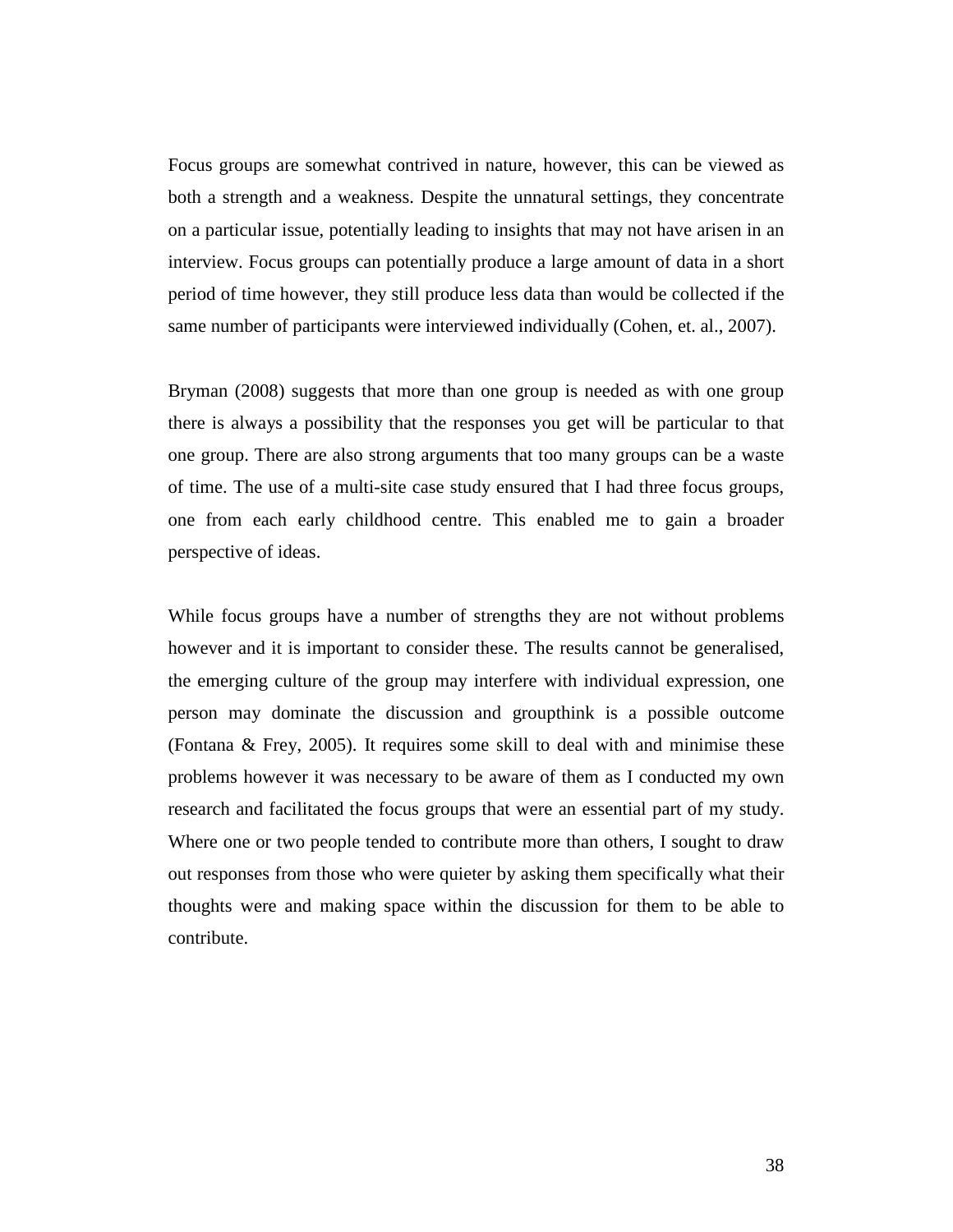## **Questionnaires**

A third tool used for my research was that of paper-based questionnaires (see Appendix H). In order to gain an understanding of how parents perceive and experience servant leadership in the different early childhood centres, the most logical way to get information from a large number of parents was to use a questionnaire. Questionnaires are a useful tool when collecting data from a large number of respondents (Hinds, 2000).

The questions were carefully considered to ensure the respondents were aware of the purpose of the study and able to understand the questions (Bell, 2007; Hinds, 2000). The questionnaires were based on some open ended questions and some closed questions using a rating scale where respondents were asked to respond to different statements, so they were mostly qualitative.

Before distributing the questionnaires to the parents from the early childhood centres, a pilot test of the questionnaire was carried out to ensure the questions were clear and to avoid using leading questions. The usefulness of the responses in a questionnaire is influenced by the way the questions are worded (Bell, 2007; Hinds, 2000). This pilot test was carried out with a selection of parents with early childhood aged children from centres not involved in this study. No subsequent changes were made to the questionnaire.

The questionnaires were distributed to the parents through each centre's normal method of passing out newsletters and other written information. A sealed box was placed near the office of each centre so that parents and caregivers were able to return the questionnaires anonymously without needing to give them to a staff member.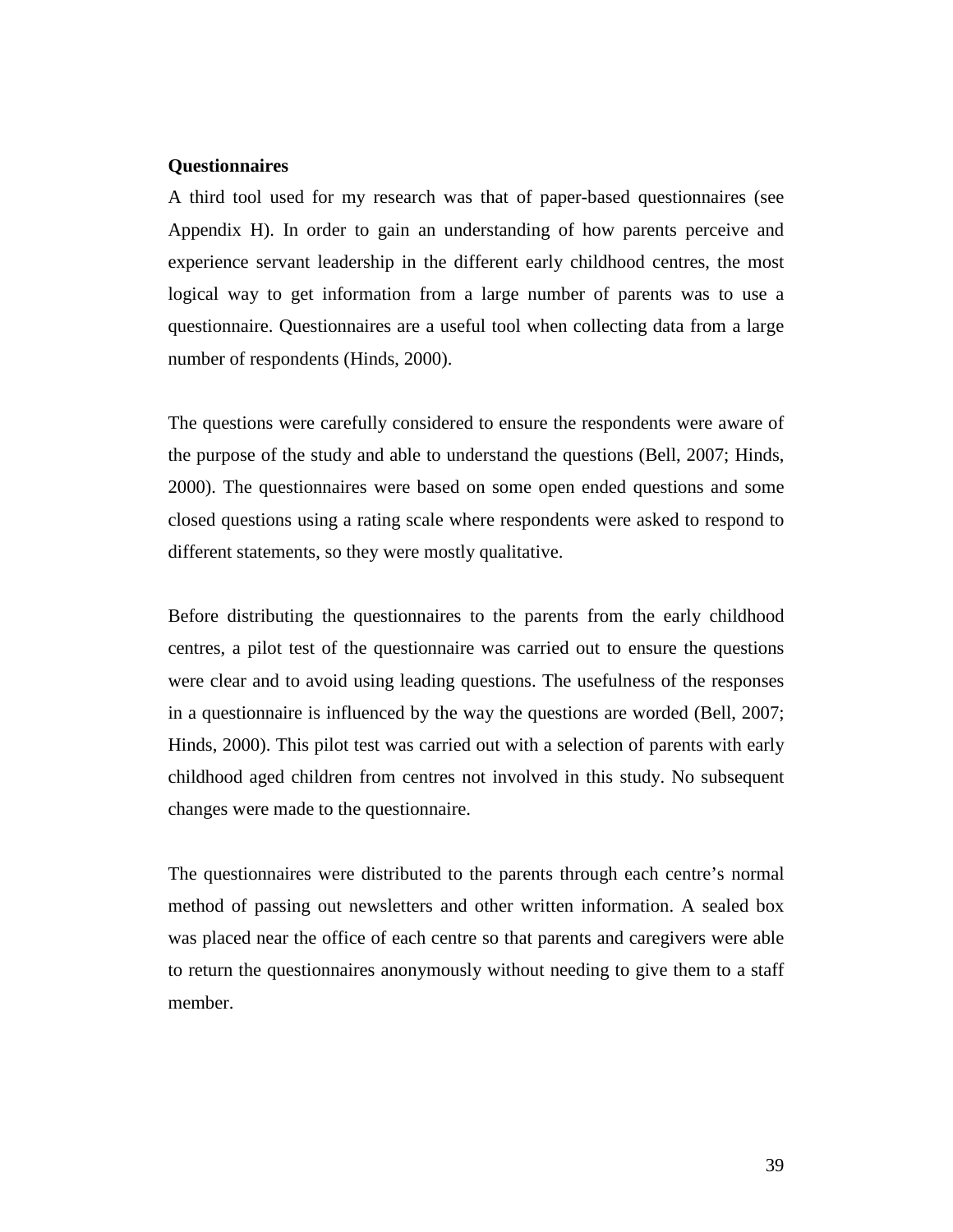As is the case with any research, it was necessary to ensure that my case study had rigor and therefore the tools used for gathering data needed to be reliable and valid.

# **RELIABILITY**

Reliability relates to the consistency and accuracy of research tools used in the study. It is applied differently depending on whether a quantitative or qualitative stance is taken in research. From a quantitative perspective, for a measure to be reliable, it must be able to produce similar results at a different time and in a different context or even when used by other than the original researchers. There must also be consistency in the research tools used (Bryman, 2008; Cohen, et. al., 2007; Davidson & Tolich, 2003; Hinds, 2000). The strength of quantitative research lies in its reliability (Bryman, 2008; Davidson & Tolich, 2003). Qualitative research, however, is not based on the same level of consistency.

In qualitative research reliability is concerned with the fit between what the researcher records as data and what actually happens in the natural setting (Cohen, et. al., 2007). In qualitative methodologies reliability includes a commitment to real life, context and situation specifics, honesty, depth of response, authenticity and meaningfulness to the participants (Cohen, et. al., 2007). To ensure reliability in my interviews, focus groups, and questionnaires, careful consideration was given to the way in which questions were formulated so that the meaning was consistently clear for the interviewees (Cohen, et. al., 2007).

Davidson and Tolich (2003) propose that because reliability and validity are independent there are separate measures for each. Achieving one or the other of reliability or validity does not necessarily provide an automatic guarantee of the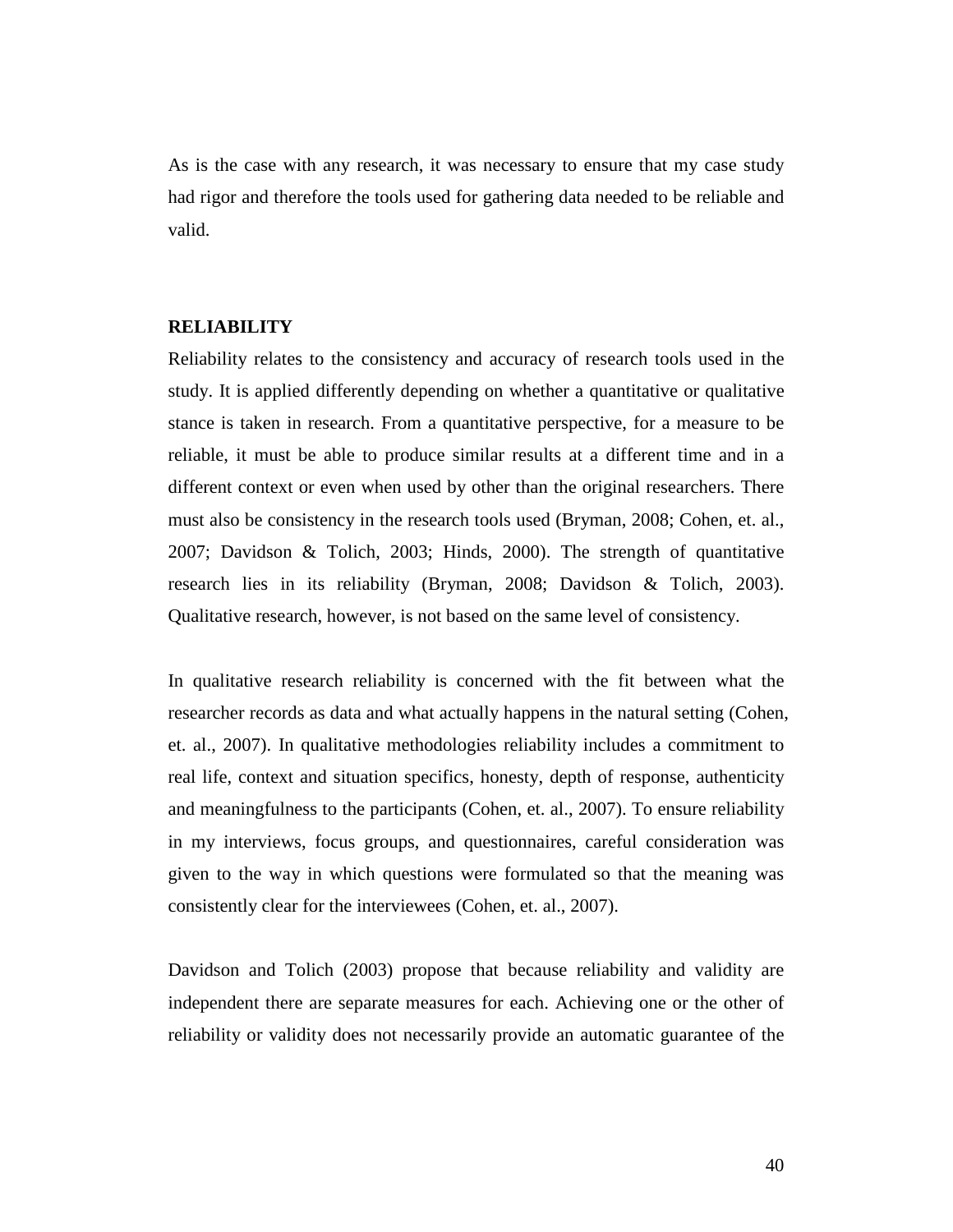other. Measures can be reliable but not valid and vice versa (Cohen, et. al., 2007). I therefore needed to ensure that my research was both reliable and valid.

### **VALIDITY**

The issue of validity requires one to consider whether or not the empirical measures realistically measure the concept being studied. It is related to the possession of worth and value and the quality of strength (Bryman, 2008; Davidson & Tolich, 2003; Hinds, 2000; Keeves, 1997; Lincoln & Guba, 2005). Validity is an essential aspect of effective research, so much so that if a piece of research is invalid the research is worthless (Cohen, et. al., 2007). "The question of validity can be both external and internal" (Davidson & Tolich, 2003, p. 32). External validity is concerned with the ability of findings to be generalised (Bryman, 2008; Cohen, et. al., 2007; Davidson & Tolich, 2003; Keeves, 1997).

Internal validity can be addressed through the depth, richness, honesty, authenticity, credibility and scope of the collected data, the participants, the extent of triangulation and the objectivity of the researcher (Cohen, et. al, 2007; Davidson & Tolich, 2003; Denzin & Lincoln, 2005; Lincoln & Guba, 2005). One of the most practical ways for me to achieve validity was to minimise the level of bias as much as possible. From the perspective of the interview process, the characteristics of the interviewer and the participants as well as the content of the questions are all sources of bias and have an impact on the interview (Cohen, et. al., 2007). Validity in the interview process is reinforced if the questions are seen to measure what they claim to measure (Cohen, et. al, 2007).

Generalisation is not a concern within the realms of qualitative research. Its validity is strengthened by triangulation (Davidson & Tolich, 2003).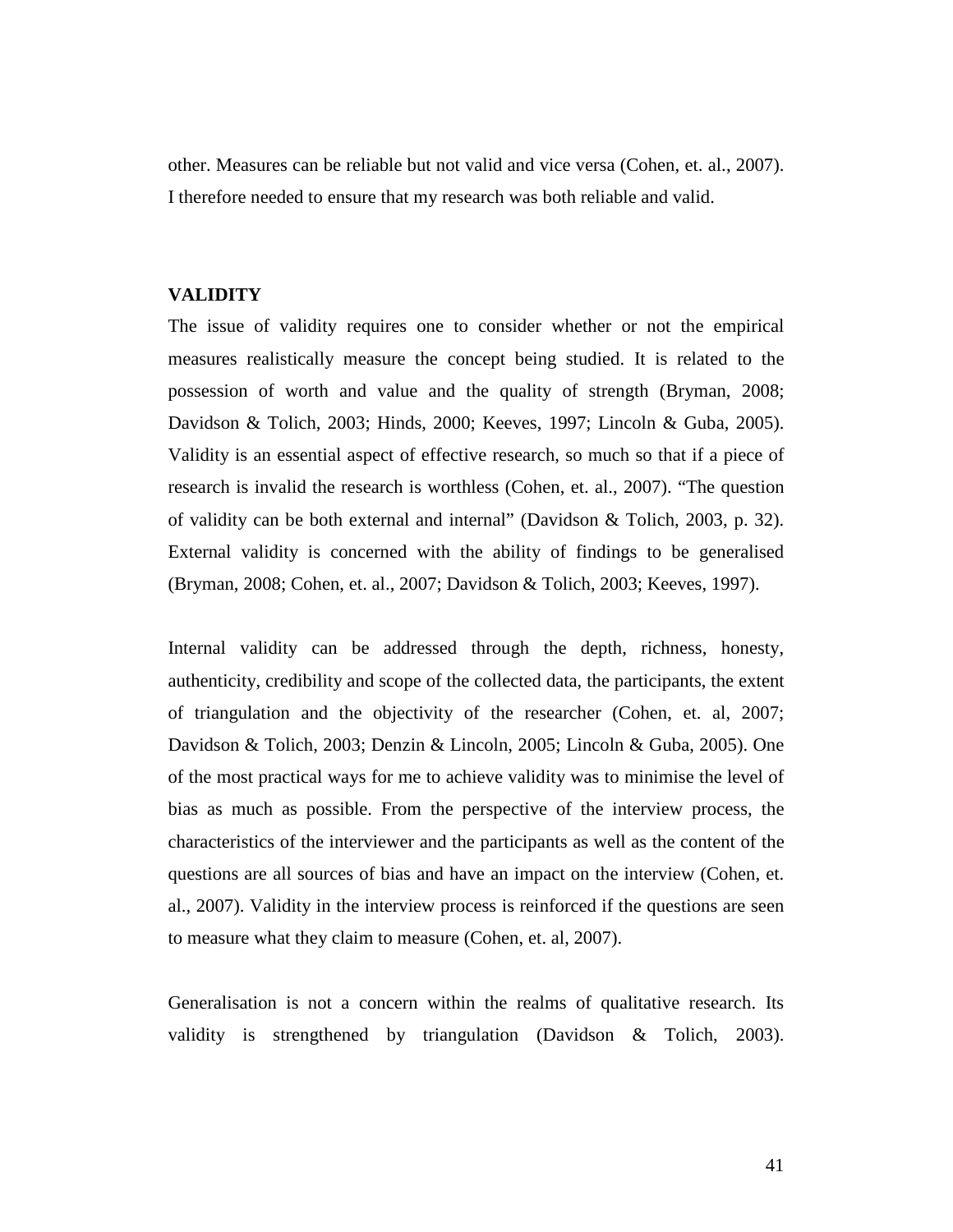Triangulation involves the use of different methods to consider an idea or event from more than one perspective (Bryman, 2008; Cohen, et. al., 2007; Davidson & Tolich, 2003; Denzin & Lincoln, 2005; Keeves, 1997). The interpretive foundation of a study is deepened through triangulation, particularly if a case study is utilised (Cohen, et. al., 2007).

As this study sits within a qualitative case study, where multiple methods are employed, triangulation could only strengthen the rich data that was collected. Different aspects of servant leadership practice in early childhood education were identified as a result of the interviews that sought to reveal different levels of understanding and the focus groups that provided the opportunity for feedback on the initial findings from the interviews. The convergence of data from interviews, focus groups and questionnaires to ascertain the different perspectives of the head teacher/manager, staff and parents of three different early childhood centres provided a means for triangulation to support the reliability of the study.

### **ETHICAL ISSUES**

Research offers a range of benefits to many people however it can also be a burden to many people, particularly to those involved in the study (Wilkinson, 2001). Ethical issues must be acknowledged as they relate directly to the integrity of the research study and the disciplines involved (Bryman, 2008). Four ethical considerations must be made in any research study. These include the minimisation of harm to participants, informed consent, privacy, and avoiding deception (Bryman, 2008; Cohen, et. al., 2007; Wilkinson, 2001).

Research that could potentially harm participants is not considered to be acceptable. Harm, here, includes physical harm, loss of self-esteem, stress, and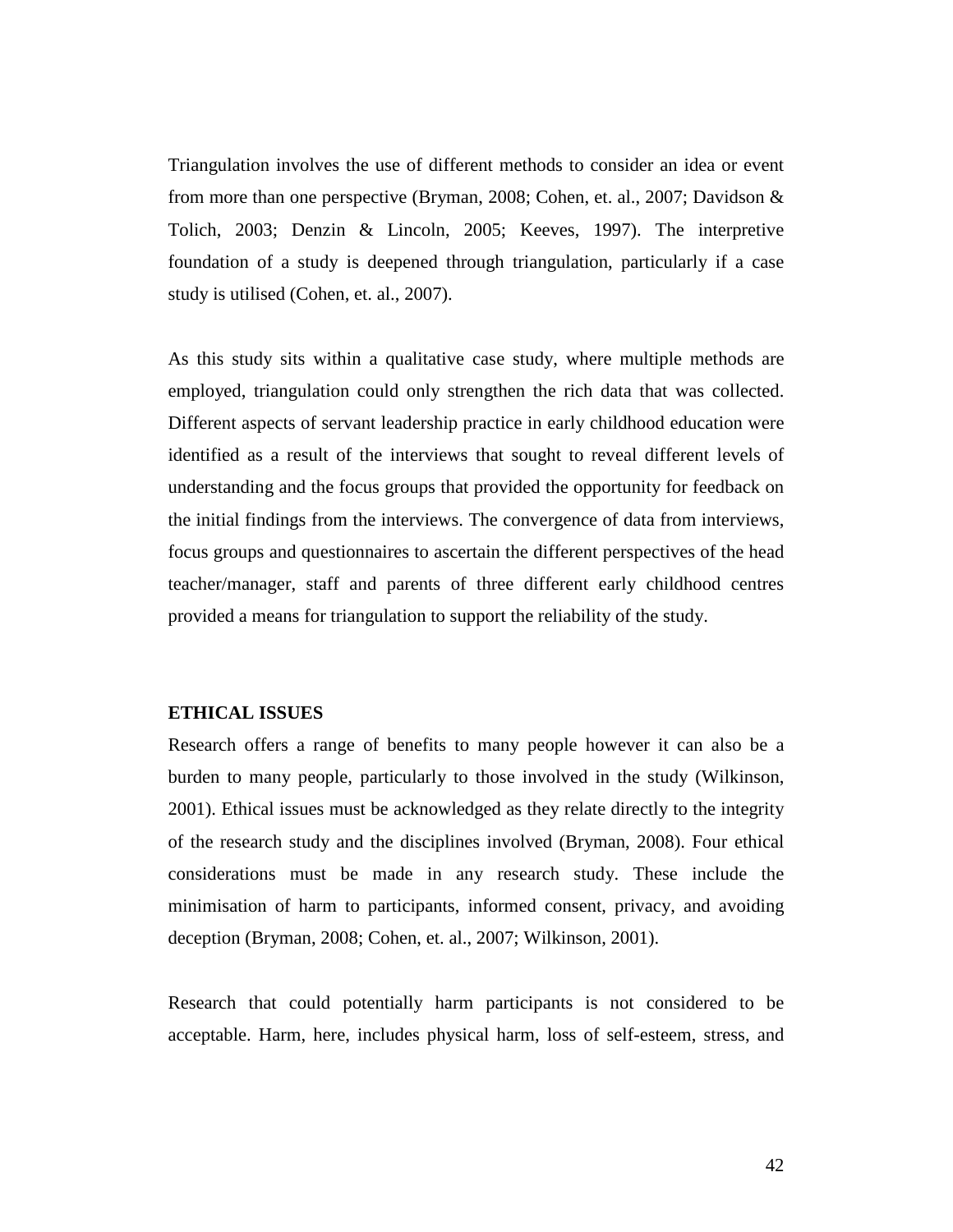harm to the development of participants (Diener and Crandall, 1978, cited in Bryman, 2008). Where there is potential for harm, this must be outweighed by the benefits of the research. The judgement about when the benefits outweigh the burdens is generally left to ethics committees (Wilkinson, 2001). This study was passed through the UNITEC Research Ethics Committee in order to gain approval and ensure compliance for the undertaking of a Master's thesis. My current position as a teacher educator in the field of early childhood education was taken into account throughout the study as my position requires me to have regular contact with a number of early childhood centres when placing and visiting students on practicum. To minimise the potential risks of conflict of interest and power issues, I chose sites for my case study which were outside of the immediate area where I work. I also ensured that each centre was made aware that I was working with them in my role as researcher only and not as a teacher educator.

Informed consent means that prospective research participants should be provided with as much information about the study as is needed to ensure that they are able to make an informed decision about whether or not they wish to participate in the study (Bryman, 2008; Cohen, et. al., 2007; Wilkinson, 2001). All participants in this research study were informed in writing as to the nature of the study and the potential audience of the research (see Appendices C, E and G). This information was also expressed verbally and participants were given a guideline for the interviews and focus groups. It was made known that any information the participants provided would remain confidential and their anonymity maintained at all times. Informed consent forms were used for the interviewees, members of the focus groups and the centres in which the multi-site case study was carried out (see Appendix B). Parents/caregivers provided informed consent by completing the anonymous questionnaire and placing it in a sealed returns box at each early childhood centre.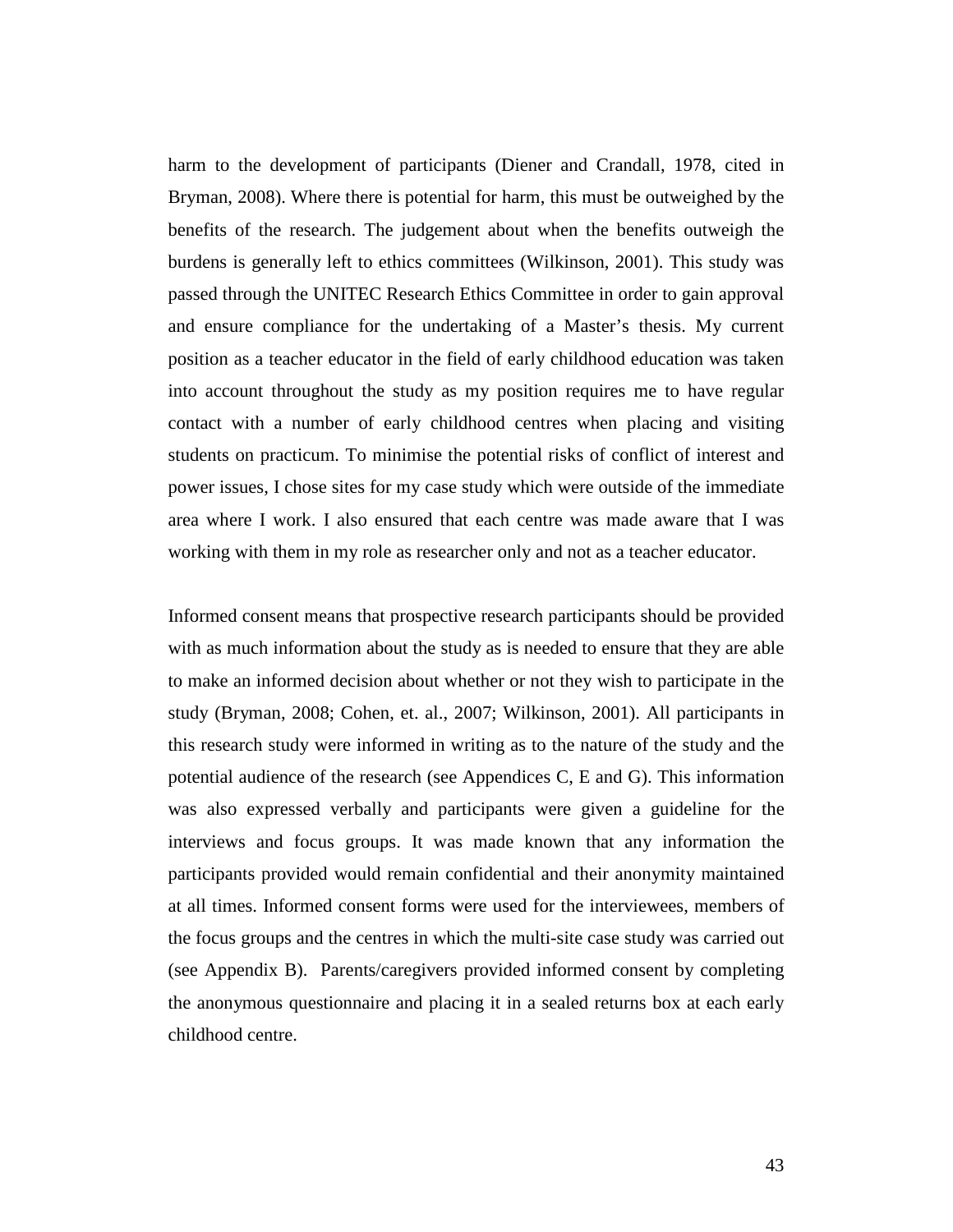Maintaining the confidentiality of records and identities of participants is an important ethical consideration (Bryman, 2008; Cohen, et. al., 2007). Care must be taken to ensure that even when the findings are published the participants are not identified or identifiable (Bryman, 2008). While in quantitative research, it is reasonably easy to ensure records remain anonymous, it is not so easy with qualitative research where care needs to be taken with the possible identification of people and places (Bryman, 2008). For the purposes of my research, the sites used in my case study have been identified by number only and the participants have been assigned a code based on which site they were from and a letter from the alphabet. Care was also taken in the presentation of field notes and transcripts so as to prevent the identification of people as this is also an identified area of concern in terms of maintaining confidentiality in qualitative research. To ensure accuracy and provide opportunities for the sharing and checking of data (Cohen, et. al., 2007) participants received a copy of the transcripts from the interviews and focus groups and were given the opportunity to alter or delete any of the data that they provided. All necessary steps were taken before, during and after my research study to ensure it was carried out in an ethical manner.

# **SUMMARY**

A qualitative methodological approach to this study enabled servant leadership to be viewed from the perspective of the participants. A multi-site case study provided the opportunity for triangulation across three different early childhood centres. Interviews with the centre leaders, focus groups with each group of staff and questionnaires completed by the parents of each centre also enabled triangulation to occur and a range of perspectives from those involved in the context of ECE to be gained. Throughout the study all ethical considerations were adhered to.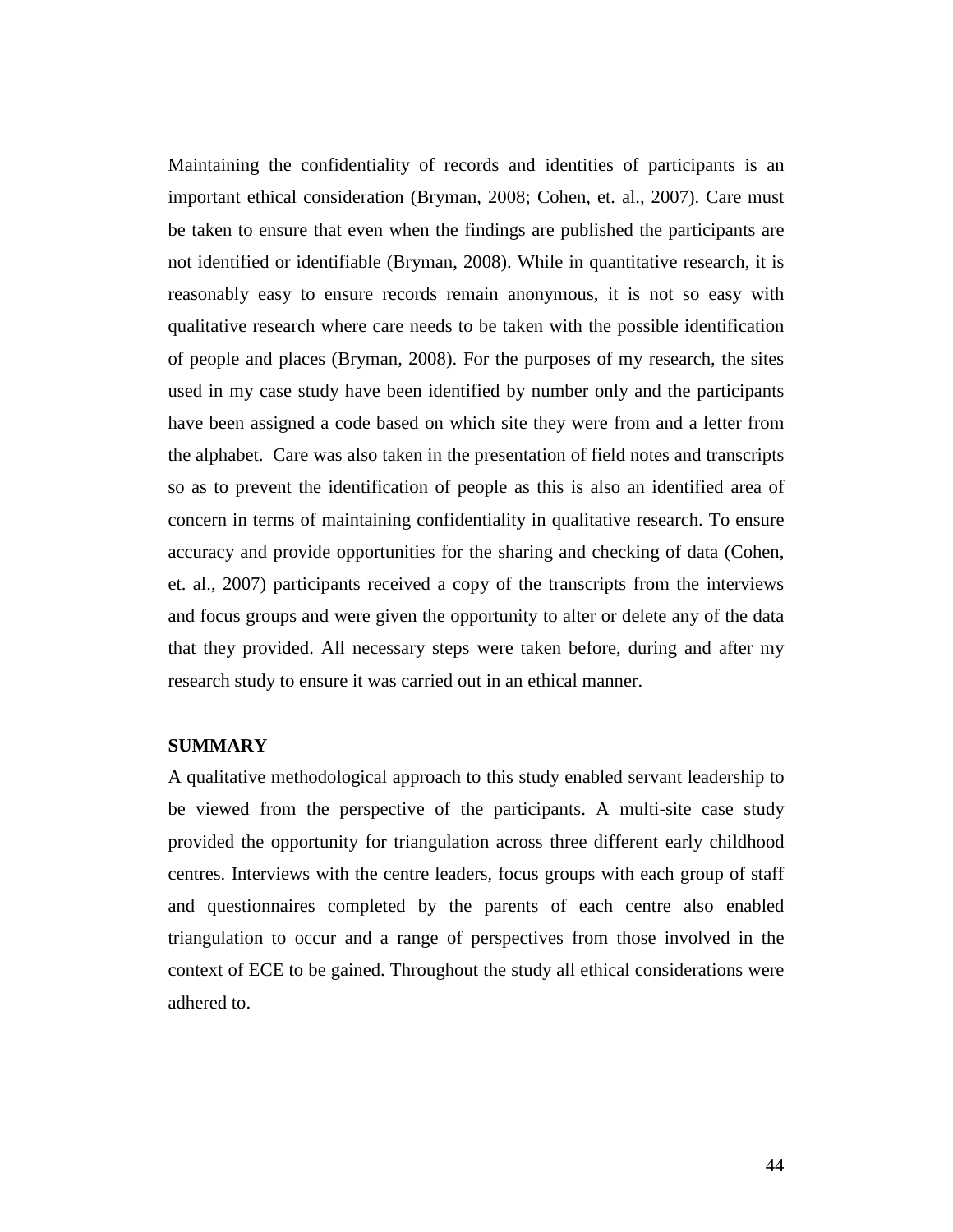# **Chapter Four DATA RESULTS AND ANALYSIS**

# **INTRODUCTION**

The use of a multi-site case study for this study produced a wealth of qualitative data from each of the sites and a small amount of quantitative data from the questionnaires. This chapter seeks to provide a platform from which to allow the reader to draw initial conclusions from the data gathered. No major discussion of the findings or conclusions have been drawn at this stage.

The chapter is divided into three parts with the data gathered from each case study site summarised and analysed individually. In each part the espoused views of servant leadership and leadership in ECE are considered followed by any identified links to the New Zealand early childhood curriculum, *Te Whāriki* and an overview of the data related to the practice of servant leadership. Finally, the responses in relation to barriers to servant leadership are identified.

Each site in this case study has a different structure and philosophy and therefore the number of participants in each site also varied. Site One was a state kindergarten with one head teacher, three staff and 32 parents. Site Two was a full day care centre with two joint owners/managers, seven staff and 30 parents. Site Three was a Christian preschool with one manager, ten staff and 30 parents. No children from the early childhood centres were involved in this research.

Quotes from the participants are used throughout this chapter. As each site used different titles for those in positions of leadership, for the purposes of this study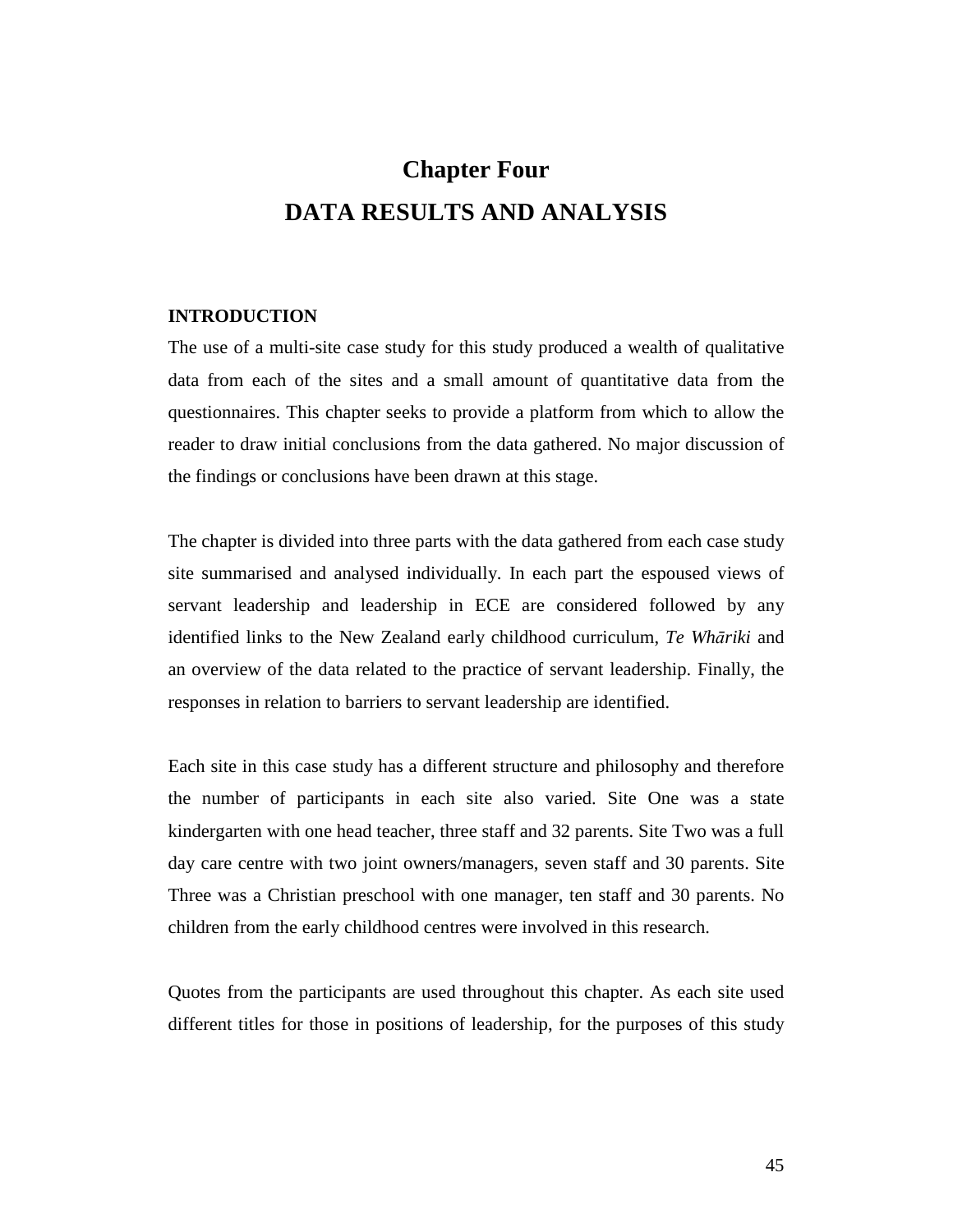the title of 'centre leader' will be given to allow for continuity and to avoid any confusion. To identify these participants a CL is placed after the site number (S 1, 2, or 3) and where there are two centre leaders an A or B is also used. Focus group participants are identified by their site number followed by a letter.

# **PART ONE: SITE ONE**

This first part considers the responses given by the various participants from site one in the interview and focus group session along with the results from the questionnaire put out to parents from the centre. It must be noted at this point that while all parents were given the opportunity to complete questionnaires the return rate for this centre was low and only 12.5% or four out of 32 questionnaires were returned.

In selecting this centre it was evident through the Education Review Office report that many aspects of the concept of servant leadership were being put into practice within the centre. Despite this, it became clear through the interview and focus group processes that the centre leader and the centre staff did not previously have a great deal of existing knowledge of what servant leadership was and the centre leader commented on the fact that she had taken time to read a little about it.

S1.CL: I read online the definitions of it and …so what I think it is, is just having respect and responsibility, that's what I see servant leadership as.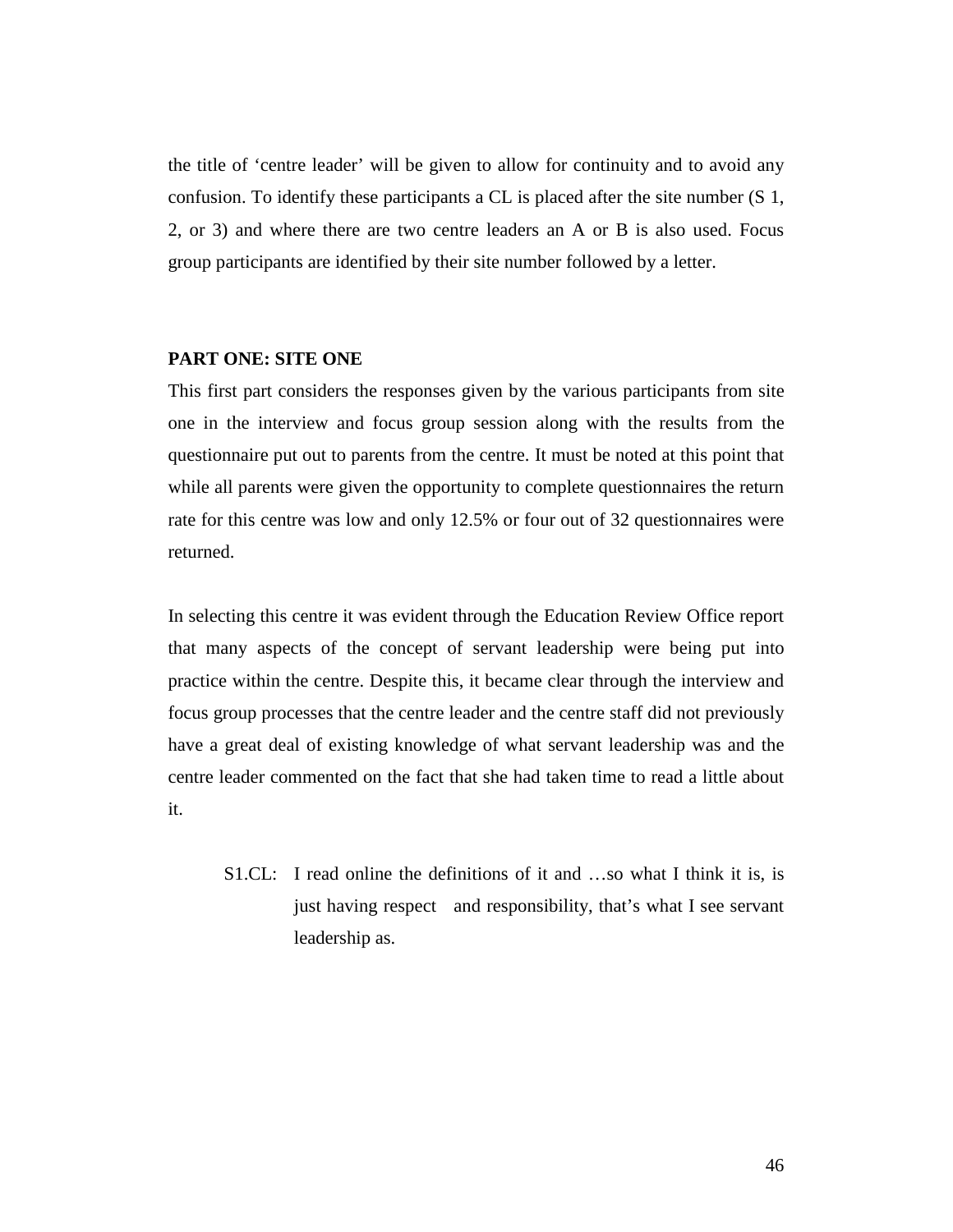### **Espoused views of servant leadership**

The espoused views of servant leadership from Site One provided both a definition of servant leadership and a description of the servant leader as a person. Coding of the interview and focus group transcripts enabled the definition and description to be categorised into the responsibilities of a servant leader and the concept of relationships as essential to servant leadership. These categories were then further analysed to identify emerging themes and more specific definitions and descriptions of servant leadership and the leader as servant.

#### *Responsibilities of a servant leader*

Emerging themes from the interview and focus group that related to the responsibilities of a servant leader were vision, example, commitment and the development of others.

The centre leader identified vision as being a crucial responsibility for someone who is in the position of leader and acknowledged that this vision should be shared with others.

S1.CL: I think that as a leader who's been put into the position of a leader you need to have vision …if you're just going to stay in the same place over and over then people are going to get fed up with your leadership and you have to be able to have a bit of vision and you have to be able to make it a shared vision with everybody, like it can't just be your vision, everybody wants the same thing. ...you're not going to achieve if you're flying solo.

The centre leader's view of shared vision as being part of a servant leader's responsibilities was also shared by staff in the focus group as they defined servant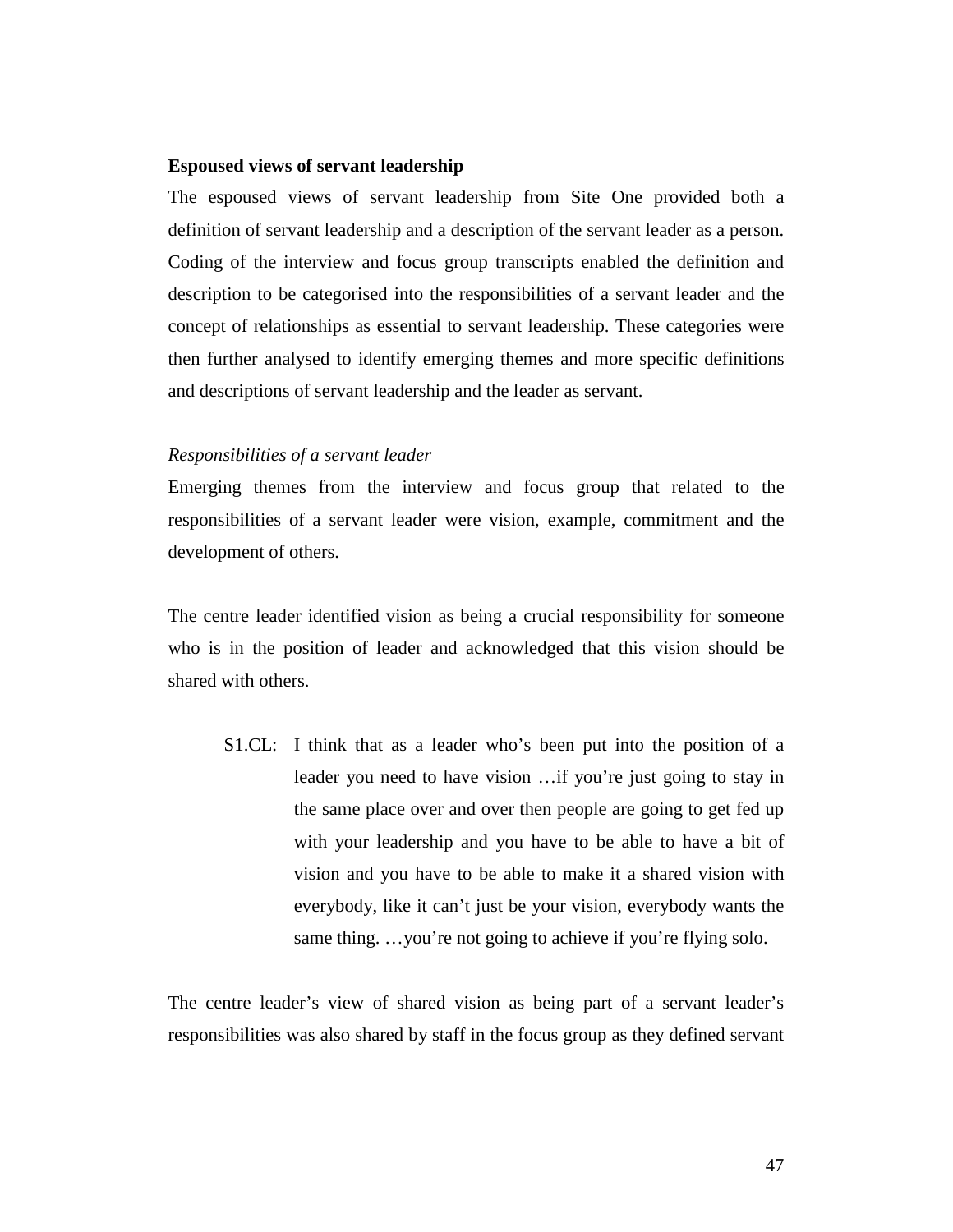leadership and described the person who is the servant leader. Vision was seen as something that should go beyond the centre itself to the community as a whole, with a need to be aware of what the community's needs were and then helping to meet these. This community awareness could also be seen as an important aspect of the relational side of servant leadership.

- S1.A: Somebody who has a vision of what, not so much just what they would like to see but the vision for our little community as a whole, and for us, all of us.
- S1.B: It's [servant leadership]…being aware of community needs because every kindergarten has got different needs as far as you know the community that it…encompasses.
- S1.C: I feel a person who leads through role modelling, looking at a holistic look at everything, the whole picture, not just a one off thing when they are leading.

Along with vision, the centre leader also commented on the importance of passion and ongoing commitment, suggesting that a servant leader has a responsibility to put in more than just the expected hours.

S1.CL: You have to have passion for what you do and you have to be committed to what you do … you have to put in extra hours, you have to put in the extra time, you can't just say well I finish at 4, I'm quite committed and passionate until 4, it doesn't stop so it's sort of that ongoing commitment. Yeah and I think…so commitment, passion, and vision, but you still have to have a really awesome team.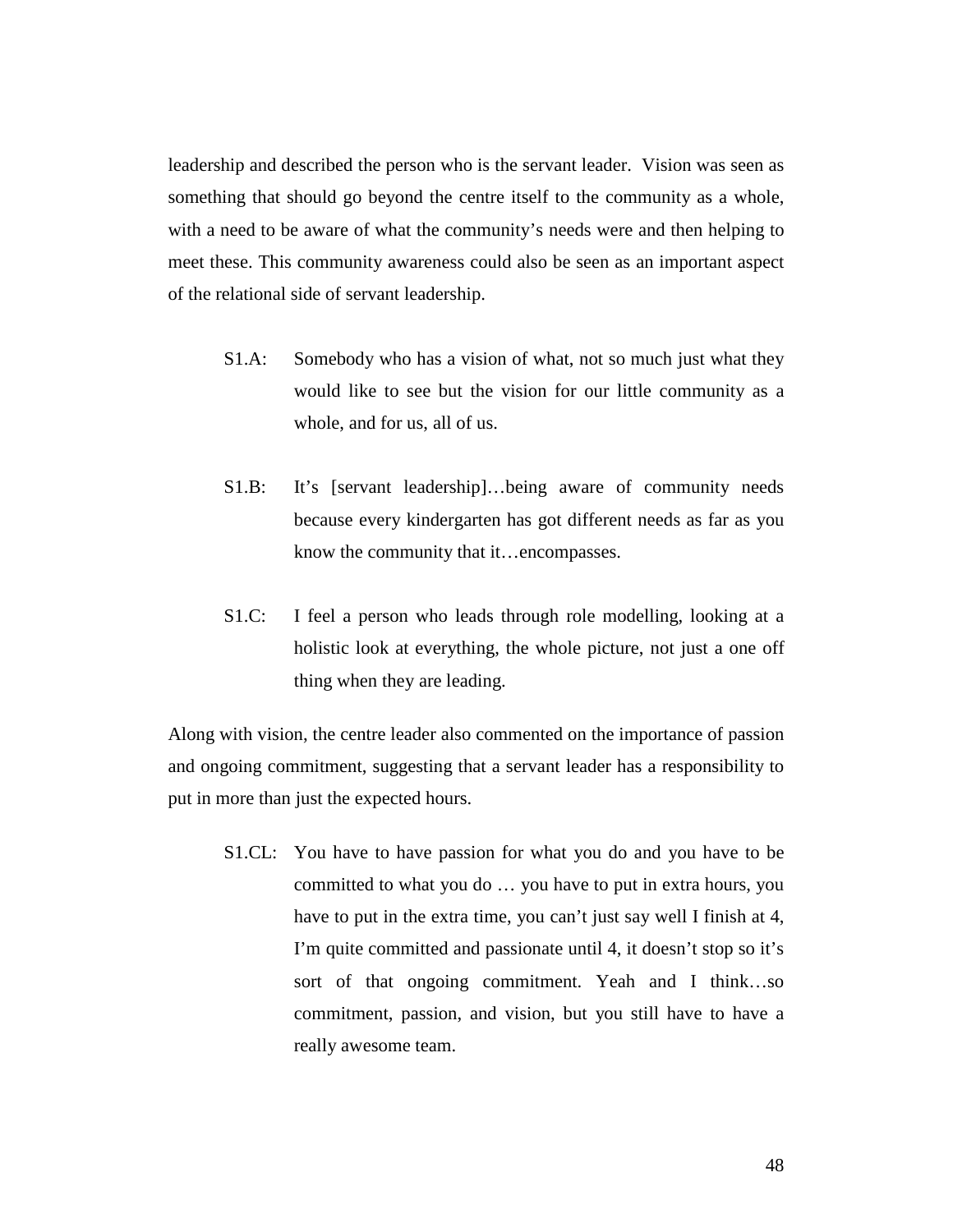The recognition of the need for an "awesome team" was reflected by the emphasis placed on the development of others which also has implications for considering the relational side of servant leadership and the characteristics described associated to relationships.

## *Relationships*

As the idea of relationships was considered, emerging themes from the interview and focus groups such as respect, empowerment, community awareness and communication became evident. Relational aspects of servant leadership such as treating others how you would like to be treated, being supportive, listening and being aware of community needs were all identified in the data. All participants acknowledged the need for servant leaders to show respect, build respectful relationships and encourage others in their strengths and weaknesses.

- S1.CL: It's respect for everything, respect for other people, respect for other things, respect, and just treating people how you would like to be treated.
- S1.A: Communication…is an important characteristic…and also…relationships, respectful relationships, responsive and reciprocal relationships.
- S1.C: [A servant leader is] someone that encourages...people that they work with, so they excel in what they're good at, what their strengths are, but also there to support them through, I don't want to say weaknesses but through areas that they many be struggling with.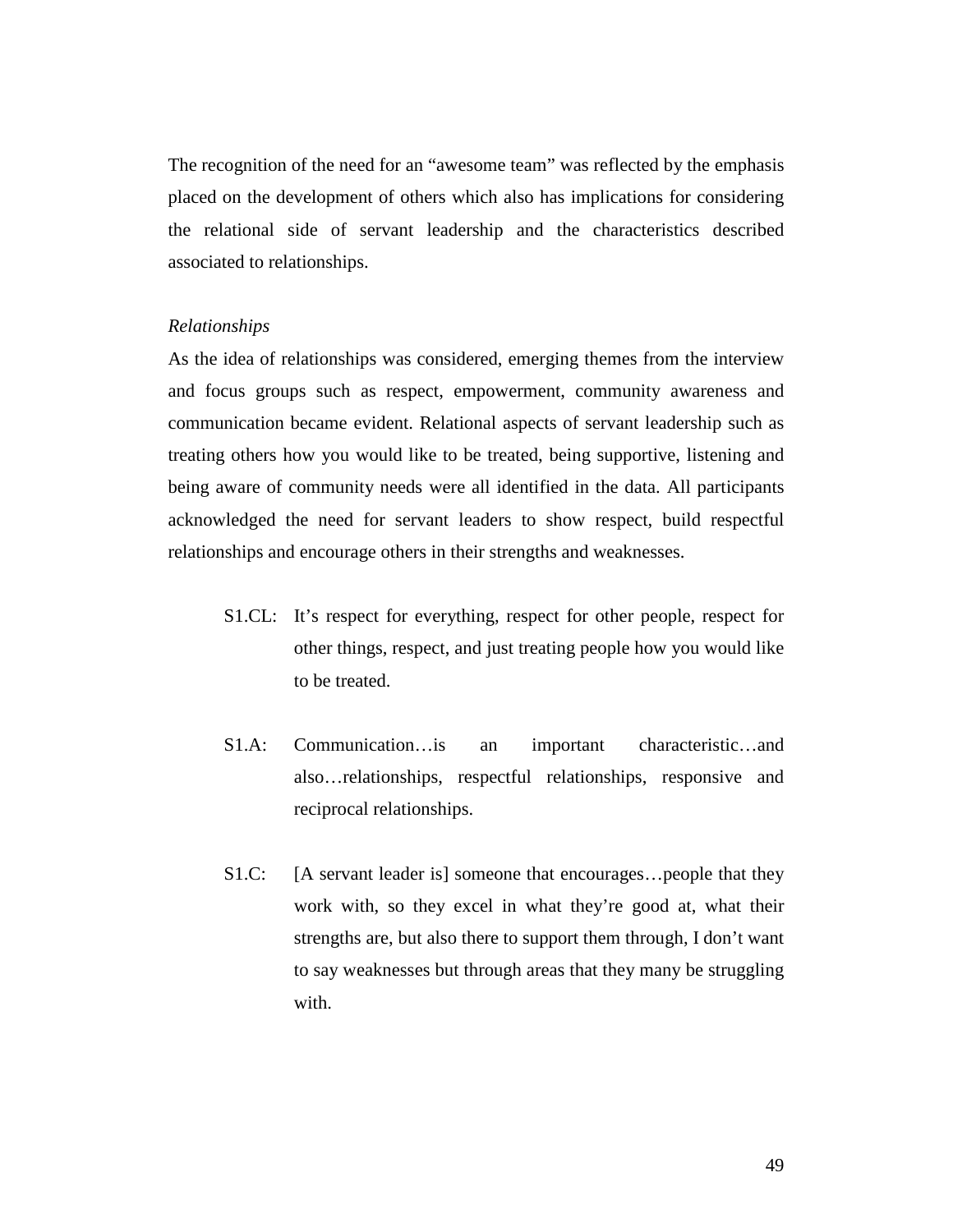# *The paradox of servant leadership*

While the categories of responsibilities and relationships were particularly evident in the transcripts of both the interview and the focus group, the idea of servant leadership as a paradox was also identified and discussed by the focus group. The paradoxical nature of the concept of servant leadership was highlighted as the participants considered the definitions of the separate words servant and leader. While their definition of a leader was not difficult to grasp an understanding of, one of the participants particularly struggled with the word servant and the connotations of what this meant while another participant had a slightly different perspective of a servant.

- S1.A: The actual name servant leadership…it sounds really quite old, you know what I mean, like a very old concept which is fine, but it's something you would refer to a long long time ago, which I think…sort of puts you off wanting to know more if you get what I mean with that name servant leadership. …I understand it's sort of derived from back in the days of the kings and all that sort of stuff and the king was a servant to his people and you know that sort of thing which is understandable but then as we've gone through history when you think of servant you know you think of…little apron and.. you know you think of the butler and the maid and I guess that's the way the word has changed throughout the decades and centuries you know and it's changed I think.
- S1.B: I sort of looked at it as though you're here to serve the communities needs and the children. Like civil servant or public servant or, yea…So that's where it's important to be aware of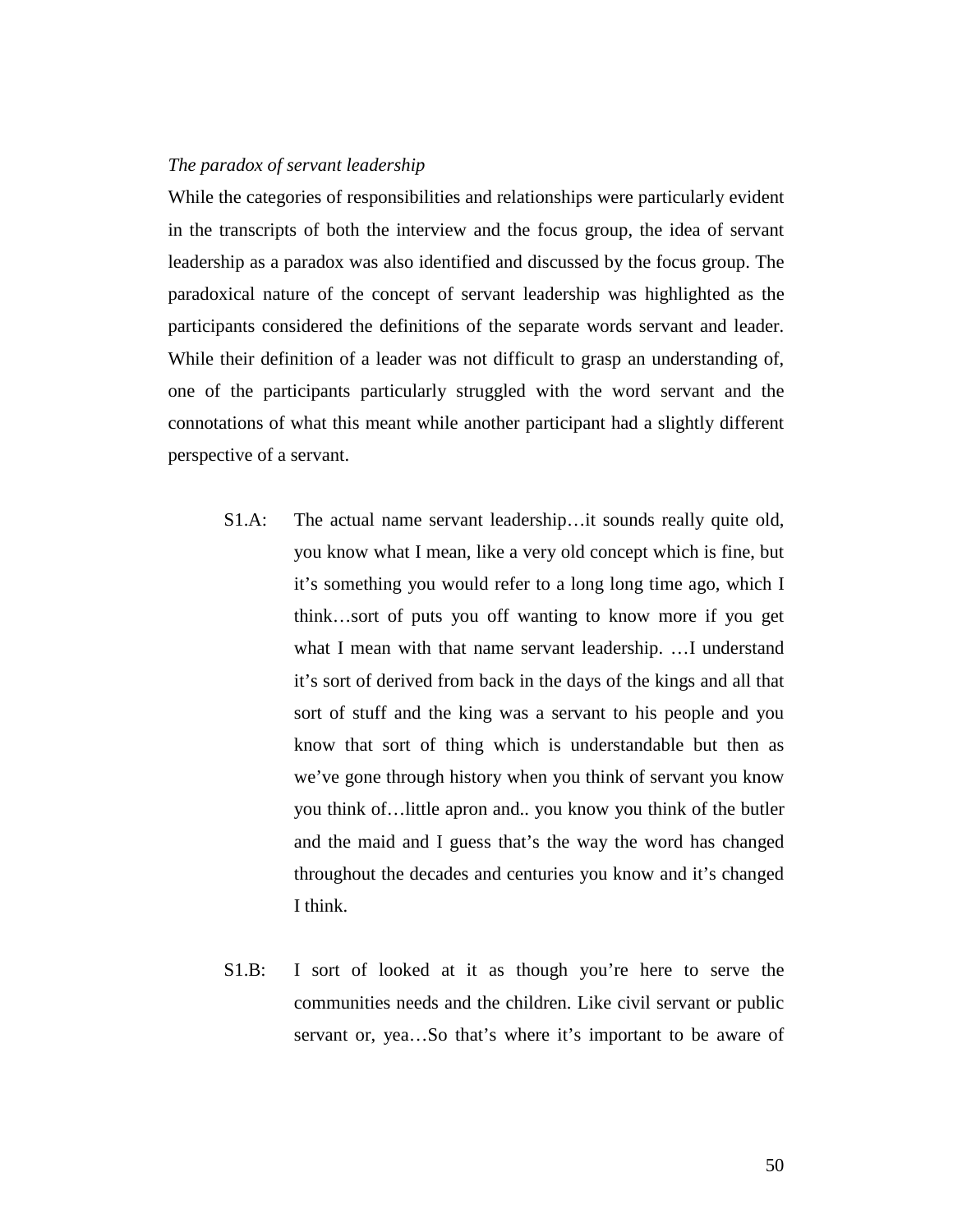what your community is and the dynamics of it. Because the community we have here is quite different to what's over there, you know so yeah, and not to judge people either because some people can't help where they are at. So it's accepting people for who they are and for the qualities that they bring because everybody brings qualities.

Through discussion, the participants were able to see how the two words came together to provide a specific view of leadership and what it really means for someone to be a servant leader.

### **Espoused views of leadership in early childhood**

The line between the discussion of espoused views of servant leadership and espoused views of leadership in early childhood was somewhat blurred and therefore the ideas shared in regard to servant leadership almost flowed on into the discussion of leadership in early childhood. Again, the concept of building relationships relating to this was central to the participants' comments alongside of several characteristics of the leader. The types of relationships talked about were not just relationships with children and other teachers they also included relationships with parents and whānau (family).

S1.CL: Relationships are the biggest thing. That would have to be the biggest and trust which is part of relationships, but it's trust that, it's trust in everybody you know, people have got to have trust in you, you trust them to do things, it's parents, whanau, team…It's empathy, it's compassion, you know not everybody is going to…feel like you and you're not going to feel the same some days either so you know understanding that and listening. Of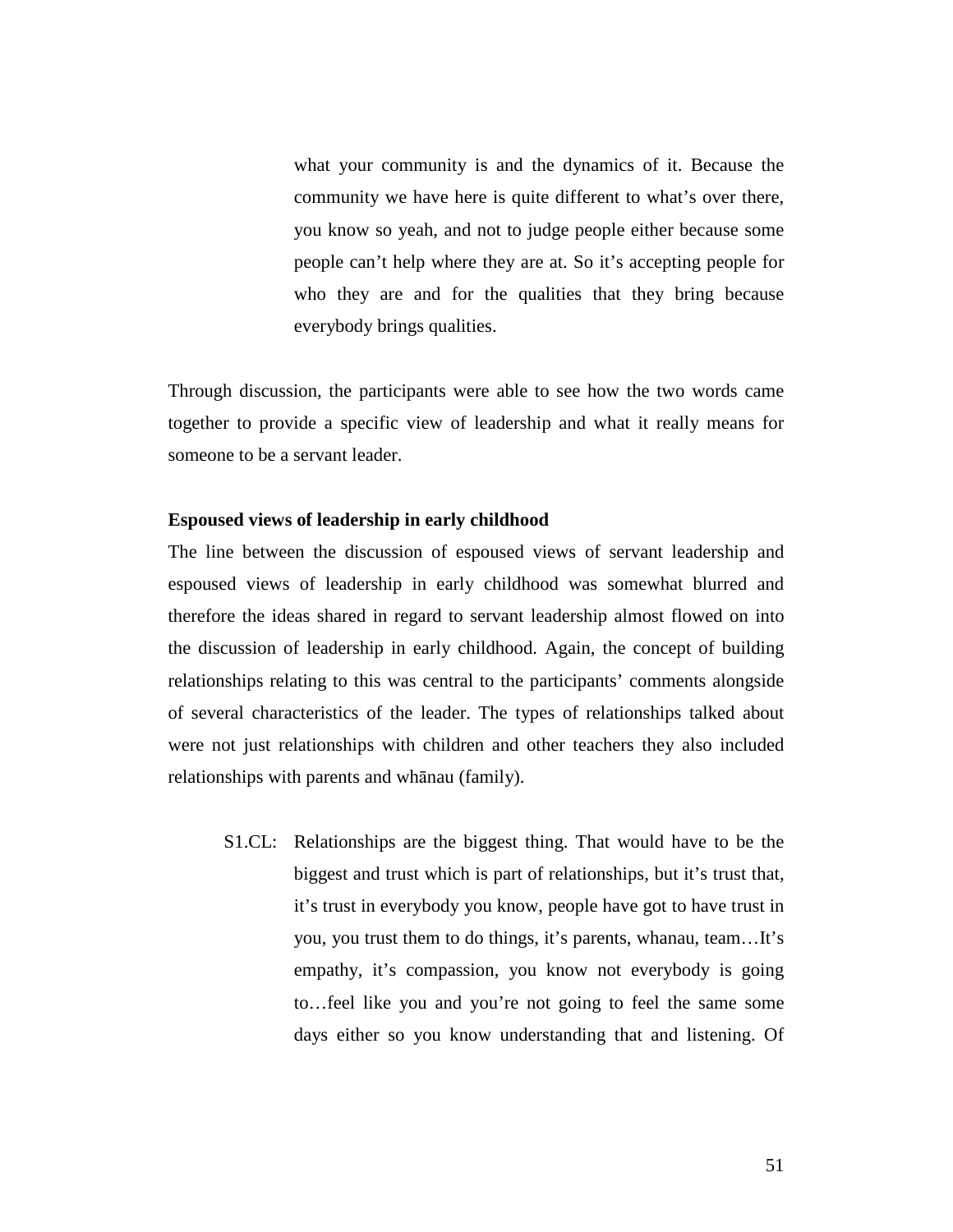course listening entails…listening, really listening, and a lot of that I think is if you build really good relationships…

S1.C: I think for early childhood you've got to be really sort of like committed to what you're doing and probably committed for quite a period of time to follow through on the child and extend it and actually past the child and into the family that you're working with…Because I mean, it's all about building up those relationships… There's still quite a bit of nurturing that's going on and building up that trust with parents.

As is evident in the above comments from both the centre leader and one of the staff involved in the focus group, characteristics such as empathy, compassion, listening, commitment, and nurturing were seen as essential aspects of building relationships along with the concept of trust. Developing people by allowing them to take risks and give things a go, and recognising the importance of being a lifelong learner were also valued by the participants and considered as important to leadership in early childhood education.

S1.B: I also think letting people try new things and if they fail what could you do differently next time …Let's face it learning is lifelong isn't it so you learn from your mistakes so if you keep putting people down people won't try different things.

As participants discussed the many characteristics of both servant leadership and leadership in ECE they were able to make connections between servant leadership and the national curriculum document, *Te Whāriki*.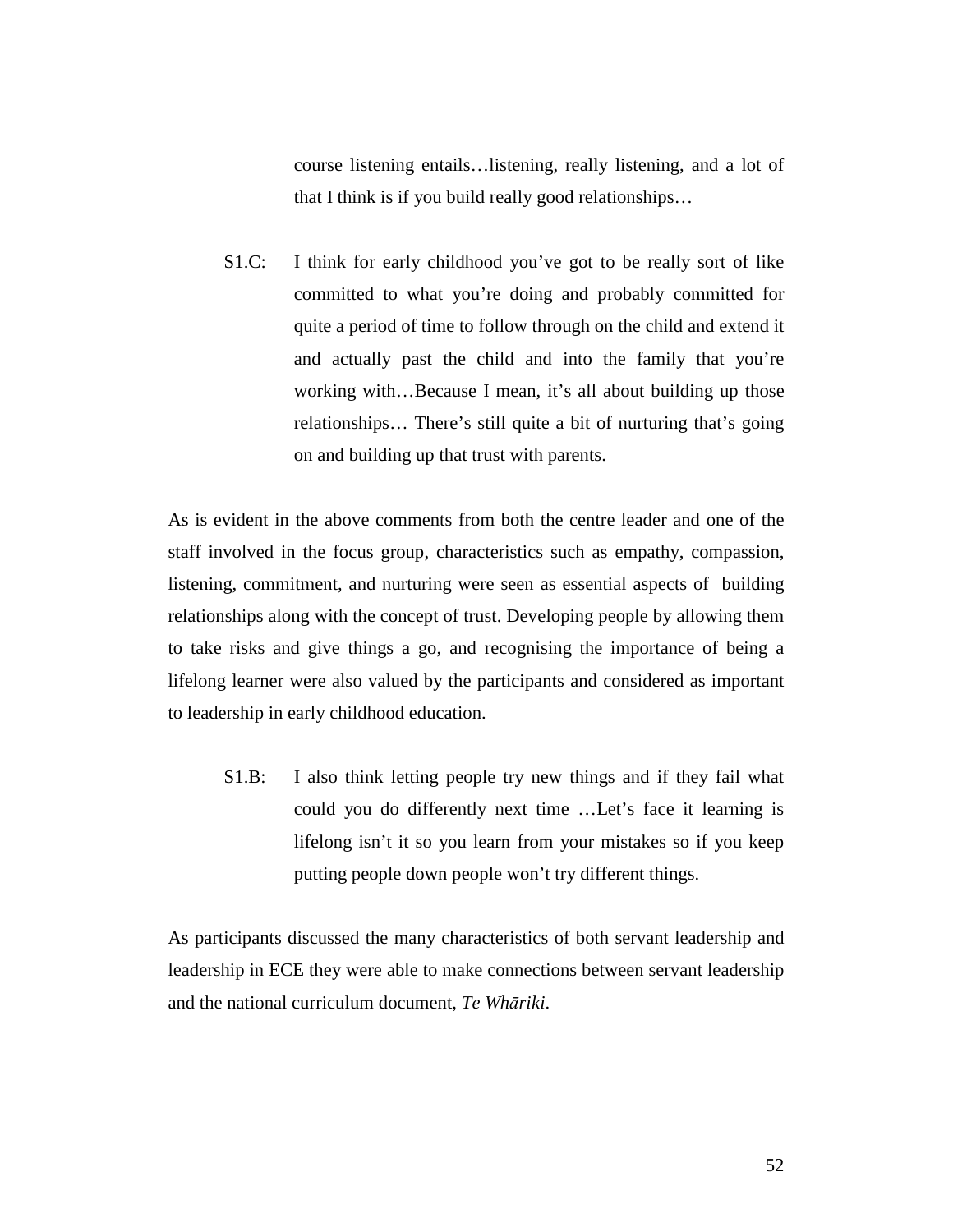### **Connections between servant leadership and** *Te Whāriki*

Both the centre leader and the staff were able to recognise connections between the characteristics of servant leadership and *Te Whāriki*.

S1.CL: If you look at it, you know in *Te Whāriki* they talk about everybody is a unique individual. …That's what everybody is and that's everybody so it's not just a child curriculum it's a curriculum for life. Treat everybody like this, let everybody be who they want to be, let people discover their strengths, let people make mistakes. Stop being so, the only word I can think of is pernickety. Yea, you know we don't care if kids are whoever they want to be it's like let adults be who they want to be. Stop judging and trust you know that they can do jobs, can do things.

The centre leader recognised that the concepts of relationship and continuity strongly emphasised within *Te Whāriki* were also important aspects of servant leadership. These connections were made by the participants of the focus group also. One participant went as far as acknowledging that:

S1.C: If you were leading the team or the team is working, using these [servant leadership] characteristics and things, it must be enabling you to have a better understanding of *Te Whāriki* because that's a holistic view of things too.

# **The practice of servant leadership**

In describing her own style of leadership the centre leader was quick to suggest that her style was "messy" and that she relied on the team to support her. The idea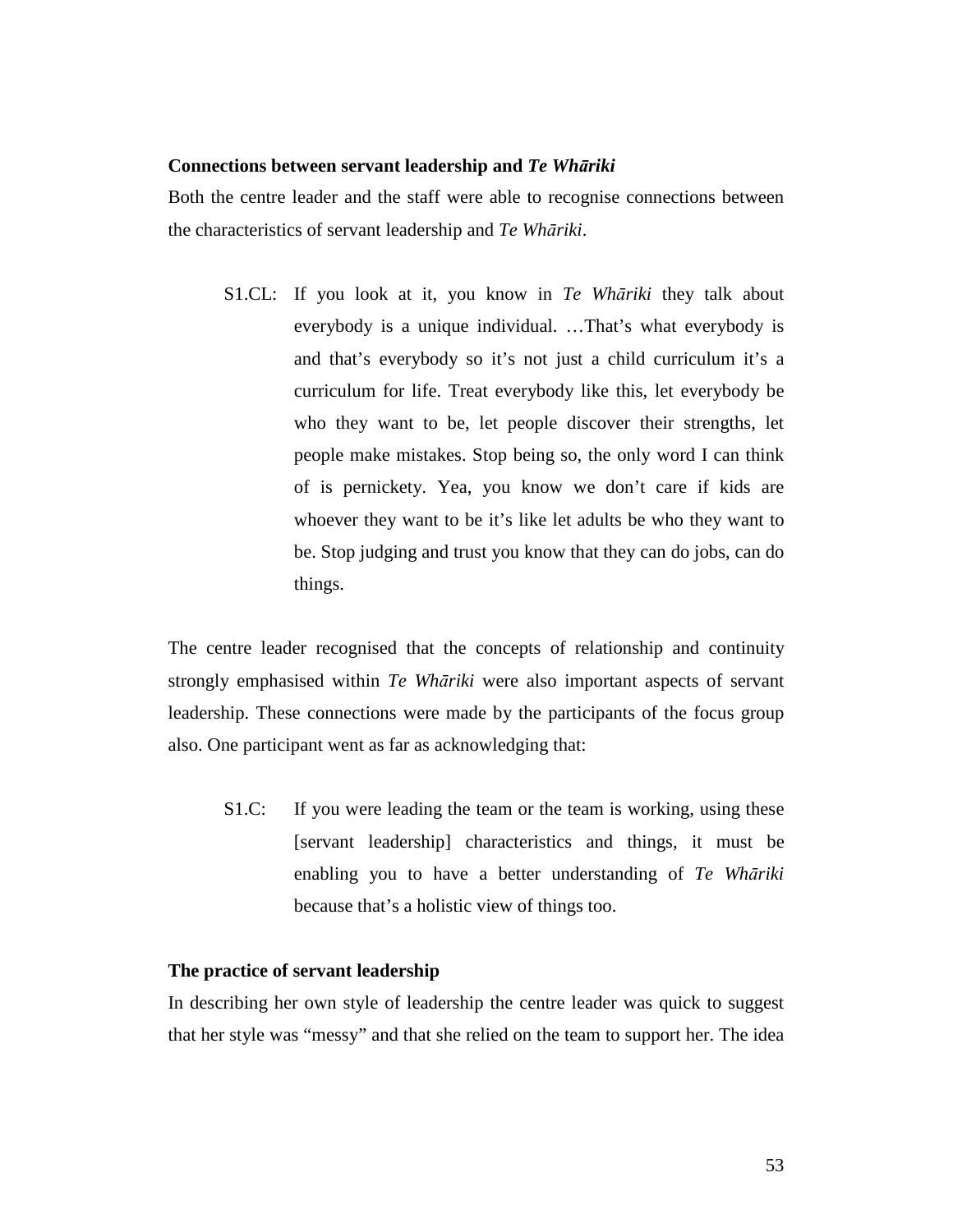that her role was one of function and responsibility rather than status was particularly palpable.

S1.CL: I don't like to be seen as the leader either because we all lead in our own ways here so it's sort of like if anything I'm the person responsible, so if something does go bad or whatever I'm the person responsible so I do have to sort of make sure things are all operating within certain things but it's definitely shared leadership. …There's no hierarchy as such and again that all comes down to trust. I trust that if parents have a problem or whatever here or something happens that everybody here can step in…

The recognition of the level of responsibility and the function of her role that the centre leader identified was also reflected in her comments about the need to ensure that everything that needed to be done in the centre was done and that the team kept moving forward in different areas.

S1.CL: I'm always looking for change to keep us moving. There's always momentum, I don't know how to explain that but we've always got a project and we're always talking about what we'd like to happen so there's always things happening that we all want to do…and it's just making sure I guess it's that responsibility again, making sure that all that other stuff is taken care of so that the team can be secure in the knowledge that they're working in a place that's safe and everything's right and if anybody walks in for an audit or does anything that it's all done.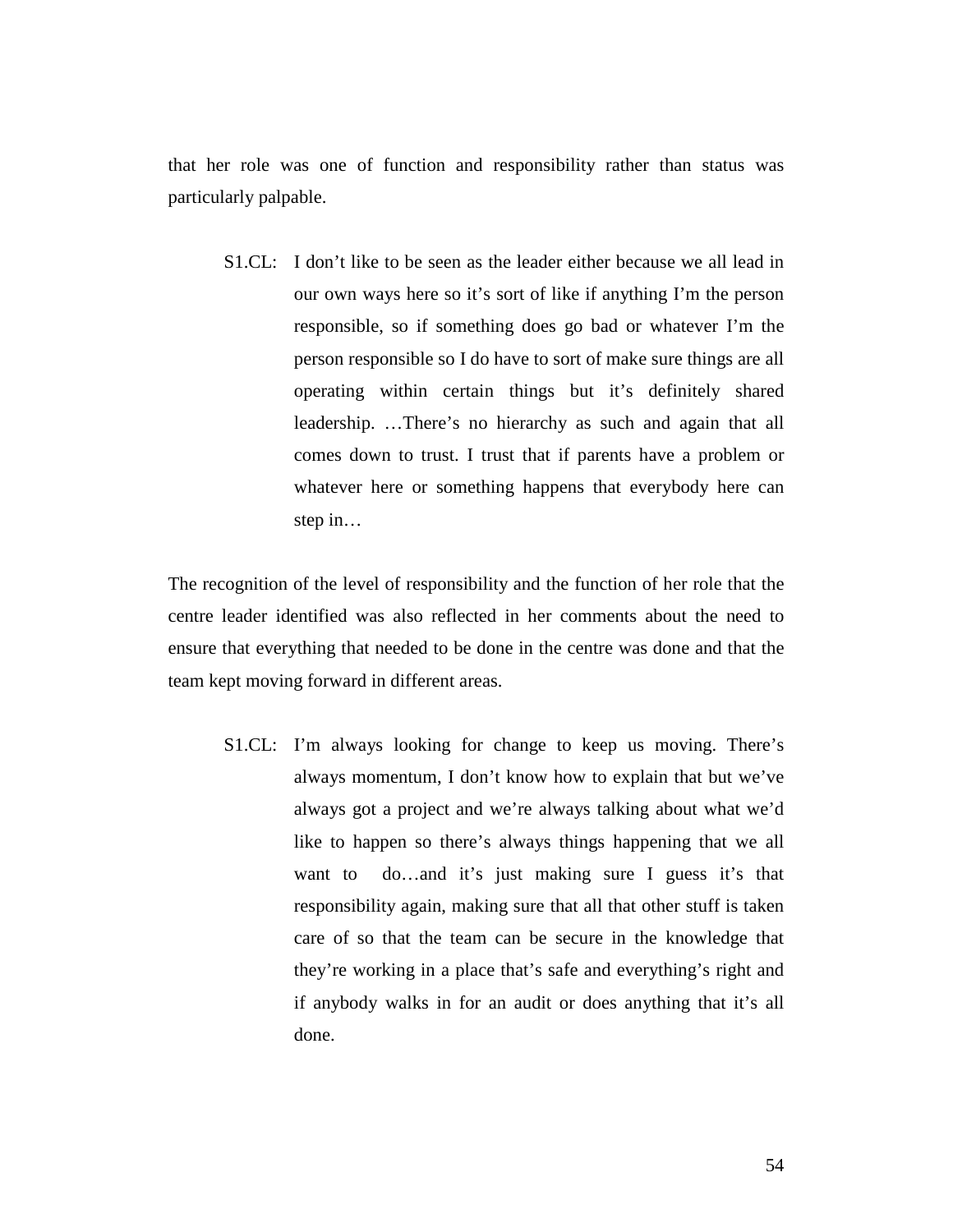Team was particularly valuable to S1.CL and she acknowledged the importance of working together, sharing responsibility and working within individual strengths. Along with supporting others' strengths the concept of giving people the chance to be "who they want to be" was also significant to the S1.CL.

S1.CL: I suppose too it's making sure that the strengths of everybody that you have in your team and um letting people be who they want to be. It's exactly the same as we do with our kids. You don't change the children so you don't change the adults do you. Or you shouldn't. …Everybody's got a responsibility to the team as such so everybody's delegated certain tasks that they're good at. …It's delegating, finding people's strengths and letting them run with that. Giving them that little bit more responsibility or something in that area. A decision is never made without it being discussed and everybody in agreement. And we'll support each other and nobody cares if it falls flat on its face.

The value placed on team by the centre leader was also reflected in the comments by the staff as they shared their experiences of servant leadership.

- S1.B: We can't fathom working any other way because that's the way we all work together.
- S1.C: I think you know each team person has to feel confident in themselves and have, I suppose, a respect for each other, you know each other in the team and I suppose have a fairly good feeling of well being. I mean none of us here worry about mistakes, or something that mightn't have worked out. No one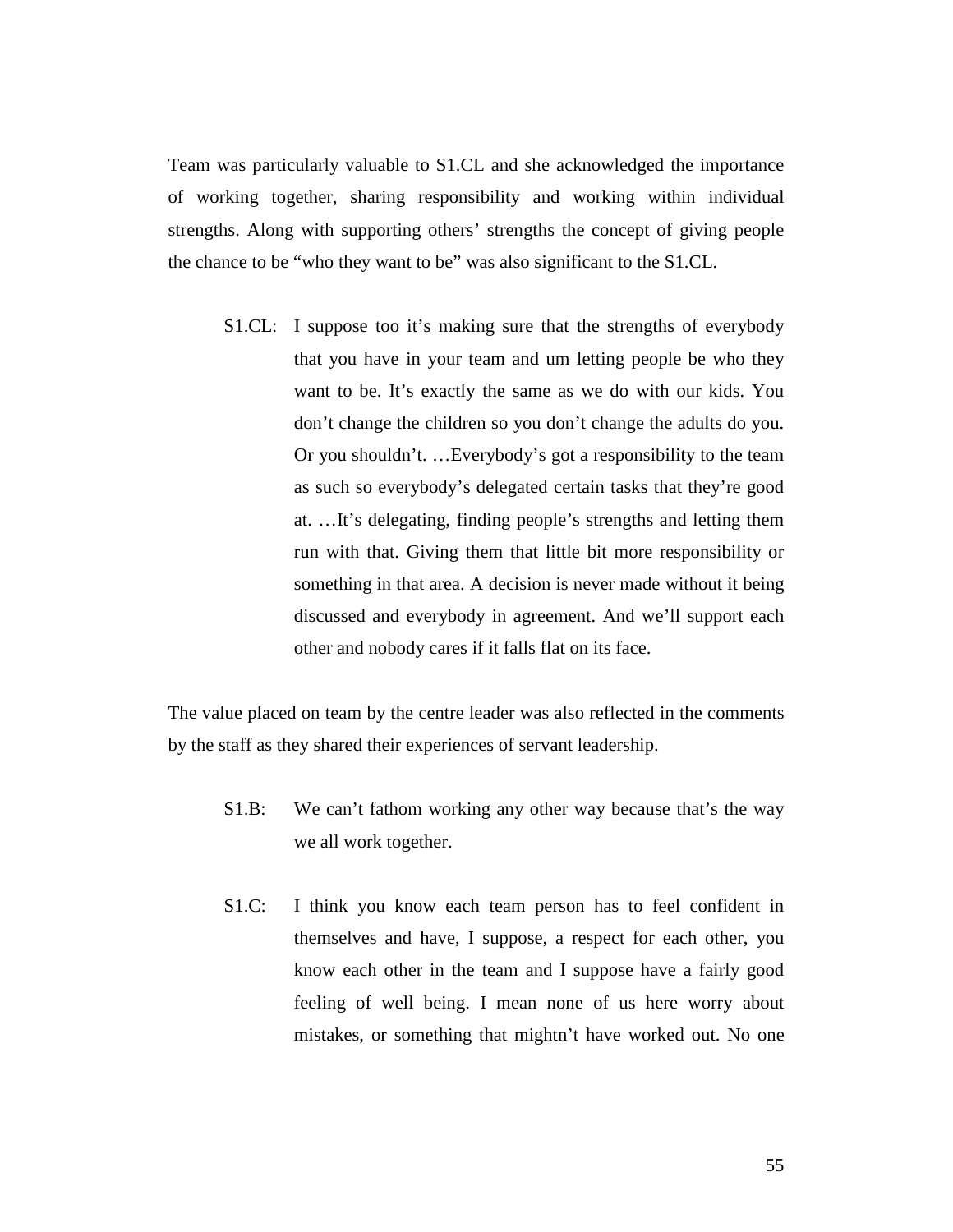has a problem with that and talking about it with others and I think yeah it's getting those dynamics within the team that one is comfortable but then at the end of the day there has to be a leader.

As has been identified already parents, whānau and community are as much a part of the centre as the children and staff. The practice of servant leadership with parents is seen to be demonstrated through the development of respectful relationships with parents.

- S1.CL: The most important thing is to build a trust relationship more so than with the child when they first walk in the door. I don't know whether it's because it's our, it could be our area, though I'd do it anywhere, but yeah our parents are quite wary sometimes when they walk in the door of how they're going to be accepted or whatever um and it's just respect. Again, it's just total respect. You're not better than that person at all.
- S1.A: I think that comes back to the relationships that we build with the families. Yeah the children, the parents and extended family as well. And that contributes into our wider family as well, not just our kindergarten community. …I think that relationships is probably the biggest one for us.

These relationships are developed through time taken to listen to parents, making them feel comfortable, greeting them when they arrive with their children and talking with them.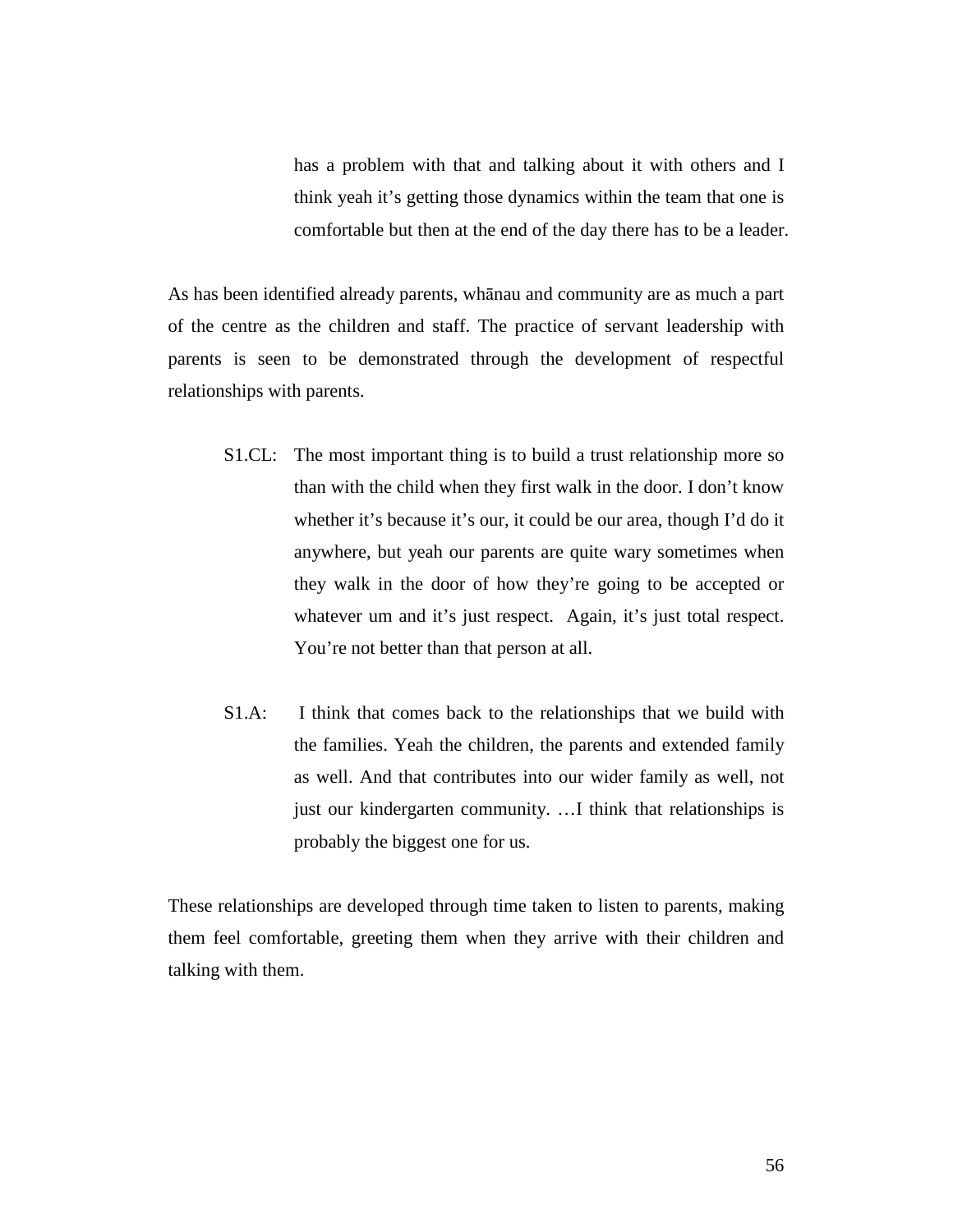S1.CL: Informal talking with the parent constantly…we always greet them and find that thing in common…which could be their child or yeah, you just find something to start a conversation about. Little things that make them comfortable here.

The shared nature of team was evident as one of the participants of the focus group expressed the fact that when it came to working with parents, individual staff members recognised that sometimes some families will relate better to one teacher better than others.

S1.C I think we all basically have the same…aspirations and expectations for our children and we want to see that followed through. I think we all relate fairly, we all relate well to our families but there'll be you know how sometimes just one teacher clicks with a family more than the other one. We all recognise that, no of us has a problem with that.

The parents' perspective of how they experienced servant leadership based on a number of characteristics of the leader as servant identified in the literature was gained through the use of a questionnaire which had a mix of both qualitative and quantitative questions. The questionnaire was given to parents through the usual means of disseminating information within the centre. As stated previously the number of returned questionnaires was limited. The few responses gained from parents however suggested that what was significant for parents in terms of leadership was feeling like they were heard. Characteristics identified as being important for the leader to have were honesty, care, patience and reliability.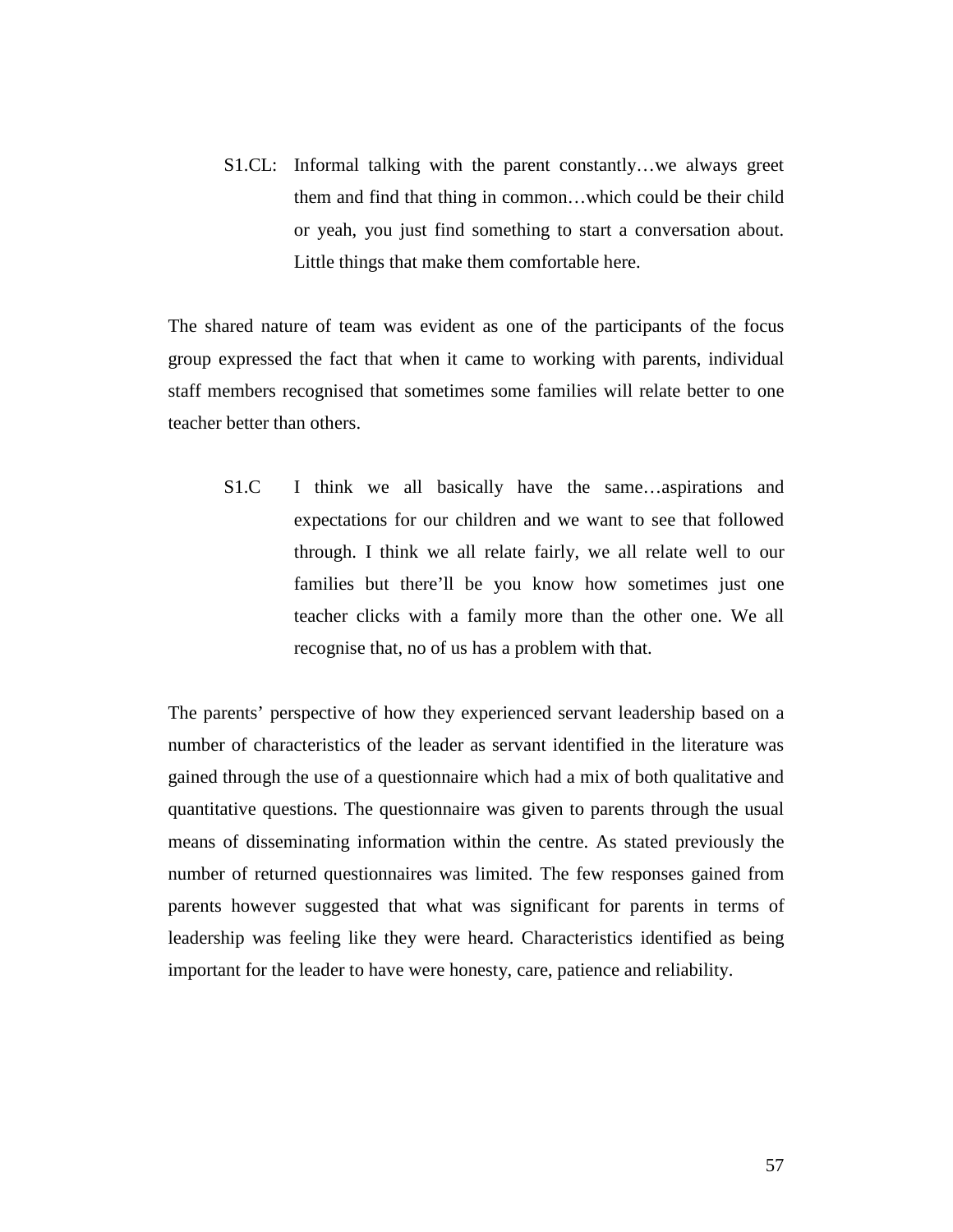The overall ratings of staff in regard to the characteristics attributed to the practice of servant leadership suggested that parents perceived the centre staff to demonstrate all of the characteristics. These characteristics included caring; integrity; humility; honesty; courage; foresight; authenticity; persuasiveness; empowering others; listening; developing others; leading by example; patience; building trust; vision; working collaboratively; communicating clearly and displaying a sense of justice.

All but three of the overall ratings were positioned at the highest end of the scale showing that parents perceived staff to demonstrate the characteristics of servant leadership to a high degree. It could be argued that due to the role of teachers, these results may be influenced by the way staff are portrayed in their relationship with children in the centre rather than in ways specifically associated to the relationship and role of working with the parents directly.

While the centre leader said that what was espoused and what was demonstrated and experienced would "pretty much" align there were several barriers identified that made this alignment difficult.

## **Barriers to Servant leadership**

From the data, the barriers to servant leadership could be divided into two categories; those barriers that were site related, and intrapersonal barriers (see table 4.1, p. 59).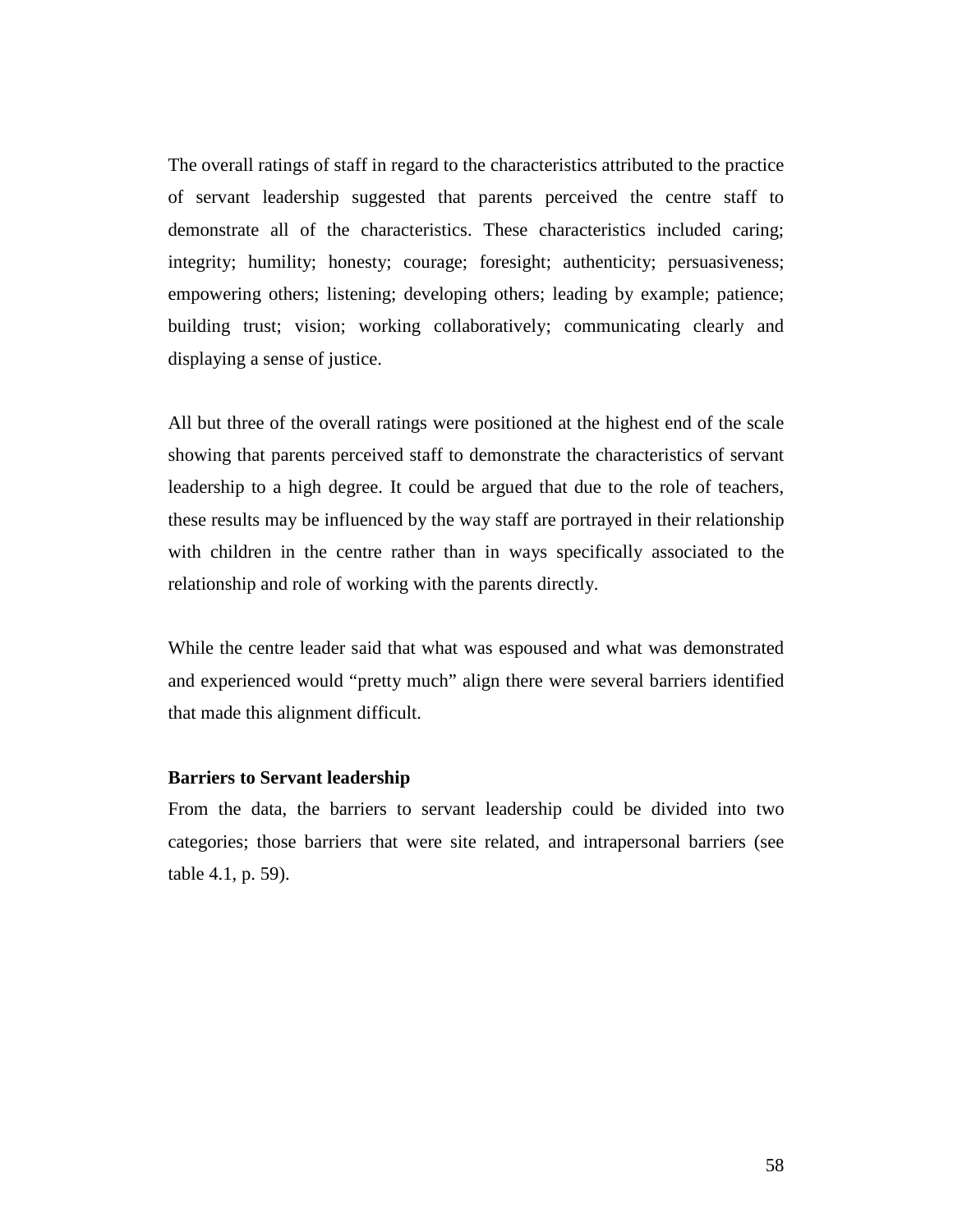| Category             | <b>Barriers</b>                                                                                                                               |
|----------------------|-----------------------------------------------------------------------------------------------------------------------------------------------|
| <b>Site</b>          | Higher levels of management within the wider<br>organisation<br>Outside agencies<br><b>Government Regulations</b><br>Requirements<br>Policies |
| <b>Intrapersonal</b> | Past experiences<br>Lack of vision<br>Lack of passion<br>Egos<br>Insecurities<br>Power<br>Control<br>The desire to show off                   |

*Table 4.1 - Categories of Barriers to Servant Leadership: Site One* 

The structure of the kindergarten meant that there was another layer of management above that which occurred in the actual centre. This level of management was seen to be one of the barriers to servant leadership.

- S1.CL: Sometimes with management, sometime it's very hard too, if you have vision and motivation and everybody wants change and it just keeps getting stopped or you're not allowed to run with that or something it can become slightly frustrating.
- S1.C: I don't think I as a staff member have any barriers in regards to going through my head teacher but there could be barriers and there are barriers higher up in the organisation. …I believe that's because they're really just not at grass roots anymore. Once they're taken away from the floor and it doesn't take long to be out, off the floor, to really lose reality and you know it can be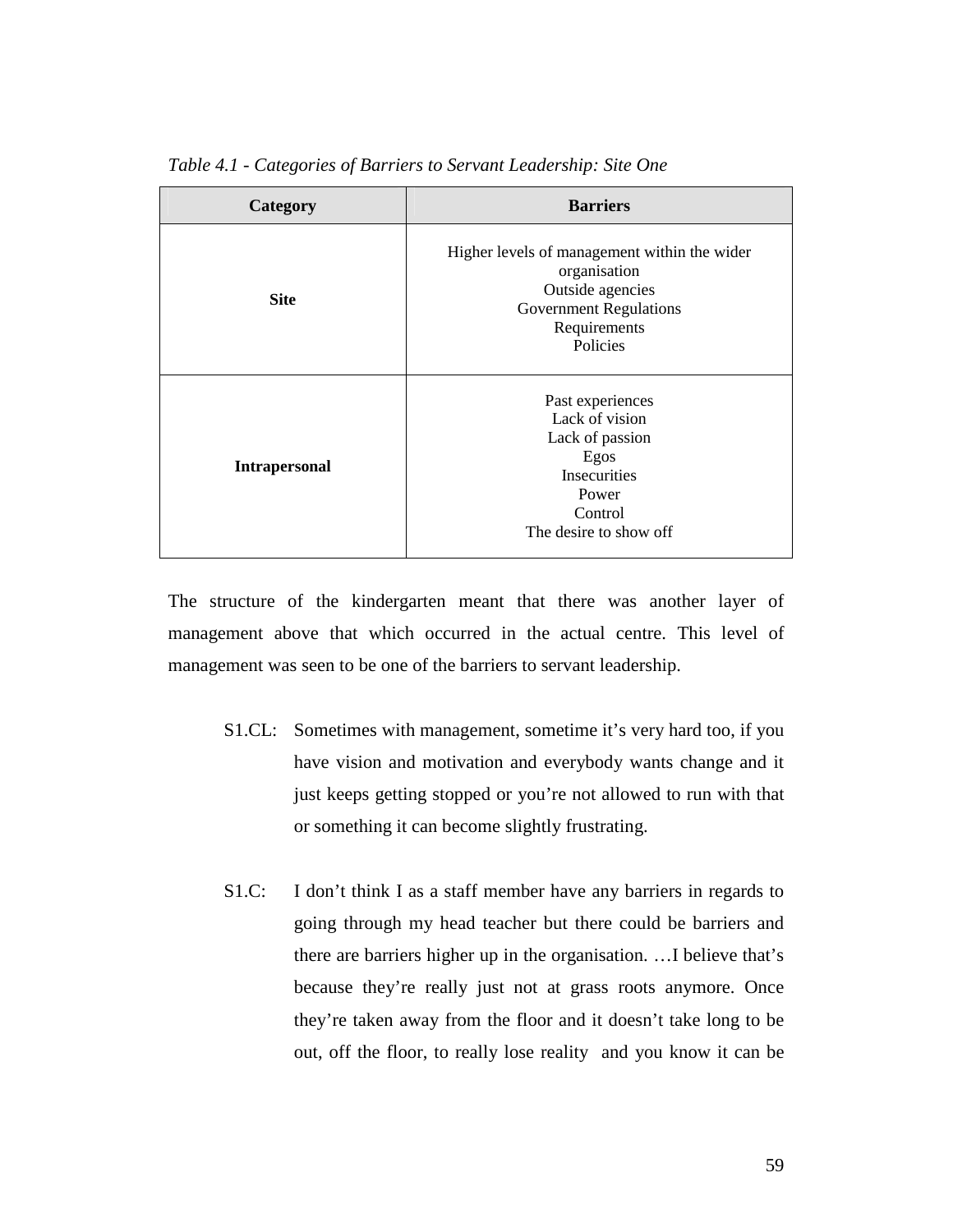quite hard with them sometimes suggesting things that you should be doing and it's…they need to be here for longer, not just for an hour or for two hours a day

Policies, regulations and requirements were viewed as barriers to servant leadership that did not necessarily come from within the centre itself. Other site related barriers were identified as coming from the influences of outside organisations and agencies that the centre is required to work with.

S1.A I mean I guess in the way of barriers …I think there's those influences on the outside that come in like agencies and you know the more political kinds of things that have to come into it and yeah dealing with outside agencies that come in and they have a different way of dealing with things and so we have to try and adapt. But …you can always get around things but in that sense it is just a barrier, you know you can overcome it. It's not set in stone, not like a brick wall.

One of the participants of the focus group acknowledged the role of politics and other social influences as potentially stopping a leader from being able to apply servant leadership in their practice as a result of the pressures put on them from these influences. This stimulated a discussion as to whether this was an assumed barrier rather than an actual barrier.

S1.A: I guess some leaders have influences you know like influences on them such as political, social influences, that like you say they have to meet targets or they have to achieve particular goals so at times this sort of thing [servant leadership] gets pushed to the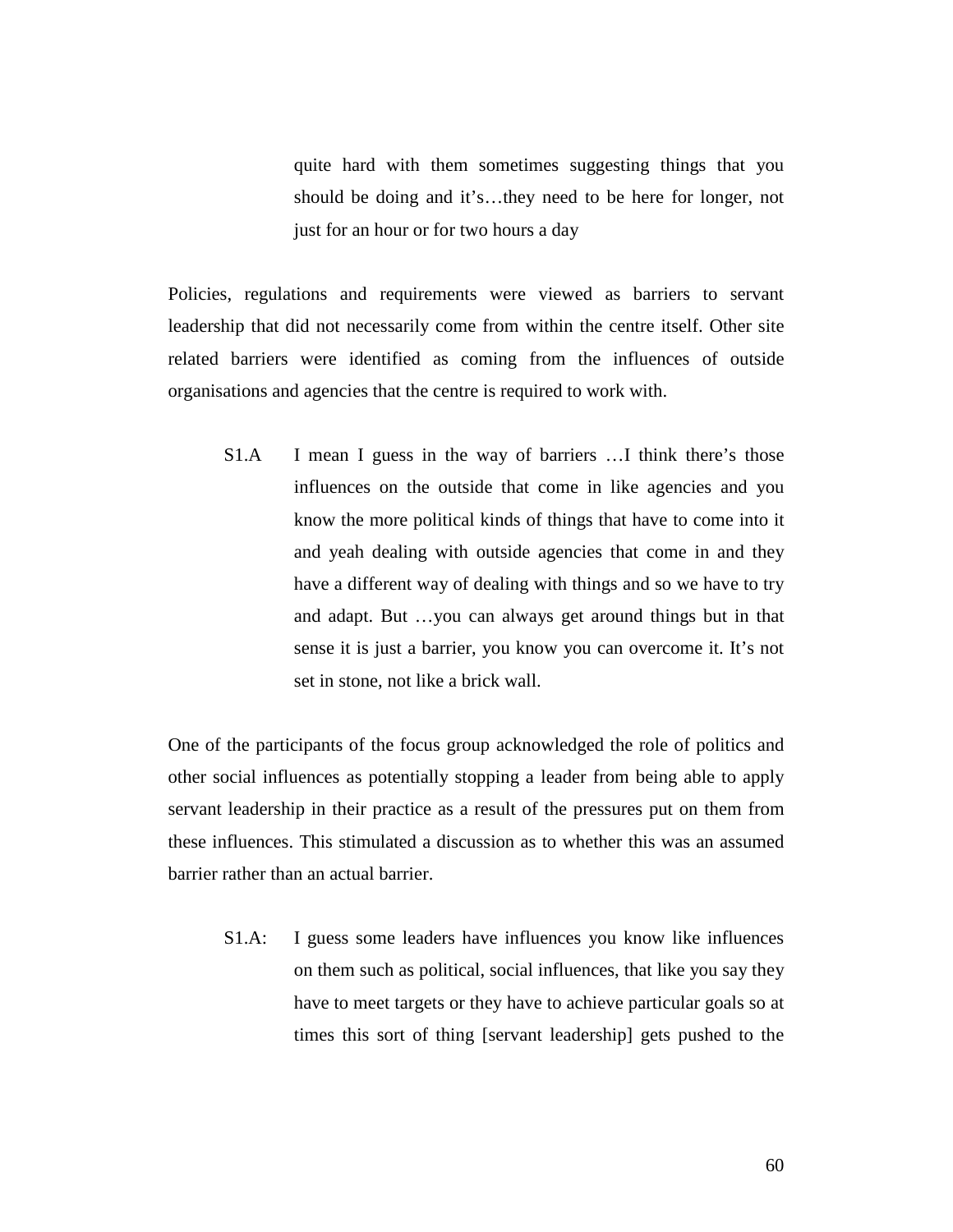side in order to achieve what they have to achieve or to do.

S1.C: Well they believe that they can't achieve it using this form of leadership but they probably can…. You know it's all about trusting who you work with and …believing in them and giving them opportunities to help you but they might not see it that way. They see that they need to be more…authoritative in their way rather than getting their team to participate in it.

Many of the barriers highlighted were not necessarily barriers the staff faced in their own centre but rather barriers they recognised from past experiences and observations of other environments. One participant (S1.B) told the story of an experience she had had as a reliever in another centre. She explained that she did not feel that staff members were able to function as a team because the centre leader made it clear that she was the boss and there was a "power down situation". This stopped the participant (S1.B) from wanting to apply for a permanent position in the centre as she did not feel that she could work under this type of leadership.

S1.B: In a situation like that you can't actually feel that you can sort of display leadership qualities because you're never allowed

This participant went on to express that as a result of being a relief teacher in a number of different centres with a lot of different head teachers she felt she had been able to recognise different qualities in each one and as a result take some of these qualities on board for herself. Her negative experiences while barriers at the time were also seen as having broken down the barriers now in terms of now being able to recognise what was important to her.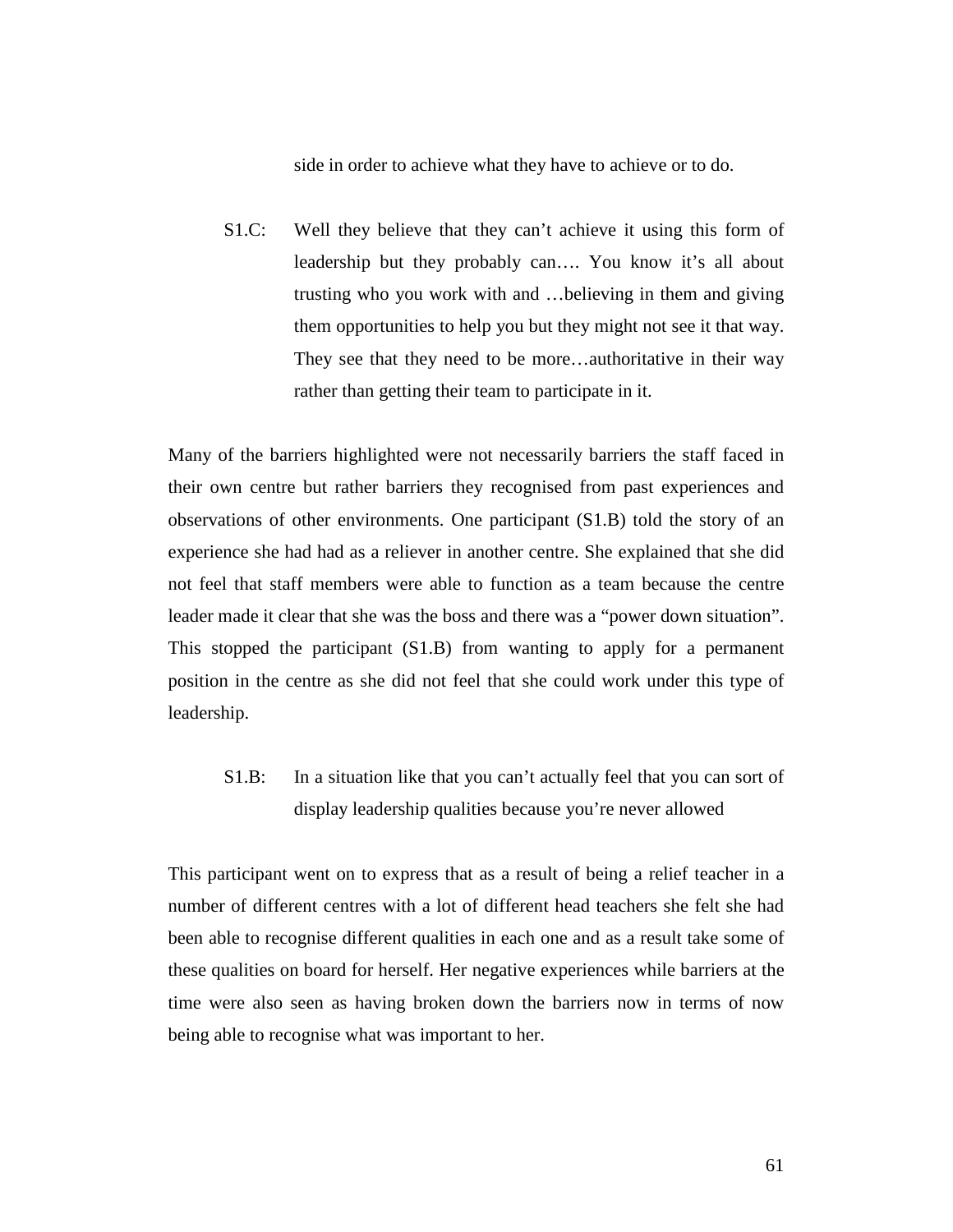Another participant (S1.C) shared her dismay in seeing other teachers leave teaching because of their experiences of leadership.

S1.C: What I find really sad and I've seen it twice in my years of teaching …and it's been caused by head teachers who haven't displayed any of the attributes and qualities of servant leadership, they have actually cost two I think very promising teachers their careers. And I think that is really really sad. They were two women who left teaching because they had so much pressure put on them they just decided this wasn't what it's all about and never really got a chance to work in another kindergarten to see that it doesn't have to be that way.

The intrapersonal aspects of power struggles, ego and insecurities were seen to be big barriers to the outworking of servant leadership.

### **Summary of Part One**

Part One of this chapter has provided an analysis of the data results from the interview, focus group and questionnaires of Site One. It has sought to define and describe the espoused views of servant leadership and leadership in ECE, the connections between servant leadership and the New Zealand early childhood curriculum guidelines, *Te Whāriki*, the practice of servant leadership and the barriers to servant leadership.

The participants espoused that servant leadership involved certain responsibilities. These responsibilities could be identified in the themes of vision, example, commitment and the development of others. The espoused view of servant leadership also involved the concept of relationships where respect, empowerment,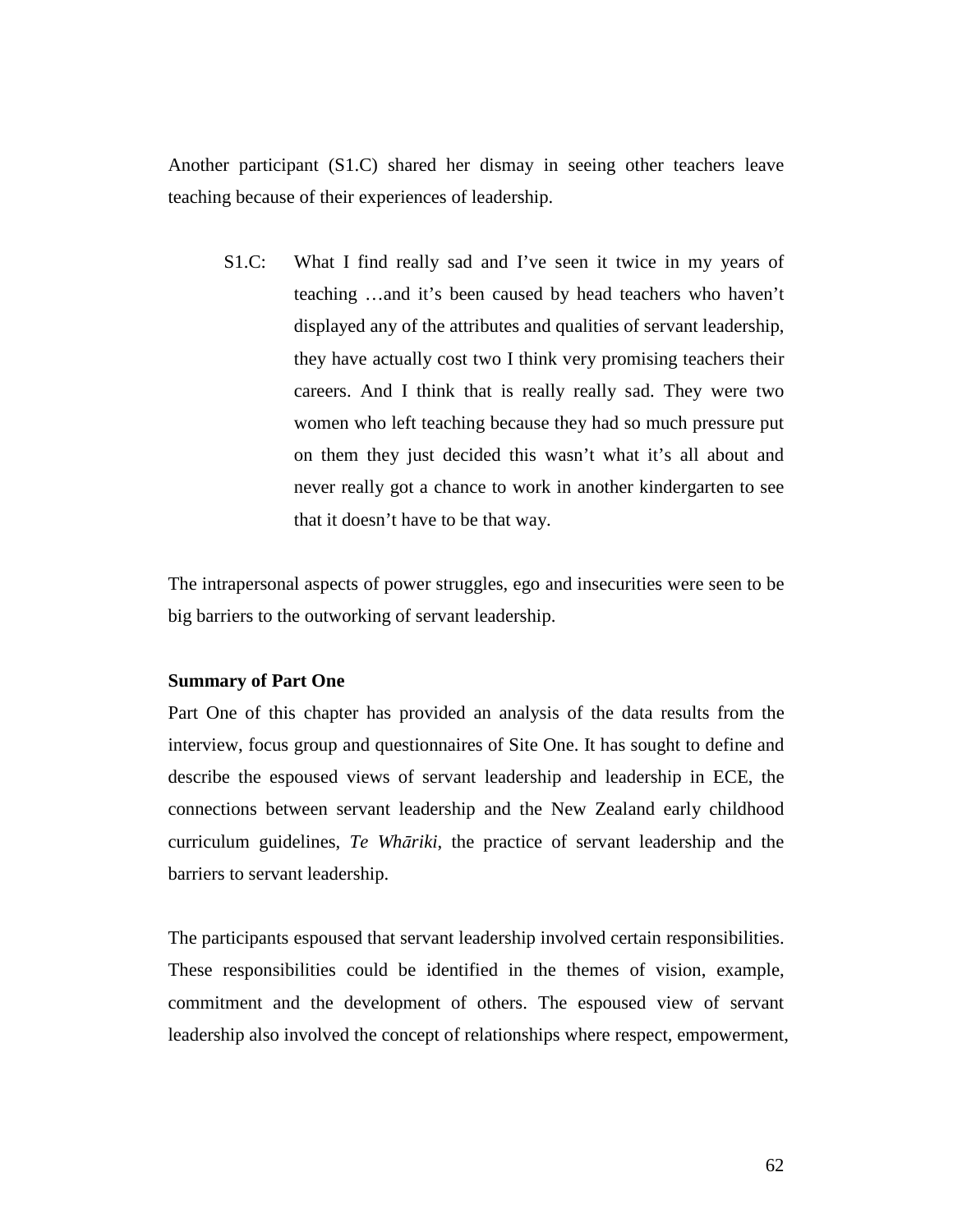community awareness and communication were important to this.

The paradoxical nature of servant leadership also became apparent in the data from the focus group where the word servant evoked different thoughts and opinions based on individual understandings.

The differences between the espoused views of servant leadership and leadership in early childhood were somewhat blurred with the ideas of relationships that involved trust, empathy, compassion and listening, and the development of people being identified as important characteristics of leadership in early childhood. There was also recognition of the need to establish relationship beyond the children and staff in the centre, to the parents and wider community. In defining and describing servant leadership participants were also able to identify connections between servant leadership and the New Zealand early childhood curriculum, *Te Whāriki* through the theme of relationships and the need to treat others as unique individuals.

The centre leader's view that her role was a function and responsibility rather than a status was shared by the focus group as participants referred to the practice of servant leadership within their centre as being something that involved teamwork and the development of each other strengths.

The practice of servant leadership in regard to working with parents was described by the participants as being about developing respectful relationships with them and building trust so that parents felt comfortable in the centre. Responses from the parents through the use of questionnaires, although limited, showed that they rated characteristics of servant leadership demonstrated by the staff at the highest end of the scale with particular aspects of honesty, care,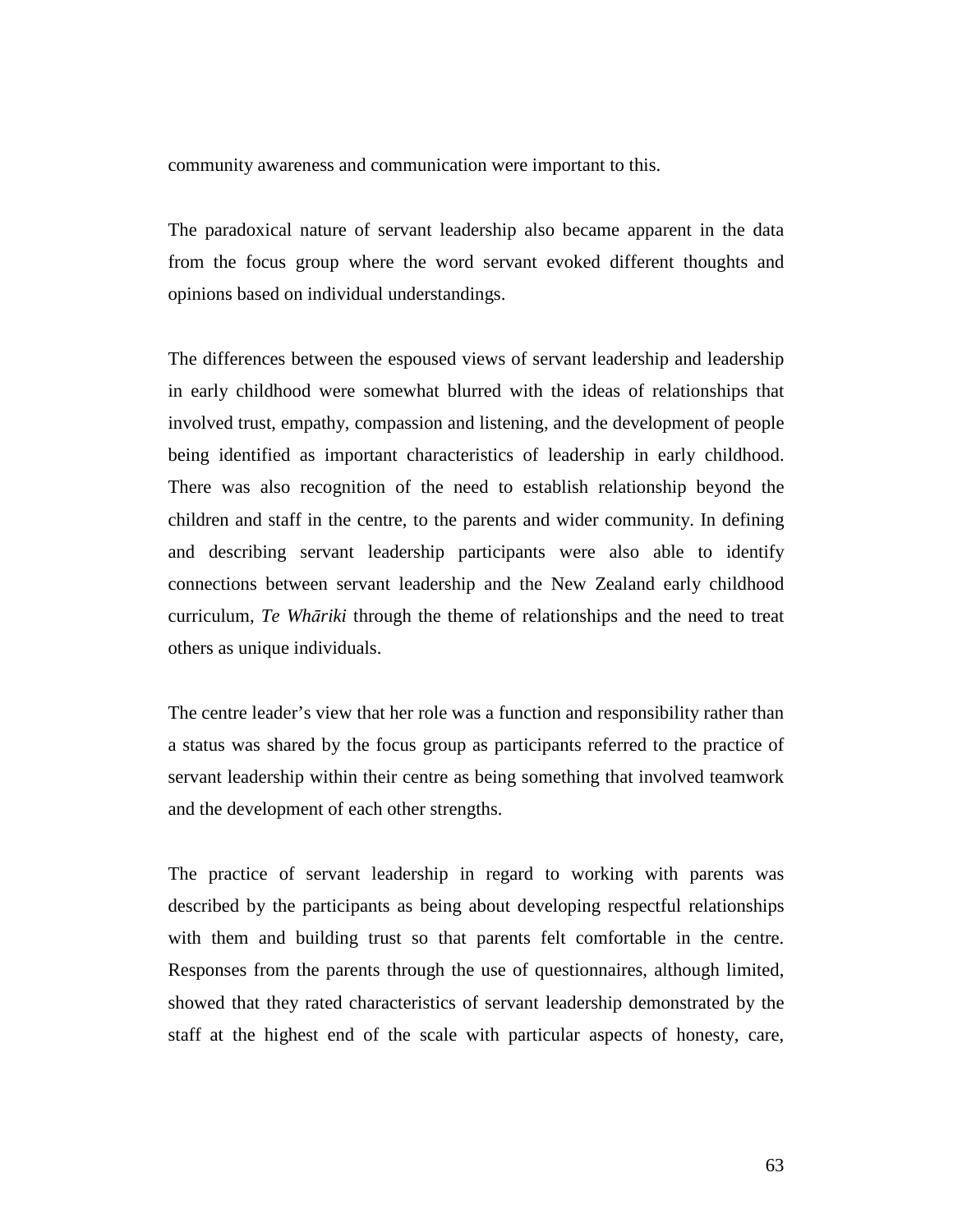patience, and reliability identified as being important.

The participants identified both site related and intrapersonal barriers to servant leadership suggesting that these barriers involved management at a higher level of the organisation, policies, regulations, and outside agencies, along with past experiences and attitudes of power and control influenced the outworking of servant leadership.

The conclusion of the analysis of Site One in Part One now leads to the analysis of the second site of the case study in Part Two.

### **PART TWO: SITE TWO**

The second part of this chapter considers the data collected from site two of the case study. Site two has two centre leaders which enabled additional information from the centre leader perspective to be collected along with a slightly different view of leadership from the staff and parents' perspective.

# **Espoused Views of Servant Leadership**

Four categories or espoused views of servant leadership were established from the coding of interview and focus group transcripts from Site Two. These categories were identified as spiritual, responsibilities, relationships and the person who is the leader.

#### *Spiritual*

While not a Christian centre, the participants' view on servant leadership were clearly linked to their own individual beliefs and worldview some of which came from a Christian foundation and therefore their definition was related to their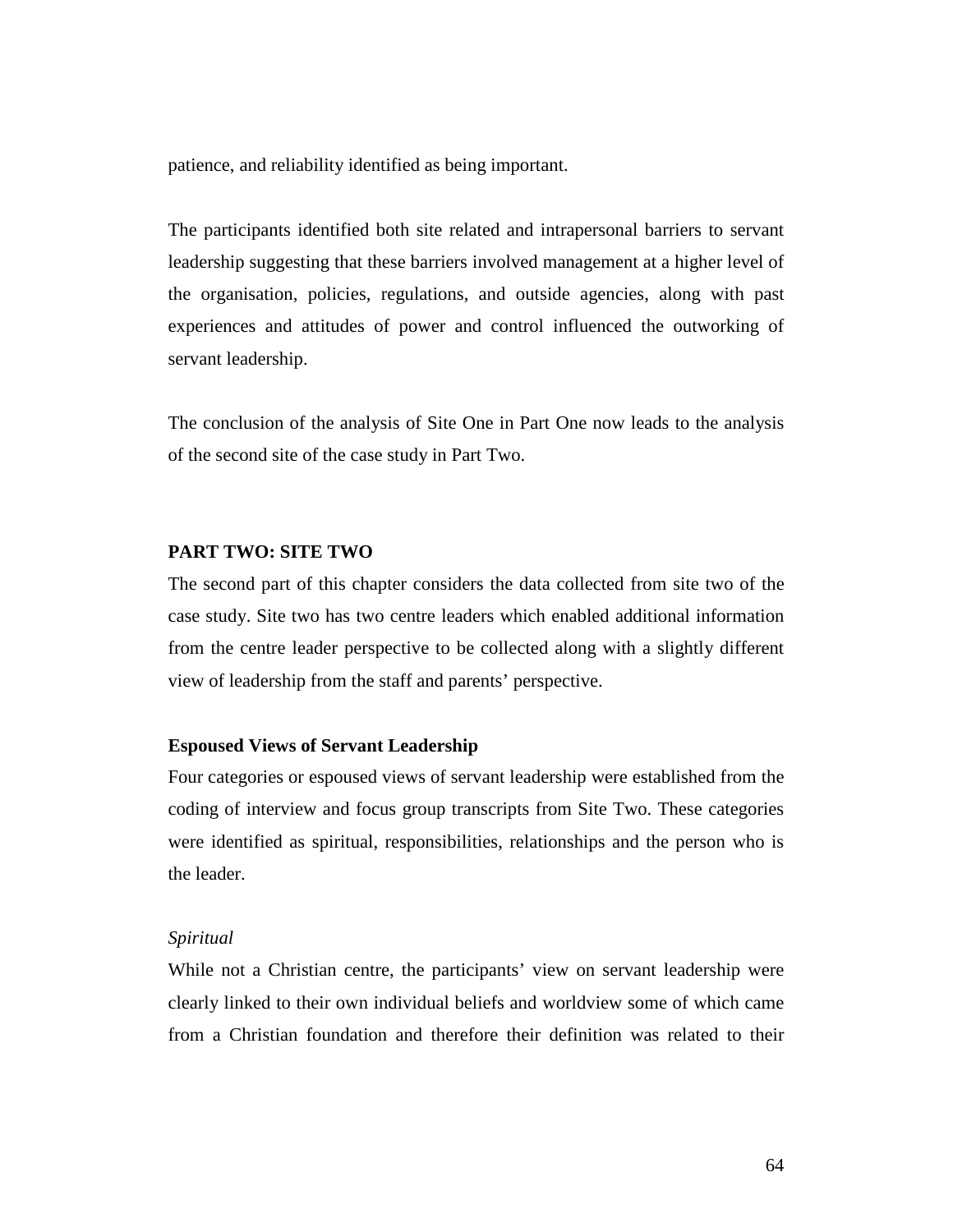understanding of Jesus Christ who is often referred to as a model of servant leadership.

- S2.CL.B: My first thought when I saw servant leadership was…what Jesus did with the disciples…how Jesus led the disciples was by teaching and encouraging and supporting and role modelling and you know all those sort of good perfect things.
- S2.C: Jesus…his life was …servant leadership wasn't it.

The spiritual foundations of the participants' perspectives of servant leadership clearly underpinned many of their views in relation to other aspects of their definition and description of servant leadership.

#### *Responsibilities*

In analysing the data from Site Two related to the responsibilities of the servant leader similar themes emerged to those from Site One; vision, example, and the development of others. Additional themes emerging from Site Two were decision making, authority and provision.

In defining and describing servant leadership vision was seen to be something that should be shared so as to have the team working together. This working together involved building a democracy where those in leadership positions worked alongside other members of staff and involved them in decision making.

S2.CL.B: I thought did it [servant leadership] mean like a democracy where staff and bosses make joint decisions.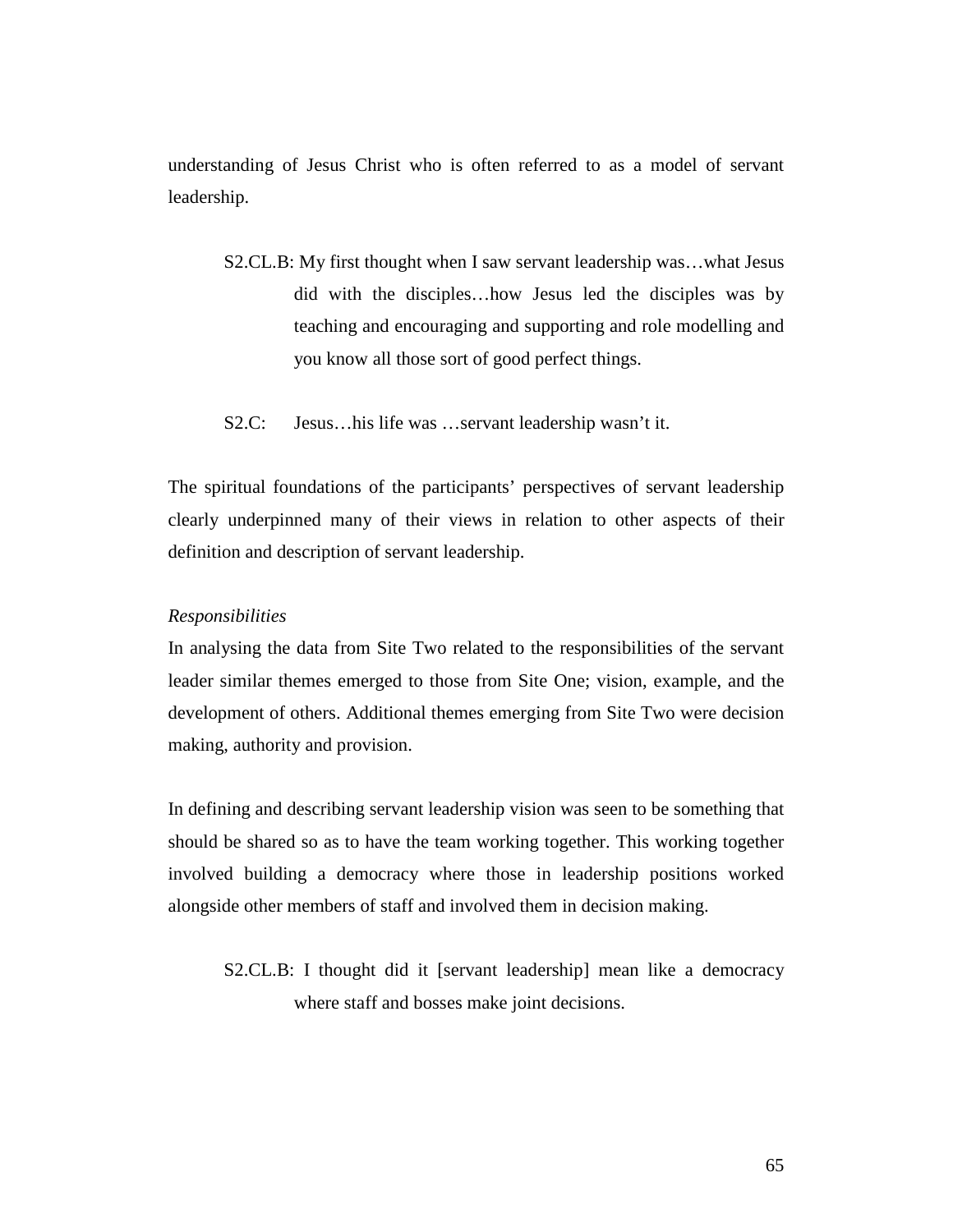While to some the idea of democracy could imply that there is no need for any sense of authority this was not the case in the views of the participants in Site Two of the case study. The participants of the focus group did not suggest that servant leadership involved an absence of authority but rather defined servant leadership as having authority with humility.

S2.C: I suppose I would define it as authority with humility…'cause you're not trying to rule it over them, you're showing them the way. …Authority without domination or control. You know the control that sort of squashes anyone else's ideas.

The idea of developing others was seen as a significant responsibility of servant leadership, "recognising potential in others and having the ability to draw that potential out of other people" (S2.CL.B). Along with the need to develop others was the need to be an example and to be a role model.

S2.D. If you just read the words, I would assume that it would be someone who is willing to do what they expect of others.

The first centre leader interviewed also saw the role of a servant leader as providing for the staff. This was described as she explained her view of their responsibilities of both her and the other centre leader and was particularly expressed in terms of financial support.

S2.CL.A: Because we are the owners, directors, we don't really have a title for ourselves …it was up to us to provide financial support needed for the staff.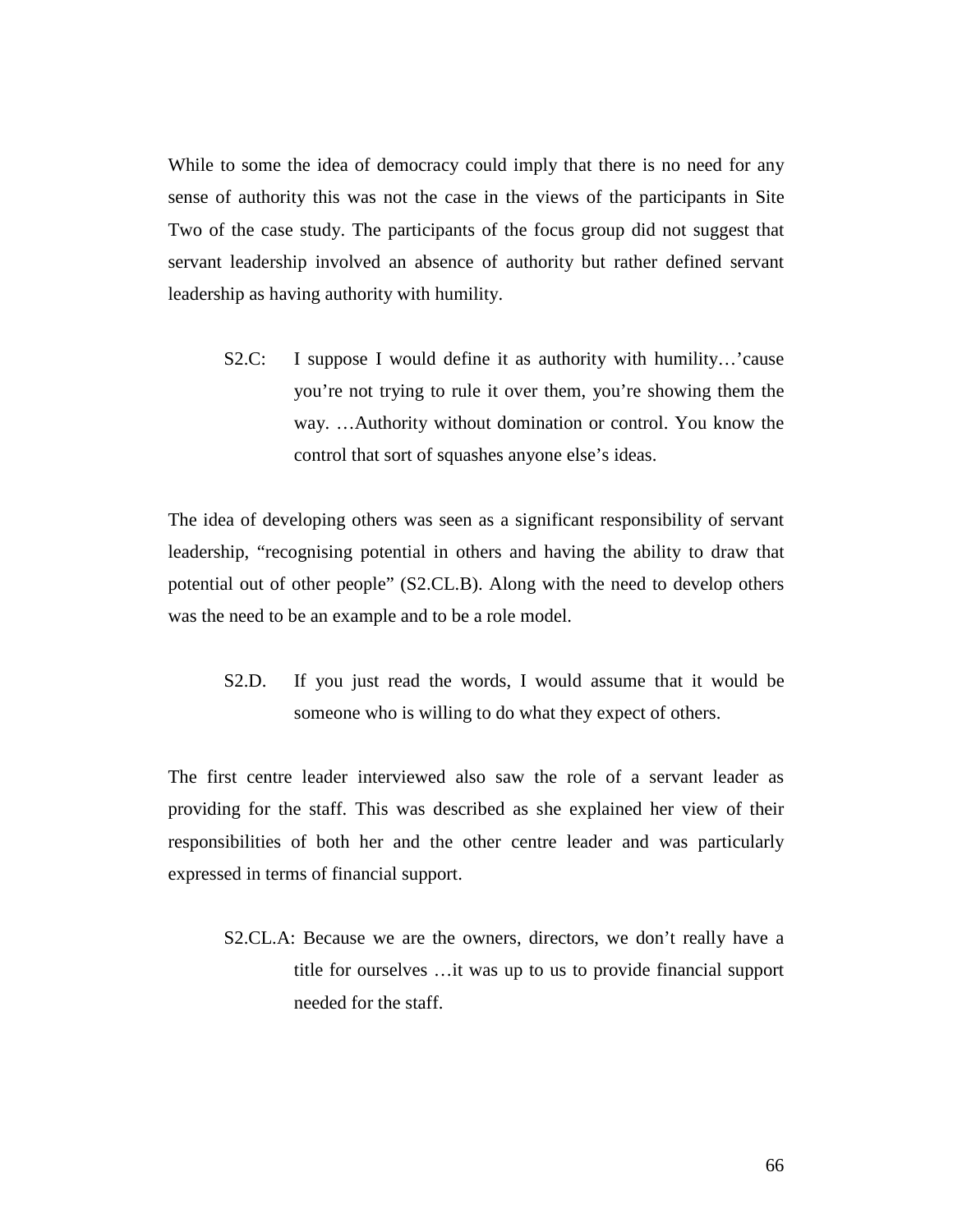Participant S2.B suggested that servant leadership is about breaking down the barriers between owners/managers and staff so that everyone was on the same wavelength. While this could be seen as a responsibility it also points to the need to develop relationships as part of being a servant leader.

#### *Relationships*

Relationships were seen to play a significant role in defining servant leadership with many characteristics identified that impact the way people work together. Emphasised within the interviews and focus group sessions were concepts of being a good listener, showing respect, being aware of others, support, encouragement, empathy, trust, building community and developing a sense of belonging. These characteristics along with others could be categorised into the emerging themes of respect, empowerment, community awareness, and communication.

Participant S2.CL.A identified respect as being something that was extremely important and what they valued in the centre. She talked about respect not only for each other but also for the environment and the children. This same participant also talked about the altruistic quality of having empathy for others and being aware of others.

S2.CL.A: Empathy is quite an important characteristic …'cause this job can be quite a stressful job so you need to be aware of what's happening in people's lives.

To demonstrate many of these qualities that help to develop relationships also requires many different personal characteristics and qualities. These personal qualities could be used to describe the personal character of a servant leader.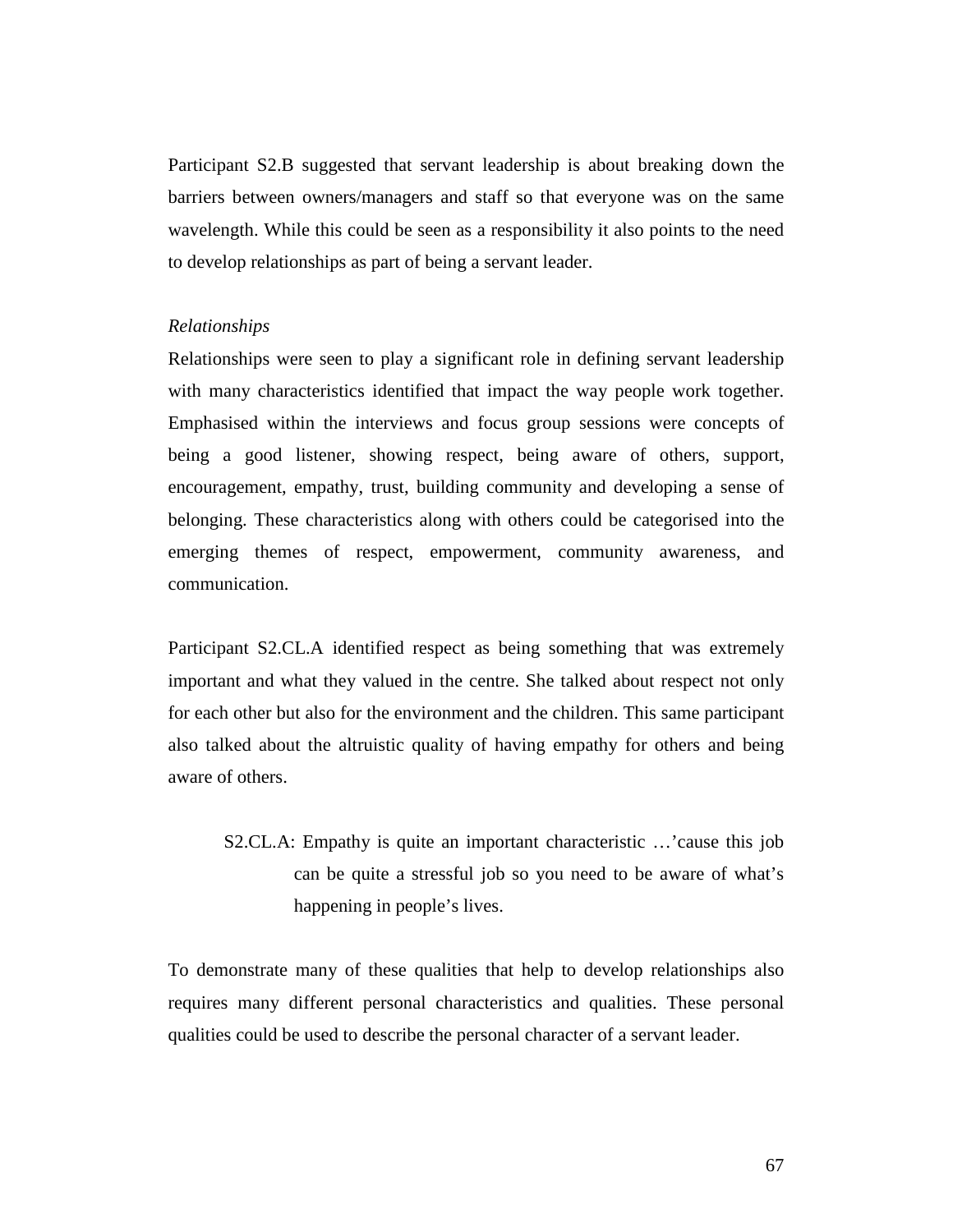# *The Person who is the Servant Leader*

The personal and inner qualities of a person cannot be overlooked in defining and describing servant leadership. The focus here is on the person who is the servant leader. Emerging themes from the interview and focus group transcripts were linked to a number of attributes that a servant leader might have such as integrity, humility, altruism and fairness.

As stated previously, a participant in the focus group suggested that if the responsibility of a servant leader was to have authority then this should be carried out with humility. In the interview with one of the centre leaders, this idea of humility being a necessary attribute of a servant leader was also identified.

S2.CL.B: Humility would be a big thing, not having this I'm the boss attitude.

One of the participants of the focus group (S2.A) suggested altruistic qualities such as kindness, charity and patience were three characteristics of a servant leader. Participant S2.B suggested that compassion was another attribute that a servant leader would have. The concept of integrity was important with honesty identified as a character quality.

### **Espoused views of leadership in ECE**

As was the case for Site One, there are a number of similarities between the espoused views of servant leadership and the espoused views of leadership in ECE. These similarities related to the concepts of responsibilities, relationships and the person who is the leader and a number of the emerging themes from the transcripts. Shared decision making, community awareness, communication, being an example, commitment and empathy were all important characteristics of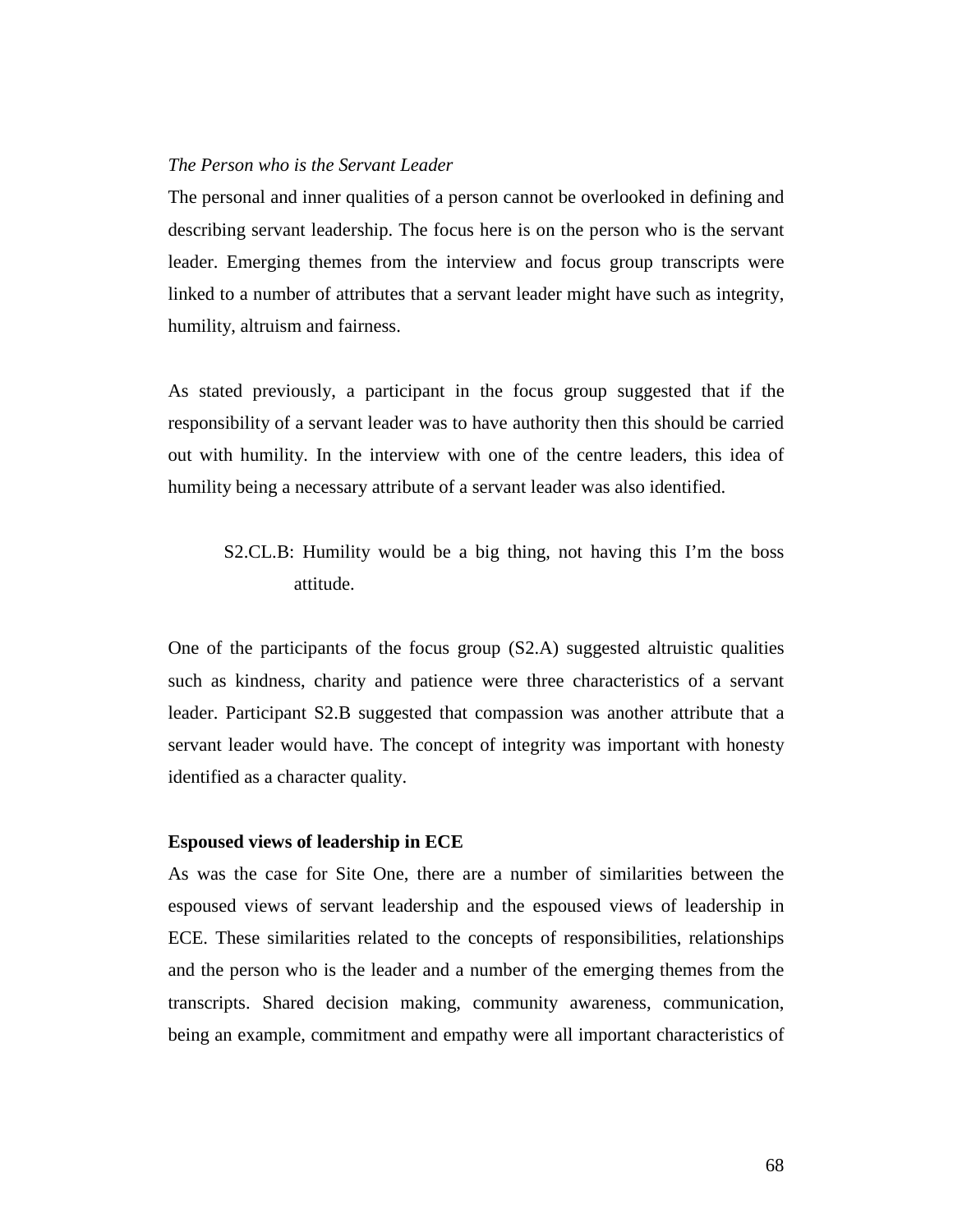leadership in ECE highlighted by the centre leaders.

- S2.CL.A: I think that allowing everybody to share in the decision making, that sort of collaborative community thing happening. Probably that respect for each other. And being able to communicate as well, communication.
- S2.CL.B: Having an understanding of the sort of job that you're asking people to do. …I guess for me role modelling would be a huge part of being a good leader. If you can role model the level of competence and commitment that you would want your staff to come in with. …But then it's all those relational things like …being a good communicator, having empathy …not losing your cool when they do something wrong. And not necessarily seeing things as being done wrong but seeing things as maybe partly done. …Just valuing other people and respecting other people and respecting the children you're working with, the parents you know the whole thing.

Patience, respect, passion for what they do, fairness and open mindedness were also some of the characteristics of a leader in ECE identified by participants in the focus group. When asked why the participants thought these characteristics were important the following comments were made:

S2.C: Because they bring out the best in everybody don't they. If you've got someone who is unkind to you that's not going to be helpful to your work. You want to come to work and you want to be happy at work. …And if things are shaky or unpleasant or…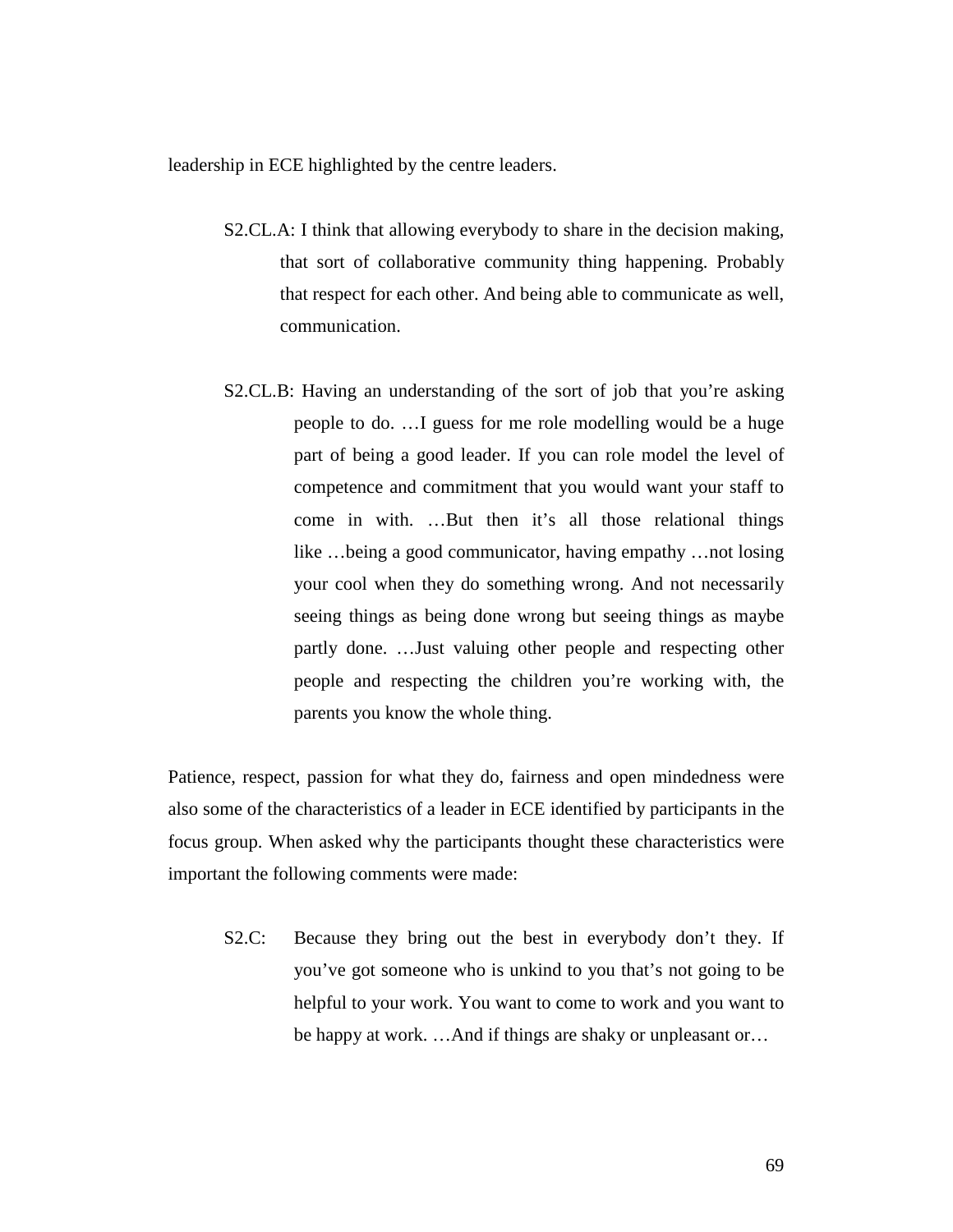### S2.A: Sets a solid foundation for everyone.

- S2.B: Yeah you know you've got to be able to deal with people …especially in this industry …you're involved with so many people all the time you have to be able to understand or try and understand where they're coming from and not take the moral high ground.
- S2.D: I find it easier to respect somebody when they're kind and understanding but have that sense of authority you know, it's almost like security I suppose in a sense 'cause you know where you stand.

Authority was once again seen to be something that is necessary for a leader to have. One participant even went as far as saying that a certain level of assertiveness from the leader was required.

S2.B: I think they need to have assertiveness as well, you know, when something is wrong they need to be able to tell the staff that it's wrong.

In asking for clarification of the way this participant was defining assertiveness, the response from the participants was as follows:

S2.C: Authority without being threatened. If someone comes to you and something is worn, not be threatened so that they're not …reactive.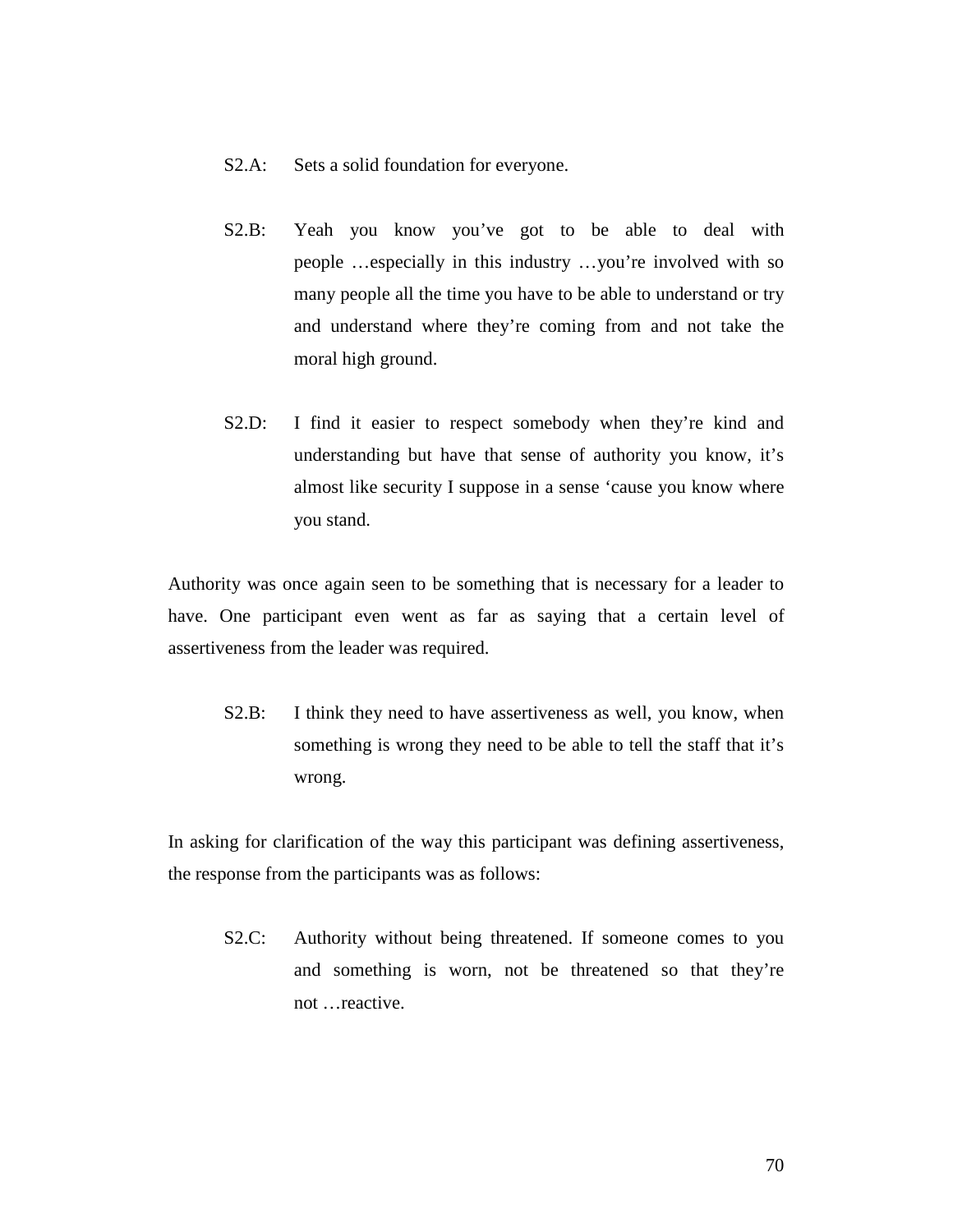- S2.B: Yea so not power and control but um...
- S2.C: They are the boss.
- S2.B: Yeah, they are the boss ... there is regardless of whether they want to be or not there still needs to be some form of division there …I think so anyway.
- S2.C: Because that's safe for us isn't it. That's a boundary for us. They're the boss and they need to be the boss and if something needs to be sorted out they sort it out.

A sense of safety and security was one of the reasons that authority was deemed to be necessary, along with knowing where one stood.

# **Connections between Servant Leadership and** *Te Whāriki*

The centre leaders in Site Two both found connections between the principles of *Te Whāriki* and servant leadership in ECE. The strongest connection was seen to be the focus on family and community, relationships and communication.

S2.CL.B: For me *Te Whāriki* is the most beautiful document because it's all so strongly related to needs like we all need to feel like we belong, we all want to contribute, we all want to be part of the communication, we all want to have a sense of well being. All those things, not only for the children but for the teachers, for the parents and whanau, everybody …it looks at respect, looks at nurturing, it looks at learning but it's all interwoven. …If you have that respect for those around you …for me it goes back to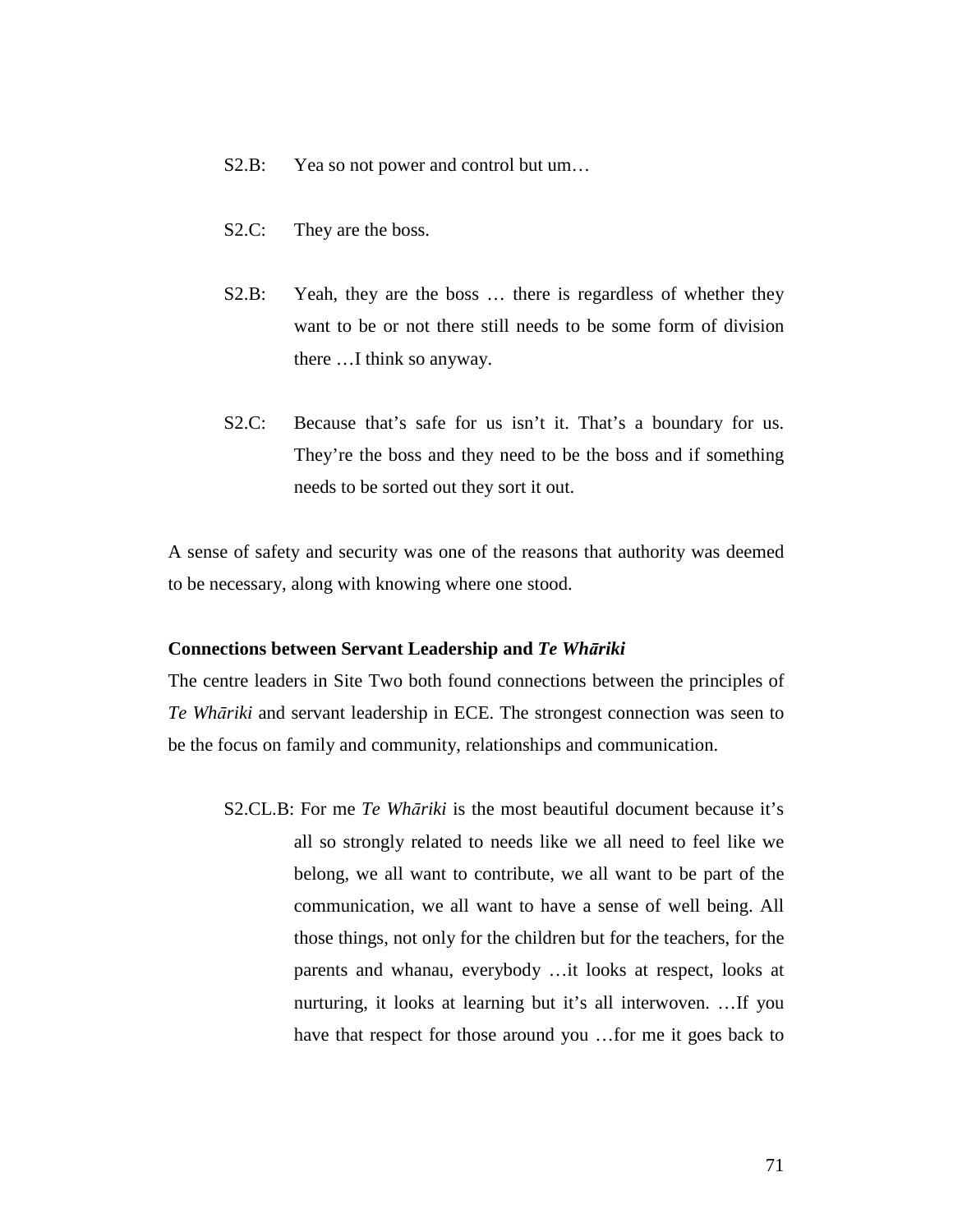that love one another …It's all the sorts of things that Jesus said do …you know to the best of your ability, do them, and if we could do them all and do them all consistently then we would be awesome leaders, we'd be awesome servants, we'd be awesome people all round and for me we would be ticking every single box in *Te Whāriki* because we would be recognising the potential in each other and in the children.

Underpinning this viewpoint were the Christian beliefs of the centre leader and her recognition of a spiritual foundation to the concept of servant leadership. Following Jesus Christ's example of servant leadership and loving one another was seen to be something that would enable quality servant leadership and the ability to meet all aspects of *Te Whāriki.*

Participants in the focus group also recognised the links between servant leaders developing a sense of belonging within the centre and the emphasis on belonging, relationships, family and community and holistic development in *Te Whāriki.*

# **The Practice of Servant Leadership**

The practice of servant leadership in Site Two was significantly influenced by the fact that there were two centre leaders. Differences in leadership styles led to the way servant leadership was demonstrated and experienced being varied and all participants acknowledged these differences. Despite these differences there were also some similarities in the way both centre leaders viewed their own leadership styles. Both highlighted the fact that they saw themselves as role models, desired to be supportive and valued relationships.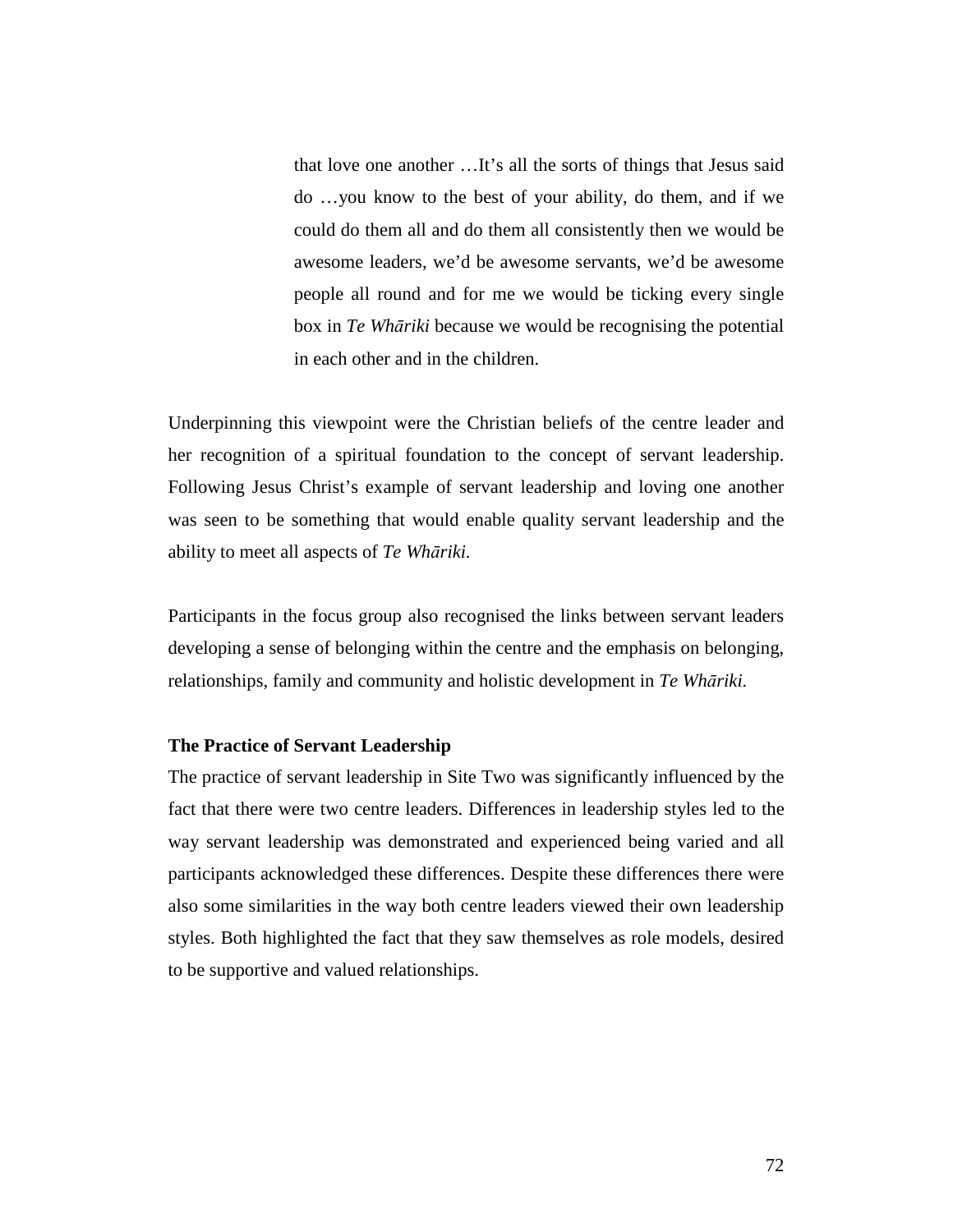Both centre leaders were open and honest as they shared the way they viewed their own leadership styles.

- S2.CL.A: I would like to think I was a motivator, good role model within the team. I'm a quiet person, I sort of, if someone comes with a problem I really like them to try and work it, work with them to find a solution rather than that dictator sort of yeah. I hope I'm supportive but realise that's very much a reciprocal relationship to everybody. I don't have all the answers and people don't expect me to. I'm learning as much as they are.
- S2.CL.B. I really try hard to role model the sort of behaviour … I mean that's a huge thing for me because I hate confrontation. I also, I'm not very good at delegating because I sort of think why should I ask them to do it when I could do it. And yeah sometimes that's quite justified but most of the time I just do it myself because I haven't got long to ask them to do it sort of thing and I really recognise that and so I'll run myself into the ground doing things and trying to be what I think I should be and I find it very very tiring at my age to keep doing that. So …I need to recognise that more within myself that yes it's good to be a role model but if you collapse who's going to step in you know. So I guess recognising just how much I can do and how much I can't yet do. You know, it's not necessarily that I'll never do it but when somebody else may be able to do it way way better than I can. So it's recognising that …asking somebody to do something is not necessarily because you are lazy and don't want to do it. …I'm very task oriented. …What is of value to me is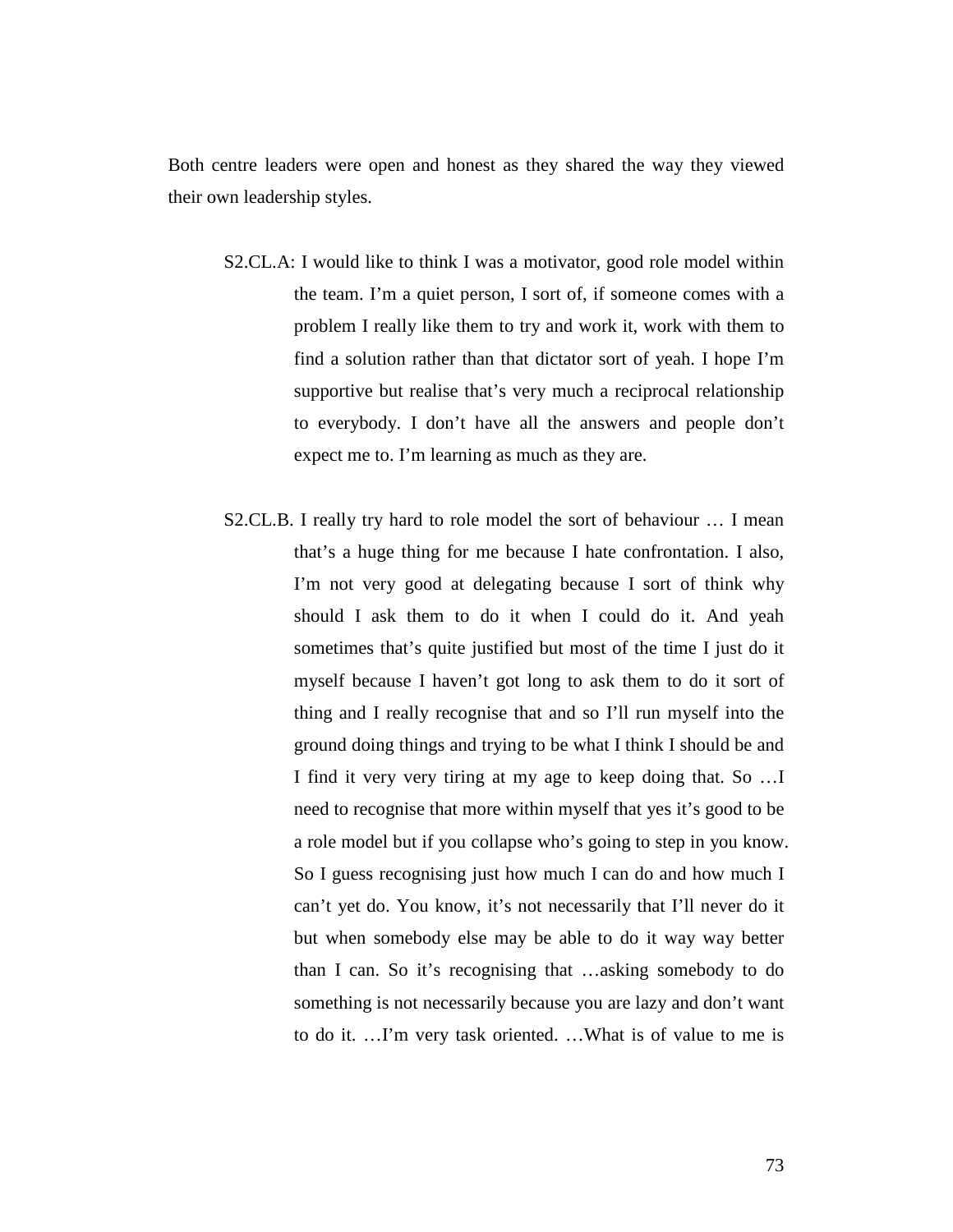getting the job done while at the same time getting the main job done … which is bringing the kids up and looking after the kids and …that sort of thing. So I struggle to get a balance there and I find that very very difficult because I am so task focussed. …

It is clear that the second centre leader was aware of her strengths and weaknesses and how this influenced her practice. She recognised that being task orientated led to some struggles however it was clear that her desire was to do the best by and for the staff of the centre. The tendency to do things by herself and not ask for help was something that had obviously been experienced by staff in practice.

S2.D: I have grown heaps since I've been here and sort of come into my own since being here but there are times where you would, you kind of feel you don't let me do that, just let me do it. You look like you're trying to do everything, just go away and let me do it.

Both centre leaders indicated that when they first established the centre they had agreed that they did not want to have a dictatorship. This was made particularly clear by the following comments:

S2.CL.B: When we first set this place up we said we're not going to have a dictatorship because we've all worked under dictators and we were not going to go there. We were going to have a place where the staff would be respected and listened to and we would encourage them to do stuff around the place to make it their place. …We would look after them when they studied, we'd look after them when they or their family were sick …we would see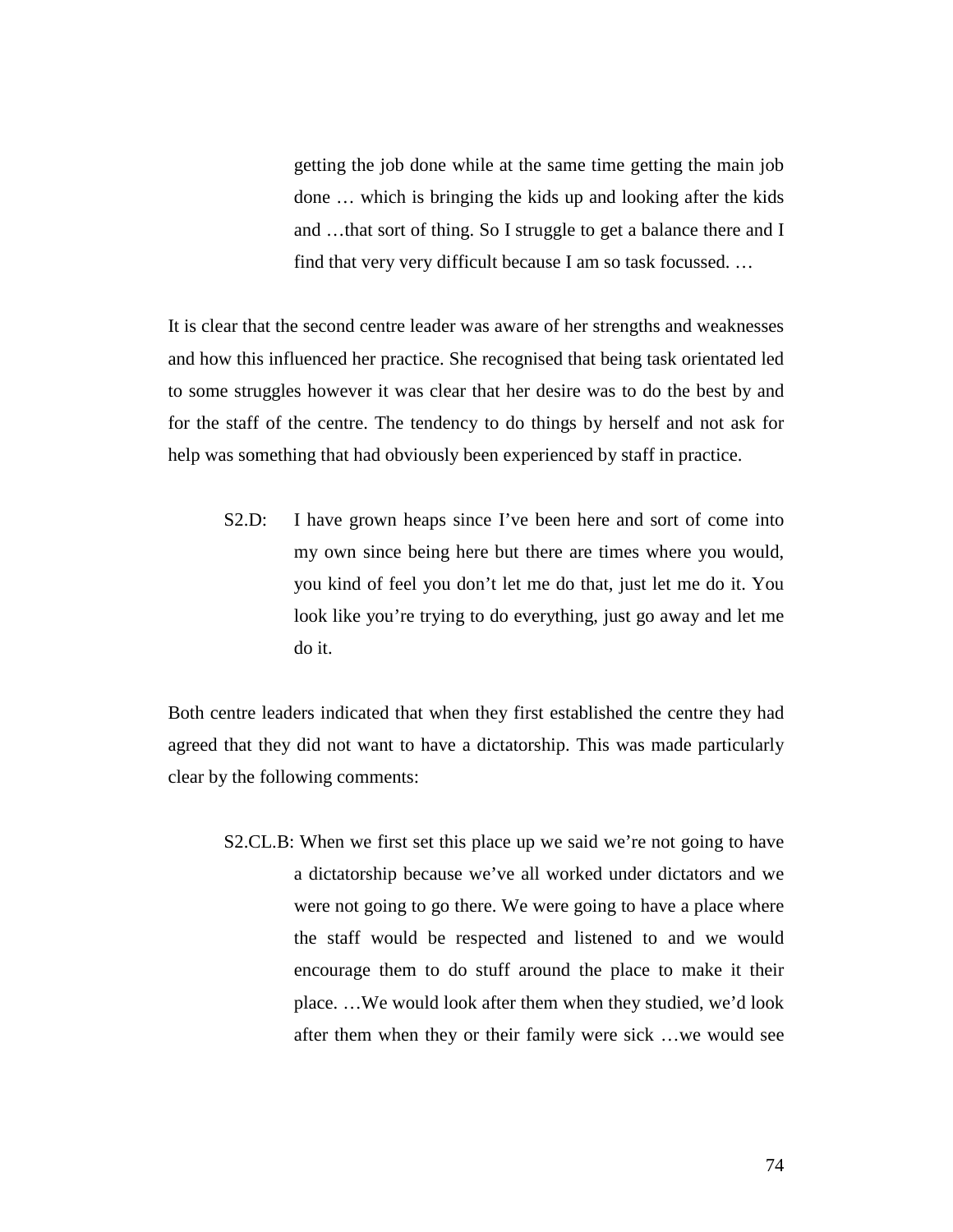them as people. We weren't going into business to make a million dollars. …We were going into business so that we could give a service that was a really comfortable relational service rather than a money providing service.

This desire to look after the staff and support them when family were sick was clearly something that was more than just talk. Comments made by the participants during the focus group session showed that the staff are indeed supported in a number of situations.

- S2.B: I know for myself, my partner has been quite sick this year and they've been very understanding of that in allowing me to have a lot of time off and so that I can deal with that part of my private life you know without it completely interrupting my job and me having to go and find another job …they've been very compassionate about my circumstances.
- S2.C: That is an area where I think they are very good actually, understanding if we need time off or if we want to go on a holiday for something special and they even give us our birthday off which is the most brilliant present that anyone could give.

Also expressed by the centre leader was the aspiration to share responsibilities and give staff opportunities to develop and utilise their strengths. This was carried out by allowing staff to take responsibility for choosing which tasks they would do around the centre each day rather than being told. This required open communication and a willingness for staff to take some sort of ownership over what happened in the centre.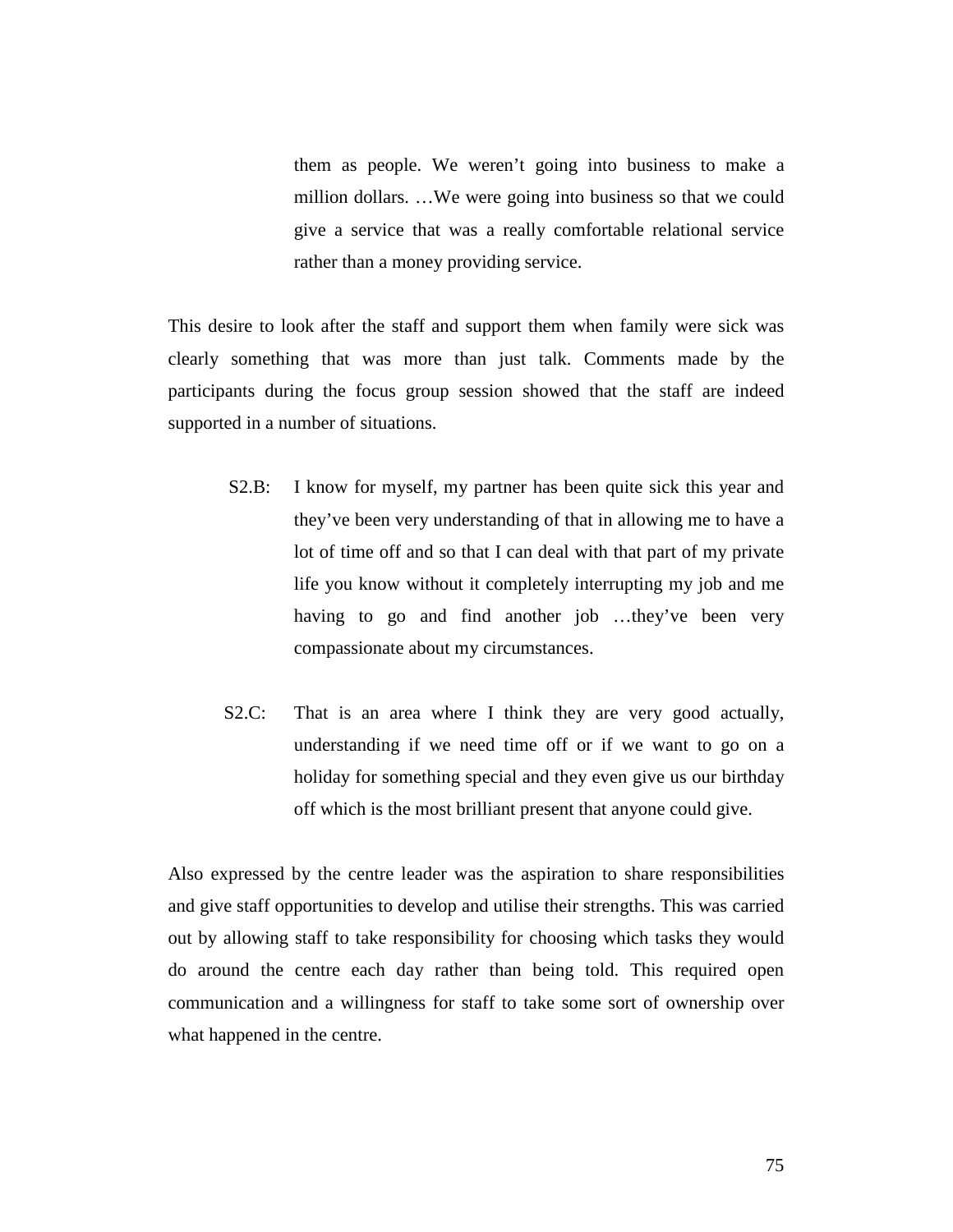S2.CL.A: It's giving them that sense of responsibility that they will do something rather than saying you're on outside all this week. …And to try and open those lines of communication so we can talk to each other, "I'm busy doing this, can you help with this?"

A story was told by S2.CL.B about a child who has been attending the centre that cries a lot and how they had modelled a particular way of working with this child according to their philosophy, explaining the reasons behind what they did, "leading them into a new way of doing something." This supported the espoused views of being a role model and setting an example for others.

The differences in personalities and leadership styles of the centre leaders clearly impacted the staff as participants shared the confusion that was caused as a result of the different styles and the unease that this can sometimes cause.

S2.D: Sometimes the confusion can come because we have two owners that manage very differently. They have different views on management. …I believe that people can behave differently and practice differently but still get the same view so that's maybe where it's lacking …I sometimes kinda feel like they have a slightly different view or different ideas about what's going on so it's very easy as a staff member to be like if you don't know then how am I going to know.

Authority was espoused to be an important characteristic of both servant leadership and leadership in ECE and this was something that one of the participants suggested they would like to see more of in practice.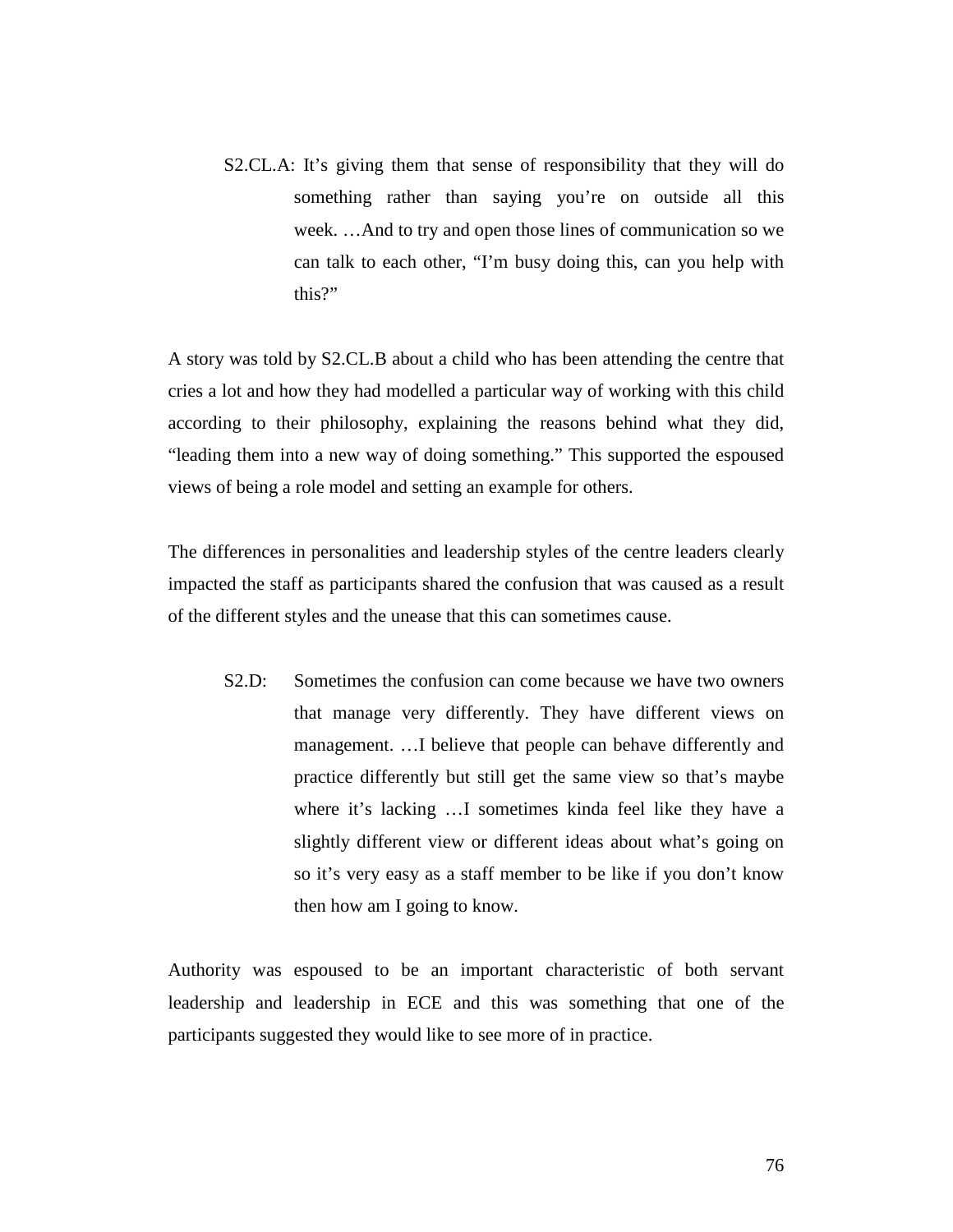S2.B: They need to at times take charge and have that little bit of division between us and them so we do know where we stand.

One area of practice that both the centre leaders and participants of the focus group appeared to be in particular agreement about was the practice of servant leadership with parents and family of the centre. Examples were given of whānau (family) evenings they had held where parents were able to share their ideas about what they wanted to happen within the centre and what they thought they could do with the children that was related to the focus of the centre at the time.

- S2.CL.A: They came up with some fantastic ideas …things that I wouldn't have thought of so I feel that's a good example of our families feeling like they can contribute to their child's learning. Making sure we know them really well and they're all really excited and on board with it now so there's a lot of communication.
- S2.CL.A: We have quite few parent whanau nights and celebrations …where the parents are invited and we get a really good turnout. And …we had a parent teacher meeting just a couple of weeks ago and at that we shared from teaching perspective why we do the things we do but then we also had open discussions, like small group discussions with all the parents. …And when parents come in they tend to hang around quite a bit at the end of the day and chat and so that's a really good opportunity to be sharing, for them to share any concerns or for us to share any concerns. And because we have quite a good relationship with all our parents if there are …behavioural concerns we've got their trust to a degree where we can actually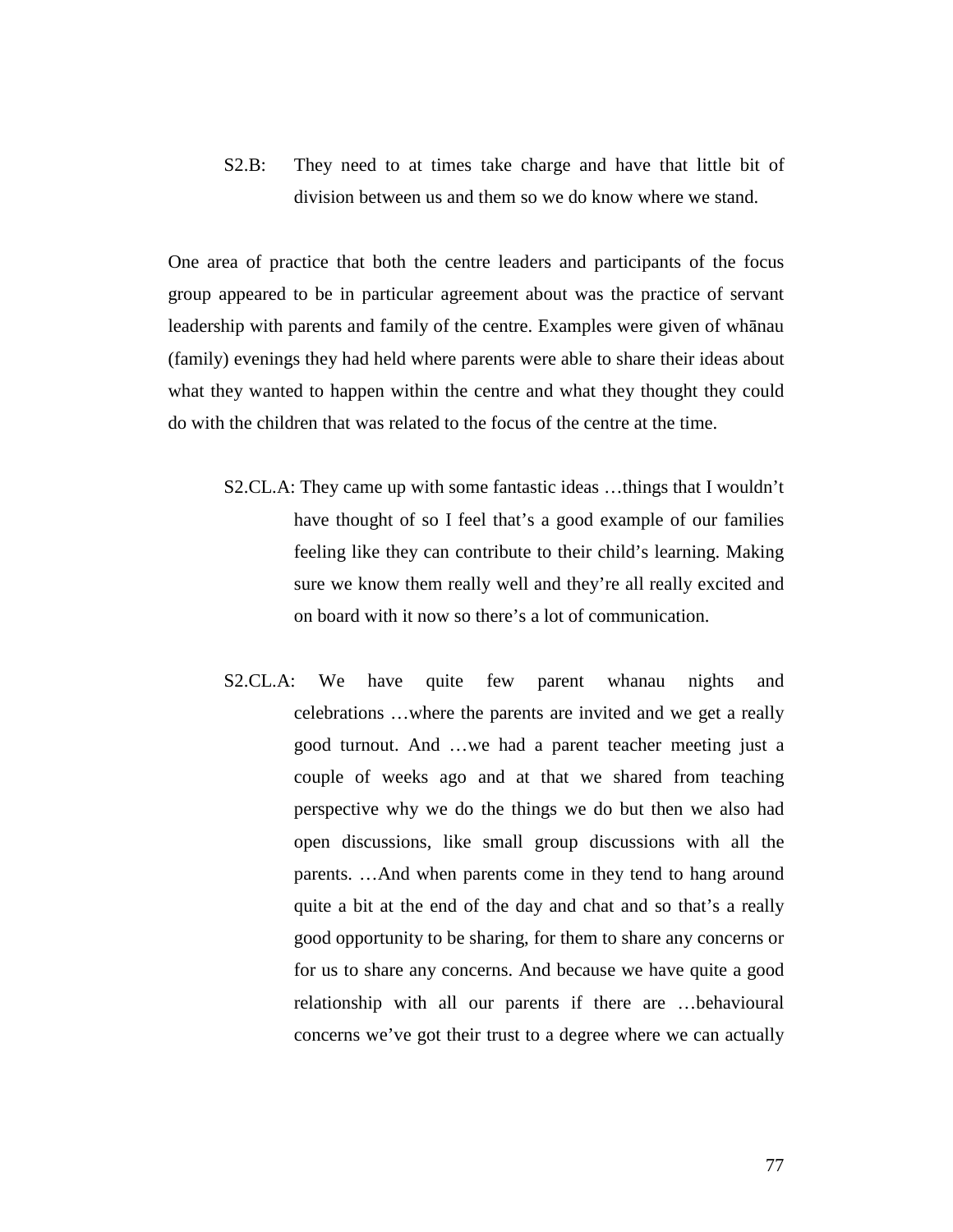point out inappropriate behaviour and work out strategies to cope with it at home and here and so that's a hugely important thing to be able to do.

S2.C: If we have a parent evening or something, we have an amazing turnout.

Centre leader S2.CL.A told a story of a child's father helping to rebuild the vegetable garden at the centre which to them was a sign that he feels that he can come in and offer his time. She pointed out that they greatly valued these sorts of relationships.

The willingness of staff to serve the parents of the centre was clearly expressed by the way in which staff took the time to wash children's clothes when necessary.

S2.A: If the children get their clothes dirty they get washed and dried. …And everybody listens to the parents …and takes up any concern and I would think that that's pretty strong, it's a strength.

Espoused views of listening to others as an important aspect of servant leadership and leadership in ECE were illustrated in practice by the commitment staff showed to listening to parents and taking time to value the input that parents had in the centre.

S2.C: They've actually come in and said it's wonderful because I can come in here and can offload and you listened. That was one thing wasn't it. Everybody knows the families, everyone knows their needs.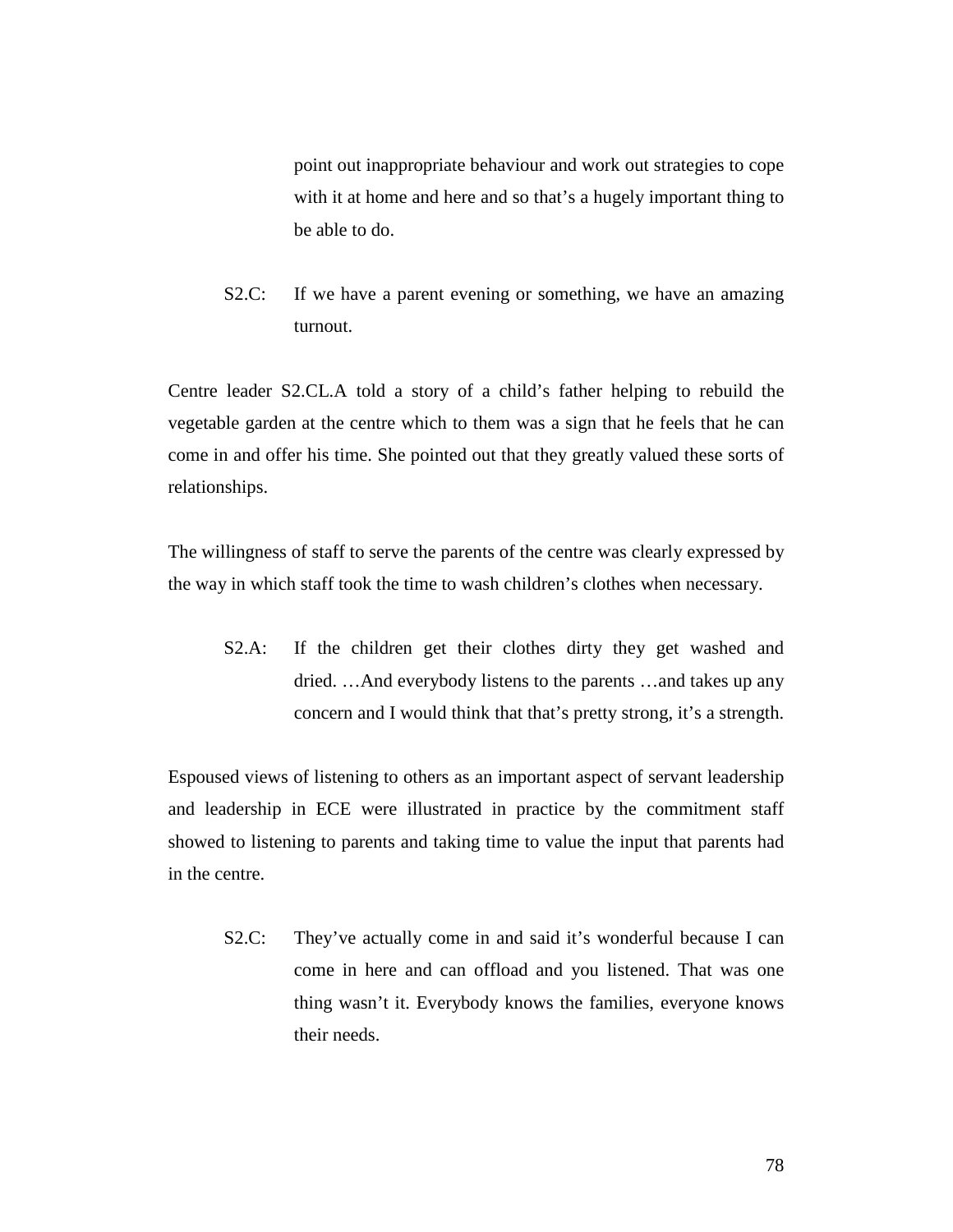S2.B: We value the input that they can give us because they are these children's parents you know and the parents see that from us, that we value the input that they can put into the centre.

Responses to the questionnaire were higher in number for this centre with a return rate of 30% or nine out of 30 questionnaires returned. The responses gained from these questionnaires showed that the parents valued integrity, patience, care, honesty, trust, knowledge, understanding, and approachability as being important for leadership within early childhood. Parents also indicated that professionalism, keeping the best interests of their children in mind, and staff enjoying their work and being involved, were significant aspects of leadership for them.

The overall ratings of characteristics of servant leadership as practised by staff suggested that parents perceived the centre staff to demonstrate all of the characteristics. Parents perceived the caring nature of the staff to be the characteristic most demonstrated. This was closely followed by being authentic, listening, developing others and building trust. The lowest ratings, but still above 4 on the rating scale were the characteristics of displaying courage and being persuasive. It is interesting to note that the higher rated characteristics were more closely aligned to the concepts of relationships and the person who is the leader whereas the lower two relate to the responsibilities of the servant leader.

Examples given as to how the staff displayed some of the characteristics above included examples of having vision, being caring, developed and empowered others, communication, listening and building trust. In reading the examples given by parents in the questionnaires, it became obvious that their experiences of the different ways staff demonstrated the characteristics of servant leadership were closely related to their view of how their children were treated and cared for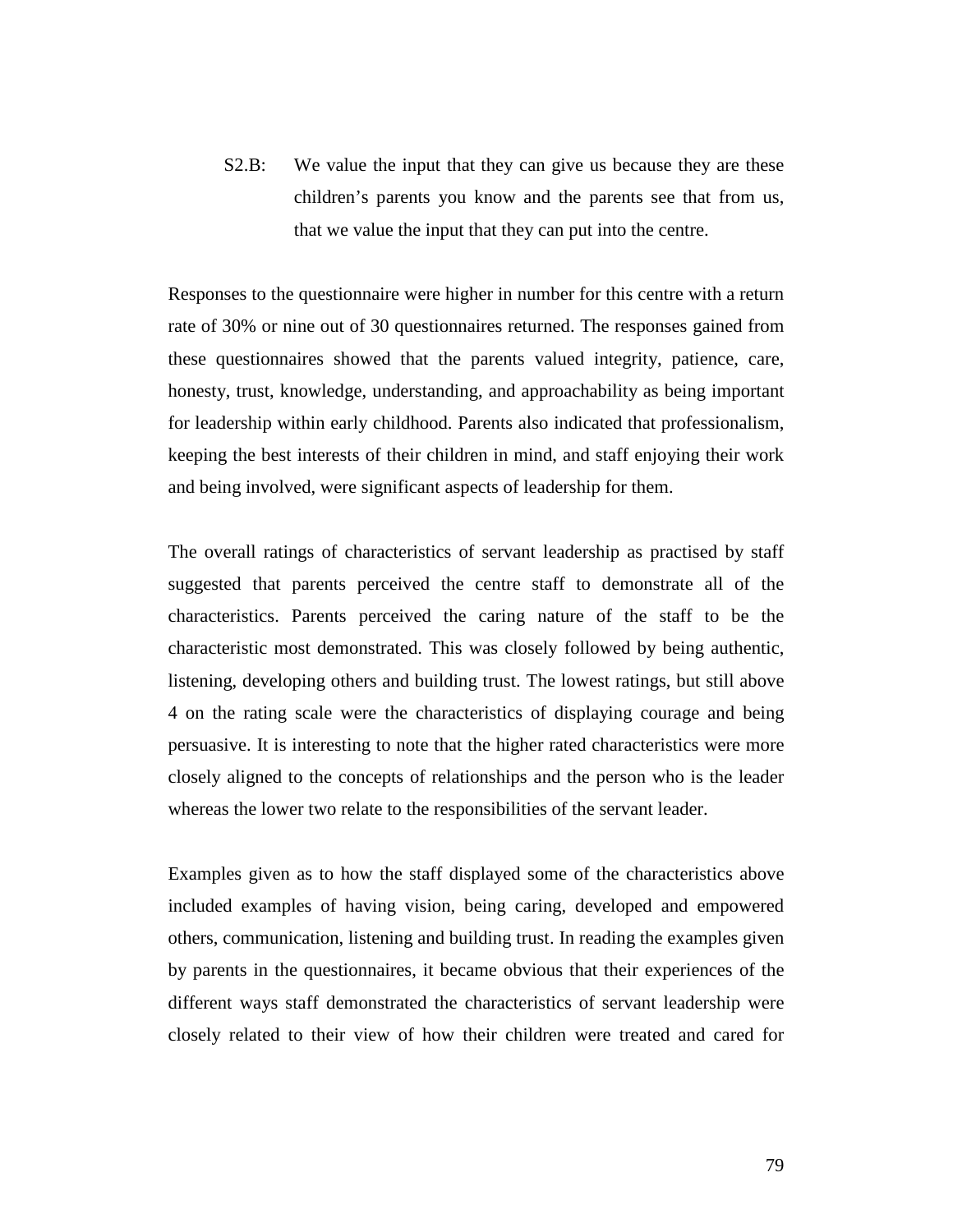within the centre rather than how the parents themselves were treated. Two parents however, shared of the way in which they were made to feel welcome in the centre and use parent evenings to allow parents to be involved in the planning of the centre programme. This last idea supports the data provided by both the centre leaders and the participants of the focus group.

In sharing their perception and experiences of servant leadership in practice, it was clear that there were a number of barriers that prevented or inhibited the outworking of the espoused views of servant leadership.

# **Barriers to Servant Leadership**

As was the case for Site One, the barriers to servant leadership could be divided into two categories; site related and intrapersonal barriers, as seen in the Table 4.2 below.

| Category             | <b>Barriers</b>                                                                                                                                                                                            |
|----------------------|------------------------------------------------------------------------------------------------------------------------------------------------------------------------------------------------------------|
| <b>Site</b>          | Different leadership styles of owners<br>Administrative processes<br>Time<br>Miscommunication<br>Lack of communication<br>Relationship differences<br>Specific friendships within team<br>Past experiences |
| <b>Intrapersonal</b> | Perceived hurts<br>Being human<br>Personal experiences                                                                                                                                                     |

*Table 4.2 – Categories of Barriers to Servant Leadership: Site Two*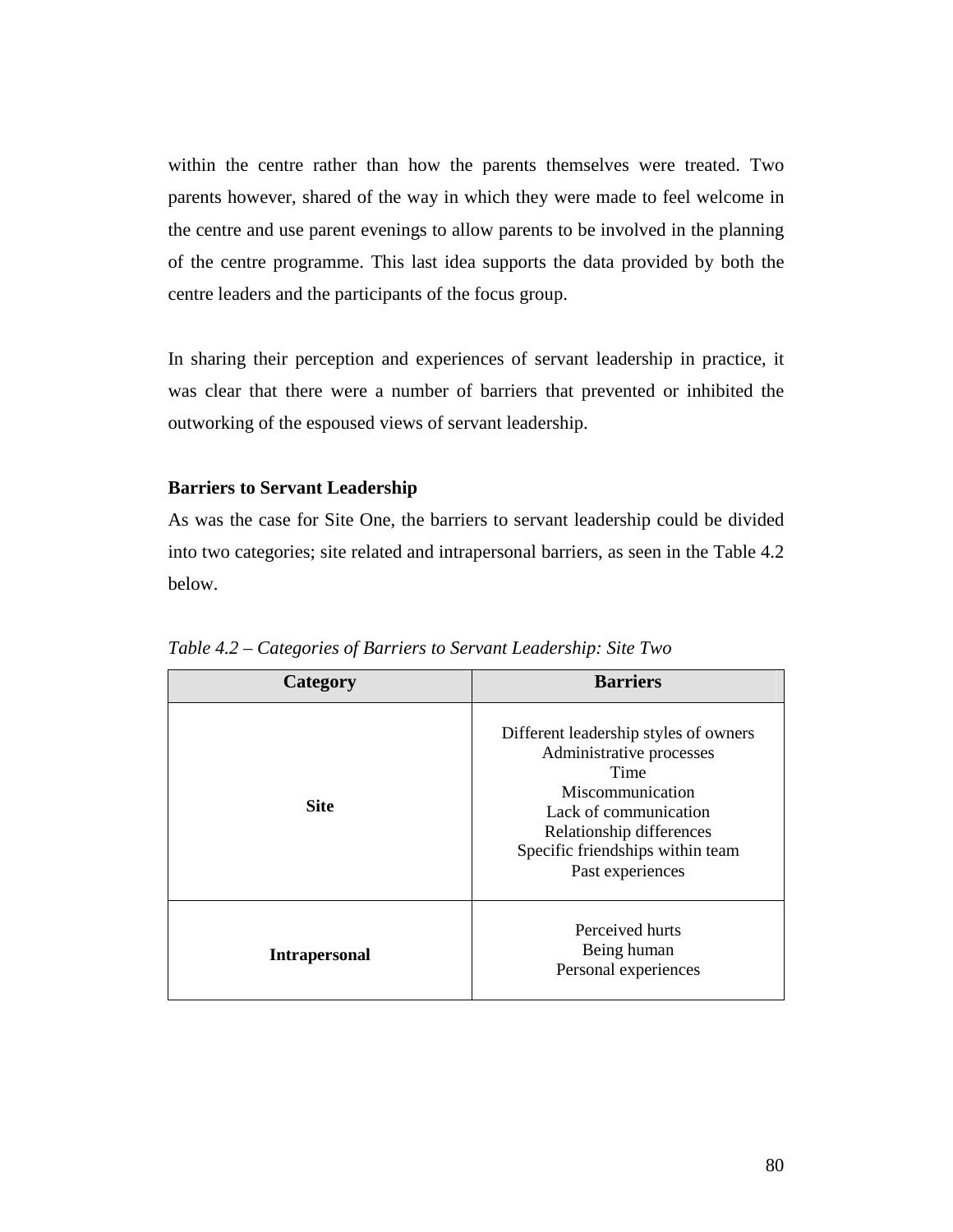While possibly related to having two centre leaders and the need for a certain level of authority to exist in the centre, one of the participants commented that the leadership could be "a bit hierarchical at times" (S2.C.). This was viewed as a barrier and created some discussion among the participants of the focus group.

- S2.D: It's a hard one aye, 'cause it's almost both things at once. It's the whole practise what you're preaching but there are times where there is a ladder if that makes sense. It's both at the same time.
- S2.B: Some of that also comes back to the different leadership qualities of the two of them. 'Cause you'll get different responses from both of them. Not that it plays them off against each other or anything but yeah there's definitely, they've both got very different ideals on things.
- S2.C: And sometimes you do something that you know that is backing one and you feel pretty disapproval stamp from the other.

The participants' comments about the different leadership styles also showed that having two people in the leadership role within the centre was also a barrier. This dual leadership is created by both of the centre leaders being the owners of the centre. As well as the focus group participants seeing this as a barrier, the centre leaders also recognised that having two leaders could create some difficulties.

S2.CL.A: I think some of the barriers are having two of us [centre leaders] in that sort of ownership role.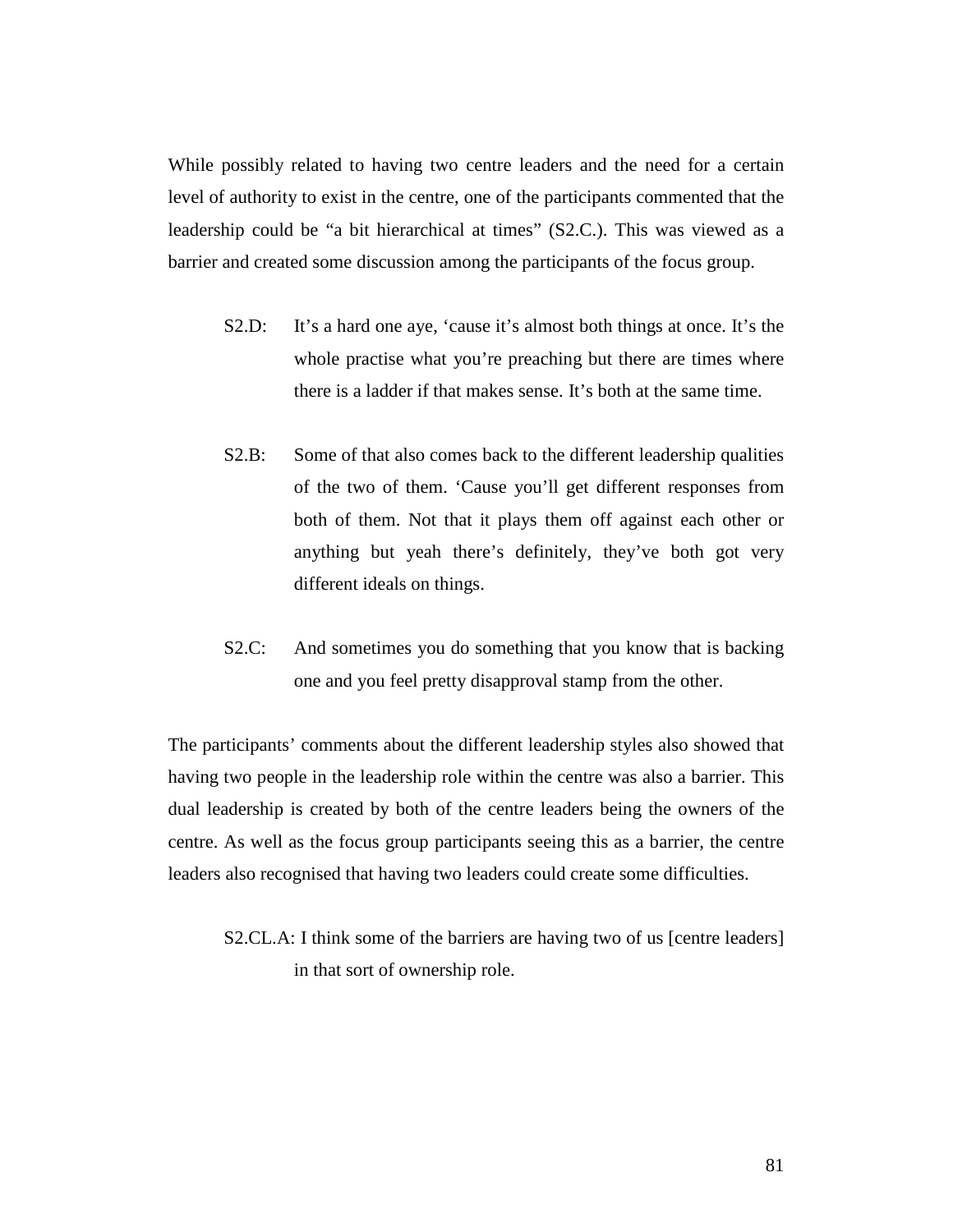Having two different leaders also lead to the barrier of communication issues that resulted in confusion or mixed messages. Other aspects of communication were also seen as a barrier to servant leadership. The lack of communication between staff was seen to have a direct impact on the messages that parents were able to receive about their children.

S2.D: A barrier can be lack of communication because if you're not communicating and getting a reasonable sound idea of a child you can have different opinions about a child and that can create barriers with parents 'cause they could be hearing from one teacher how great they are and from another teacher how they need these behaviours sorted out. So, communication is a huge barrier.

An essential and unavoidable role of a centre leader is the processing and completion of administration tasks. For S2.CL.A, this was seen to sometimes get in the way of being able to practise servant leadership wholeheartedly as it was difficult to find a balance between meeting the requirements of completing tasks and being able to work with the children and staff. Finding the time to do all that was required was also seen to be a barrier.

S2.CL.A: Sometimes I think my biggest challenge is because I have to do all the accounts and the financial side of things, finding the balance between working with the children and yeah. …Sometimes there's just not enough hours in the day to feel like you can stop and think about how things are going.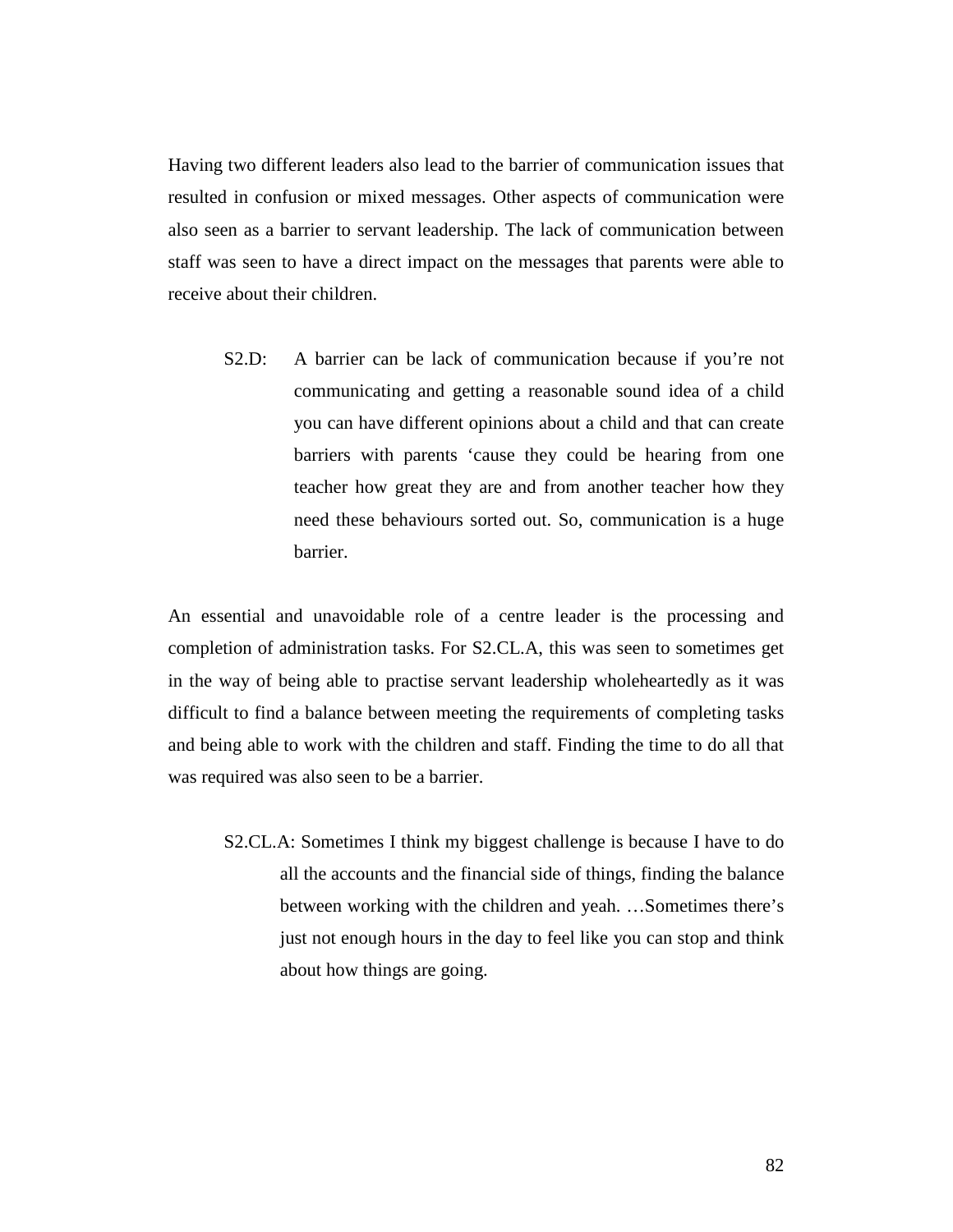One of the barriers identified could be seen to have both site related and intrapersonal influences. This barrier is that of the past experiences of staff which can then contribute to the understanding individuals have of leadership and the attitudes they have toward it.

S2.CL.A: The other barrier I guess is staff that have come from other centres where it has been quite a, you know, the boss in the office telling you what to do, so it's almost been building their trust that yes we do value your input and you can do things but it can happen that way. …Jobs or situations they've been in would probably be the biggest barrier.

The nature of ECE means that teamwork is involved and therefore relationships are a central aspect of the job. This brings with it potential for strong friendships to be formed on one hand but on the other hand tensions can also develop between people. Relationships with others were seen to be a barrier to servant leadership.

S2.CL.B: I think relationally, because we are all very different I might get on really well with a staff member on a, you know the sort of person I'd go kayaking with in the weekend or we'd have lots of laughs with and I'm happy to work with everybody else it's not that I don't like everybody else, but me and this one just really click. And that can cause barriers because then the other staff can feel left out. …You tend to share with that person not only your personal life but also a lot of the work issues and that can become almost like gossip which is a terrible terrible thing in early childhood. All these women in one place, it's shocking and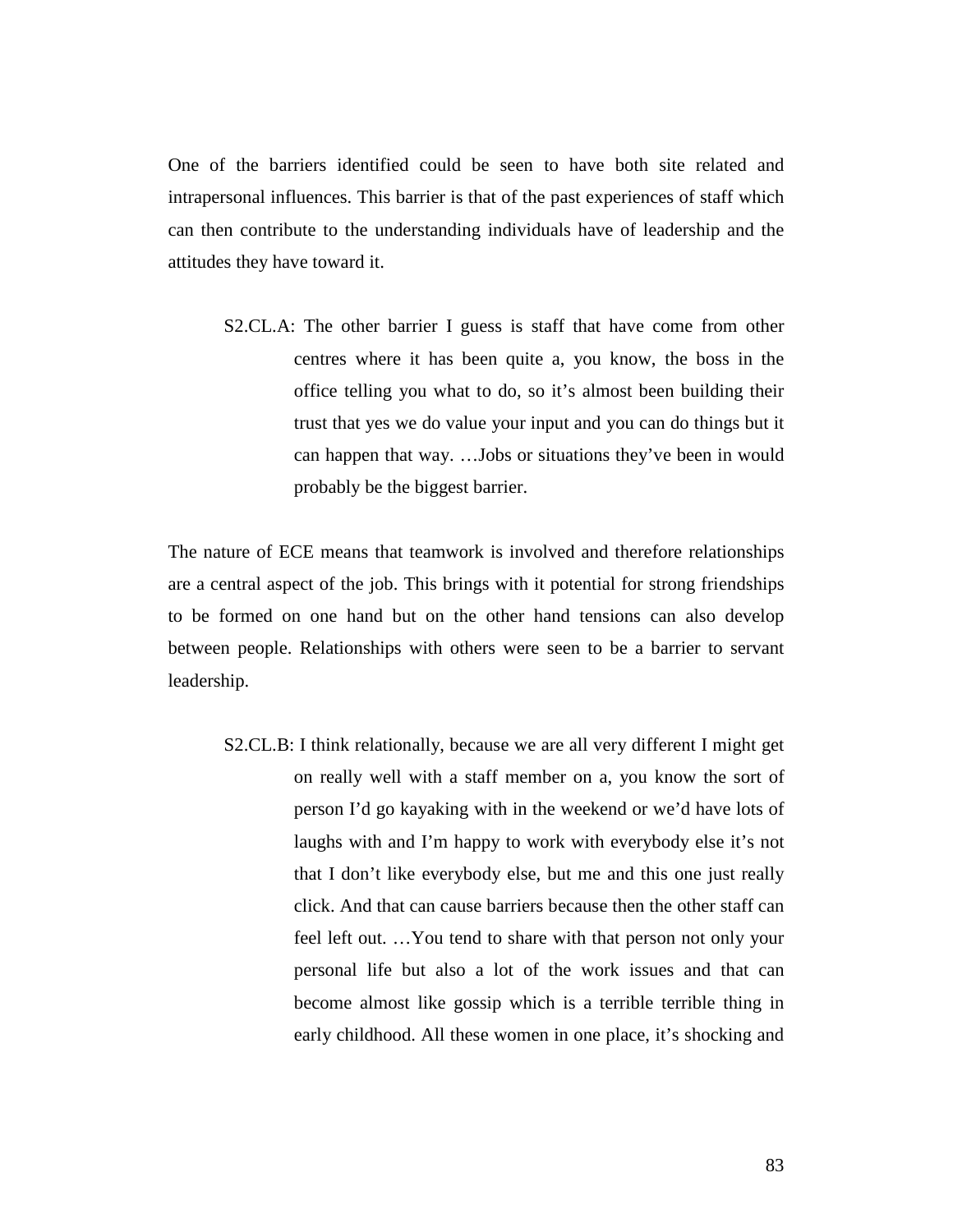yeah for me that would be the biggest barrier, perceived hurts. ...I think we've got a great team and I think we've got fairly open communication but that sort of thing [perceived hurts] still happens in this team. Friendships are still seen as a threat. Strong individual friendships are still seen as a threat. So for me …I think the biggest barrier would be perceived hiccups within relationships.

While people's intentions may be good, this does not stop others from getting hurt and sometimes perception is greater than reality, particularly in a team environment.

To sum up her view of the barriers to servant leadership, S2.CL.B suggested that the biggest barrier would be simply that we are all human and as a result we are all influences by a number of surrounding influences.

S2.CL.B: Barriers, the fact that we're human would be the biggest one I think …we're all human and we all try to do the best we can with what we've got but on any one day we might not have a lot going for us and other days we have tonnes going for us so the barriers are maybe a bit less some days than others. …For me, theory is always very cut and dried and practice is always very grey …in a perfect world everything would flow just as the books say it would but it doesn't because we're all individuals. We all have good days and bad days and all that sort of thing. We may have issues at home, we may have issues with staff here for a time that is sort of niggling at us and therefore causing us to be not as onto our game as we should be.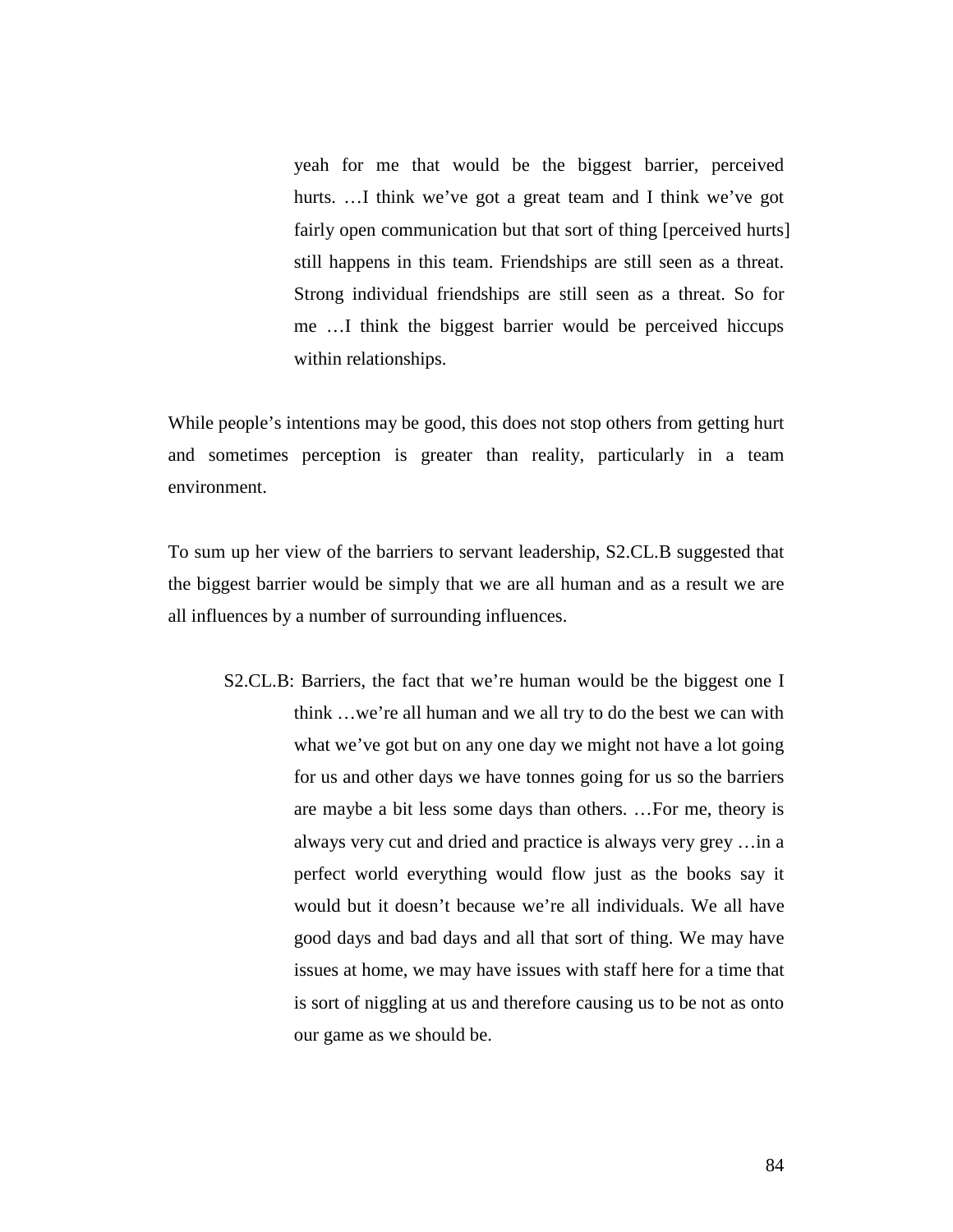Despite the number of barriers identified, it was pointed out that because we are human we can only do our best and some days that will be better than others.

S2.CL.B: If the effort is there to do it and if you arrive at work and you've decided you're going to be at work body, soul, spirit …and you're going to be here and doing the best you can with what you've got and with how you're feeling today then that's the best you can do. I think you can only do the best you can do on the day… I think in theory it's all really really good and in practice I think you've just got to be real and accept that some days it doesn't go the way you want it to.

## **Summary of Part Two**

Part Two of this chapter has provided an overview of the data results as related to Site Two of the case study. Once again it has provided a definition and description of the espoused views of servant leadership and leadership in ECE as presented through the interviews and focus groups. Consideration has also been given to the responses participants gave in relation to connections made with *Te Whāriki*, the practice of servant leadership and barriers to servant leadership.

Categories established through the analysis of data pertaining to espoused views of servant leadership were spiritual, responsibilities, relationships and the person who is the servant leader. Within the spiritual category was the recognition of Jesus Christ as a servant leader. Additional to the responsibilities of servant leadership identified in Site One were decision making, authority and provision. Similar characteristics to Site One in regard to relationships were identified by the participants of Site Two with community awareness also considered.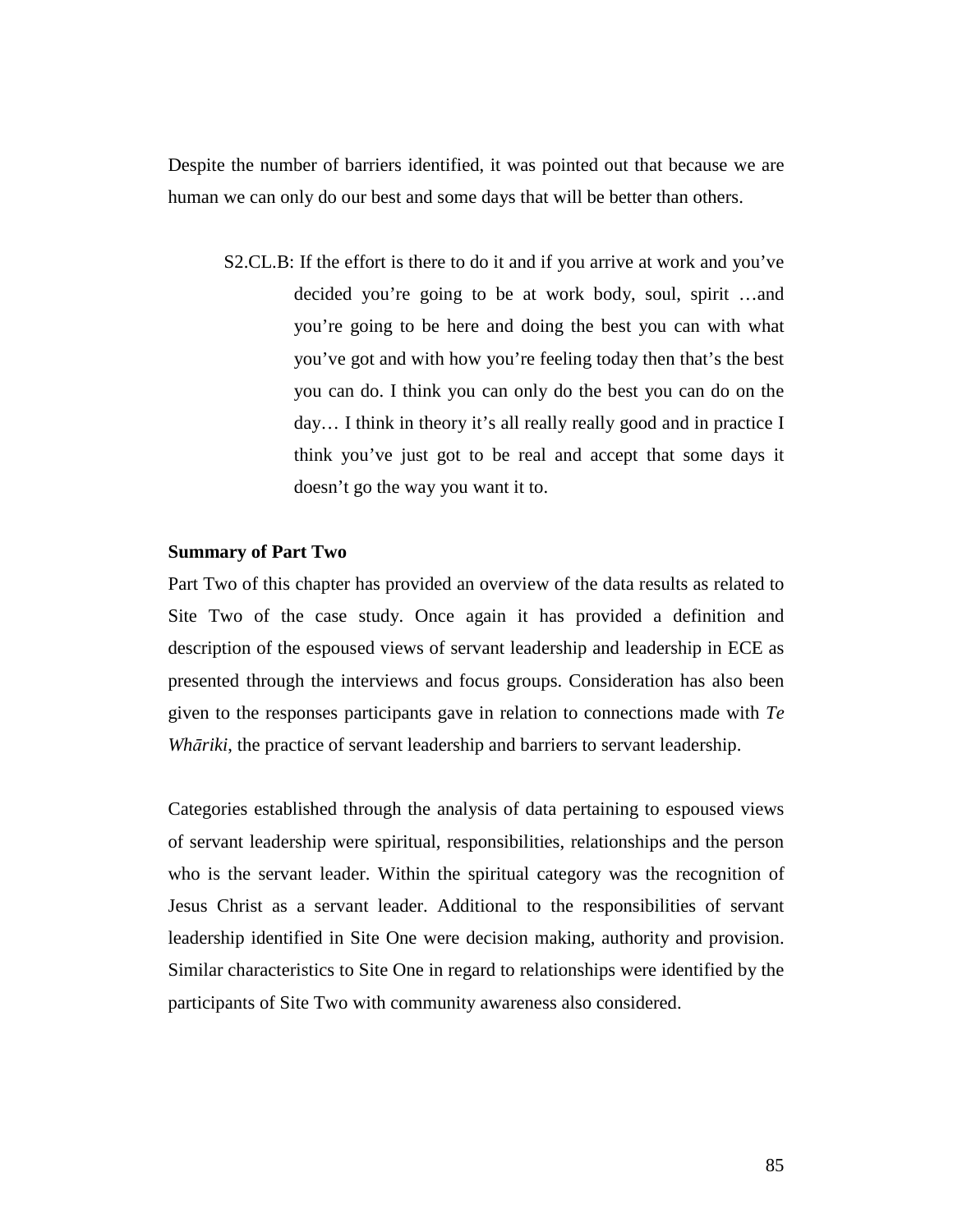The participants of Site Two also placed a focus on the person who is the servant leader in their espoused views, considering integrity, humility, altruism and fairness to be important aspects of servant leadership.

 Espoused views of leadership in early childhood were very similar to those of servant leadership, once again focusing on responsibilities, relationships and the person who is the leader. Connections were seen to exist between servant leadership and *Te Whāriki* and for one of the participants this was also underpinned by their spiritual foundations and the concept of loving one another.

The practice of servant leadership was seen to be influenced by the fact that there are two centre leaders. While both genuinely sought to be examples of servant leadership and align their espoused views with their practice, they both acknowledged that this was not always possible. The comments from the centre leaders about their practice were supported by the comments from the participants in the focus group however there was also some variation between the opinions of the centre leaders and the staff based on experiences. These differences were generally tied to the different ways in which each of the centre leaders led and the way this was experienced. Questionnaire responses from the parents identified the altruistic nature of staff as being something they experienced within the centre.

Site related and intrapersonal barriers to servant leadership were identified and once again one of the biggest barriers was the differences in leadership style between the two leaders. Different types of relationship were also believed to be a significant barrier with individual's perceived hurts connected to this.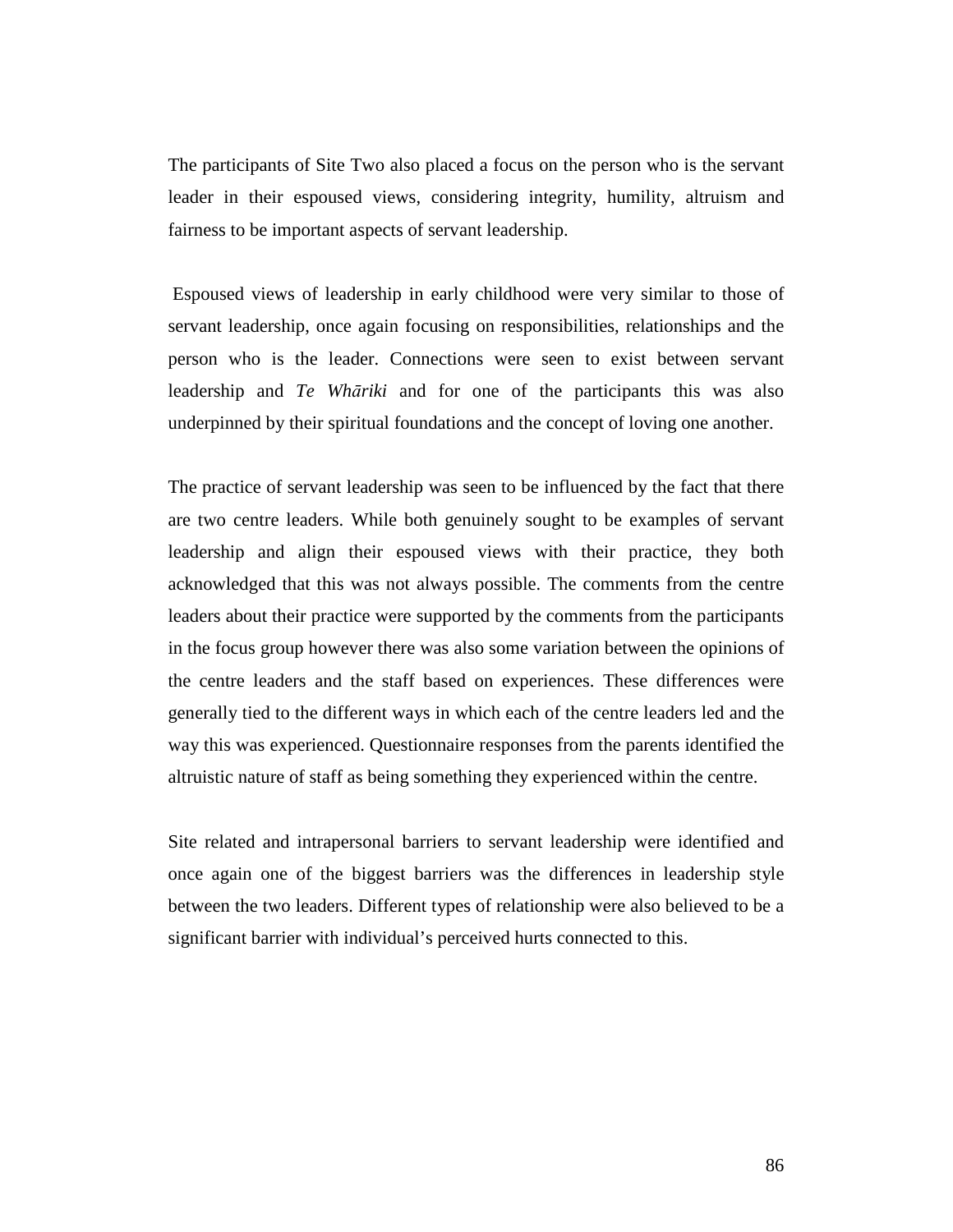# **PART THREE: SITE THREE**

Part three of this chapter considers the data from the interview, focus group and questionnaires of Site Three. Despite sending questionnaires out more than once, the response rate for this site was the lowest with only two out of 30 (7%) of the questionnaires returned. This therefore had a significant impact on the data results from parents in relation to their perception and experience of servant leadership.

This centre is a Christian centre that employs all Christian staff therefore their philosophy and programme reflects Christian principles and practices.

# **Espoused views of servant leadership**

The participants of Site Three had their own personal Christian faith which provided a worldview that shaped their values, beliefs and opinions. It was not surprising therefore that one of the categories identified was spiritual. Other categories identified in the data from this site included responsibilities, relationships and the person who is the servant leader.

#### *Spiritual*

The first response in the focus group, when asked to define servant leadership, was of a spiritual nature, acknowledging the participants' belief that they were a servant of God and that He was the source of everything.

S3.A: First and foremost I'm a servant of God and I believe everything flows through from God as far as work goes, through the leaders, through us and so I'm serving God and Jesus is God's servant and so you know I do from what the Bible says and everything flows.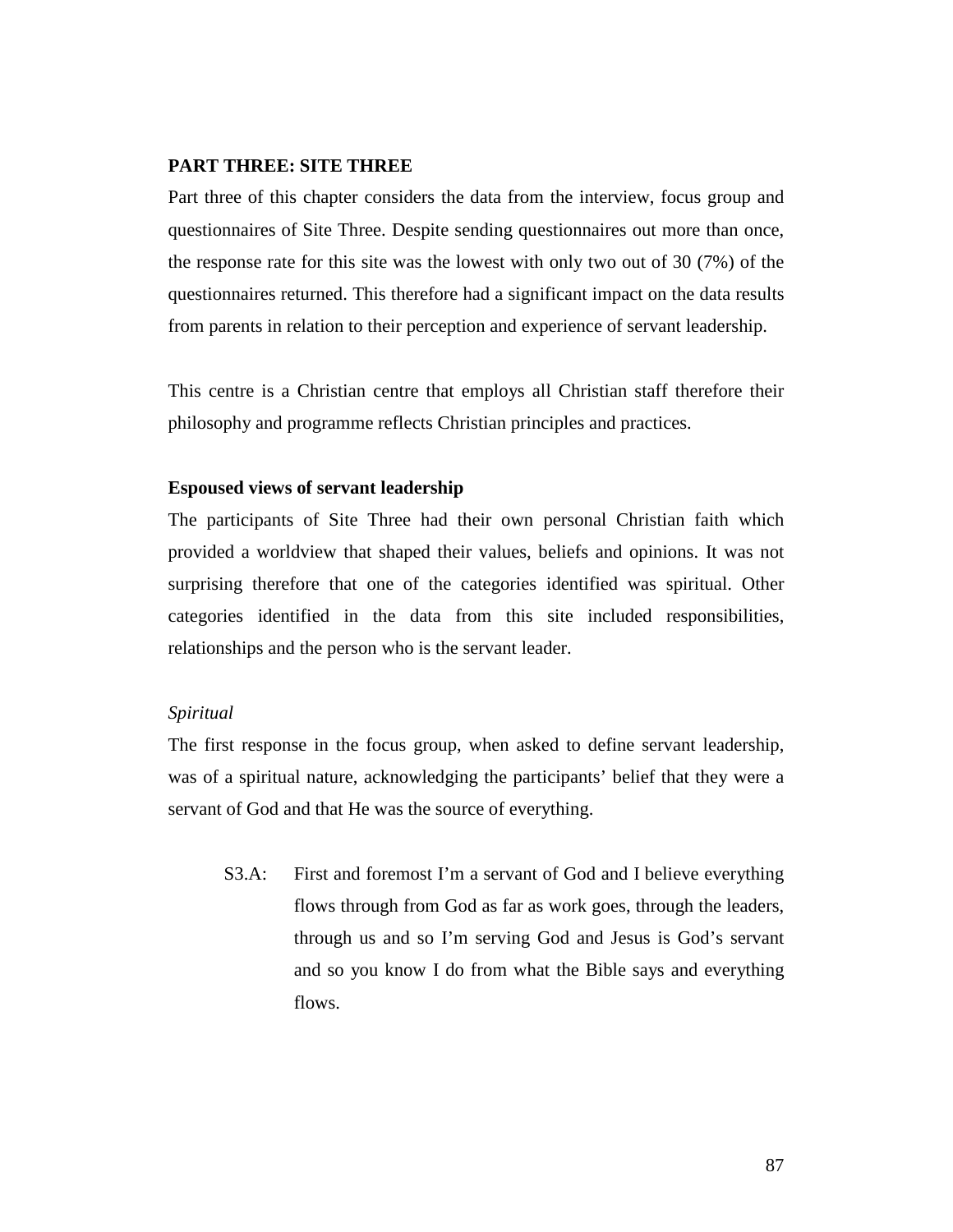The participants saw the role of a servant leader as representing who God is through being an example of Christian values and beliefs. They also acknowledged that for them Jesus Christ set an example of how to be a servant leader.

S3.E: Be an ambassador of Christ, role modelling values and beliefs to the community.

For the participants of the focus group they saw servant leadership so inextricably linked to their personal faith that they found it difficult to see how the principles of servant leadership could be outworked by those who did not have a personal faith.

- S3.D: To me the word servant can only come from Christian, from Jesus, the example is Jesus. And if you haven't got him as an example, what have they got? That's just, I strongly believe that.
- S3.B: For us it's internal. The Holy Spirit is the one who keeps us in check or gives us the graciousness or whatever it might be.

#### *Responsibilities*

In considering the spiritual nature of servant leadership and the belief that the participants had in terms of following the example of Jesus Christ, there was recognition that Jesus was authoritative and therefore participants saw one of the responsibilities of servant leaders as demonstrating a certain level of authority.

S3.D: I think defining a servant leader is someone who is Christ-like and it may not mean that the person has to, is going to be nicey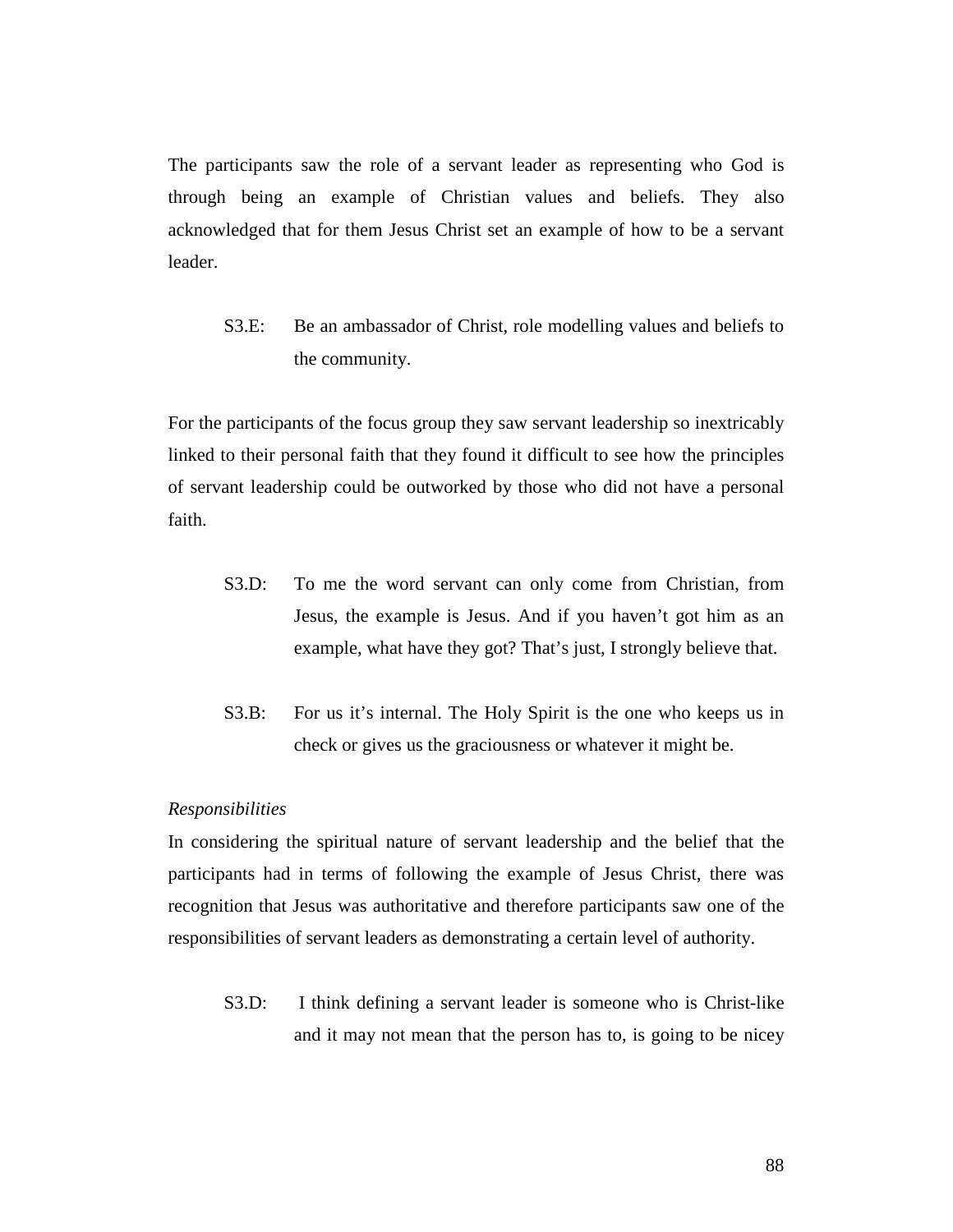pie all the time, there has to be some authority in what they say sometimes and the characteristics for me is the wisdom, using wisdom when it's needed with the authority. Because sometimes you can't always be friends …and having Jesus as our example in that area he had to be authoritative sometimes didn't he, with love.

The centre leader also expressed a need to maintain some sense of authority with the staff.

S3.CL: That still needs to be there yeah it does because when you come up with issues which you always do, you've got to have that respect and getting them to listen to what you've got to say. …Most of it I think is from valuing them, making them know that they're valued in the centre and their work is you know, even thought they are all completely different and what they do and you know someone might have a huge weakness in some area but it's finding what their strength is and valuing that strength and really focussing on that. And yeah just giving them tasks. There's things that I purposely 'cause I'm not a good delegator, I'd rather just do it all myself but things like for instance policies, finding someone that is really into policies and giving them that task to take on and if that's their strength then they are …flattered isn't the right word but they feel really privileged to have been asked to do it and it just gives them a sense of belonging and …so I think it comes down to valuing what they bring into the centre.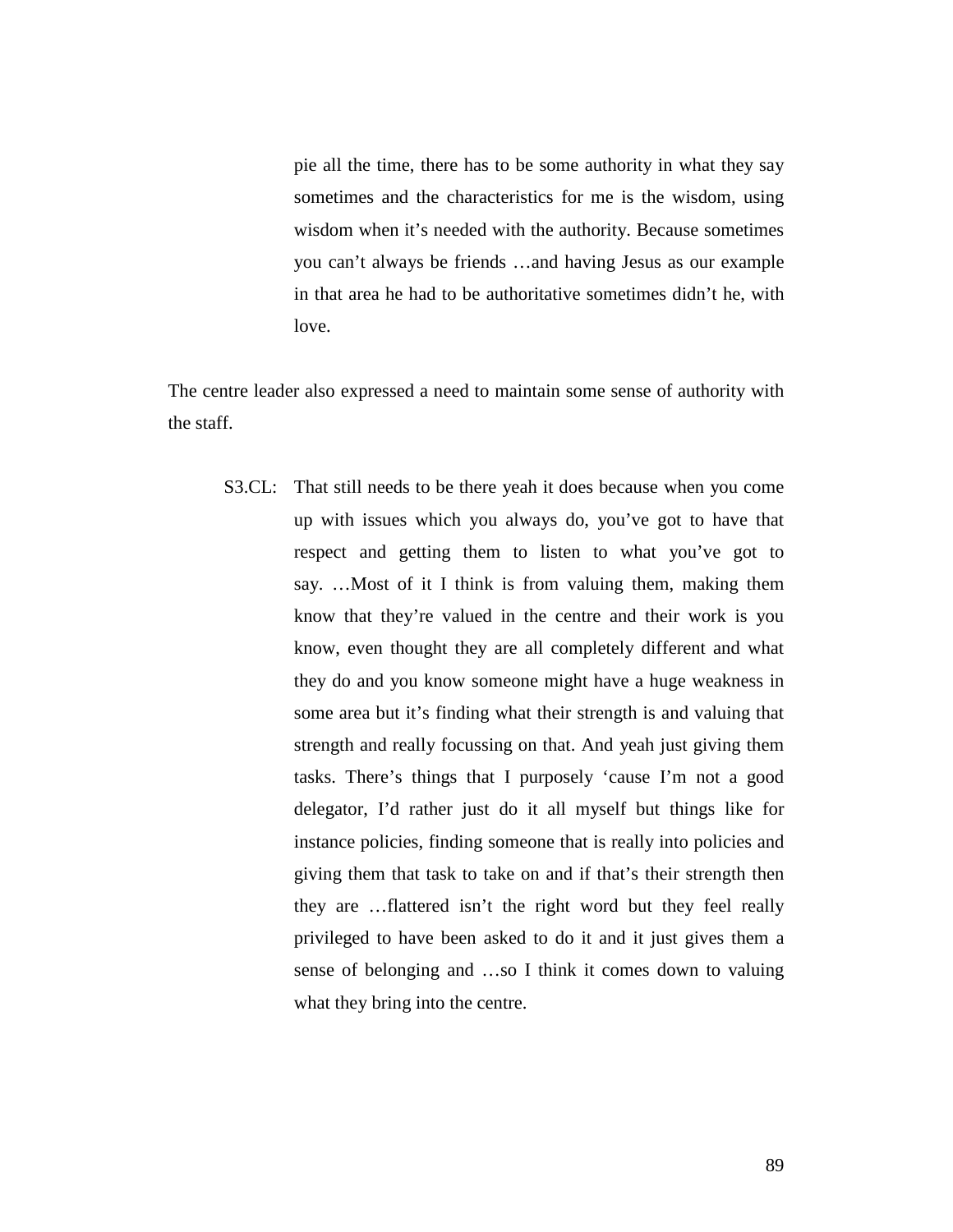Leading by example was identified as another responsibility and participants suggested that it was important that this was done without complaint. Part of setting an example included filling needs wherever the leader could and doing some of the less popular tasks. This was also seen as fulfilling the responsibility of service by taking time to serve others in the team.

S3.B. [A servant leader] leads by example, willing to do the undesirable jobs …good role model and serving others.

The category of developing others arose from the data. This was particularly evident as the participants proposed that a servant leader should provide the opportunity for people to take risks and sometimes let them fail in order to help them grow.

#### *Relationships*

Relationships were clearly important to the participants from Site Three and this was evident on the emphasis they placed on this when sharing their espoused views of servant leadership. These views were able to be categorised into areas of respect, open mindedness, communication and empowerment.

For the centre leader, seeing the worth in others, and showing respect were significant aspects of servant leadership. Respect also included being thoughtful and putting others' needs above one's own. This was closely linked to the responsibility of giving others the opportunity to take risks, enabling others to develop their sense of self-worth by trying things out for themselves. It was suggested that this would also require tolerance, particularly if someone did fail at what they were doing.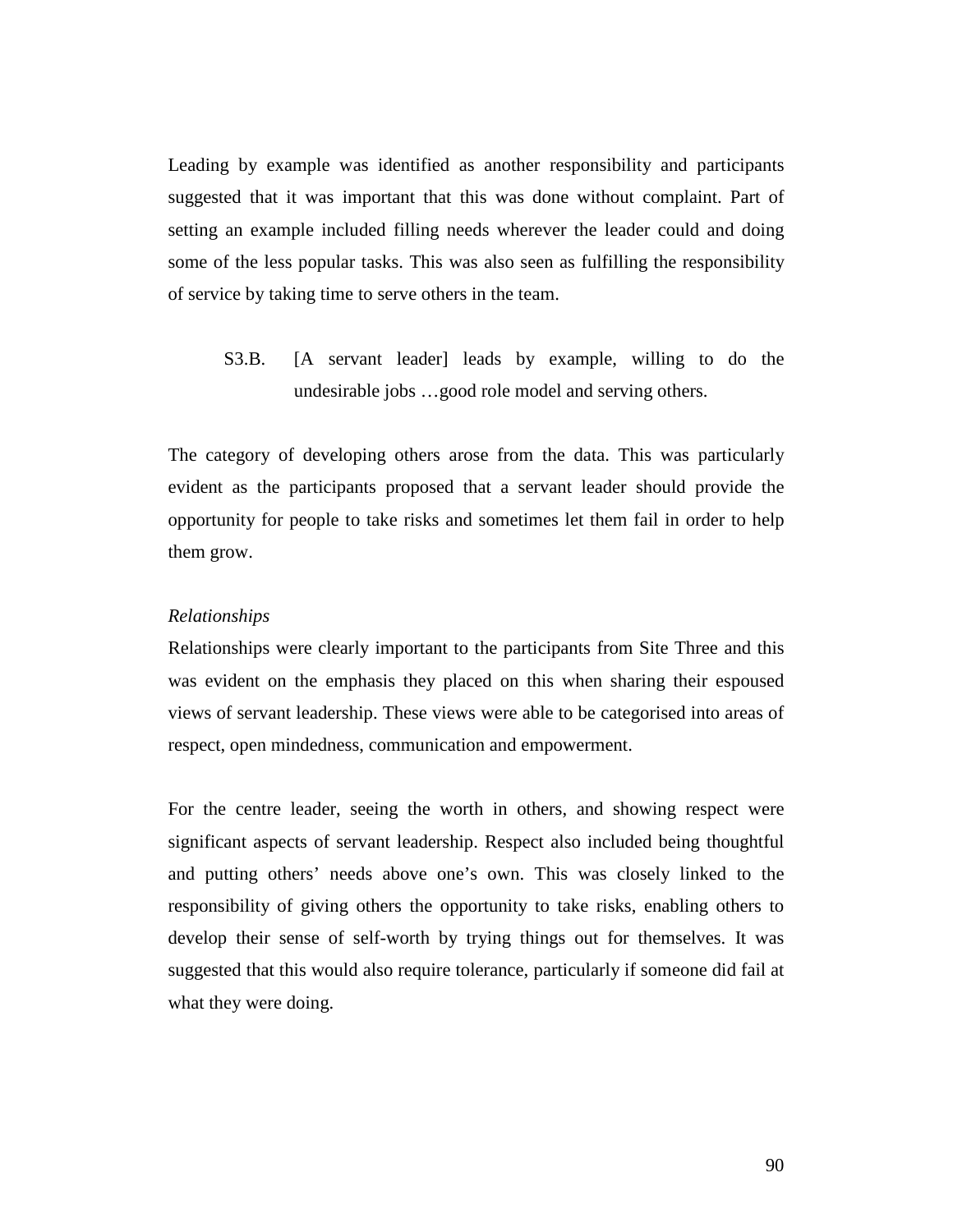To show tolerance requires a level of open mindedness. Being open minded also involves a certain amount of diplomacy and can lead to forgiveness of others. In discussing this, the participants also highlighted the need for aspects of communication such as listening and negotiation.

S3.A: Christ-like but also on top of that diplomatic, diplomacy …you know a great negotiator, listening and understanding.

Empowerment was another category identified in the data and included concepts of being understanding, and encouraging others.

Aspects associated with the area of relationships can also be seen in some of the character attributes relevant to the person who is the servant leader.

# *The person who is the servant leader*

From both the interview and the focus group, it was clear that the various attributes and qualities of the person who is the servant leader were seen to be significant aspects of servant leadership for the participants. The centre leader considered graciousness to be important. This concept was also supported by one of the participants of the focus group.

S3.B: [A servant leader is] gracious, wise, encouraging, is a learner, is forgiving.

Other attributes considered to be of importance for a servant leader by the participants were honesty, trust, values and beliefs, kindness, forgiveness, and being reflective. These attributes could be categorised into concepts of integrity, altruism, being a learner, wisdom and fairness.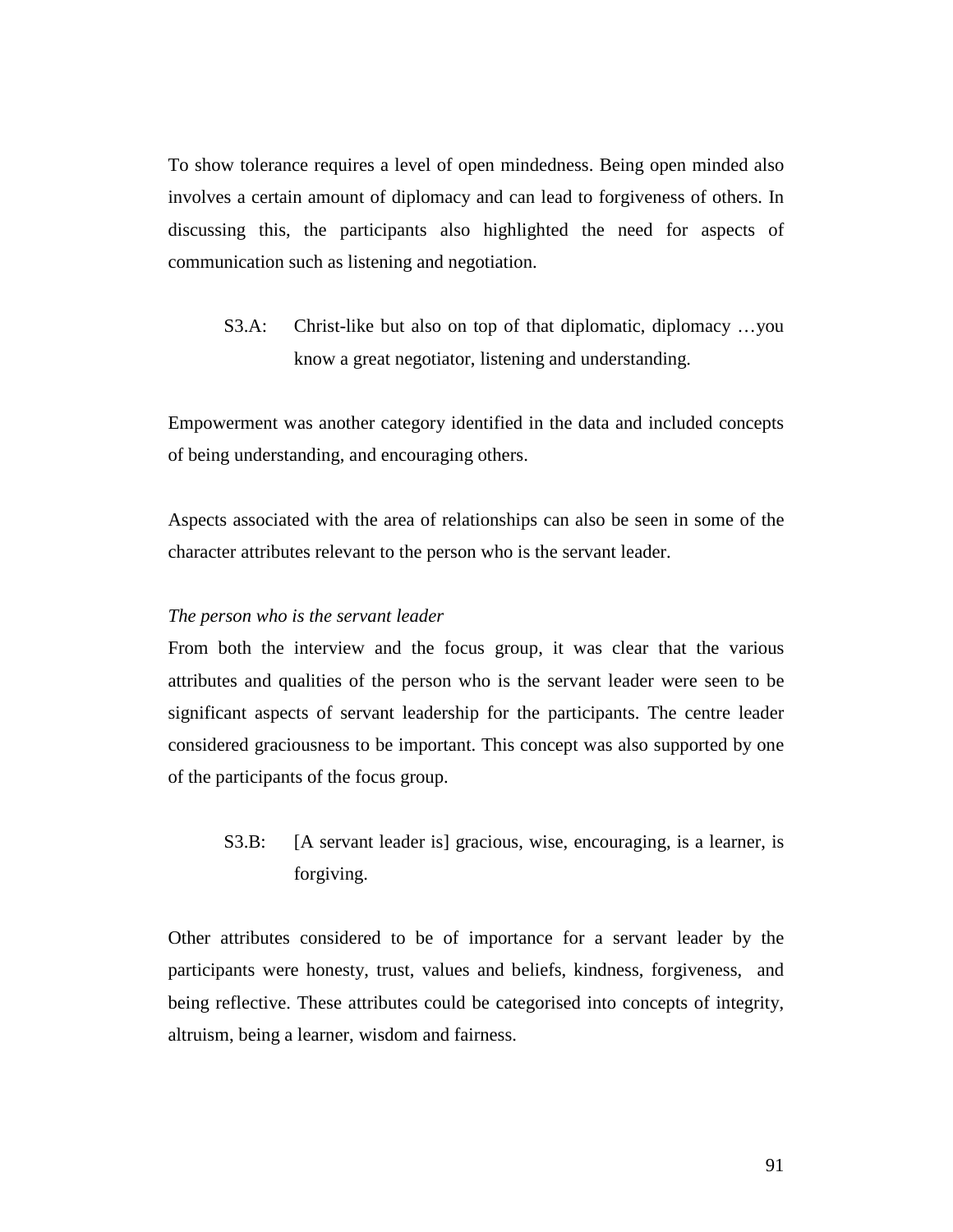# **Espoused Views of Leadership in ECE**

As was the case with Sites One and Two, there were a number of similarities between the espoused views of servant leadership and the espoused views of leadership in ECE. The viewpoints of the participants were able to be categorised into three categories; responsibilities, relationships and the person who is the leader. Emerging themes relating to the idea of responsibilities were community, empowerment, communication and awareness.

There was recognition that leadership in ECE involves administrative tasks as well as working with people and therefore depending on whether there is administrative support or not the leader has a responsibility to fulfil these tasks.

S3.CL: I think if you're talking about a head teacher I think there has to be very much the task focused as well. It depends on what roles you encompass. Because I've got all the admin work as well then I do need to be task focussed as well but if I was just purely managing and I had an administrator and the head teachers then it would only need to be people focussed.

Being people focussed was also seen as a significant aspect of servant leadership with the need to develop relationships through building a sense of community and empowerment. Treating others well and building a strong team were deemed to be essential aspects of leadership in ECE.

S3.A: Treating others, treat a person how you'd like to be treated and coming under authority yourself even if you're a leader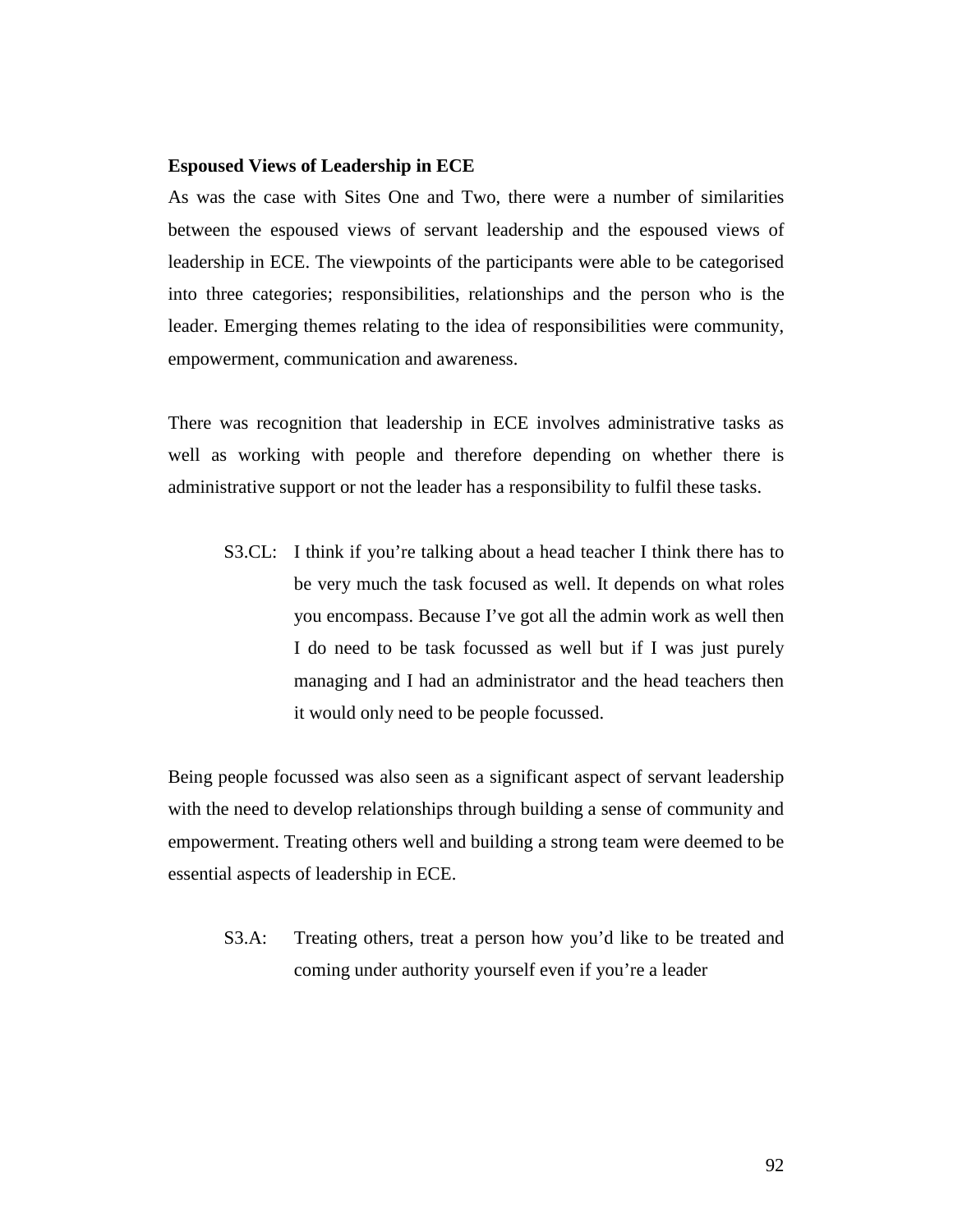S3.CL: From my perspective and I guess it comes from because of who I am though, people have a different perspective depending on how they work, but for me it's building that team. That's always been my biggest focus is your team …and I guess in other cases it depends on who you've got working with you as well. Like if I had a really good, if one of my head teachers for example was a really good team builder and I didn't need to focus on that so much and that wasn't my skills then maybe it would be the financial control but in my case I sort of find it is the morale and everything sort of flows out of that.

In describing the qualities necessary for building a team the centre leader related back to what she had said about the characteristics of a servant leader.

S3.CL: It's giving them that self worth …Gaining their trust and respect. …I think the ones I brought out …were the people, leading people, people orientated ones. …It's being able to motivate them and just finding different ways of doing that. It's getting to know …it's understanding your team, knowing where their strengths and weaknesses are so you can build them up in their strong areas so the do feel valued and you know take ownership of the centre as well.

Communication and awareness were also considered as important aspects of relationships and involved being aware of the needs of others, listening to and encouraging others.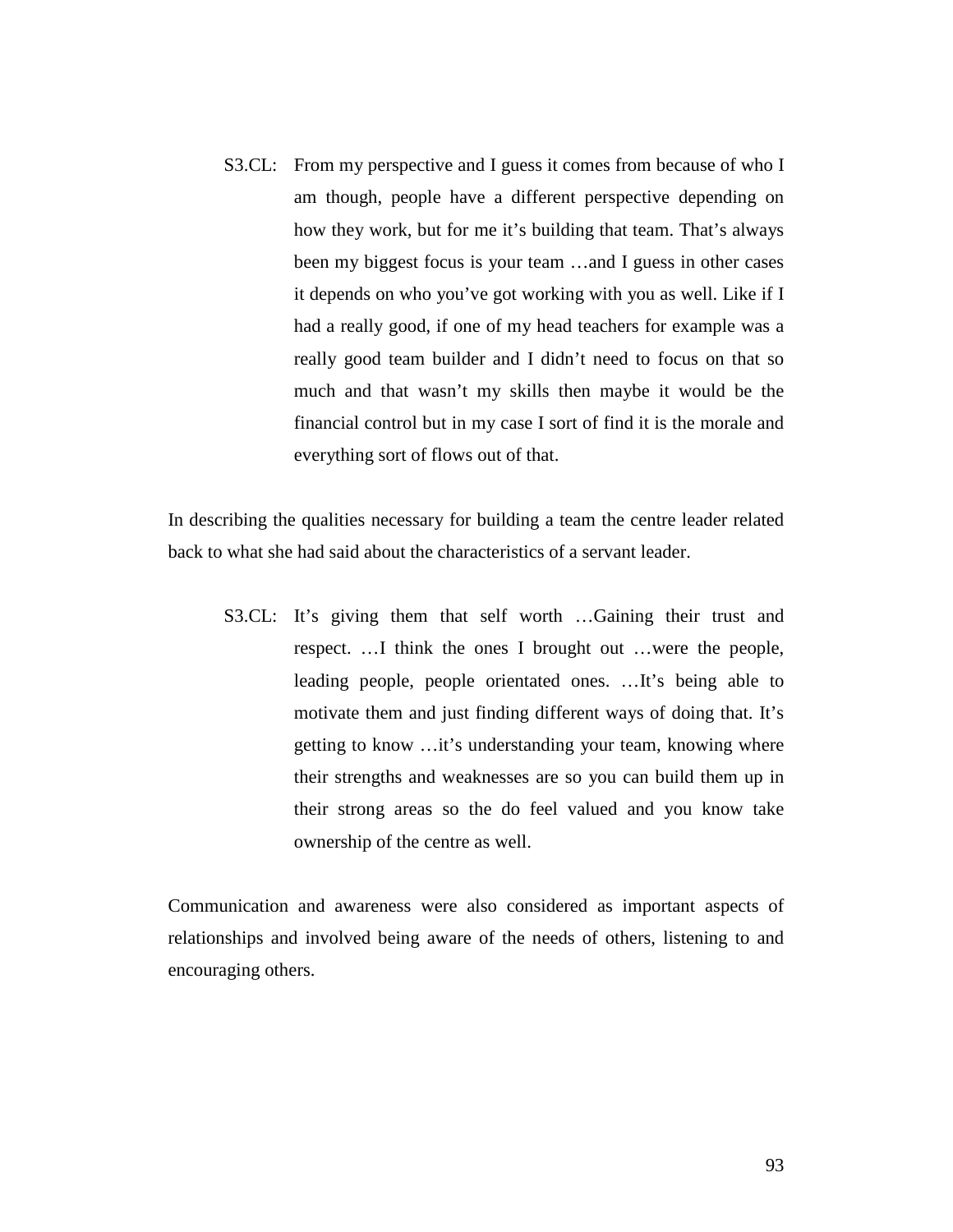S3.C: Understanding the centre's needs, being an encourager, being organised, a good communicator, enthusiastic …a good listener, even tempered, and for a principal teacher I think it helps if they are a trained early childhood teacher.

The need to be trained was reflected in the comment below as the person who is the leader was described as needing to have knowledge of the bigger picture of ECE. Being enthusiastic and even tempered as highlighted above, along with being calm and considerate were also attributes considered to be important for a leader in ECE.

S3.E: Considerate, calm and knowledgeable, but knowledge in many senses, so knowledge of survival, knowledge of the teachers, the children and the whole system, the whole early childhood system.

## **Connections between Servant Leadership and** *Te Whāriki*

Both the centre leader and staff identified links between the concepts of servant leadership and *Te Whāriki.* 

S3.C: I think that it fits really well with *Te Whāriki* because with servant leadership you've got people working together not against each other. I don't know, that's how I see it and that's what *Te Whāriki* is all about, weaving.

The participants recognised that the principle of family and community and the strands of well-being, belonging, communication and contribution found in the curriculum document *Te Whāriki* (Ministry of Education, 1996) fit well with their espoused views of servant leadership.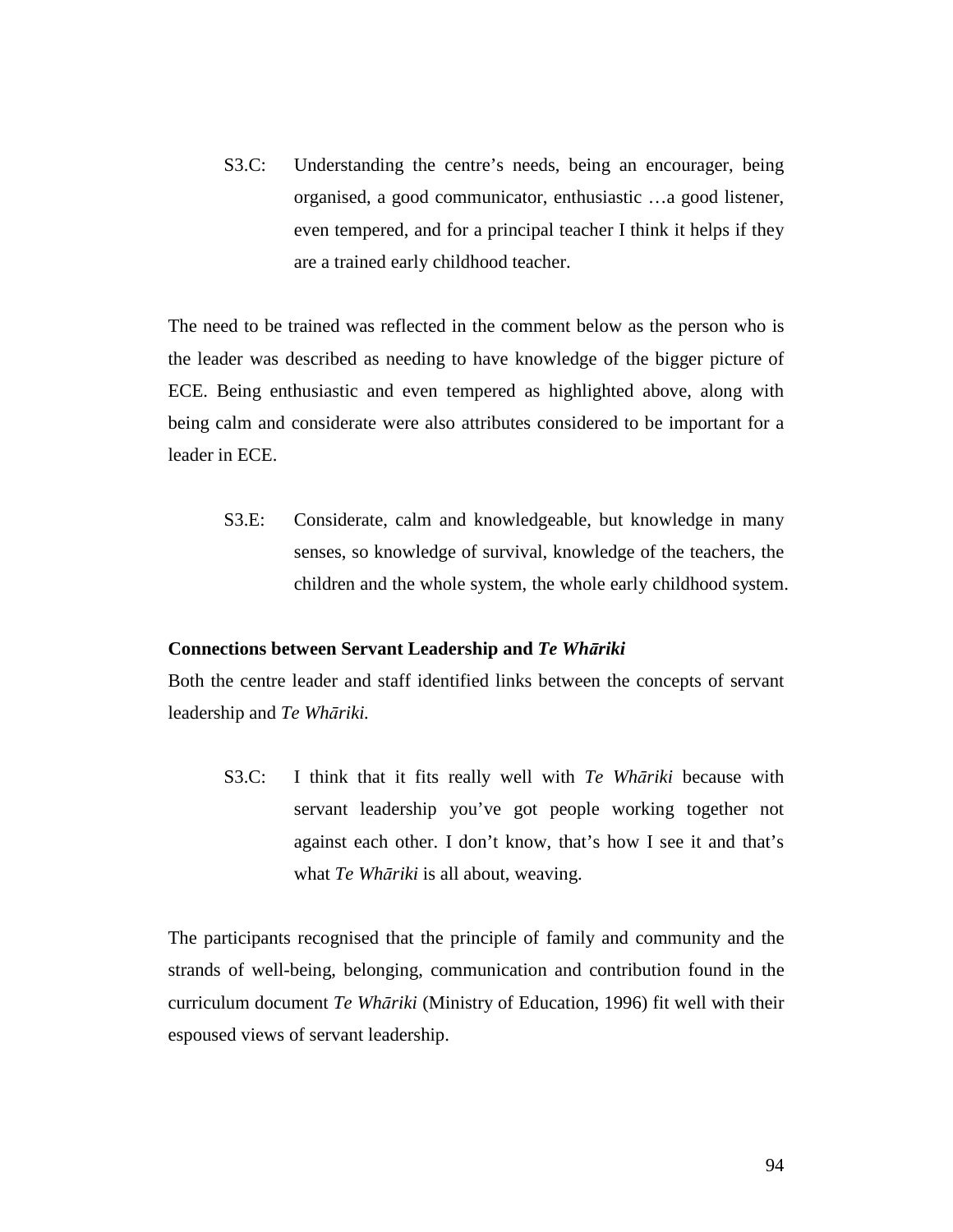# **The Practice of Servant Leadership**

In describing her own leadership role the centre leader highlighted the relational aspects of her practice in terms of building a team and motivating others.

S3.CL: Much what I've been saying, team builder and a motivator. I'm very people focused, very team focused and yeah. Making sure that …'cause I think that if you've got a good team that are communicating well between each other, communicating well with their head teachers and that then you've got a really good combination for everything else to be working. So yeah, probably team builder. Team builder and a motivator.

Throughout the interview and focus group session there was a significant focus on the idea of team by both the centre leader and the staff participants. The centre leader talked of the strategies she used to develop her relationships with the staff, highlighting the need to spend time with them, have fun and create a relaxed environment.

S3.CL: On a day to day level things like just getting yourself out of the office and coming out and just chatting with them casually and genuinely being interested in what's going on with them. You know and there's times when you get out there in summer and have a water fight and things like that so you're creating that relaxed environment as well so that they do feel open to be able to tell you when there are issues. So if you've got a relaxed environment then they can see you as having a bit of fun as well and approachable then I think they can then also, they find it easier to approach you if they've got issues. So yeah on a day to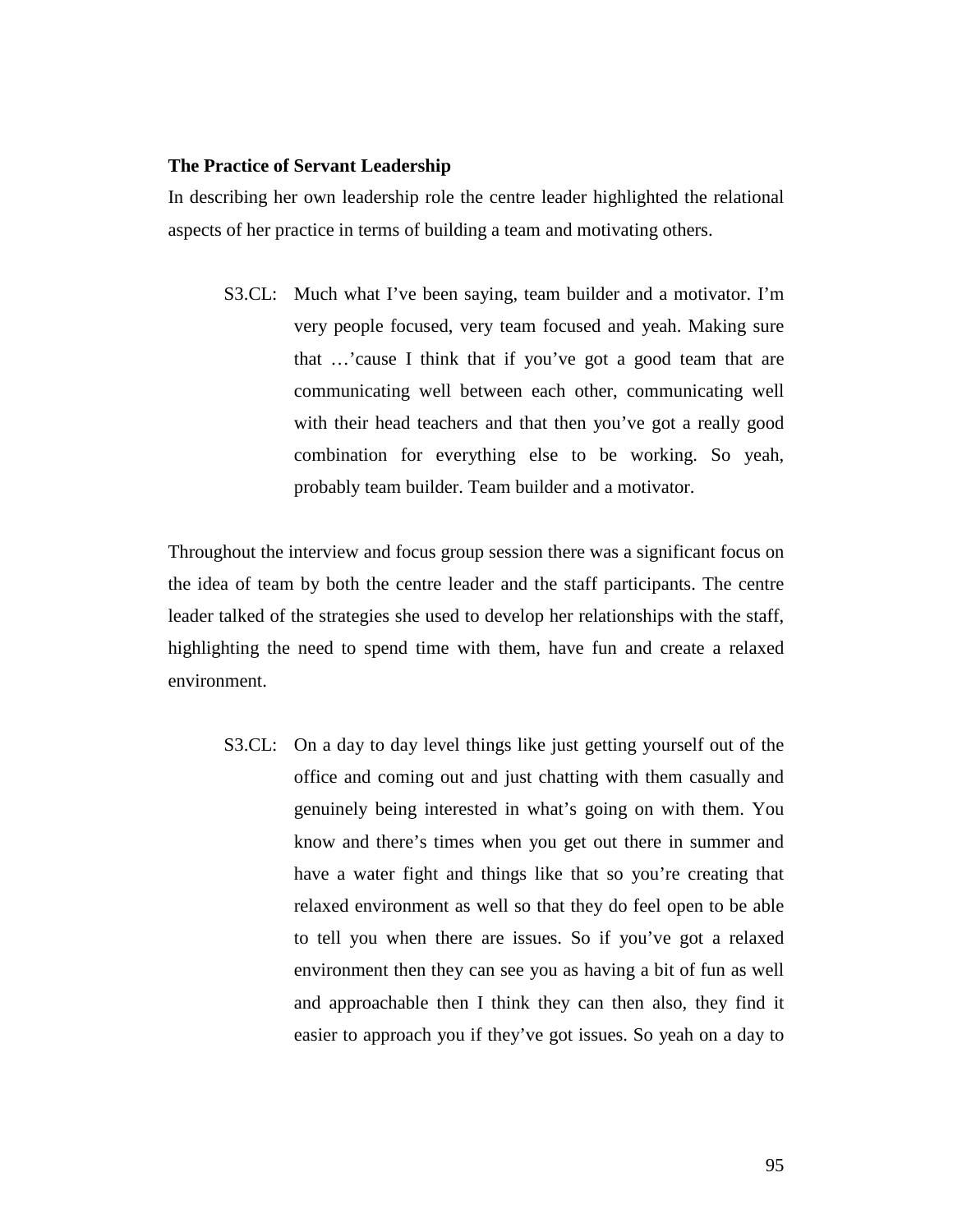day basis it would be that type of thing and you know when sand is delivered, getting out and shovelling sand with them instead of sitting in your office saying you do this and I'll do that. And then the other thing that I'm big on is our team building events.

The centre leader told the story of an event she had organised where the team went away for the weekend to do some professional development. Included in this time was also a social aspect where the staff went ten pin bowling and enjoyed a meal out at a restaurant. During this time she did all the cooking herself which the staff appreciated. The reason she gave for cooking was as below:

S3.CL: You know they work hard all year for me, well not for me, but you know, and then for me to work hard just for a weekend to give them a rest and a break 'cause a lot of them are busy, they're studying, they've got families, they're working, and not even having to thing about being in the kitchen and you know just being treated I think they did really appreciated it. Well they said they appreciated it even. …It's to do it in appreciation for what they do for you instead of I want to get something out of them. You know I want them to work harder so I'm going to do this for them. It's more so it's not doing it to see what you can get in the future from them it's doing it for appreciation of what they've done.

As the staff discussed their experiences of servant leadership in the centre, it was soon clear by their comments that the work done by the centre leader in building team had been successful and the staff were comfortable and happy working together in this way.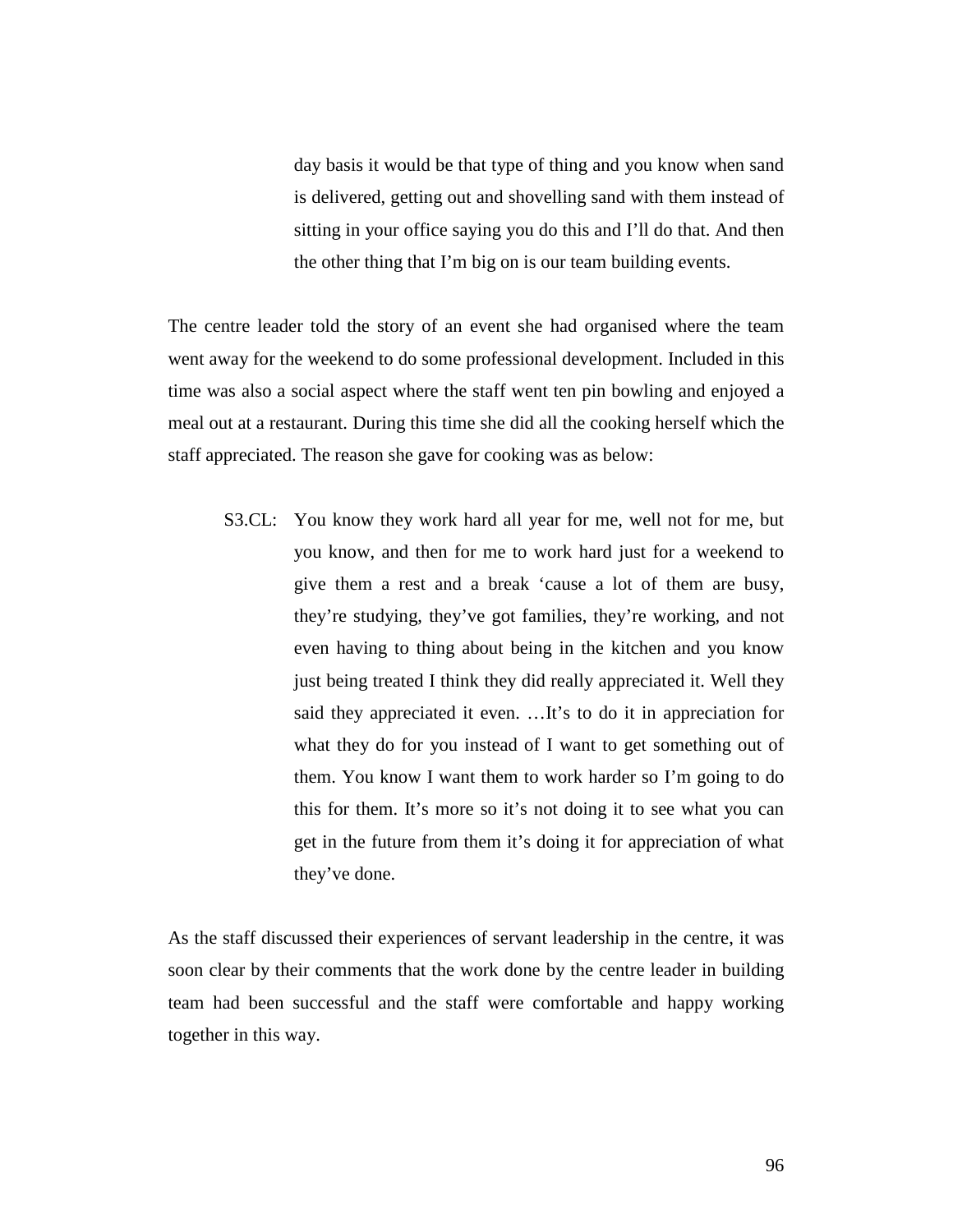S3.A: It's so easy, there's no, in general, there's no like cattiness things like that …it's just an easy place to work in.

It appeared that this sense of team was also the result of characteristics such as graciousness and respect being shown toward each other.

- S3.B: Being gracious in our nuttiness, being gracious to each other's faults probably, yeah, trying to bypass them.
- S3.C: Respecting each other I think too, we have a lot of respect for each other.
- S3.E: We thrive and learn from each other.

While acknowledging the fact that they were part of a team and were given the opportunity to use their initiative, there was still recognition of the importance of considering the centre leader and respecting them in their role.

S3.B: I think we've got a free hand with you know we can use our initiative and we're not having to run to the boss for everything because we know, we know we're part of the team so, we're part of a team but we still appreciate that top person.

This sense of being part of a team enabled staff to recognise opportunities for them to practice servant leadership and recognised each other's strengths without feeling threatened.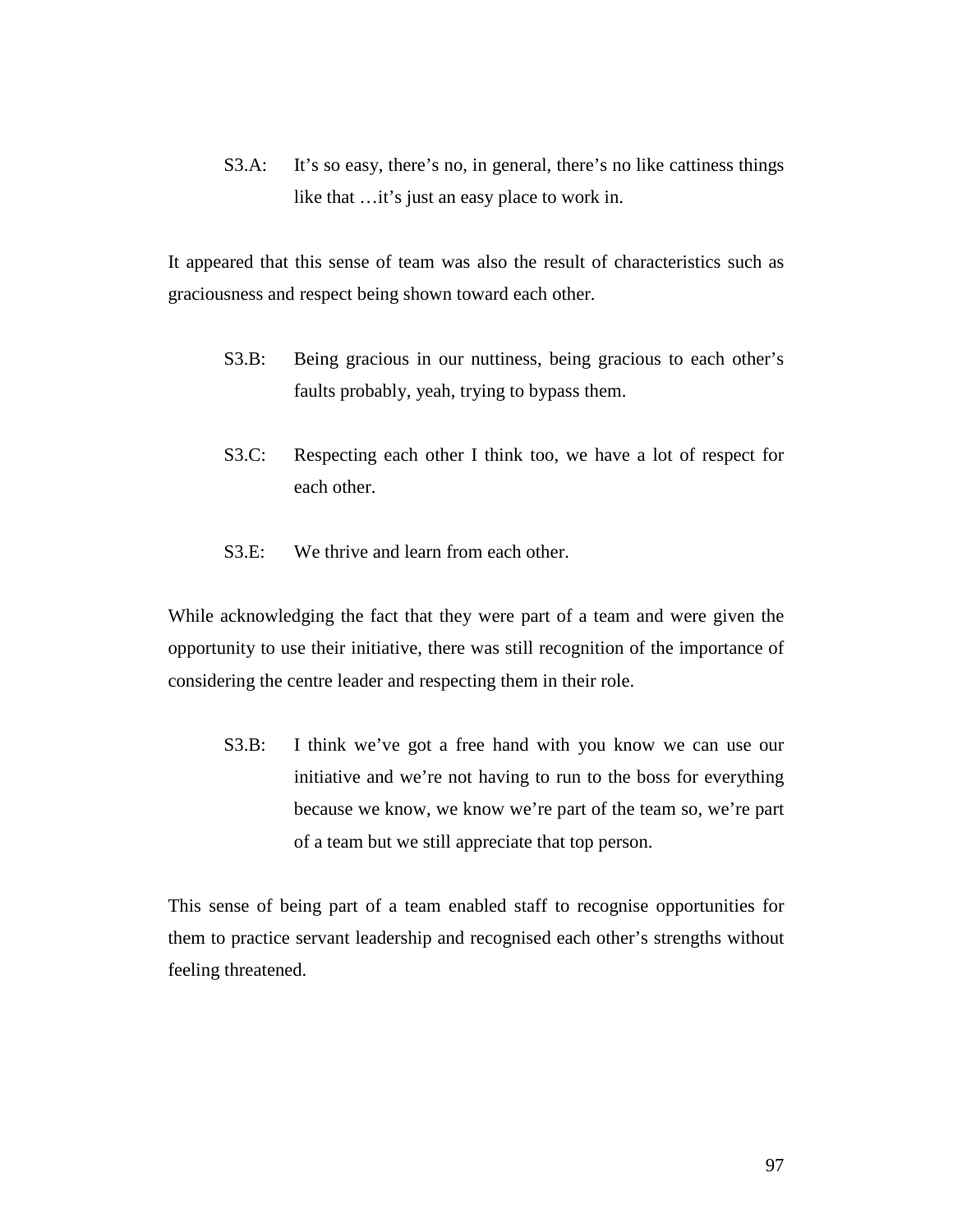S3.CL: Definitely with each other and with the children and their parents. I think as a Christian centre that should really be quite a big focus between staff rather than any sort of rivalry between them it should be more that they are wanting to …and I see it in things like behaviour management, just backing each other up and that sort of thing. You know if one teacher is particularly good with behaviour management of one child and the others are struggling a bit or something they don't see it as a threat …they don't see it as a failure on their behalf. I guess it's just that that teacher's good with that particular child and therefore they'll take that child to that teacher that can deal with them and things like that. I think that's a way of serving the others by helping them where your strengths are.

When discussing the ways in which servant leadership is demonstrated with parents and whanau, the centre leader and staff were in agreement. The centre leader proposed that this was somewhat harder than with staff as they were not in the centre as much. Despite this there was a strong sense that building trusting relationships with parents was essential. This was done through communication, taking time to talk and listen to parents on a regular basis.

S3.CL: It's a harder area [practising servant leadership with parents] I would have to admit because you've got your staff here all the time so there's always opportunities but with the parents it's harder to find those opportunities. I always have my door open first thing in the morning so that they can, well I try also to have times where I'm standing at the door and greeting them, so it's just being welcoming and listening. You get parents come in and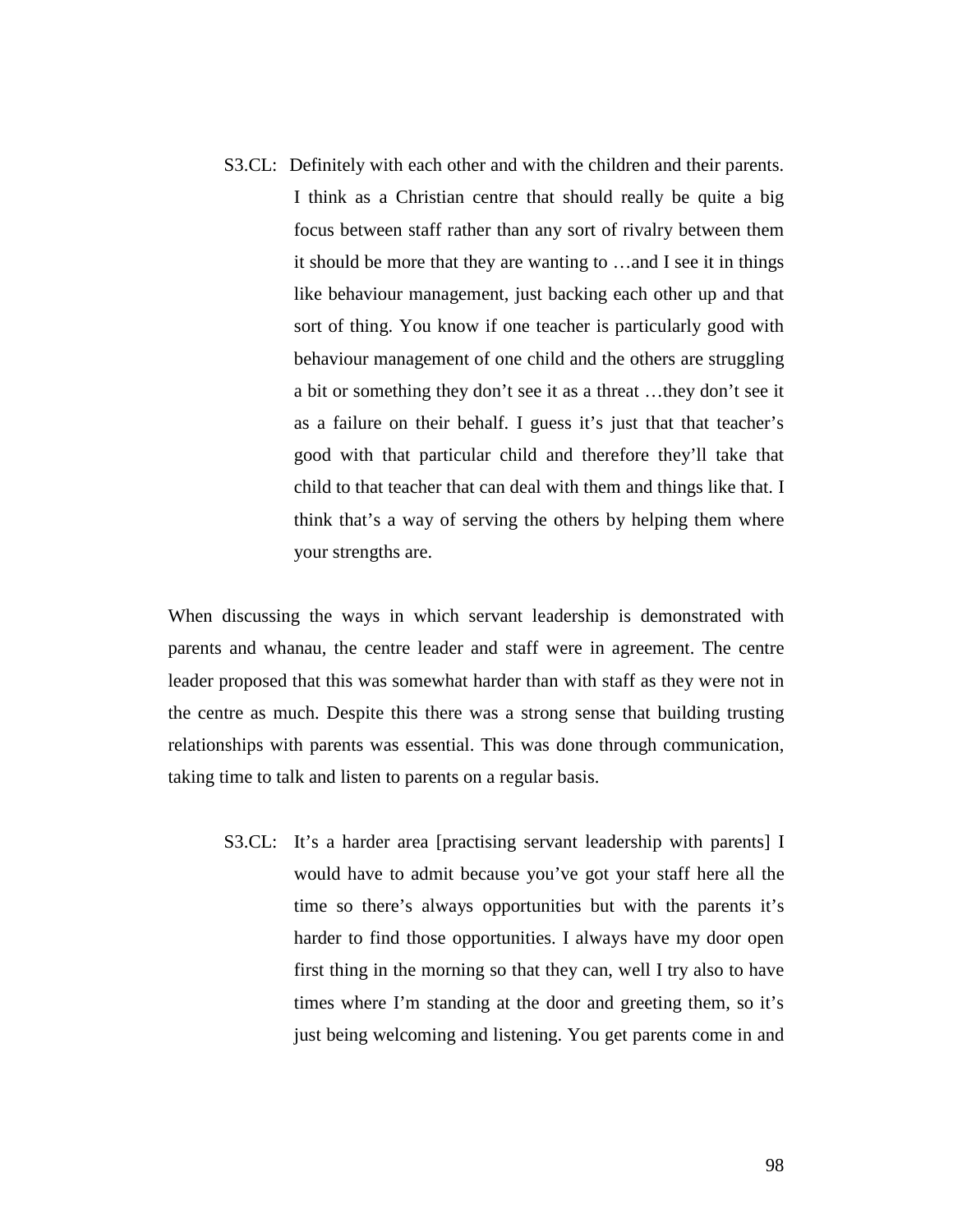tell you what happened day or night with their child, how they slept and whatever and you're sort of thinking I've got more important things to be doing but it's listening to that so it's building those relationships and …no it is a lot more difficult than with your staff I think. …It's time more than anything. You know the times of day that they come in is quite a busy time and you've sort of got to almost plan that time to set aside for them.

S3.C: We listen to and talk with parents in a positive way. Build a trusting relationship with them. I think that if we're not professional with how we talk to them as well we're not going to build that trust.

The commitment to building healthy relationships with parents was evident by the way in which the centre had a specific whanau liaison role to provide more formalised programmes for parents along with the opportunity for parents to have relaxed coffee mornings with other parents.

S3.CL: Within the centre with [one of the staff] with her role as the whanau liaison I would say the majority of our parents feel really really comfortable in the centre. She has coffee mornings and she gets quite a good turn out to that. That's every week and they just pop in for 10 minutes or pop in for the whole morning. It builds up the relationships with the parents, between parents as well, which is really important. And then she's got the toolbox parenting and we run parent nights. So we always get a really good turnout which indicates to me that we're doing something right.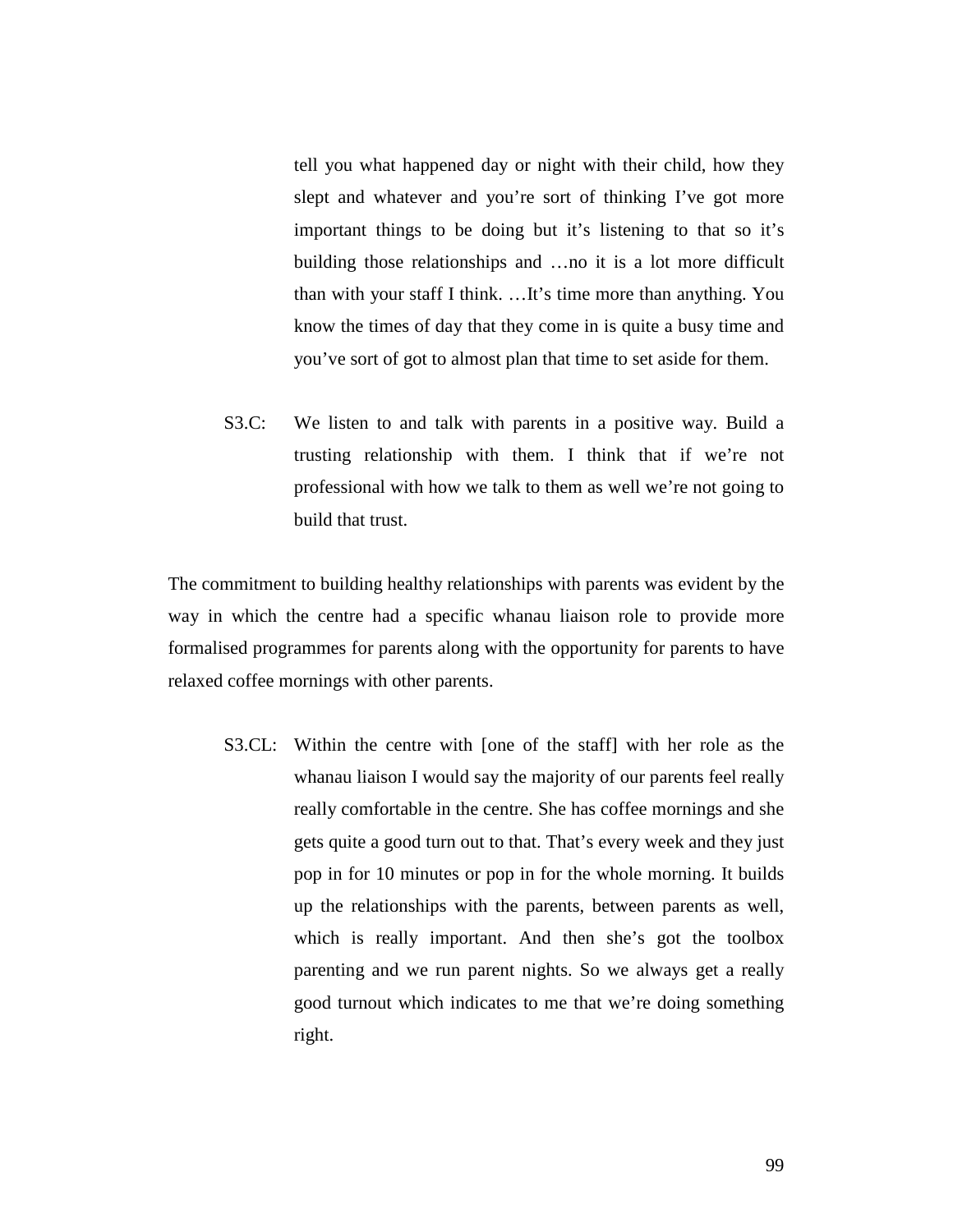The participants made a point of highlighting the need for integrity in the way they demonstrated servant leadership, suggesting that they needed to show the characteristics of servant leadership both when parents were in the centre and out of the centre.

S3.B. They see and hear us when they come in so we need to have that servanthood while they're not there but also when they come in because they can see. They're not stupid and they're not dumb. They can also hear and they can sense also.

The two parents that returned the questionnaires showed that they felt the staff of the centre demonstrated the identified qualities of servant leadership in all areas, rating each attribute at the higher end of the scale. Just as the staff saw the importance of having integrity, so too did one of the parents. This was evident in the comments on the questionnaire.

: I love this kindy for my daughter, one of their main differences is their integrity and leading by example. …There's such a strong sense of respect between the staff, it's great. Through this the kids are so secure and happy, my daughter loves going.

## **Barriers to Servant Leadership**

As with Sites One and Two the barriers to the practice of servant leadership were categorised into site related and intrapersonal barriers (see Table 4.3, p. 101).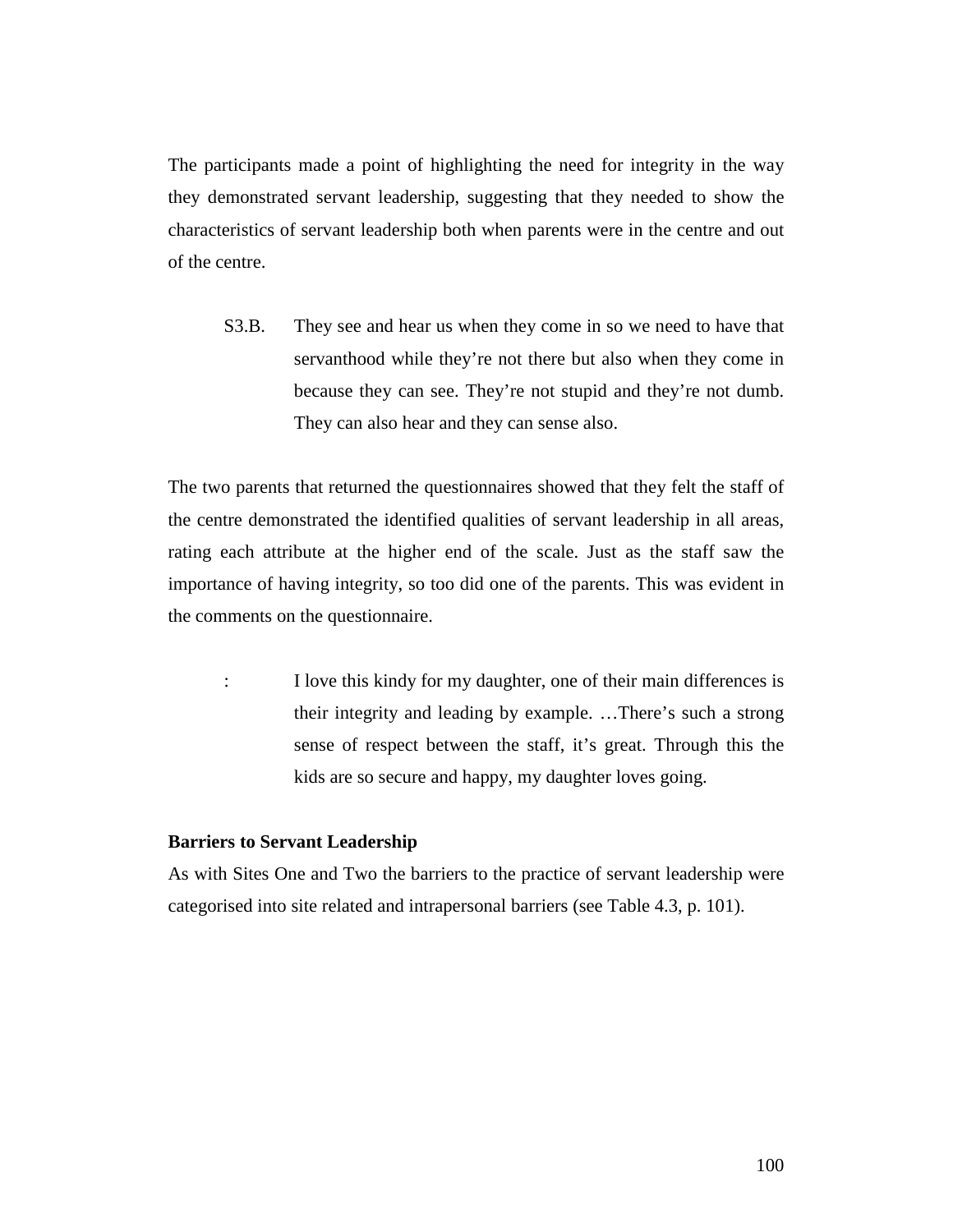| Category             | <b>Barriers</b>                                                                                                                                                       |  |  |
|----------------------|-----------------------------------------------------------------------------------------------------------------------------------------------------------------------|--|--|
| <b>Site</b>          | Relationships<br>Different personalities<br>Time<br>Administration tasks<br>Policies<br>Guidelines<br>Professional boundaries<br>Job descriptions<br>Responsibilities |  |  |
| <b>Intrapersonal</b> | Human nature<br>Staff trying to prove themselves<br>Cattiness<br>Pride                                                                                                |  |  |

*Table 4.3 – Categories of Barriers to Servant Leadership: Site Three* 

In sharing her thoughts about the practice of servant leadership in the centre, the centre leader suggested that as the centre had grown and more staff had come on board the ability to align her espoused views of servant leadership with her practice was becoming more difficult.

S3.CL: On a good day it generally is, I think with opening the new centre and getting busier, with more staff and things like that I now have to try and be a lot more purposeful. I think that while we were still small and half a dozen staff it was a lot easier for it to be natural and it just happened whereas now you've got so many more personalities as well, yeah you definitely have to be more purposeful. There's ones that you naturally, staff that you naturally communicate well with and work well with and there's others that you have to purposefully have your lunch break when they're having theirs or something because you just haven't got that…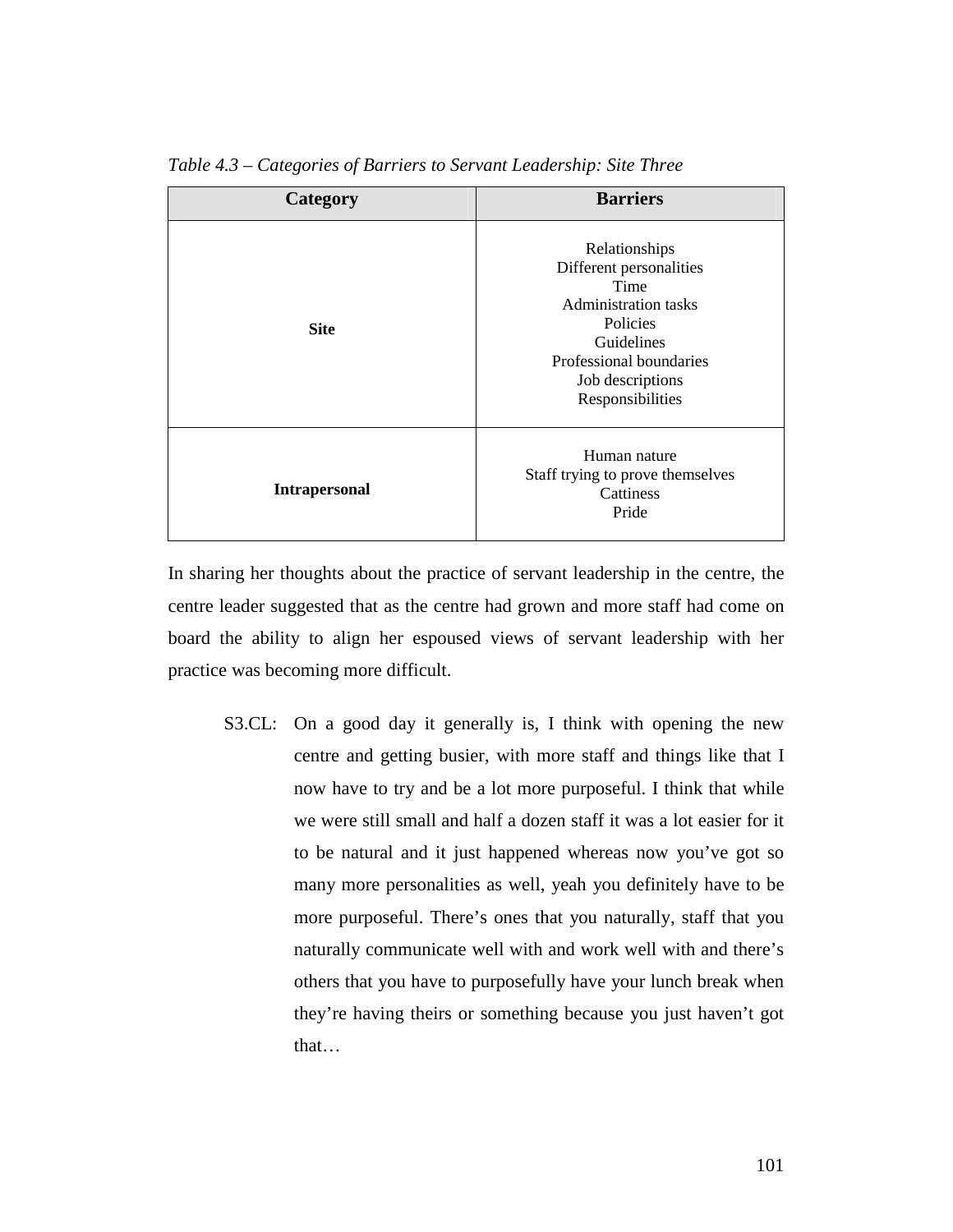The comment above clearly shows that the ability to build relationships as staff numbers change is one of the site related barriers to servant leadership. Also affecting relationships and creating a barrier is the differing personalities of staff and conflicts that can occur as a result.

S3.CL: I guess human nature, it's pride and personality conflicts and that sort of thing are barriers. …Personalities is probably a big thing. … So it comes right back to who's employed in the centre too, you know whether they fit within your philosophy or if you just employ people because you're desperate to get a registered teacher or something like that then that's not necessarily going to benefit the team.

Time was also seen to be a barrier. This included time taken to do administration tasks and therefore not being able to be as available to staff as one would want.

S3.CL: Time constraints, when everything else gets your attention, you're busy, office work and things like that taking your time and you know you can hide away in your office all week and never say boo and that's the biggest barrier is time. Because it does take time, building relationships and yeah it just takes time to find people's strengths.

In talking about this particular barrier, the centre leader also explained one of the ways she had worked around this so as to develop a greater awareness of the various staff members.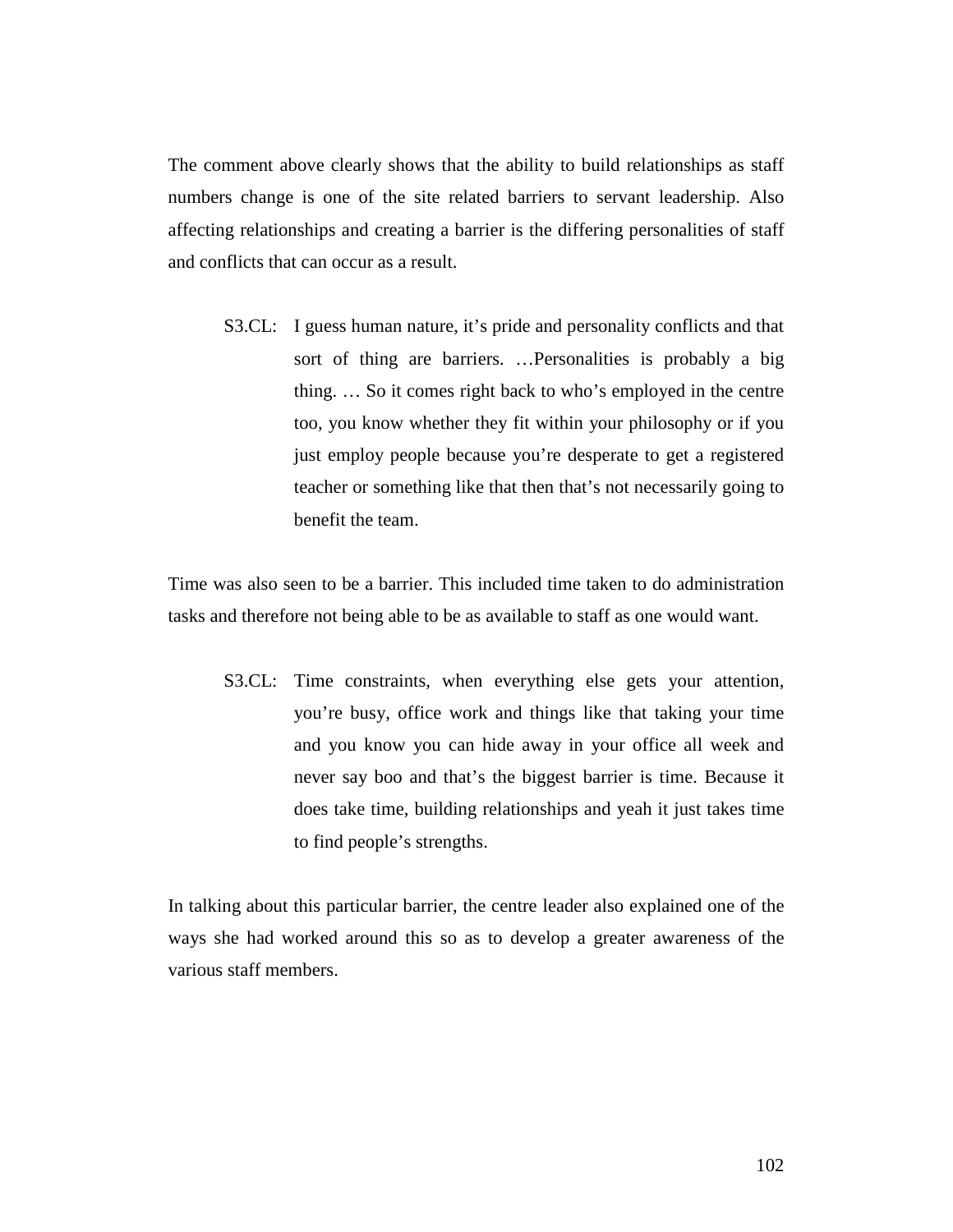S3.CL: One thing I found there with, because it became a time issue with finding out how people tick and the more different personalities, was we went through a DISC profile course to say what our strengths and weaknesses are so I've got that on file as well and that's worked really well with giving people tasks that align to their strengths and so that's sort of been, so you start to use tools I guess to help you in that. But yeah, time's a biggy and the other barriers, it's keeping that balance of coming out and having fun, having a water fight and shovelling the sand and that sort of thing is all good but it's also keeping that balance of professionalism and those clear lines of your duties and roles an because you've got to have a leader and they need to know that they've got a strong leader. So it's not looking, you don't want to be, it's not being all chummy chummy and best of buddies sort of thing but…

Other site related barriers were seen to be less visible such as policies and guidelines and as mentioned by the centre leader, professional boundaries.

S3.E: There are invisible barriers like there are certain things that you're not going to be able to touch or go and look at because it's a policy or part of the guidelines so it's that professional boundary really so certain things that.

From the intrapersonal perspective human nature, cattiness, pride and people trying to prove themselves were all seen as barriers to servant leadership.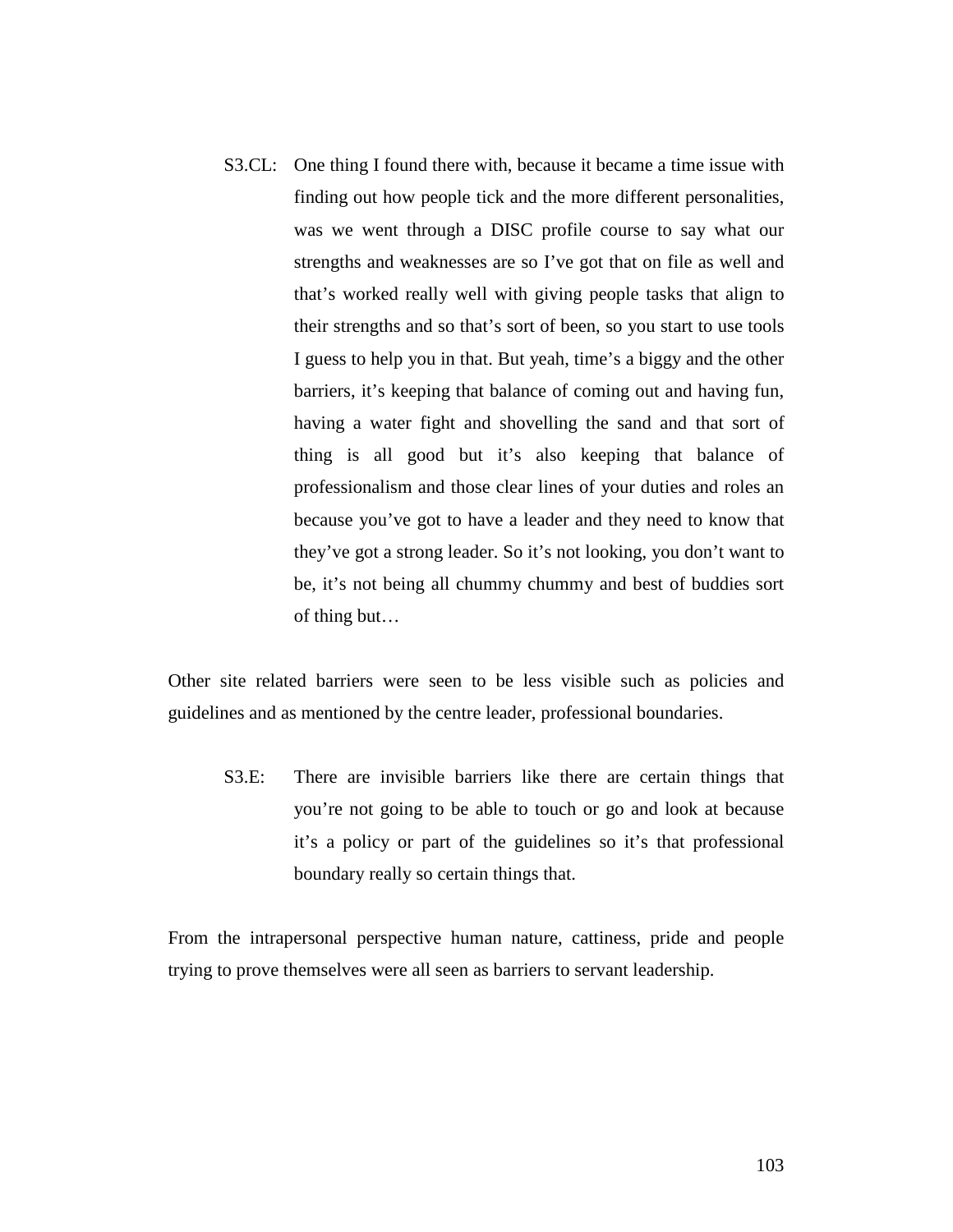S3.CL: The barriers to them would be trying to prove themselves to other staff members I think that they're more capable or whatever. ... If they're valued by leadership then they won't feel like they have to be proving themselves to other staff members. Because they've got that self worth so therefore I'm not so good in this area but hey I'm good in this area so let's let this person deal with it.

#### **Summary of Part Three**

Part three of this chapter has provided an overview of the data results from Site Three gained through the process of an interview, focus group and questionnaire. The data results provided definitions and descriptions of servant leadership and espoused views of leadership in ECE, showing connections to *Te Whāriki.* The practice of servant leadership in the centre was discussed along with identified barriers to servant leadership.

The Christian philosophy of this site provided a spiritual foundation on which to base the perceptions and experiences of the participants and therefore one of the categories of espoused views of servant leadership was spiritual. Other categories identified were responsibilities, relationships and the person who is the servant leader with a number of key concepts associated to each of these categories.

The categories of leadership in ECE were similar to those of the espoused views of servant leadership and include responsibilities, relationships and the person who is leader. The similarities continue through to the different characteristics within each of the categories.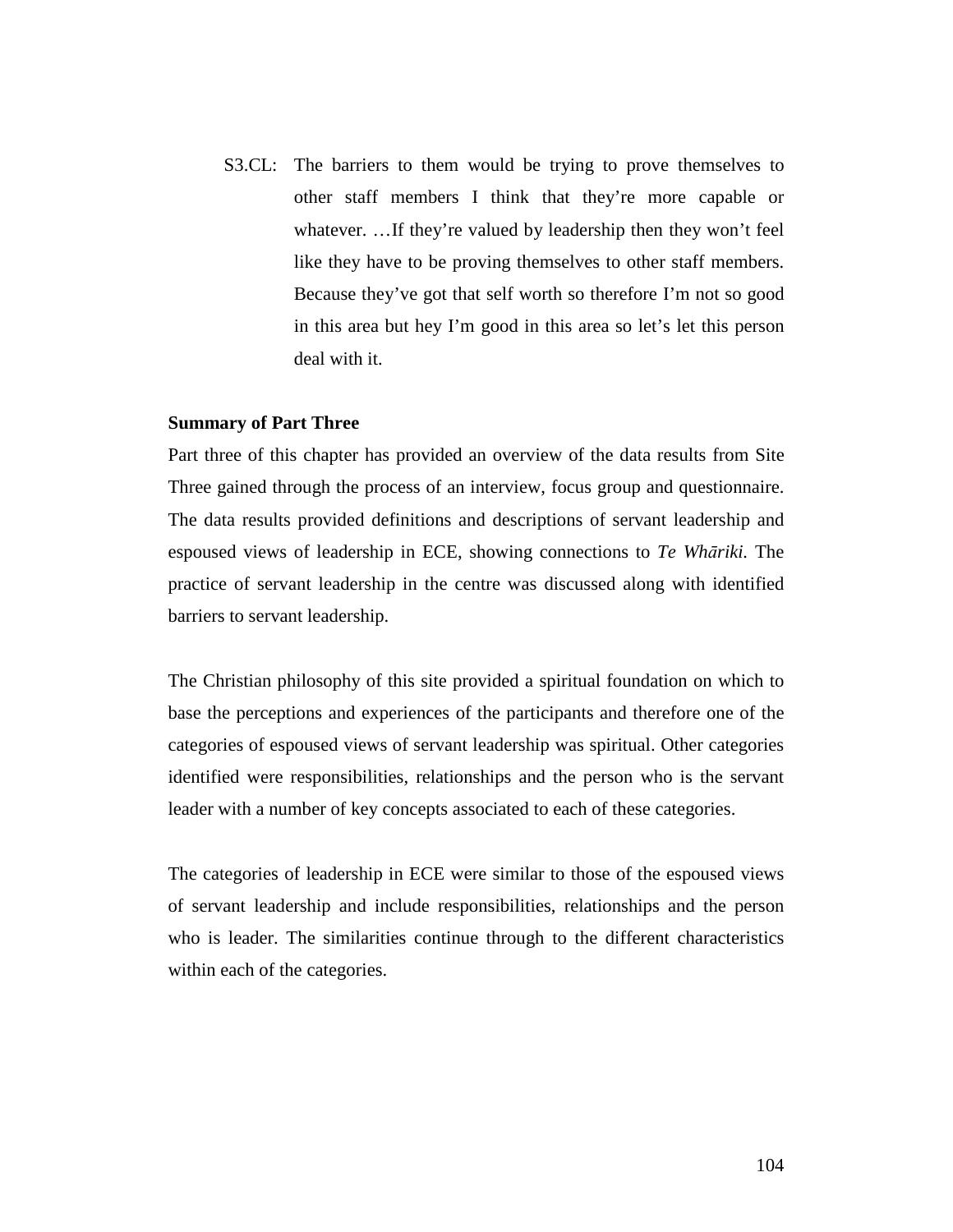When considering the practice of servant leadership within the centre the sense of team was particularly evident with the importance of building trusting relationships highlighted by both the centre leader and the staff. Although only two parents responded to the questionnaire both responses showed that they felt the staff demonstrated all the characteristics of servant leadership identified. The integrity of the staff was a significant characteristic identified in the comments from one parent.

Several barriers to servant leadership were identified in the data as being site related and intrapersonal. These barriers ranged from being human and pride through to time, policies and personality differences.

## **SUMMARY**

This chapter has been divided into three parts to provide an overview of the data results produced from the interviews, focus groups and questionnaires carried out with each of the three sites used in the multi-site case study. The main categories of espoused views of servant leadership have included spiritual, responsibilities, relationships and the person who is the servant leader. These same categories were evident in the espoused views of leadership in ECE with less emphasis on the spiritual. The centre leaders and staff were all able to see connections between their perceptions of servant leadership and the outworking of the New Zealand curriculum document, *Te Whāriki.*

For each of the three sites participants have generally acknowledged an alignment between espousal and practice of servant leadership however they were able to identify a number of barriers to practising servant leadership fully. These barriers were both site related and intrapersonal and ranged from the influence of another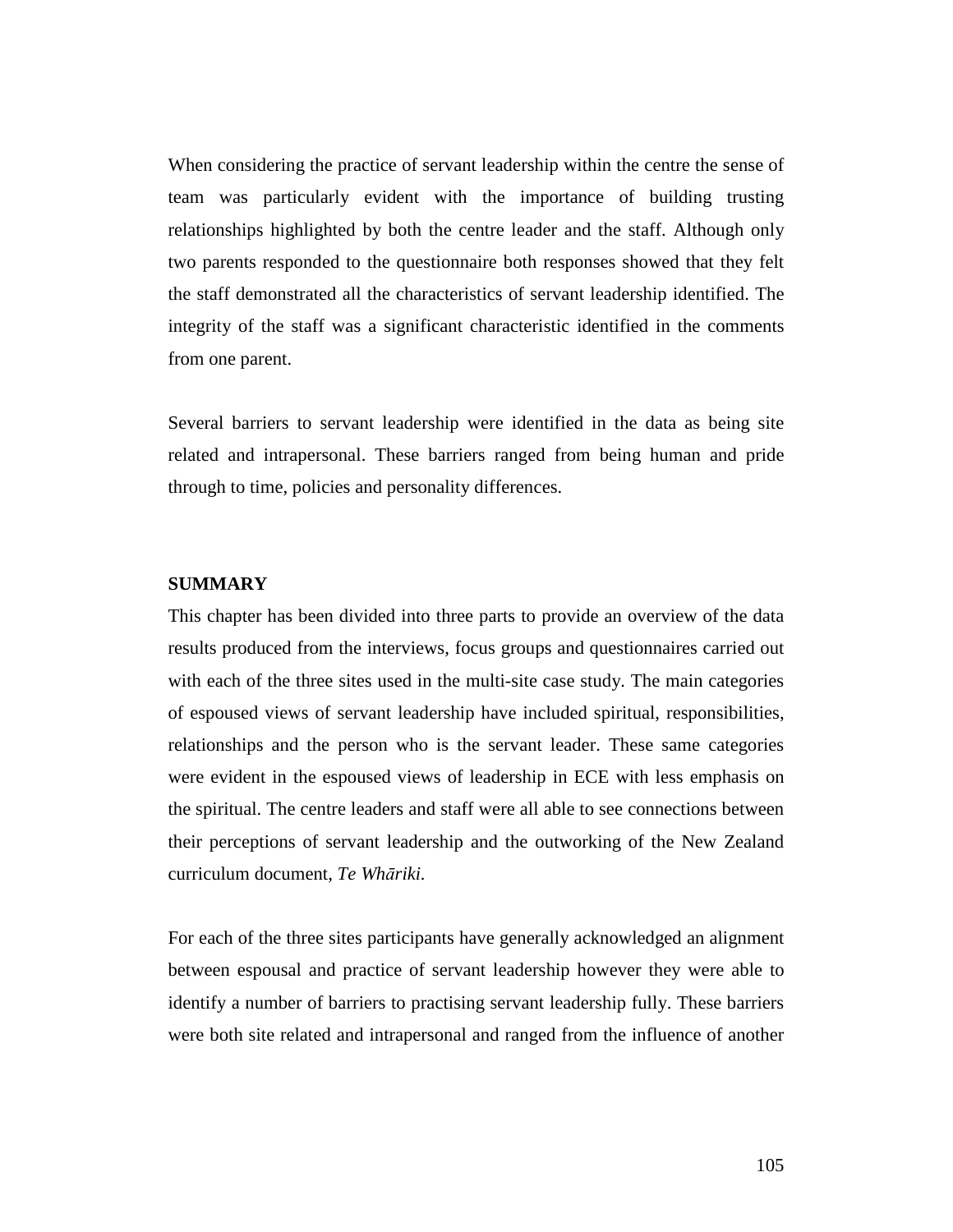level of management within the organisation through to more personal attitudes and simply being human.

The following chapter seeks to pull together the findings from the data across the three sites and discuss the similarities and differences between them as well as the perceptions and experiences of the different roles of the participants. It will also seek to interpret the findings in light of literature and research on servant leadership.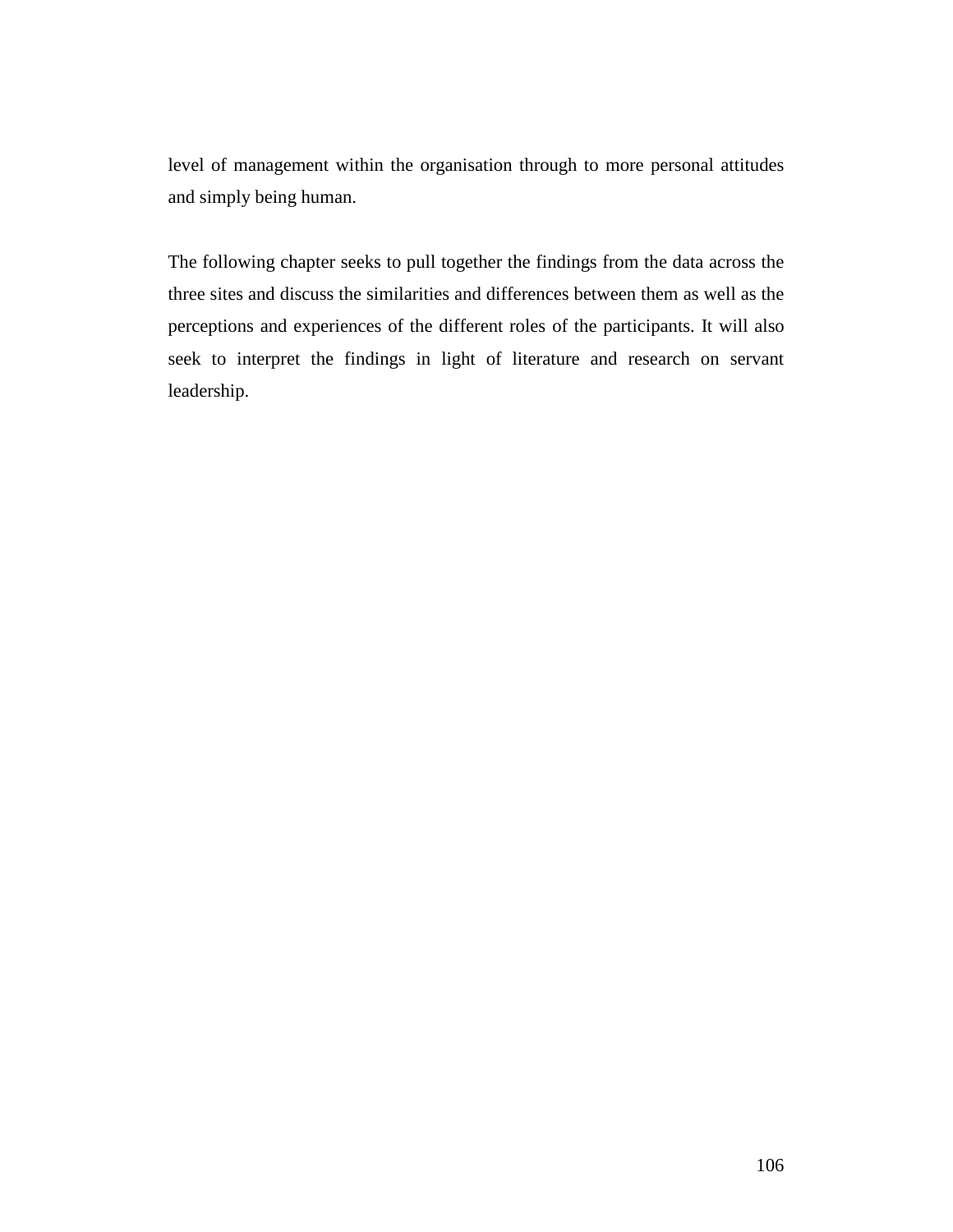# **Chapter Five DISCUSSION OF THE FINDINGS**

## **INTRODUCTION**

The design of this study enabled data to be gathered from across three different early childhood centres, and from the centre leader(s), staff and parents associated with each. While it is necessary to consider the plethora of data from each site individually, it is also necessary to consider the similarities and differences across all three sites and how this contributes to an understanding of the espousal and practice of servant leadership in ECE as a whole. Comparisons can also be made between the data and literature on servant leadership and leadership in ECE. This chapter first discusses the major themes arising from the data and highlights the similarities and differences of the espousal and practice of servant leadership between each of the three sites used for this multi-site case study.

The second part of the discussion will consider how the findings are used to define servant leadership. In order to contextualise the practice of servant leadership in ECE specifically, the connections between espoused views or servant leadership and espoused views of leadership in ECE are discussed. Findings of perceived barriers to the practice of servant leadership are considered also.

## **MAJOR THEMES EVIDENT IN THE ESPOUSED VIEWS OF SERVANT LEADERSHIP**

Each of the sites used for this study have different structures and philosophies that underpin their practice. Despite these differences their core purpose of educating and caring for young children is the same. Many similarities were evident from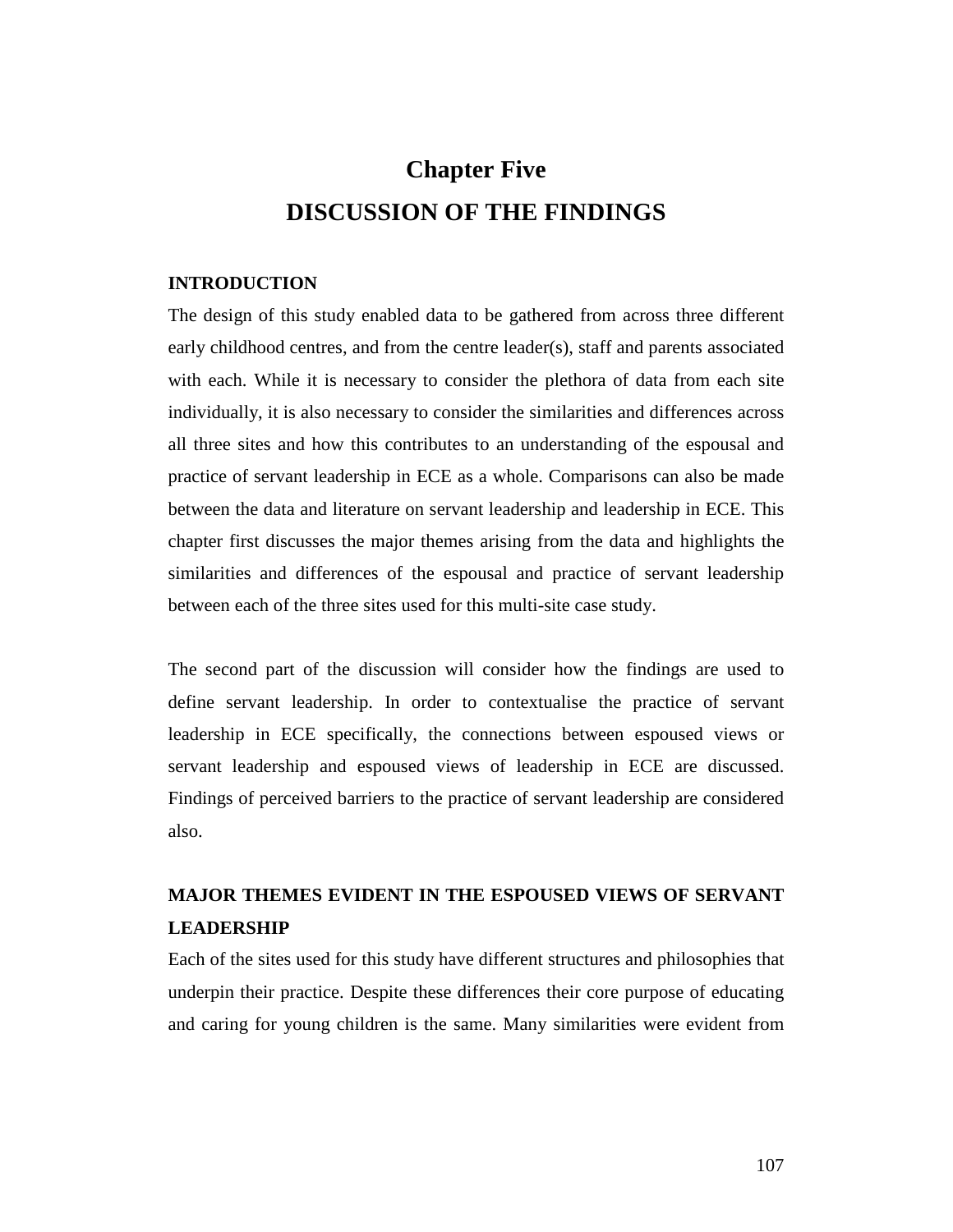the findings as the centre leaders and staff discussed their espoused views of servant leadership. A number of minor themes emerged from the data and these were able to be categorised into major themes as seen in Table 5.1 below. Three of the major themes were also identified in the review of servant leadership literature in Chapter Two. The only difference being that rather than functions of servant leadership identified as one of the themes in the review of literature, the terminology used in the study was responsibilities of servant leadership.

| <b>Major</b> theme      | <b>Minor themes</b>                                 | <b>Site One</b> | <b>Site Two</b> | <b>Site Three</b> |
|-------------------------|-----------------------------------------------------|-----------------|-----------------|-------------------|
| <b>Spiritual</b>        | The example of<br>Jesus Christ as<br>Servant Leader |                 | ✓               |                   |
| <b>Responsibilities</b> | Example                                             | $\checkmark$    | $\checkmark$    | $\checkmark$      |
|                         | Authority                                           |                 |                 |                   |
|                         | Development of<br>others                            | ✓               | $\checkmark$    | ✓                 |
|                         | Service                                             |                 |                 | ✓                 |
|                         | Vision                                              | $\checkmark$    | $\checkmark$    |                   |
|                         | Commitment                                          | ✓               |                 |                   |
|                         | <b>Decision Making</b>                              |                 | $\checkmark$    |                   |
|                         | Provision                                           |                 | $\checkmark$    |                   |
| <b>Relationships</b>    | Respect                                             | $\checkmark$    | $\checkmark$    |                   |
|                         | Communication                                       | ✓               | ✓               |                   |
|                         | Empowerment                                         | ✓               | $\checkmark$    |                   |
|                         | Open mindedness                                     |                 |                 |                   |
|                         | Community<br>Awareness                              | ✓               | $\checkmark$    |                   |
|                         | Integrity                                           |                 | ✓               | $\checkmark$      |
|                         | Humility                                            |                 | $\checkmark$    |                   |
| The person who is       | Altruism                                            |                 | ✓               |                   |
| the servant leader      | Learner                                             |                 |                 |                   |
|                         | Fairness                                            |                 | ✓               |                   |
|                         | Wisdom                                              |                 |                 |                   |

*Table 5.1 - Major and Minor Themes of Espoused Views of Servant Leadership Across Sites*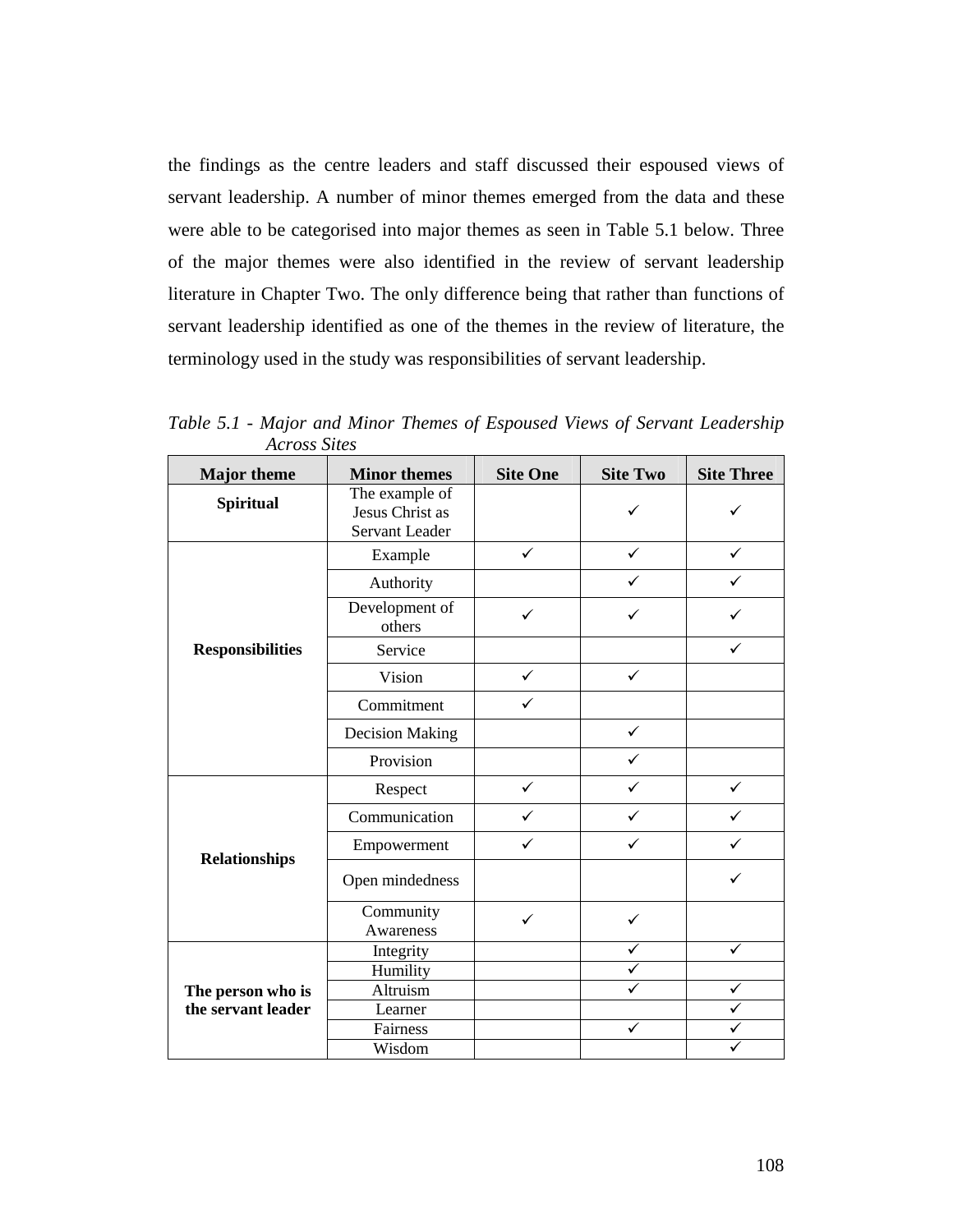## **Spiritual Foundations**

Values have been identified in the literature as having a significant impact on leadership with an emphasis placed on the need for leaders to understand their own values and beliefs so as to then be able to pass good values on to others (Kouzes & Posner, 2007; Russell, 2001). Personal behaviour is also impacted by these values. The theme of spiritual foundations that emerged from the data appears to support this as it places an emphasis on the personal values of the centre leader and the staff which then shape the behaviour in relation to the practice of other servant leadership characteristics and the way individuals relate to each other within the centres. The research by Sendjaya and Pekerti (2010) also highlighted the relevance of spirituality to servant leadership.

Although only one of the sites used was a specifically Christian centre, the individual beliefs and values of participants in the different centres impacted their espoused views of servant leadership and leadership in ECE. This was particularly evident as the data revealed two out of three of the sites acknowledged a spiritual foundation to their perceptions of servant leadership, linking these views to the example of Jesus Christ as a servant leader.

For Site Three each participant had a personal Christian faith that clearly influenced their choice to work in a Christian early childhood centre and therefore also laid a foundation on which to base their views of servant leadership. For these participants there was no hesitation in linking their understanding of servant leadership to their beliefs. Servant leadership was not just following the example of Jesus Christ as a servant leader but rather an act of serving God and being an ambassador of Christ. This then influenced the other aspects of servant leadership they placed an emphasis on, as it underpinned their beliefs about the way people should act toward others. Many of the participants from this site believed strongly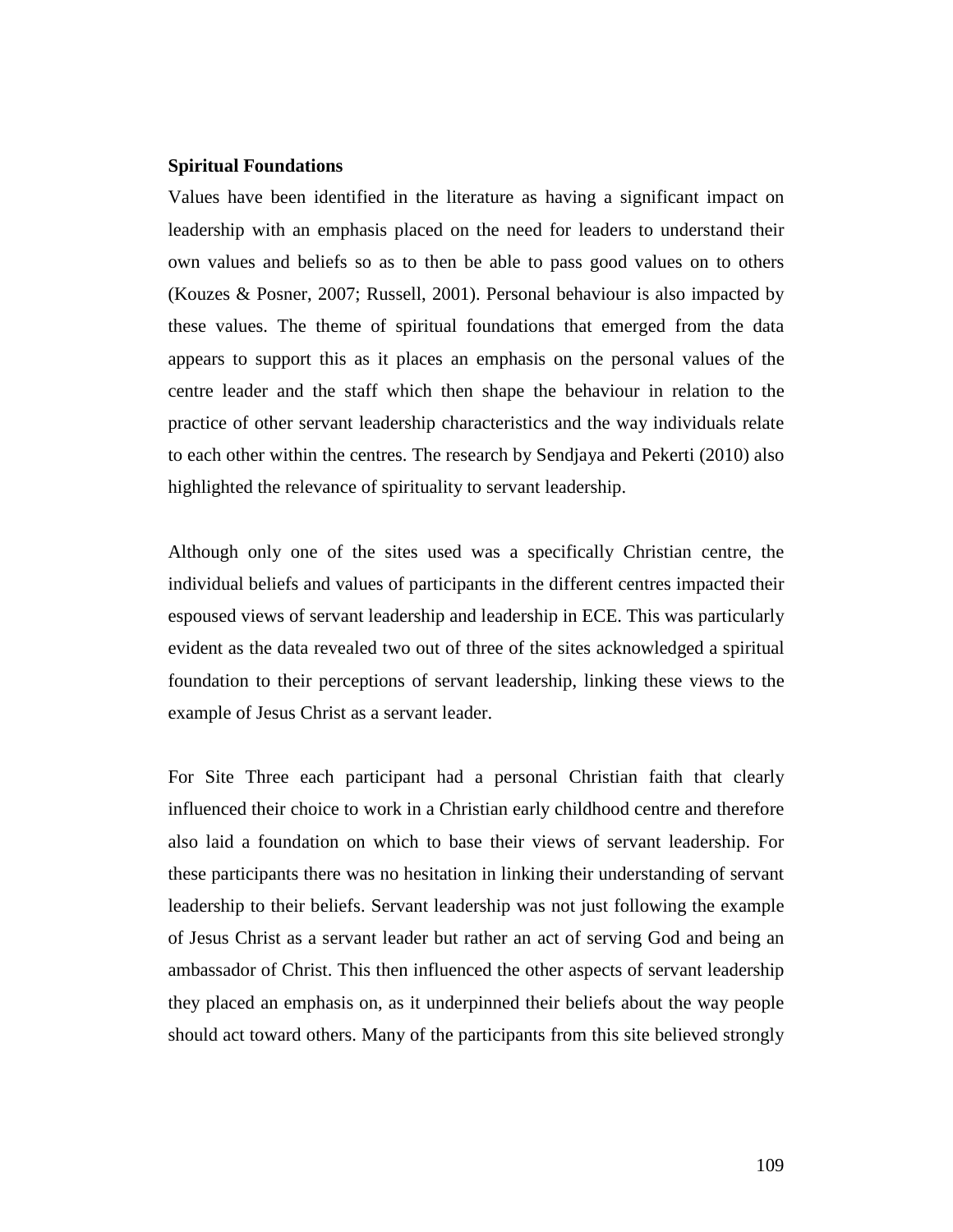that these spiritual foundations were essential to the outworking of servant leadership and consequently believed that it would be difficult to practise servant leadership without them. This did not prove to be accurate however as the data gathered from the other two sites where the majority of participants did not profess to have any Christian faith showed that servant leadership was able to be practised in other centres also.

While not working in a Christian centre, S2.CL.B and at least one of the staff from Site Two held Christian beliefs which also shaped their perception of servant leadership. Like the participants from Site Three they too based their initial definition of servant leadership on their beliefs and values and suggested that servant leadership could be defined as the way in which Jesus Christ led others. In seeking to follow this example S2.CL.B linked this to her desire to show love for one another and lead in such a way as to outwork this in all areas of her practice.

## **Responsibilities of servant leadership**

Across all three centres emerged the major theme of responsibilities. It became evident that the centre leaders and staff alike saw leadership as a responsibility rather than a status. Although it was acknowledged that servant leadership could occur across staff rather than sitting with the centre leader alone, the participants from Sites Two and Three suggested that a certain level of authority should be held by the centre leader. It was considered that this authority should be balanced by an attitude of humility. For Site Two, the staff particularly found this important to help with knowing where one stood and what was required of them. It is possible that this may have been fed by the perception that at times the differences in leadership between the centre leaders caused some confusion as there were times when the staff felt mixed or different messages were communicated depending on which centre leader they spoke to.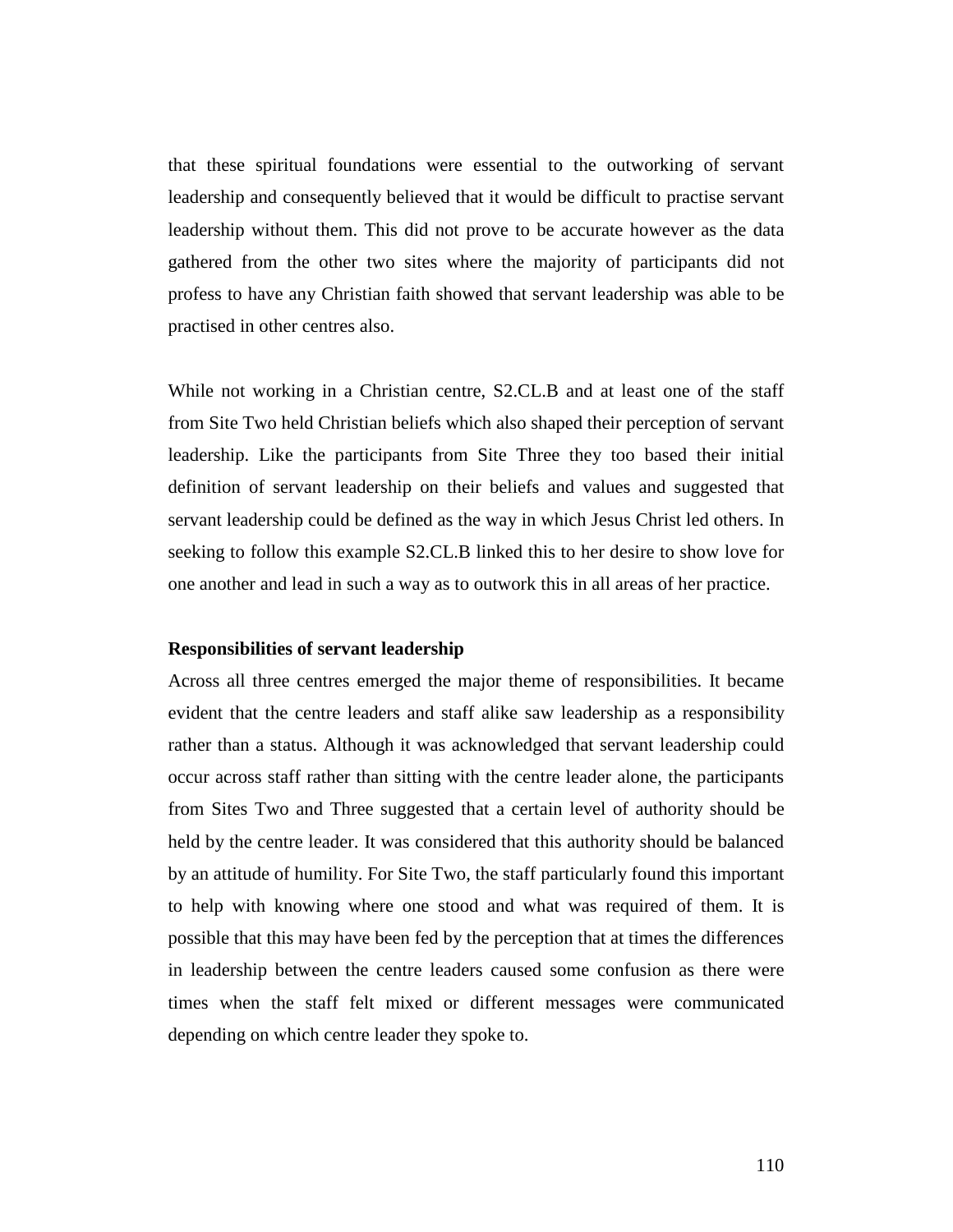Several minor themes emerged in regard to espoused views of the responsibilities of servant leadership. Similarities across the three sites were evident in the recognition of being an example and developing others as being key responsibilities of servant leadership. Participants from across the sites acknowledged the need to see worth in others, seeking to develop their potential through encouraging others in the areas of strengths while also allowing them opportunities to take risks, make mistakes and grow in their areas of weakness.

Despite the concept of service evident in the title of servant leadership itself, only one centre acknowledged the role of serving others as being one of the responsibilities of servant leadership. For the centre leader from Site Three the idea of serving others was clearly important and was motivated by a desire to show appreciation for what was being done in the centre rather than for what she could get out of the staff in the future. The participants of Site One saw serving others as part of being an example for others to follow.

For the centre leader from site one the need to have vision and share this with the staff was a significant responsibility and was a view also held by the staff. Participants from Site Two shared this perspective also and vision was perceived as something that enabled the team to work together. The importance of vision as expressed by S1.CL was not just for what could happen in the centre itself but also in the wider community. This sense of community awareness flows into the relational side of servant leadership.

#### **Relationships**

A major theme of relationships emerged in the data from all three sites with similar views shared about the way in which relationships were developed and maintained and the characteristics associated with this. These similarities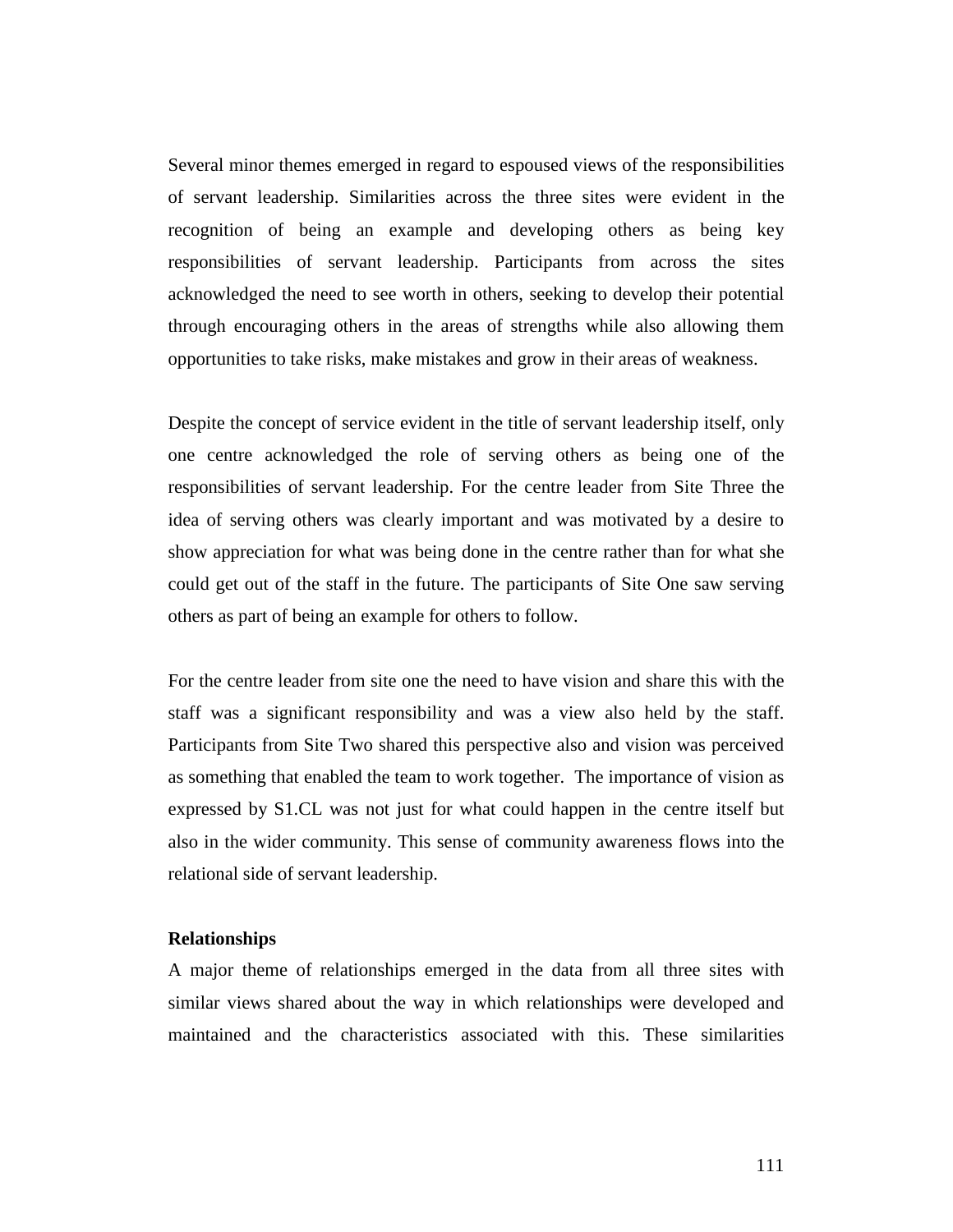highlighted the need for respect, communication and empowerment when seeking to practise servant leadership, and were views expressed by participants from all three sites. Other minor themes relating to relationships included community awareness and open-mindedness. As the participants discussed the concept of relationships the idea that ECE involved not just relationships with children and staff but also parents, whānau and the wider community became clear. These views were supported by centre leaders and staff across all three sites with Site One and Site Two particularly stressing the importance of being aware of community needs as being a key aspect of relationships in regard to servant leadership.

S3.CL. described herself as a team builder and the stories she shared of the way she worked with the staff and provided opportunities for them to do fun things together, as well as participate in professional development as a team, provided evidence to support this. Having a team that worked well together and got along with each other was obviously important to her. Engaging the staff in an activity to discover their own and each other's personality types was also another way that S3.CL sought to develop the relationships within the team. Having a strong team was also important to the participants from Site One and was emphasised by the significance placed on developing others, showing respect for one another, being gracious and encouraging others in their strengths and weaknesses.

For S1.CL the practice of servant leadership occurred not just with the staff but with the parents and whānau of the children who attended the centre. Building trusting relationships with the parents in her eyes was more important initially than with the children as they settle in the centre. Respect for individuals was central to this and building these relationships required time as the staff sought to listen to parents and make them feel comfortable in the centre. For the staff there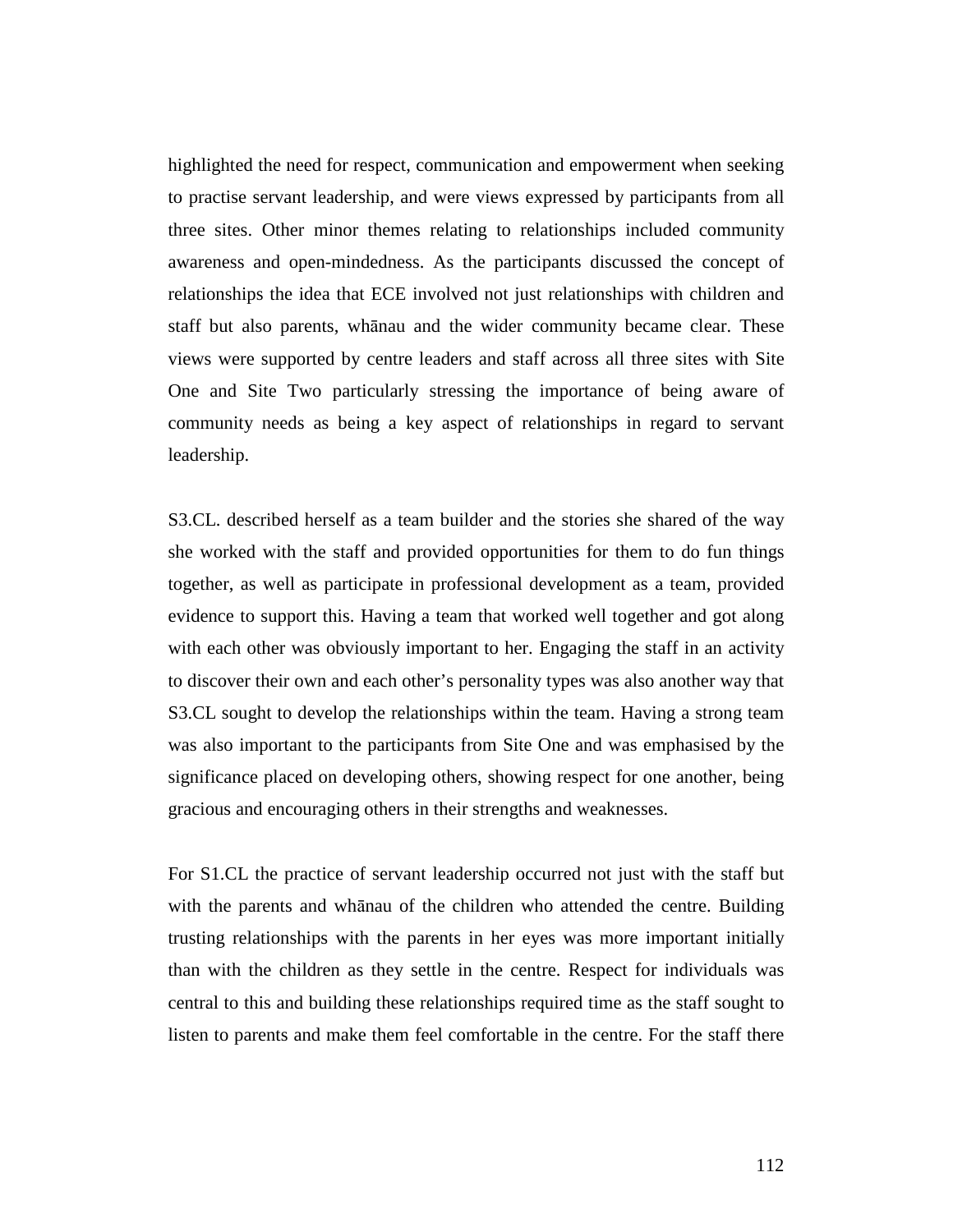was recognition that this required a team approach, acknowledging that some parents connected better with one staff member than others and there was no need to feel threatened by, or jealous of this. These views were also shared by the participants from Sites Two and Three with the latter expressing a sincere commitment to doing what was described as a sometimes difficult task of making time to build trusting relationships with the parents.

Authenticity has been seen to be significant to the development of trust (Sendjaya & Pekerti, 2010, p. 649). The findings of this study have shown how the centre leaders, staff and parents all valued integrity and honesty as important aspects of servant leadership. Integrity in leadership can only lead to authenticity as leaders seek to walk the talk. Authentic leadership is also seen to lead to authentic relationships which are trusting and caring (Duignan & Bhindi, 1997). These authentic relationships can then lead to a culture in which honesty, integrity, loyalty and justice are the norm for all members of the team rather than just the leader. The commitment to and importance placed on these concepts by the participants in this study suggest that authentic relationships existed within the teams as individuals sought to meet each other's needs and serve the wider centre community.

Meeting the needs of followers and seeking to serve others first was significant to the findings of Parolini, et. al. (2009) as they sought to compare transformational and servant leadership. This study has corroborated these findings as it has highlighted the responsibility of developing others, serving and being aware of community needs. For Site Three the importance of developing healthy relationships with parents and seeking to serve their needs was such that a specific staff member was given the role of whanau liaison which involved organising whanau nights and regular opportunities for parents to have relaxed coffee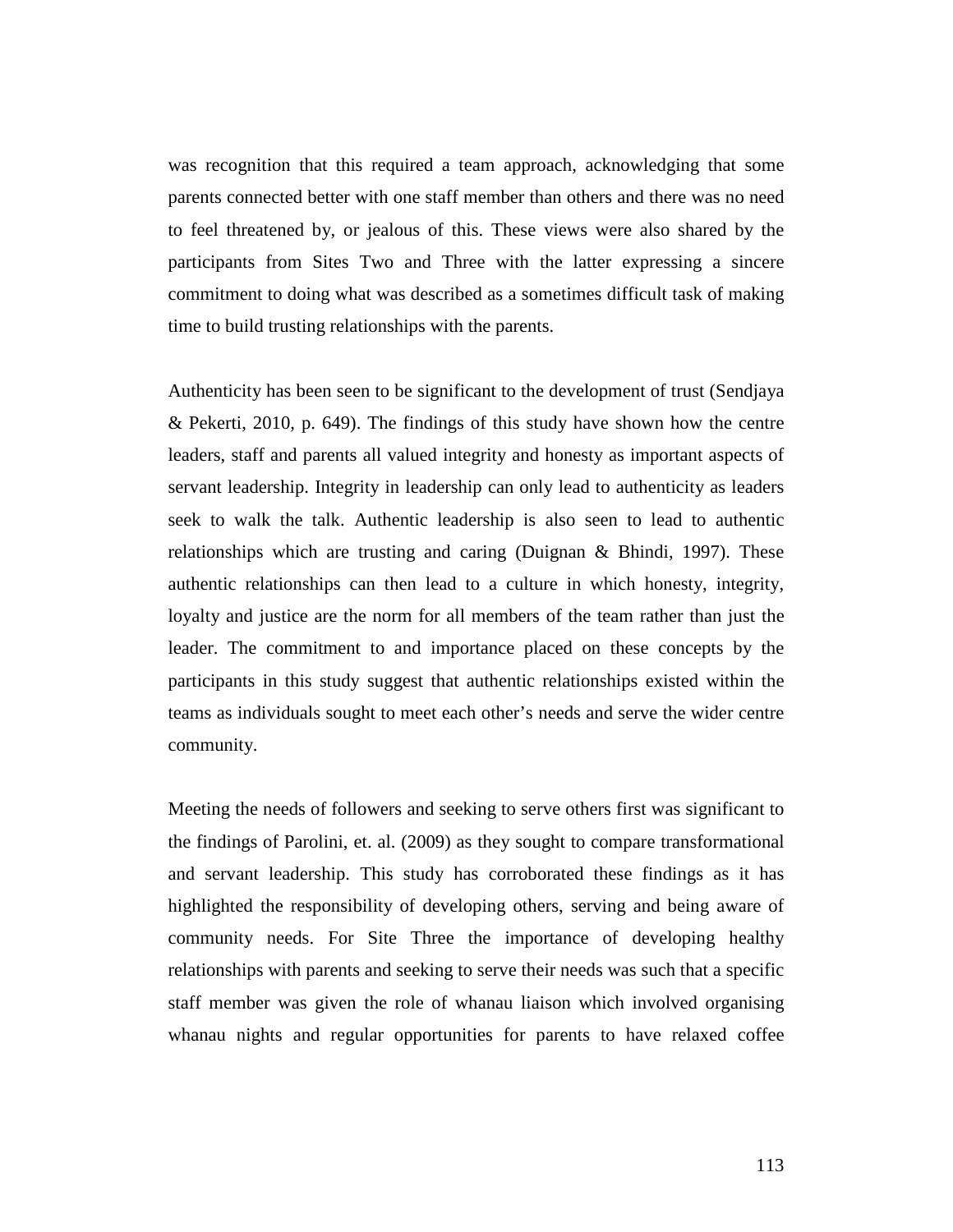mornings together. These are apparently well supported.

Participants from Site Two also held parent evenings where time was spent by all staff talking with parents and opportunities given for them to contribute to the overall programme of the centre through being asked for suggestions that contributed to the planning. Relationships were established with parents through these events as well as allowing parents to come in and spend time in the centre helping. A genuine desire to serve parents was evident by the centre's willingness to wash and dry children's clothes when they got dirty while at the centre.

## **The Person who is the Servant Leader**

The data from Sites Two and Three revealed that the person who is the servant leader and character attributes associated with this were thought to be important in considering the definition of servant leadership. This did not appear to be the case for Site One who, despite acknowledging the attributes of the person who is a leader in ECE, did not identify any specific characteristics of the person who is the servant leader as being important to servant leadership. While some of the minor themes evident within this were different, the attributes of integrity, altruism, and fairness were recognised by both, along with honesty, trust, being kind, gracious, patient, and charity.

For Site Three the idea of being a learner was emphasised as the participants expressed the need for a servant leader to be reflective. Their acknowledgement of the need for wisdom also indicated that being a learner was important as it is difficult to gain wisdom without a willingness to learn.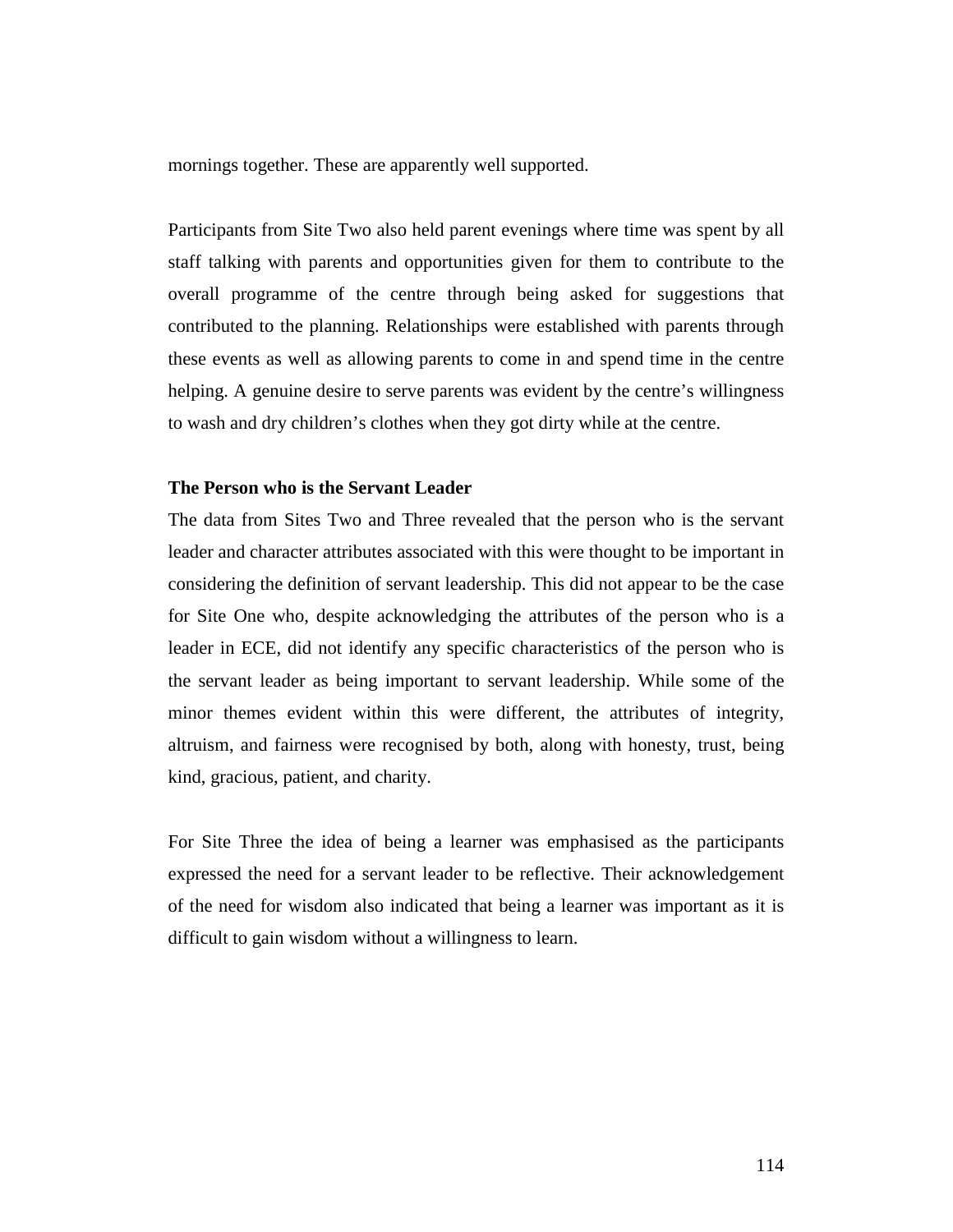## **Results from Questionnaires**

The return rate of questionnaires for each of the sites was limited and therefore limits the reliability of the data. The ratings show that staff from all three sites used in the study, are perceived to be demonstrating the qualities of servant leadership to a high level. The qualities and attributes of being authentic, building trust, displaying integrity, honesty, leading by example and being patient were rated highly by the participants. These qualities were all mentioned by staff and centre leaders in the three sites throughout the data suggesting alignment between the different participants' perceptions of servant leadership.

Qualitative data from the questionnaires returned by parents from Site One identified the need to be heard, honest, care, patience and reliability as being important to them in terms of their experiences of servant leadership. Their experience of servant leadership characteristics displayed by the staff were evident in the rating of the characteristics where each attribute was rated at the high end of the scale with being persuasive, empowering others and listening receiving the lowest ratings.

The highest return rate of questionnaires was from Site Two where participants clearly saw staff as being caring. Qualitative data from the respondents highlighted professionalism, staff enjoying their work and keeping the best interests of children in mind as important to them when it comes to leadership. Their perceptions of how they experienced servant leadership in practice were strongly connected to how they saw their children treated and cared for rather than how they themselves experienced the many attributes identified.

The focus group participants from Site Three highlighted the need for integrity when demonstrating servant leadership, ensuring that how they acted when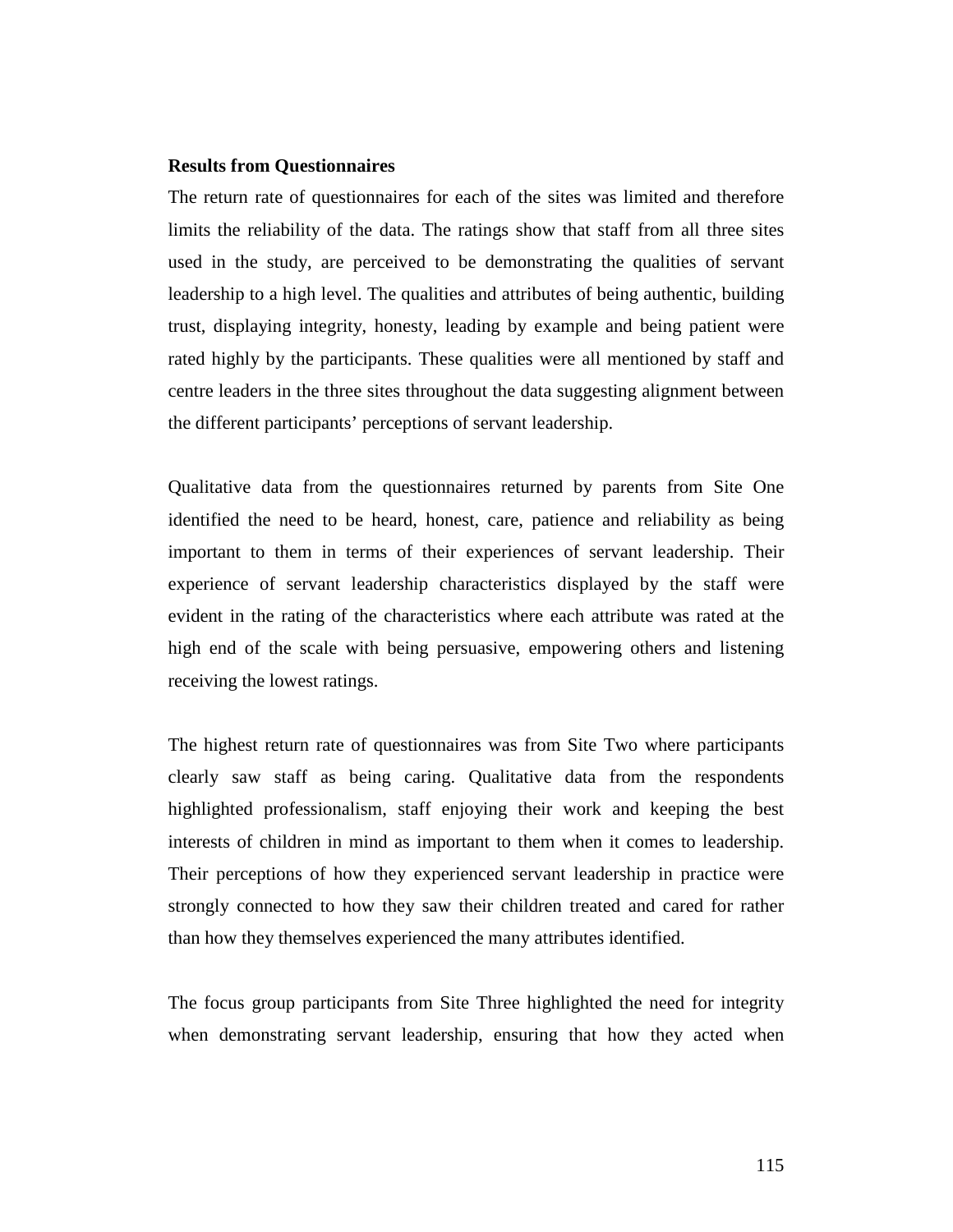parents were around was the same as they acted when parents were not there. This level of integrity was clearly important to the parents from this centre and the comment by one of the respondents to the questionnaire supported this by specifically commenting on the level of integrity that she saw in the staff and the way she appreciated this.

## **Barriers to the practice of servant leadership**

The perceived barriers to the practice of servant leadership identified across the three sites could be categorised into site related and intrapersonal barriers. These categories became evident as the data showed that some barriers were specific to the site and came from outside expectations, experiences, requirements or situations beyond the control of the individual themselves while other barriers were connected to attitudes, perceptions and individual motivations. There were some similarities across the sites and these were largely related to the intrapersonal barriers where the individuals recognised potential barriers based on attitudes of wanting power, insecurities, pride, egos, trying to prove themselves and simply being human. These were seen as potential barriers rather than actual barriers as participants had not experienced them in the centres they were currently working in but had seen them in other centres in the past.

The different structures of each site in terms of management and ownership led to the site related barriers being slightly different across the sites. For Site One the centre leader and staff themselves did not see many site related barriers within their immediate team however they did acknowledge that as part of an organisation with another layer of management who had certain expectations and requirements that needed to be met there were sometimes situations resulting from this that made it difficult to practise servant leadership fully.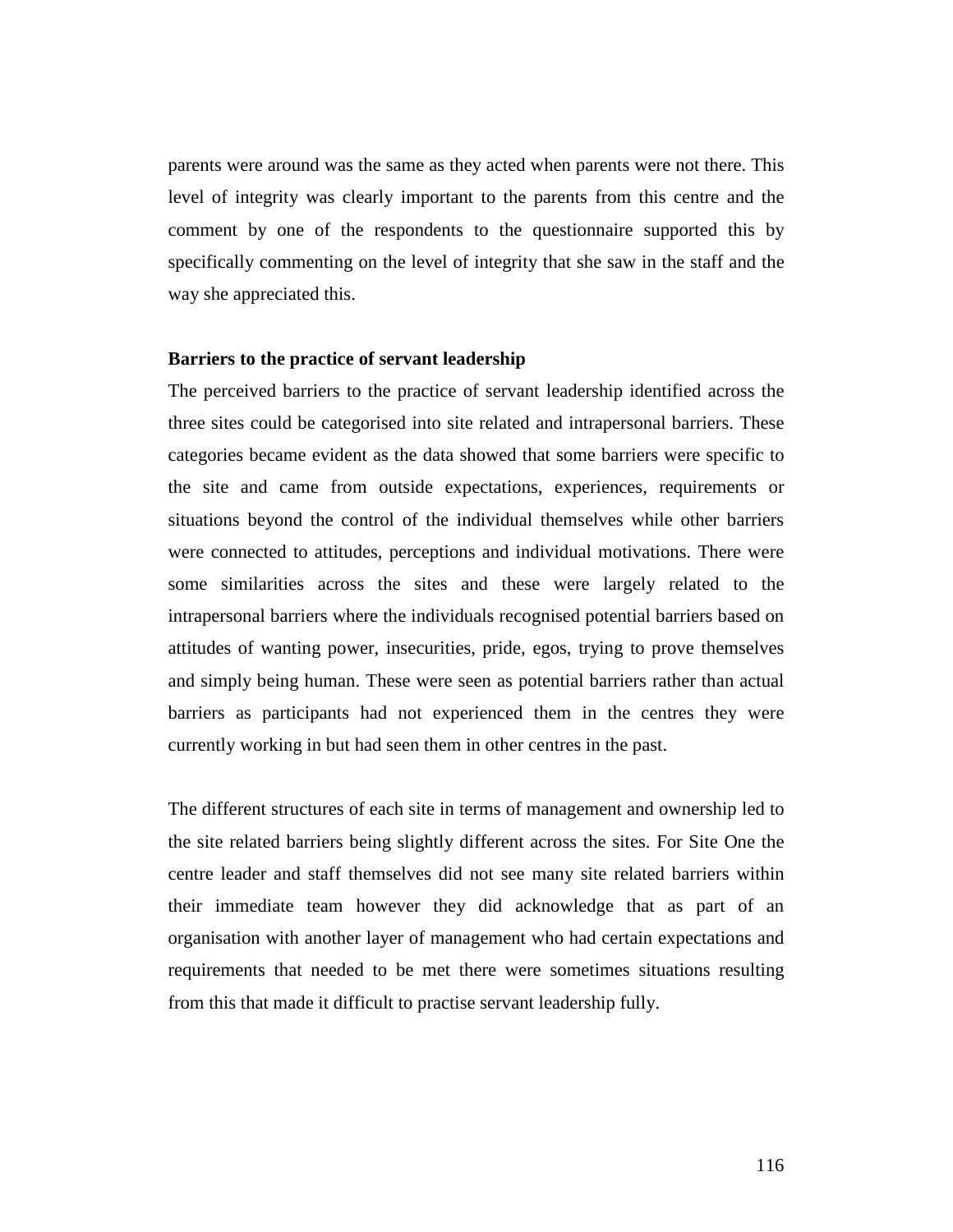The dual ownership of Site Two created both perceived and experienced barriers to servant leadership for both the centre leaders and the staff. In considering the data from the centre leaders in relation to their practice of servant leadership and comparing this to the data from the staff in the focus group session, it became apparent that what the centre leaders described in terms of their practice was not always what the staff themselves experienced. These differences were generally the result of a number of barriers, some of which were identified by the centre leaders themselves and some of which were identified by the staff. For the staff the differences in leadership qualities of the two centre leaders was one of the biggest site related barriers to the practice of servant leadership. While these differences were acknowledged by the centre leaders it did not appear to be as significant to them as it was to the staff who were experiencing the leadership. These differences led to the barrier of miscommunication and sometimes lack of communication which is contrary to one of the identified responsibilities of a servant leader, good communication.

For S2.CL the site barriers related also to time constraints and the requirement to complete administration tasks while still balancing time spent with the rest of the staff on the floor working with the children. This was a view shared by the centre leader from Site Three who acknowledged that it was sometimes difficult to get out of the office enough to be able to build the type of relationships with the staff that she would like to. Along with this S3.CL expressed the difficulties of getting to know staff well as they had taken on more staff to meet the needs of the centre as it grew. For her, there was a need to be much more intentional about developing relationships than she had found in the past with smaller numbers of staff.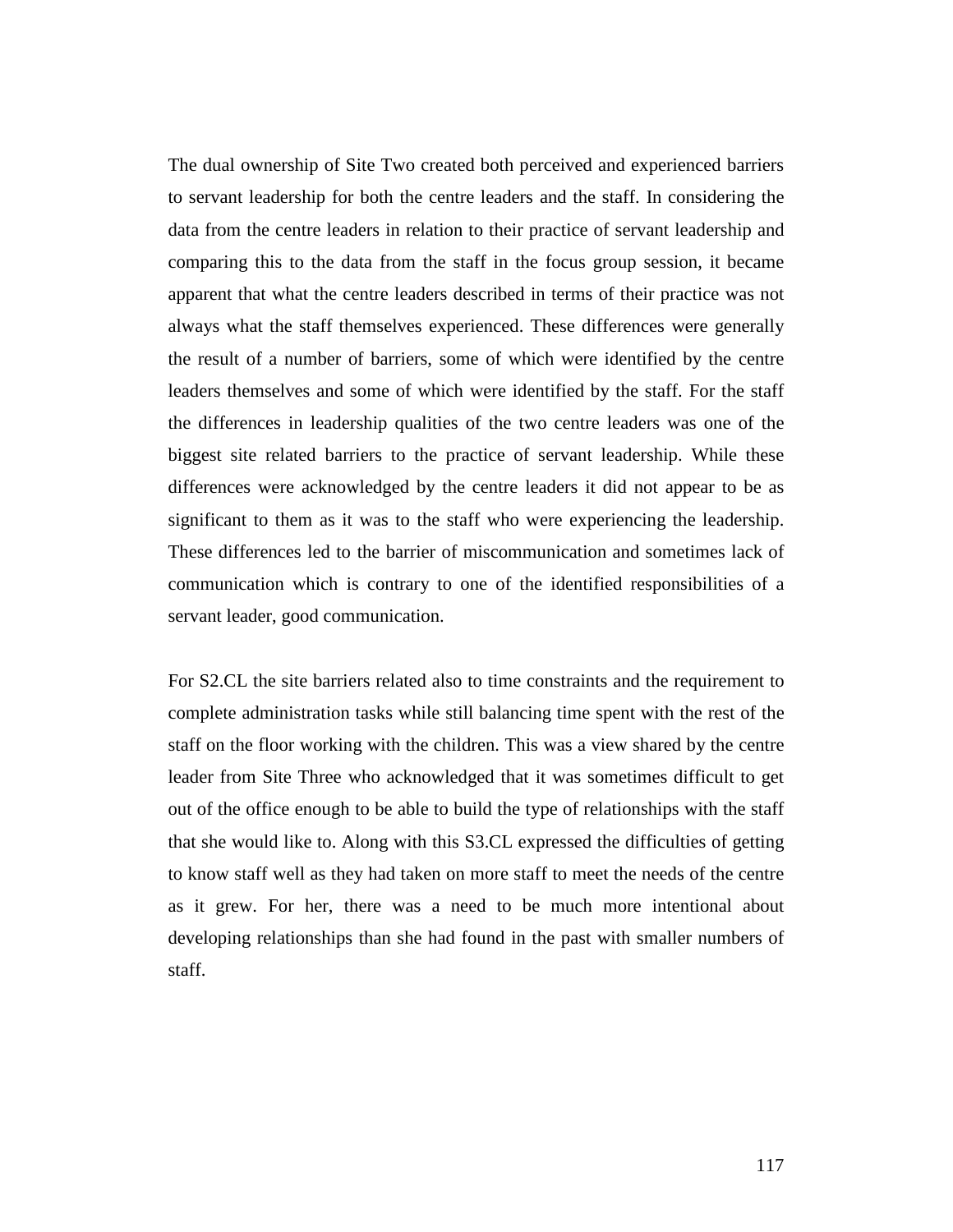While relationships are central to working within early childhood and the development of them is recognised as being a major theme relating to servant leadership, they were also seen as a potential barrier by S2.CL.B as different relationships are built between people, possibly opening the door for perceived hurts from others that they are not getting along with as well.

#### **CONTEXTUALISING THE DATA**

Leadership in ECE literature suggests the need for a more collaborative way of working (Thornton, et. al., 2009). Rodd (2006) also identifies the effect of teams working together and inspiring each other as significant to leadership in ECE. The strong emphasis on relationships, building team, shared vision and community awareness, among other characteristics, suggests that servant leadership provides a way for a more collaborative approach.

There is an alignment between leadership in ECE literature and servant leadership literature as they both suggest characteristics such as building team, relationships, compassion, tolerance, patience, empathy, listening, trust, and empowerment are central to effective leadership (Greenleaf, 1977; Joseph & Winston, 2005; Kouzes & Posner, 2007; Rodd, 2006; Spears, 1996, 2002, 2005). Further alignment can be drawn when comparing this to the characteristics emphasised by the participants in the data of this study.

For each site, the lines between espoused views of servant leadership and espoused views of leadership in ECE were particularly blurred with few differences in the viewpoints relating to each. When discussing leadership in ECE there were significant similarities across all three sites in regard to their espoused views. The major themes that emerged in the data on espoused views or servant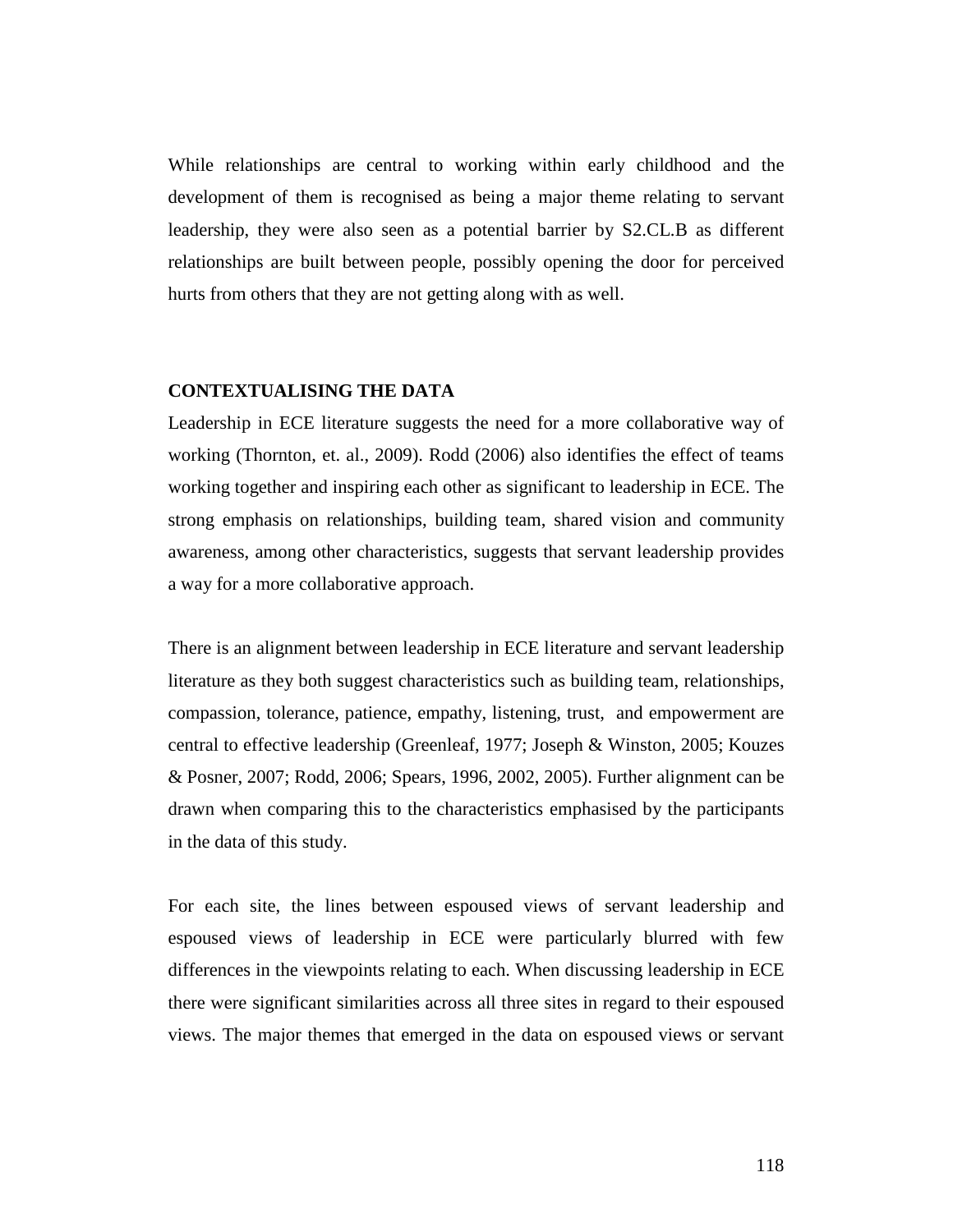leadership also emerged in the data on leadership in ECE. These themes were relationships, responsibilities and the person who is the leader.

Minor themes arising from the data from Site Three revealed that community, empowerment and communication were significant aspects of leadership in ECE. These views were shared by participants from Site Two who also expressed the importance of being an example and showing commitment.

There was a strong recognition that within early childhood, trusting relationships are particularly important and these should be with children, staff and the wider community. For the centre leader from Site One, compassion, commitment and good communication were essential to developing good relationships. These views were also reflected in the responses from the participants of Site Three.

When describing the person who is the leader it became apparent in all three sites that the qualities expressed as significant to the person who is the servant leader were also identified as being significant to the person who is the leader in ECE. These characteristics included being calm, patient, considerate, compassionate, passionate, knowledgeable, enthusiastic, even tempered, an encourager, a good listener, and having empathy. Participants from Site Two suggested that these qualities were important to leadership in ECE because they bring the best out in everybody and in an environment where you are dealing with people all the time it is important to be able to understand where people stand. S2.D believed that these qualities made it easier to respect someone, however, as is the case for a servant leader she recognised that there still needed to be a certain level of authority so as to provide a sense of safety and security along.

Strong connections were seen to exist between the espousal and practice of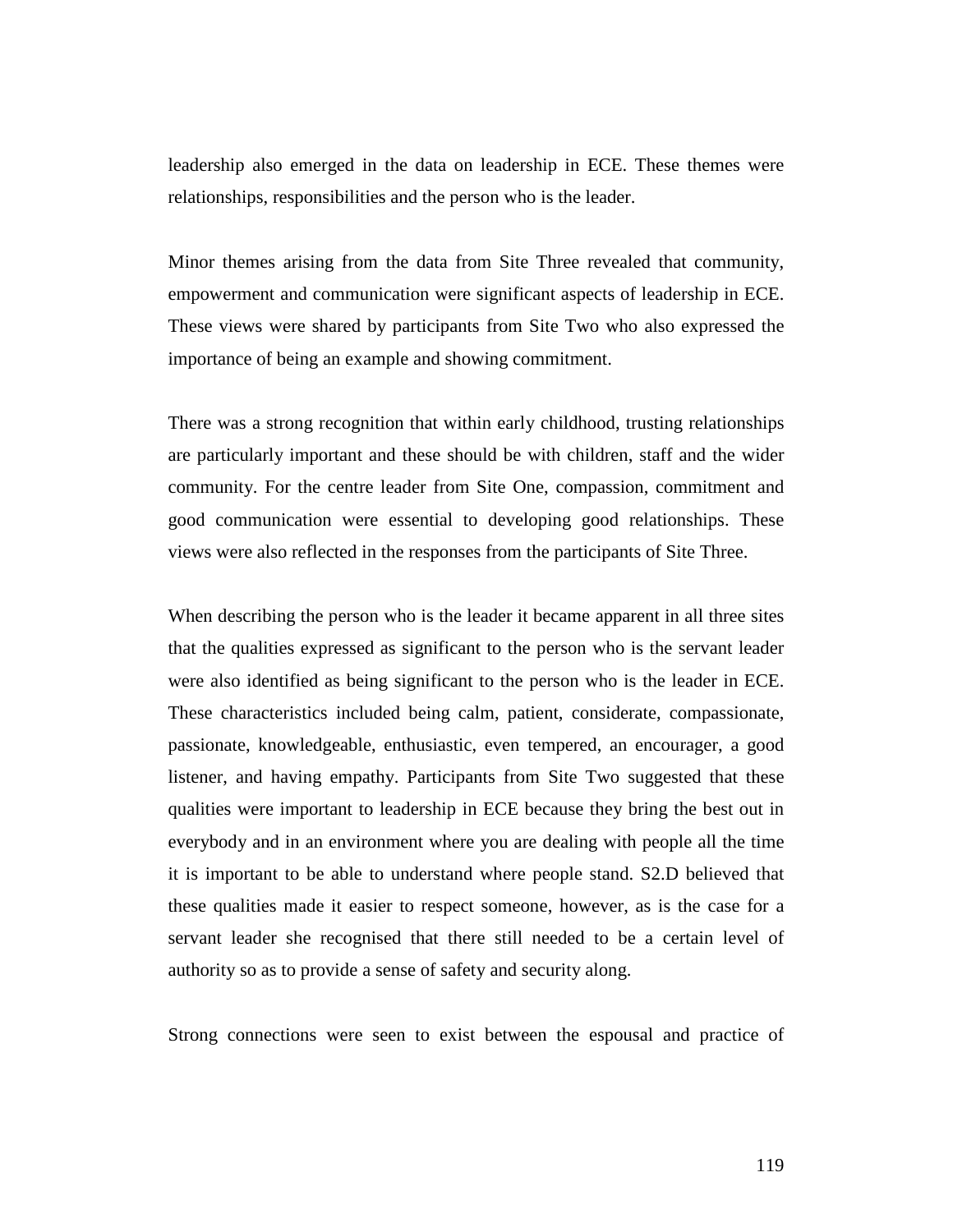servant leadership and *Te Whāriki*, the New Zealand early childhood curriculum document. Within this document the principles of relationships, family and community, empowerment, and holistic development are identified along with the strands of well-being, belonging, communication, exploration and contribution (Ministry of Education, 1996). Data gathered from each of the sites highlighted the links between these principles and strands and the participants' views and experiences of servant leadership. The concept of *Te Whāriki* as a 'woven mat' (Ministry of Education, 1996) was seen to be reflected in the idea by participant S3.C, that with servant leadership, people are working together rather than against each other.

#### **THE PARADOX OF SERVANT LEADERSHIP**

Servant leadership in itself can be viewed as a paradox, the two terms seemingly contradicting themselves (Spears, 2002, 2005). The word servant carries with it negative connotations due to its historical meaning. The paradox of these two words and the meaning attached to the word servant by one of the participants of Site One created some discussion in the focus group as each participant considered their view of this. This discussion enabled a deeper understanding of the term servant leadership and how the two words come together to form a unique style of leadership.

## **SUMMARY**

This chapter has sought to present a discussion of the findings that highlights the similarities and differences across each of the three sites used in this multi-site case study. The discussion has been structured according to the various themes emerging from the data. The findings have also been contextualised according to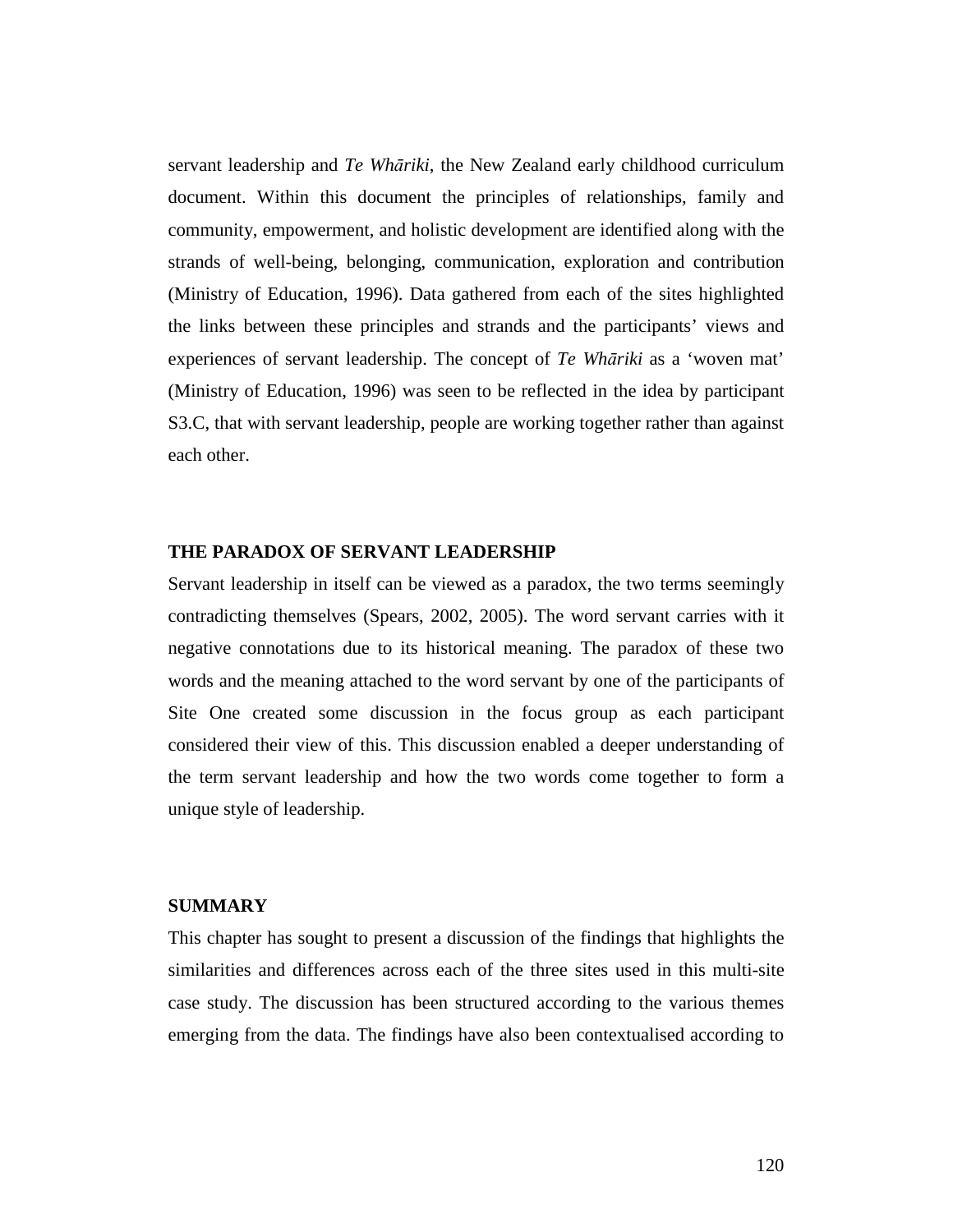the data specific to leadership in ECE and the New Zealand curriculum, *Te Whāriki*. Triangulation has been evident through the comparisons across the sites as well as the discussion of the perceptions of centre leaders, staff and parents. The data has also been compared alongside the servant leadership and leadership in ECE literature and research. These comparisons along with the triangulation of data have subsequently validated the findings.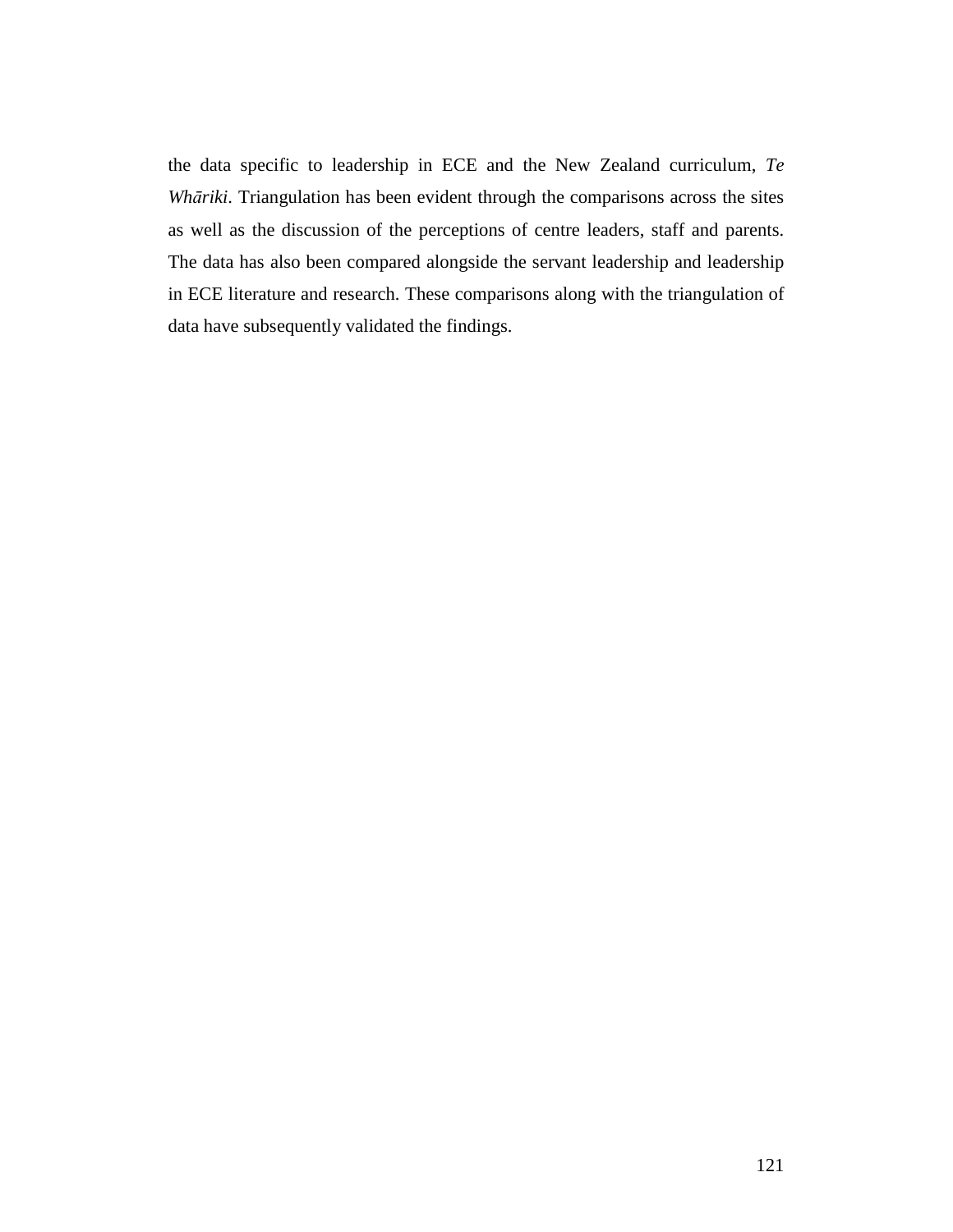# **Chapter Six CONCLUSIONS AND RECOMMENDATIONS**

## **INTRODUCTION**

This final chapter presents a review of the research project and highlights the major findings. Some recommendations for future practice of servant leadership in each of the sites are presented along with suggestions for future research.

The research questions for this research project were:

- 1. How is servant leadership defined in the literature and by early childhood leaders, staff and parents?
- 2. How and in what way do leaders in early childhood education perceive and demonstrate servant leadership?
- 3. How do staff and parents in early childhood education perceive and experience servant leadership in practice?

A multi-site case study was employed with a mainly qualitative approach. Interviews, focus groups and questionnaires were used to collect data from centre leaders, staff and parents respectively across three different early childhood centres. Each centre had a different structure and philosophy that guided its practice.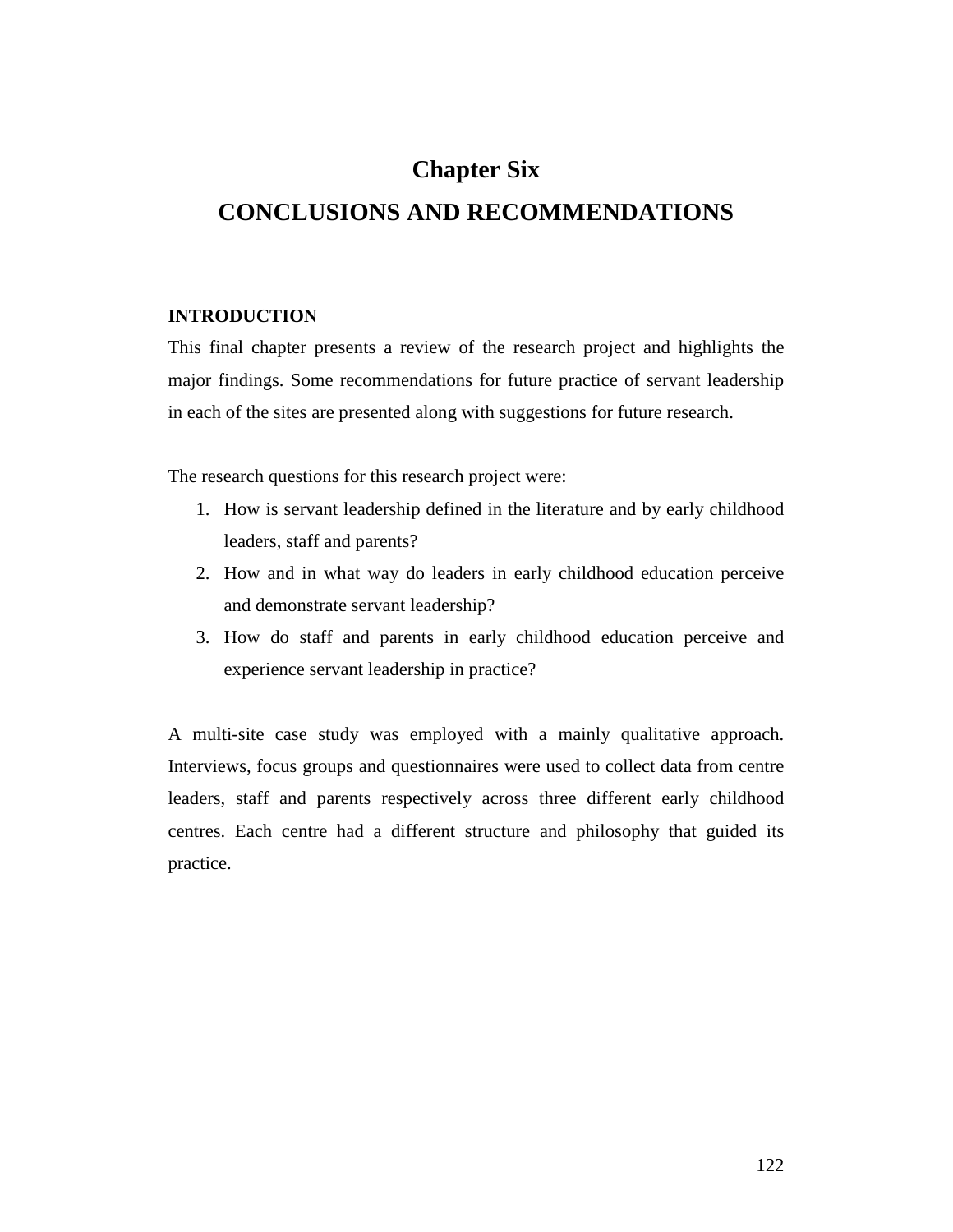#### **THE MAJOR FINDINGS**

## **Defining servant leadership**

The definitions of servant leadership found in the literature have been reiterated in the overall findings of this study. Servant leadership is outworked by a desire to serve and meet the needs of others (Greenleaf, 1977; Joseph & Winston, 2005). It is viewed as an authentic form of leadership where the traditional structure of an organisational pyramid is turned upside down (Avolio & Gardner, 2005). Values underpin the desire to lead from such a perspective and many would suggest that a spiritual foundation lies beneath the aspiration to practice servant leadership as they seek to follow the example of Jesus Christ who was perceived as a true servant leader. Servant leadership can be defined in terms of responsibilities, relationships and the person who is the leader where a range of characteristics can be applied to each aspect.

#### **Responsibilities**

Being a role model and leading by example is viewed as an essential aspect of servant leadership. As a servant leader seeks to walk alongside others they are willing to do whatever they ask of others without complaining (Laub, 1999). A servant leader has a responsibility to show commitment to what they do. To have a vision for the organisation is important, but more importantly is the sharing of this vision with other members of the organisation so that they too can share in the responsibility (Kouzes & Posner, 2007; Russell, 2001). This also enables decision making to be shared. The development of others is paramount as servant leaders seek to provide opportunities for others to grow and develop their strengths and weaknesses, providing encouragement and support along the way. Where necessary a servant leader will be willing to provide for others in order to meet their needs, serving them in whatever way is needed or in the best interests of others (Greenleaf, 1977; Russell & Stone, 2001).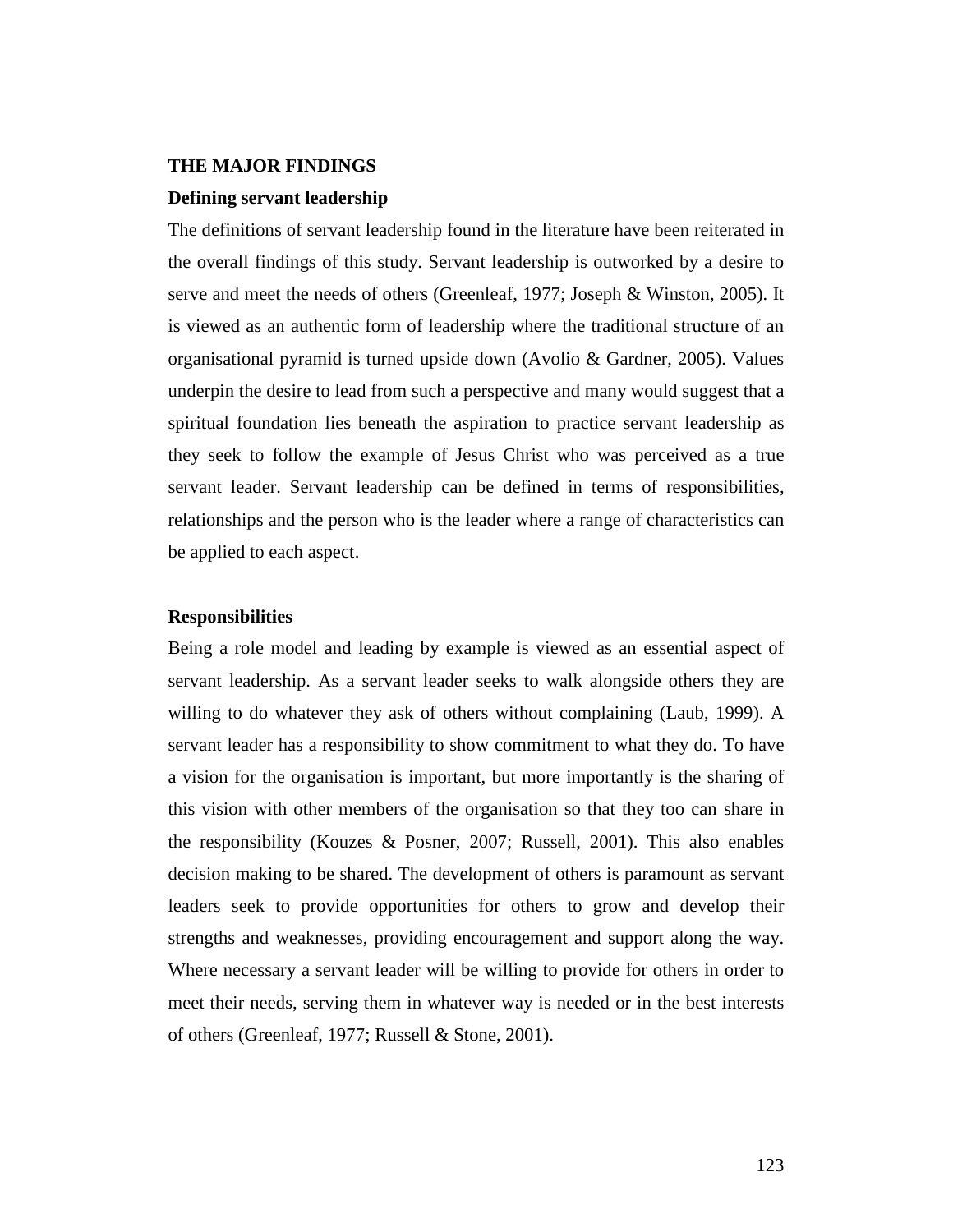From a servant leadership perspective, being a leader is viewed as a responsibility or function rather than a status. Despite this, servant leaders should demonstrate a certain level of authority. This enables others to feel secure and safe in the knowledge that issues will be dealt with appropriately as necessary and that individuals will know where they stand in various situations. Authority must not be seen as a chance to exercise power and control but rather as an opportunity to exercise humility (Duignan & Bhindi, 1997).

#### **Relationships**

As is evident in the literature and data, relationships are central to servant leadership (Laub, 1999; Sergiovanni, 1992). They cannot exist without respect shown between and toward others as people work alongside each other and seek to meet each other's needs. Seeing other people's worth and showing thoughtfulness toward others, is the outworking of respect. Listening to others is not only an important way of showing respect, it is also an essential aspect of communication and without communication relationships cannot be developed or maintained. Other aspects of relationships include support and encouragement, empowering others to grow in all areas and being open minded enough to show tolerance, diplomacy and forgiveness toward people (Spears, 2002, 2005; Joseph & Winston, 2005). The idea of community is important to relationships, being aware of others and their needs, breaking down relationship barriers and providing a sense of belonging. Relationships are complex and dynamic, the characteristics of the person who is the servant leader can have an impact on the type of relationships that are established.

## **The person who is the servant leader**

The person who is the servant leader has integrity. They are honest and trustworthy and are willing to walk the talk as they lead by example. A servant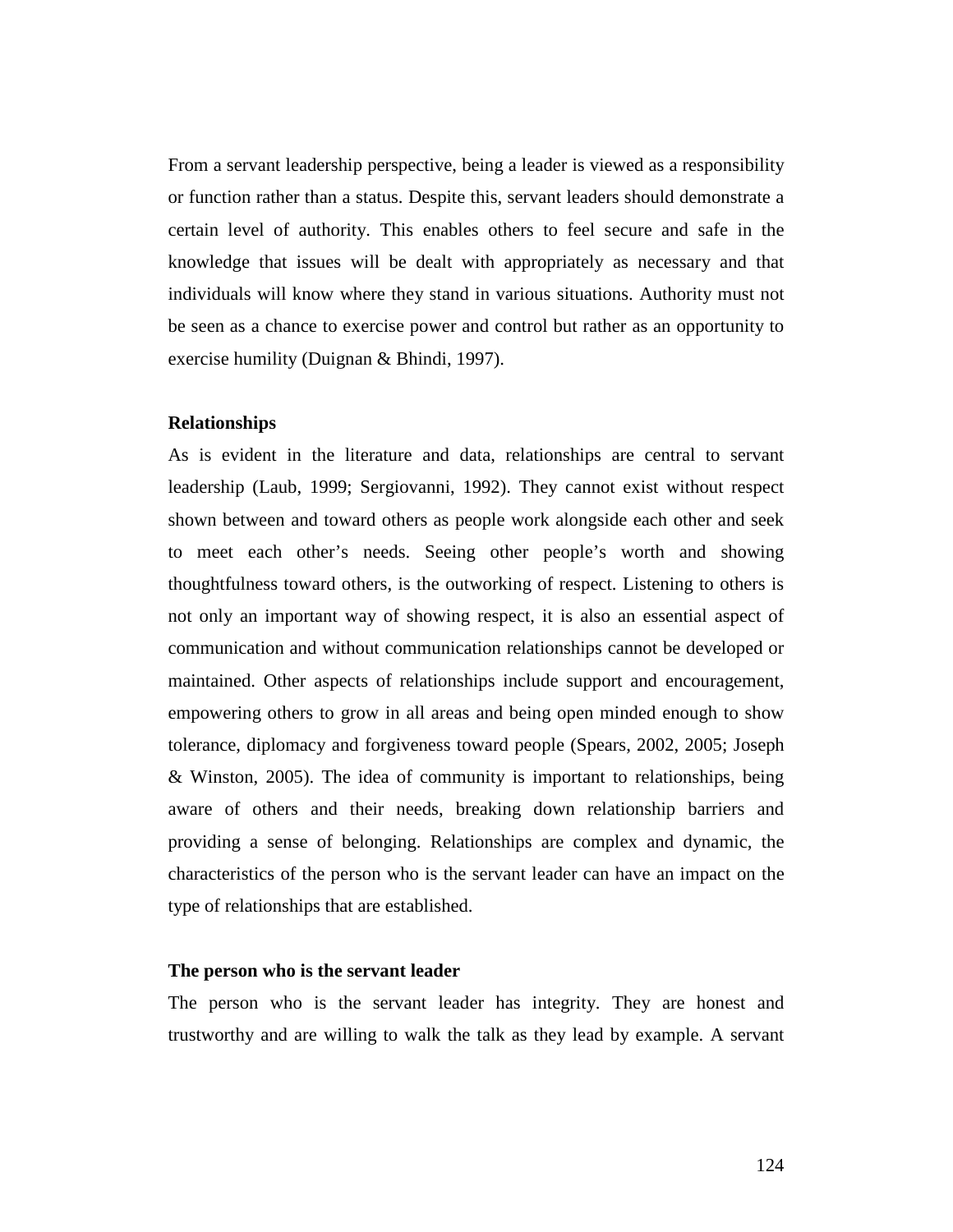leader shows humility and does not seek to place themselves higher than others (Greenleaf, 1977). Altruistic characteristics are evident in their lives as they show compassion, empathy, charity and kindness toward others (Spears, 1996, 2002, 2005). They genuinely care for people and fairness and justice are important. A servant leader is a learner as well as a teacher and is willing to reflect honestly.

## **The centre leaders' perception and practice of servant leadership**

The findings of this study showed that the centre leaders across the three different sites perceived servant leadership to be a responsibility rather than a status. They recognised that while they held a specific position of leadership this did not give them any power over the staff in their centres. These findings support the literature which also highlights the idea of servant leadership being a responsibility or function rather than a status (Kouzes & Posner, 2007). All three leaders highlighted the relational aspects of their practice, as they described the ways in which they sought to develop a strong sense of team and work alongside the staff.

The centre leaders saw themselves as role models who had a responsibility to lead by example. They were committed to show others rather than tell others and were not willing to ask staff to do anything they weren't willing to do themselves. They had a genuine desire to meet the needs of the staff in their centres and the centre leaders from one site considered it important to provide for staff, giving financial support to staff who were studying.

The centre leaders all provided examples of how they had demonstrated servant leadership in various ways. These provided evidence to show how their espoused views of servant leadership aligned with their practice although for one centre this did not always line up with the experiences shared by the staff.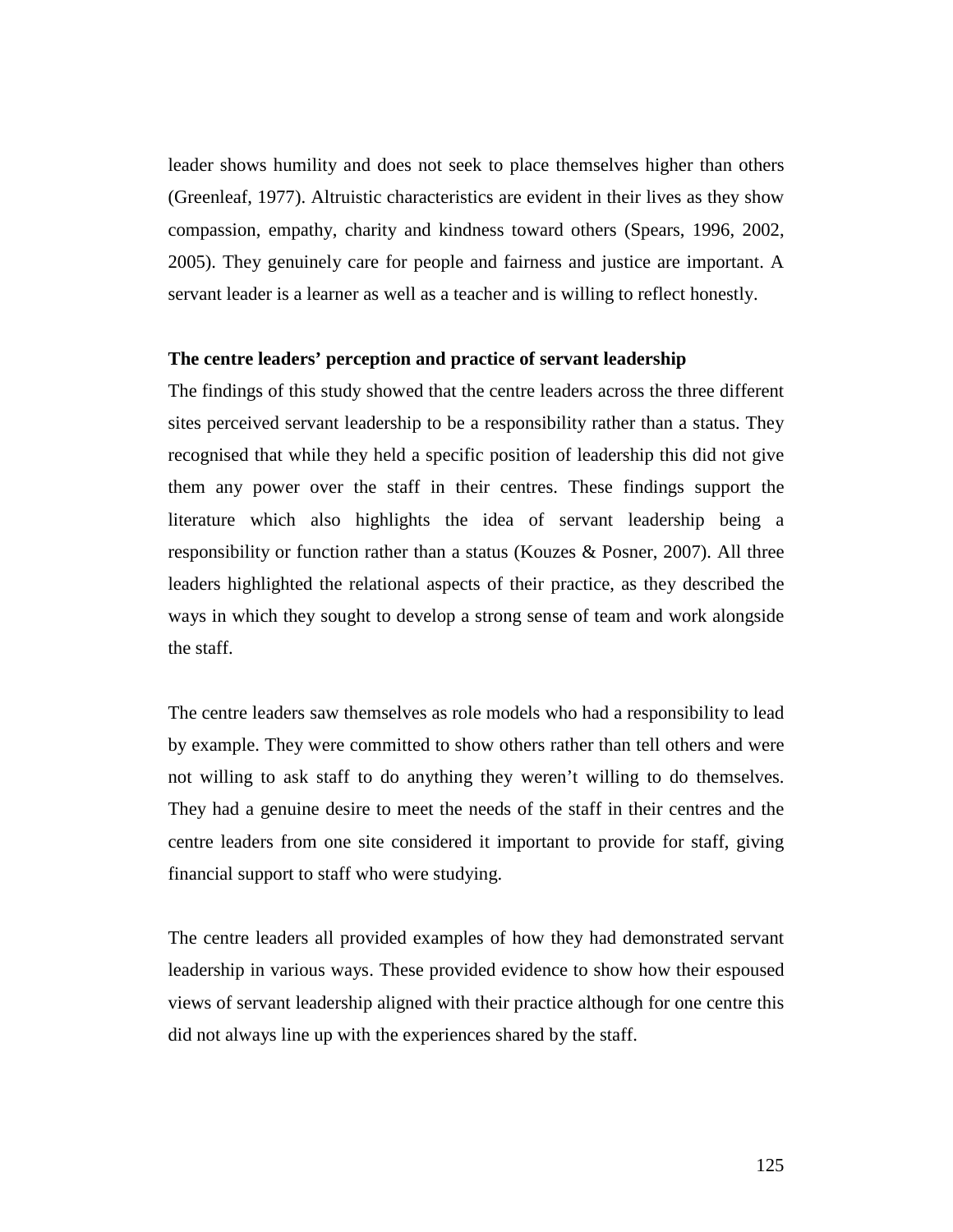Where the centre leader role was shared by two people there was recognition that the two had different ways of working with people as is to be expected with different personality types. Where one leader considered herself to be task focused the other leader saw herself as a people person. While this provided certain benefits in being able to work according to strengths, it also created certain barriers to the practice of servant leadership. These barriers were particularly experienced by the staff of this centre.

Other barriers to the practice of servant leadership outlined by the centre leaders included time constraints, administration tasks, policies, regulations and requirements, the past experiences of staff and being human.

## **Staff and parent perceptions and experiences of servant leadership**

The findings of this study revealed that servant leadership was viewed by staff in a similar way to the centre leaders. It was acknowledged as a style of leadership that recognised the importance of relationship where one of the responsibilities was to lead by example and be a role model to others. This view reiterates the perspectives in literature where personal example and role modelling are seen to be essential for leaders in influencing others (Russell & Stone, 2002). The qualities and attributes of the person who is a leader were central to the perceptions of two out of three sites. For the other site, the emphasis was placed more strongly on the responsibilities of the servant leader and relationships.

Staff across the three sites provided examples of how they experienced servant leadership within their respective centres. There was general alignment between the stories and examples that the centre leaders had provided and those of the staff. The sense of team was strong among staff members and the findings showed that there were opportunities for the staff to practice servant leadership themselves,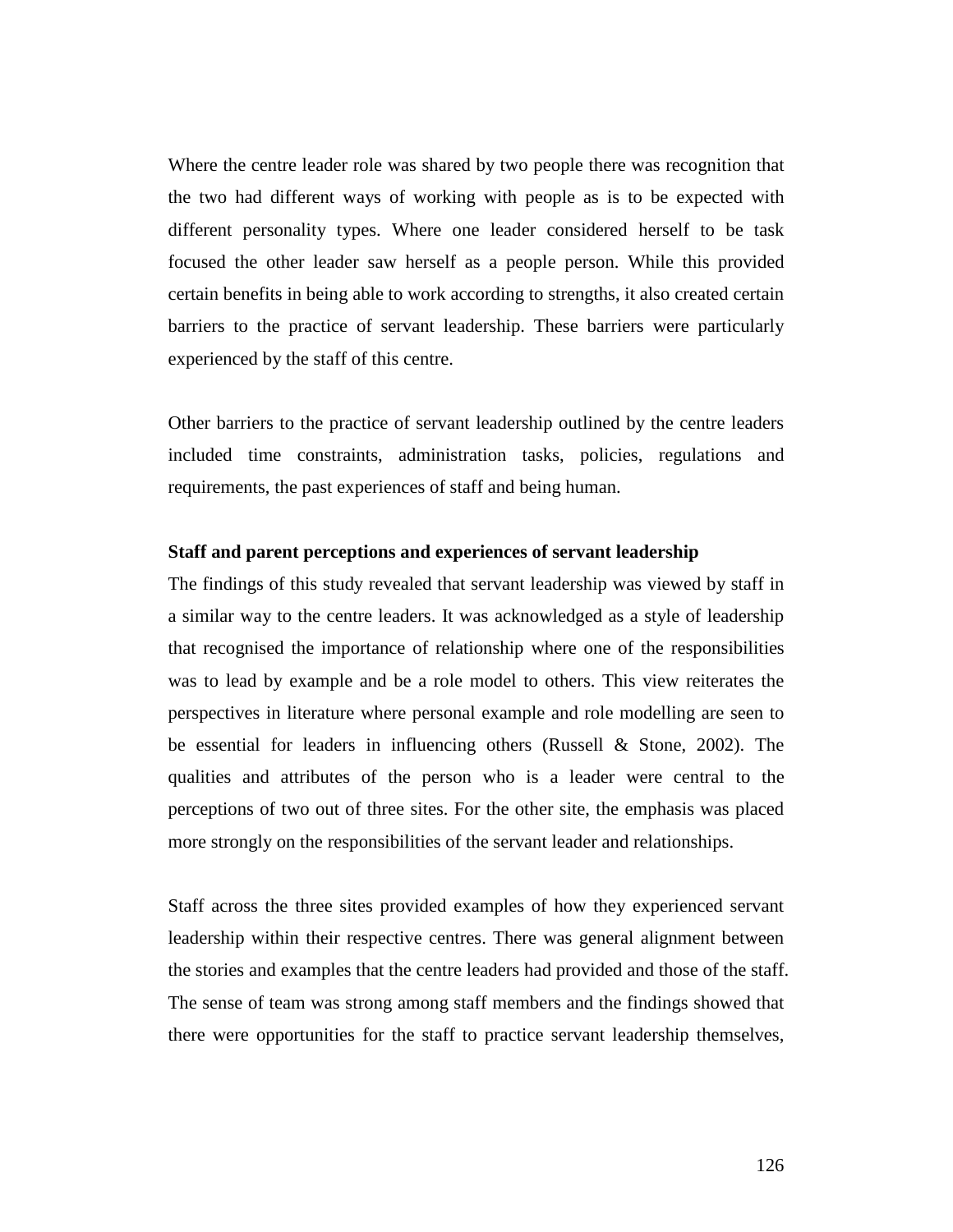particularly in relation to working with parents.

For Site Two, where there were two centre leaders, the findings revealed that the staff experienced servant leadership in a slightly different way to what was espoused by the centre leaders. This appeared to be as a result of the differences in leadership styles and miscommunication or lack of communication that sometimes occurred as a result of two people not always giving the same messages. This provided a barrier to the practice of servant leadership for the staff in the centre.

Other perceived barriers to the practice of servant leadership from the perspective of the staff included attitudes, relationship differences, personal experiences, personalities and trying to prove something. The findings suggested that these barriers were not necessarily experienced within the centres.

Relationships with parents were viewed as of extreme importance to the staff and centre leaders across all three sites. The findings revealed a commitment on the part of staff and centre leaders to involve parents, develop relationships and serve them in a number of ways. This commitment on the part of the centres to relate to parents and whānau was clearly influential in how the parents experienced servant leadership.

The questionnaires from parents revealed that they viewed staff as demonstrating the qualities and attributes of servant leadership at a high level. Their experiences of servant leadership were positive and appeared to be viewed through the way in which they felt their children were treated in the centres.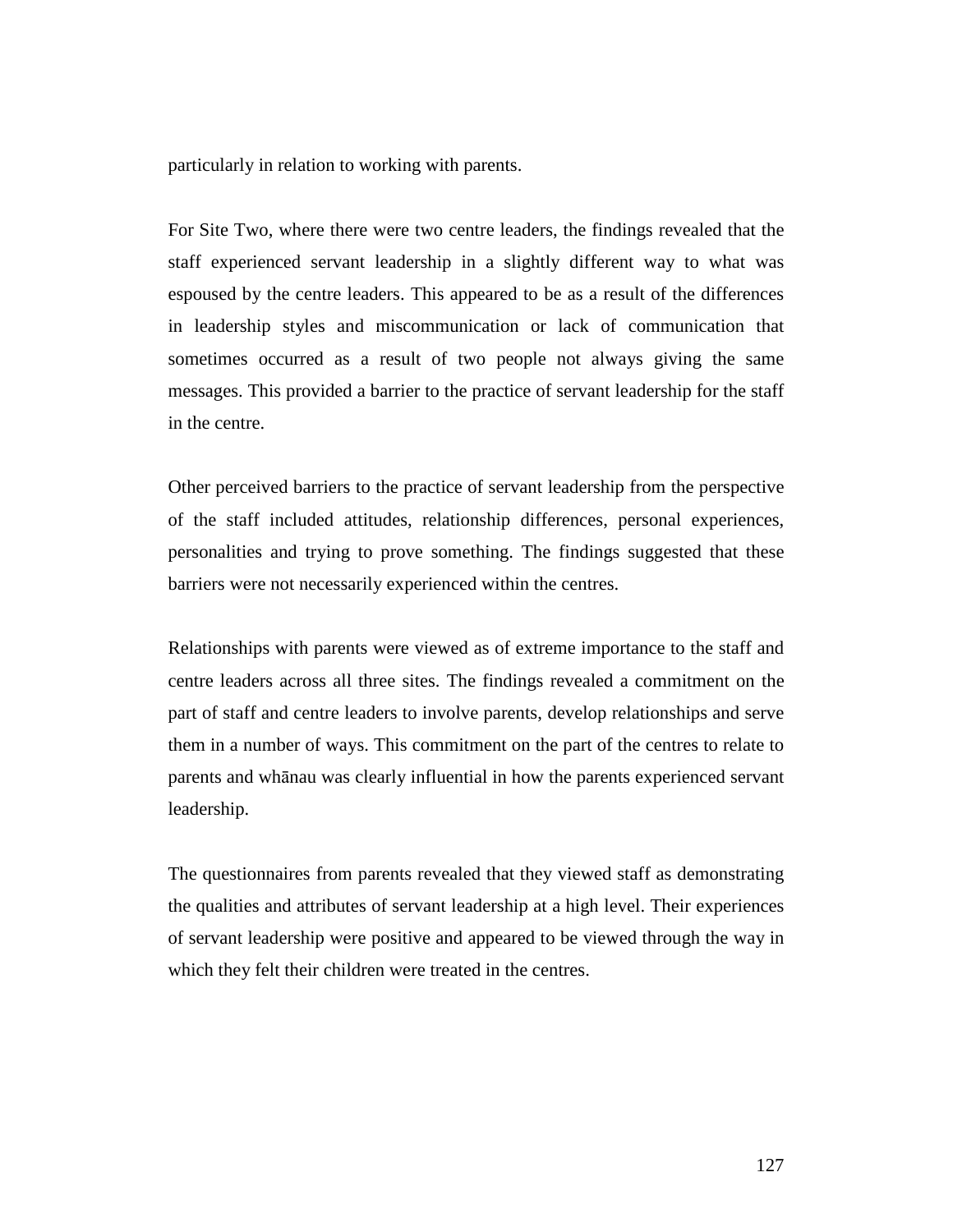## **The Strengths and Limitations of this Study**

The multi-site, multi-method approach to this study allowed for a broad perspective of servant leadership within ECE to be examined. The use of three sites and interviews, focus groups and questionnaires undertaken with centre leaders, staff and parents respectively allowed for triangulation of the results.

The low return rate for the questionnaires was a limitation for the study as it meant that the range of responses was limited. This affected the overall response ratings of the questionnaires and therefore altered the results.

While each of the centres clearly espoused a significant number of characteristics of servant leadership and the Education Review Office reports showed this, two of the three centres did not specifically refer to their leadership practices as servant leadership. As a result some of the staff and the centre leaders from these sites took time to do a small amount of reading on the topic before the focus groups and interviews. This may have influenced their espoused views of servant leadership.

## **RECOMMENDATIONS**

#### **The future practice of servant leadership in ECE**

To enhance the practice of servant leadership in ECE I recommend that:

• Staff from the centres involved in this study take time to develop a greater understanding of servant leadership and the implications of this for further practice.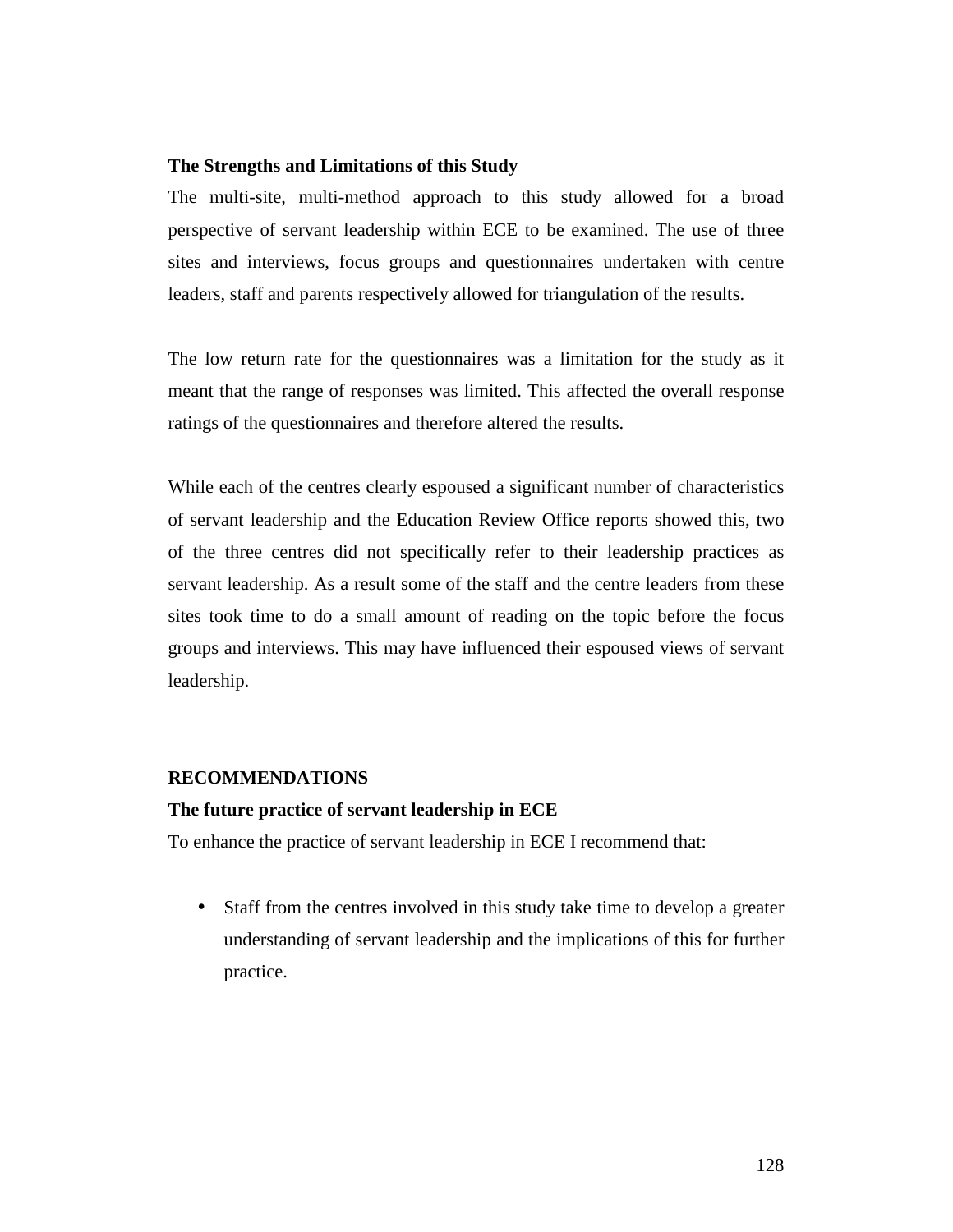- Staff from the centres involved in this study are more intentional about the practice of servant leadership within their respective centres.
- Servant leadership be considered as a valid form of leadership in ECE and therefore be added to the teaching of leadership in teacher education programmes.

## **Suggestions for Future Research**

- Valuable insight into the leadership practice of three early childhood centres was gained from this research project. Follow up research with these centres to see if and/or how this particular research project has impacted the practice of centre leaders and staff may provide another level of understanding.
- This research project has provided an insight into servant leadership in ECE. It has shown a correlation between the concept of servant leadership and leadership in ECE literature. It is my suggestion therefore that further research is undertaken to consider the correlation between the two. It may even be useful to study the way in which the practice of servant leadership in ECE influences the quality of practice in early childhood centres.
- The findings of this project showed that the characteristics and themes of servant leadership were similar to the principles and strands of the New Zealand early childhood curriculum document *Te Whāriki*. It would be useful to carry out a focused study on the connection between these. This could be used to inform practice within New Zealand early childhood centres.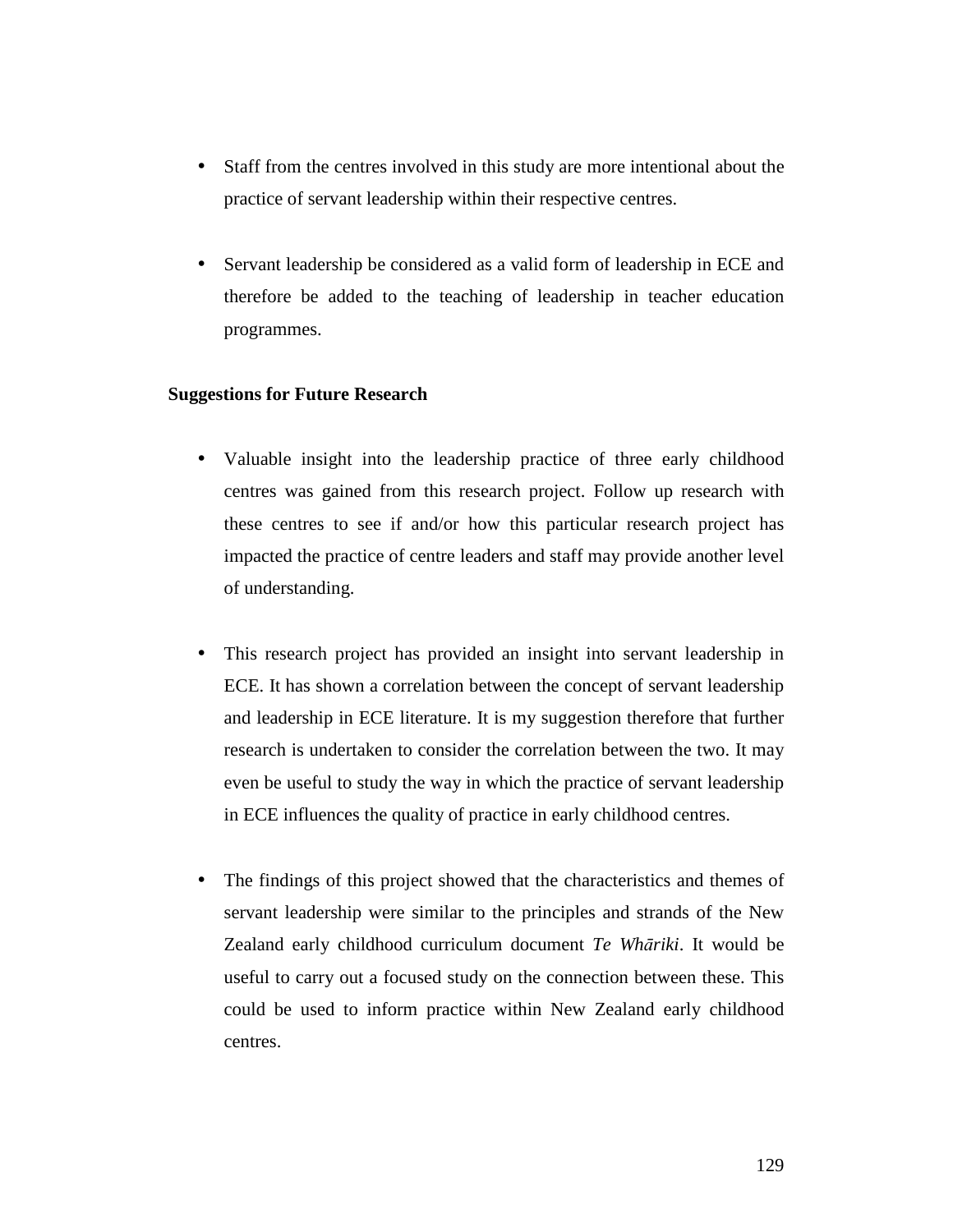## **CONCLUDING COMMENTS**

This thesis sought to investigate the espousal and practice of servant leadership in three different early childhood centres. At the start of this project a lack of research had been identified in the areas of servant leadership and leadership in ECE. Combined, there was very little literature on servant leadership in ECE. By undertaking this research I have been able to contribute to the wider body of knowledge of servant leadership as well as the literature and research on leadership in ECE.

The study has been beneficial for the participants of the centres involved as they themselves have gained a greater insight into servant leadership and their own leadership practices. It has also been an insightful journey for me as I have gained a greater understanding of both servant leadership in ECE and what it means to be a researcher.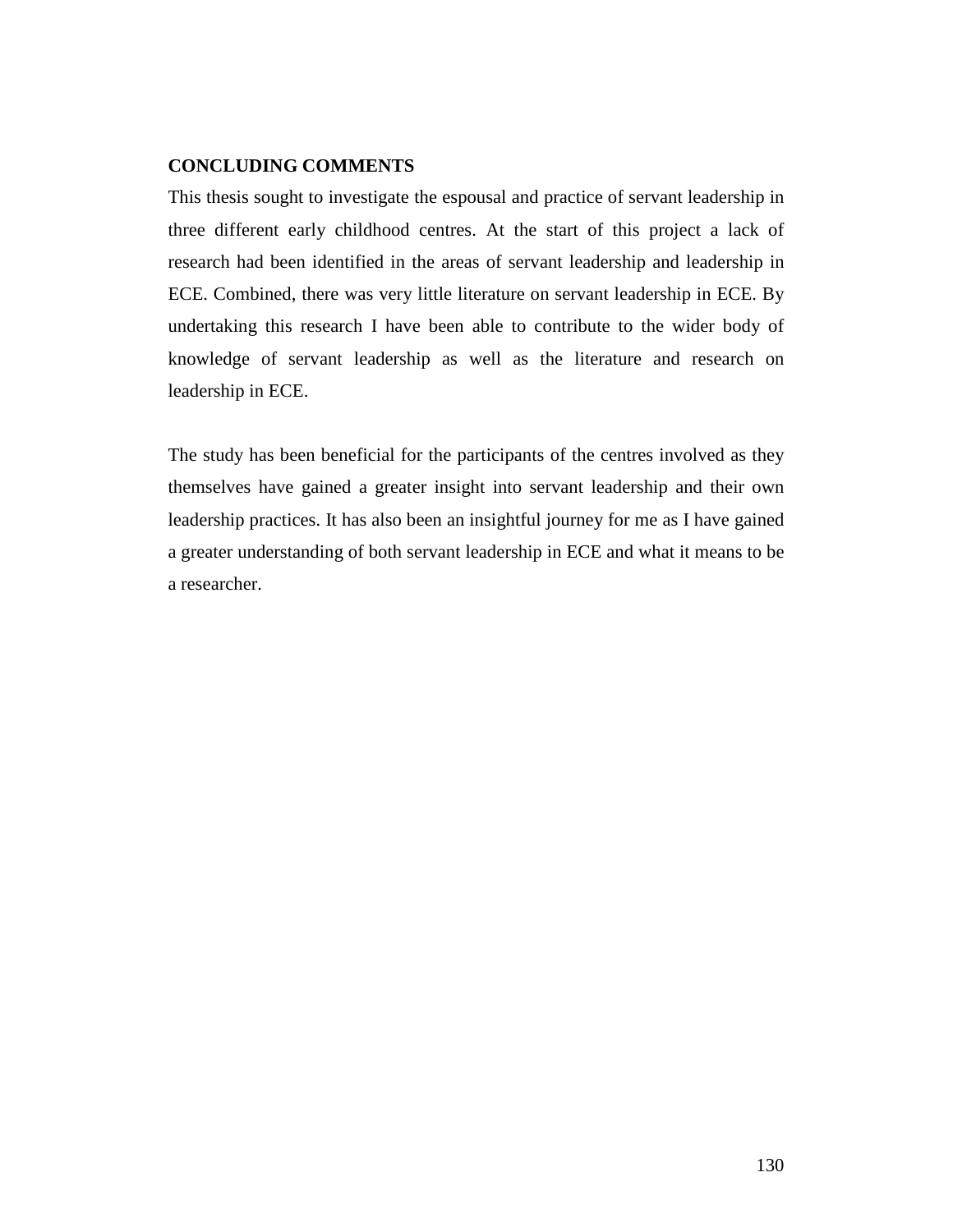## **REFERENCES**

- Avolio, B. J., & Gardner, W. L. (2005). Authentic leadership development: Getting to the root of positive forms of leadership. *The Leadership Quarterly, 16*(3), 315-338.
- Beazley, H., & Beggs, J. (2002). Teaching Servant Leadership. In L. C. Spears & M. Lawrence. (2002). (Eds.). *Focus on leadership: Servant leadership for the*  $21^{st}$  *century.* New York, NY: John Wiley & Sons, Inc.
- Bennis, W. (2002). Become a Tomorrow Leader. In L. C. Spears & M. Lawrence. (2002). (Eds.). *Focus on leadership: Servant leadership for the 21st century.* New York, NY: John Wiley & Sons, Inc.
- Blasé, J., & Blasé, J. (2000). Effective instructional leadership: Teachers' perspectives on how principals promote teaching and learning in schools. *Journal of Educational Adminsitration, 38*(2), 130-141.
- Bolman, L., & Deal, T. (2008). *Reframing organisations: Artistry, choice and leadership* (4<sup>th</sup> ed.). San Francisco, CA: Jossey-Bass
- Bryman, A. (2008). *Social research methods* (3<sup>rd</sup> ed.). New York: Oxford University Press.
- Burkhardt, J., & Spears, L. C. (2002). Servant leadership and philanthropic institutions. In L. C. Spears & M. Lawrence. (2002). (Eds.). *Focus on leadership: Servant leadership for the 21st century.* New York, NY: John Wiley & Sons, Inc.
- Bush, T. (2003). *Theories of educational leadership and management* (3<sup>rd</sup> ed.). London: Sage Publications.
- Cardno, C. & Collett, D. (2004). Curriculum leadership: Secondary schools principals' perspectives on this challenging role in New Zealand. *New Zealand Journal of Educational Leadership, 19*(2), 15-29.
- Carr, V., Johnson, L., & Corkwell, C. (2009). Principle-centred leadership in early childhood education. *Dimensions of Early Childhood, 37*(3), 25-31.
- Cohen, L., Manion, L., & Morrison, K. (2007). *Research methods in education*   $(6<sup>th</sup>$  ed.). Abingdon: Routledge.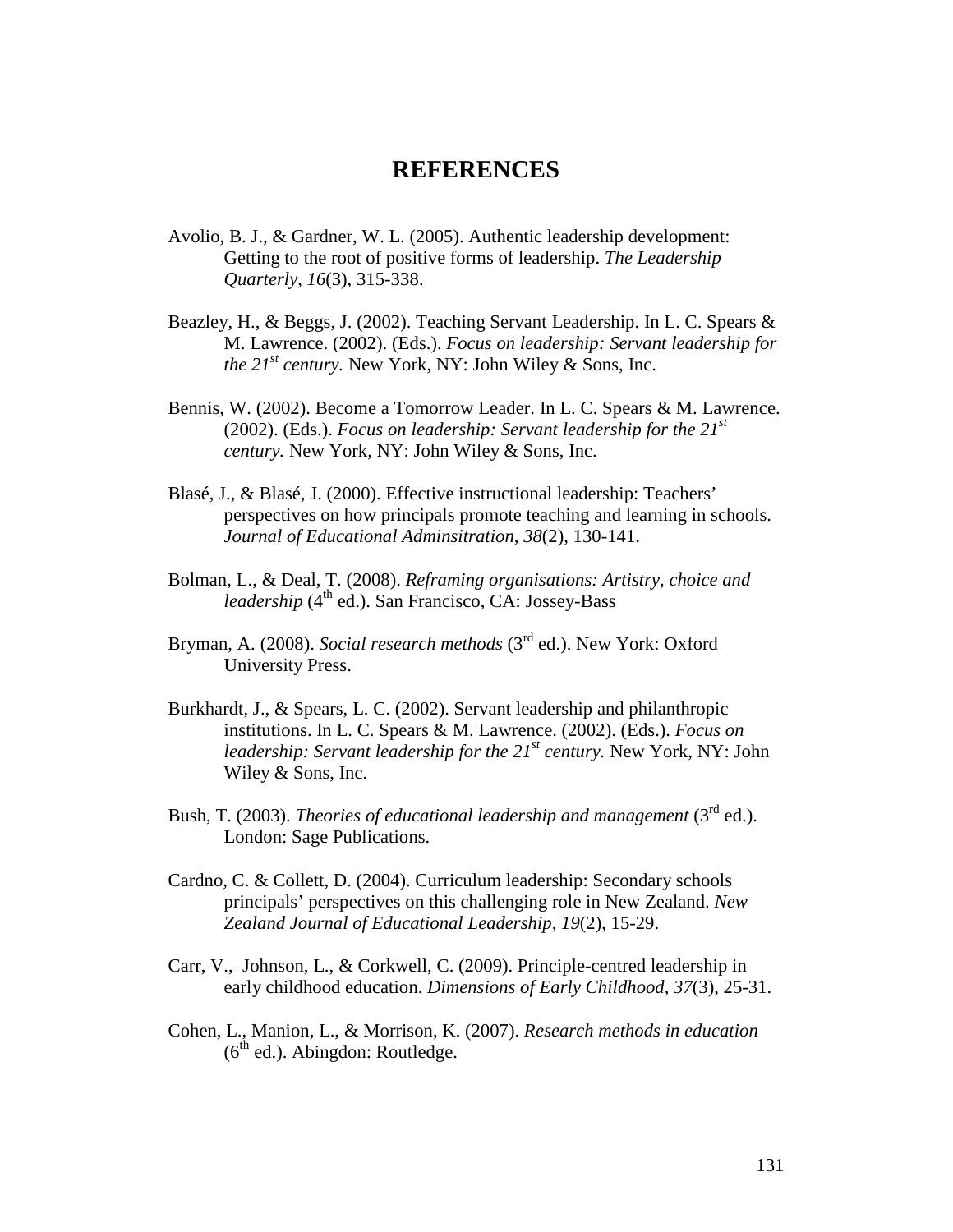- Couse, L. J., & Russo, H. L. (2006). Service-learning: mentoring leadership skills in the experienced teacher. *Mentoring and Tutoring, 14*(1), 33-48.
- Creswell, J. W. (2002). *Research design: Qualitative, quantitative and mixed methods approaches.* Thousand Oaks, CA: Sage Publications.
- Dana, N. F., & Yendol-Hoppey, D. (2005). Becoming an early childhood teacher leader and an advocate for social justice: A phenomenological interview study. *Journal of Early Childhood Teacher Education, 26*, 191-206.
- Davidson, C. & Tolich, M. (2003). Competing traditions. In C. Davidson & M. Tolich, (Eds.). *Social science research in New Zealand: Many paths to understanding* (2<sup>nd</sup> ed.). (pp. 23-38). Auckland, NZ: Person Education.
- Dennis, R. S. (2005) Development of the servant leadership assessment instrument. *Leadership & Organization Development Journal, (26)* 8, 600-615.
- Denzin, N. K., & Lincoln, Y. S. (2005). Introduction: The discipline and practice of qualitative research. In N. K. Denzin & Y. S, Lincoln, (Eds.). *The Sage handbook of qualitative research* (3<sup>rd</sup> ed.). (pp. 1-32). Thousand Oaks, CA: Sage.
- DePree, M. (2002). Servant Leadership : Three Things Necessary. In L. C. Spears & M. Lawrence. (2002). (Eds.). *Focus on leadership: Servant leadership for the*  $21^{st}$  *century.* New York, NY: John Wiley & Sons, Inc.
- Duignan, P. A., & Bhindi, N. (1997). Authenticity in leadership: An emerging perspective. *Journal of Educational Administration, 35*(3), 195-209.
- Ebbeck, M., & Waniganayake, M. (2003). *Early childhood professionals: Leading today and tomorrow.* Eastgardens, NSW: MacLennan + Petty Pty Limited.
- Fidler, B. & Atton, T. (2004). *The challenges of contemporary school leadership.*  London: Routledge Falmer.
- Fontana, A., & Frey, J. H. (2005). The interview: From neutral stance to political involvement. In N. K. Denzin & Y. S. Lincoln, (Eds.). *The Sage handbook of qualitative research.* (3rd ed.). (pp. 695-728). Thousand Oaks, CA: Sage.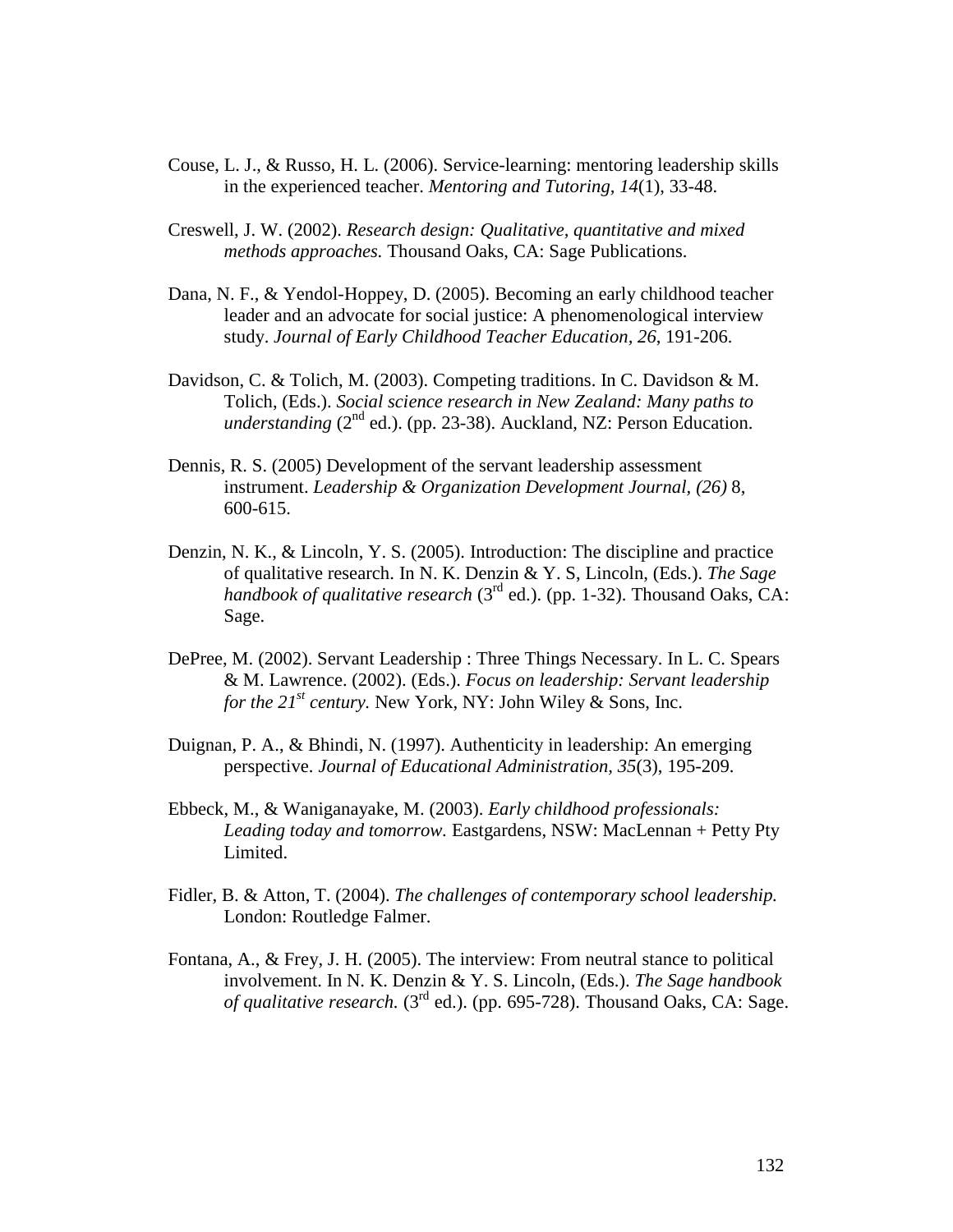- Greenleaf, R. K. (1977). *Servant leadership: A journey into the nature of legitimate power and greatness.* Mahwah, NJ: Paulist Press.
- Gronn, P. (2003). Leadership: Who needs it? *School Leadership & Management, 23*(3), 267-290.
- Harris, A. (2005). Leading from the chalk-face: An overview of school leadership. *Leadership, 1*(1), 73-87.
- Hinds, D. (2000). Research instruments. In D. Wilkinson (Ed.). *The researcher's toolkit: The complete guide to practitioner research*. (pp. 41-54). London: RoutledgeFalmer.
- Hoy, W. & Miskel, C. (2008). *Educational administration: Theory, research and practice* (8<sup>th</sup> ed.). New York: McGraw Hill.
- Joseph, E. E., & Winston, B. E. (2005). A correlation of servant leadership, leader trust, and organizational trust. *Leadership and Organisation Development Journal, 26*(1), 6-22.
- Keeves, H. P. (1997). Methods and Processes in Educational Research. In J. P. Keeves, (Ed.). *Educational research, methodology, and measurement: An international handbook.* (pp. 277-285). Oxford: Pergamon.
- Kouzes, J. M., & Posner, B. Z. (2007). *The leadership challenge*.  $(4^{th}$  ed.). San Francisco, CA: Jossey-Bass.
- Laub, J. A., (1999). *Assessing the servant organisation: Development of the servant organisational leadership assessment (SOLA) instrument.* Ph.D. thesis, Florida Atlantic University.
- Leithwood, K. (2003). Teacher leadership: Its nature, development, and impact on schools and students. In M. Brundrett, (Ed.). *Leadership in education.* (pp. 103-117). London: Sage Publications Ltd.
- Lincoln, Y. S., & Guba, E. G. (2005). Paradigmatic controversies, contradictions, and emerging confluences. In N. K. Denzin & Y. S. Lincoln (Eds.). *The Sage handbook of qualitative research* (pp. 191 – 215). Thousand Oaks, CA: Sage Publications.
- Maxwell, J. C. (1998). *The 21 irrefutable laws of leadership.* Nashville, TN: Thomas Nelson Publishers.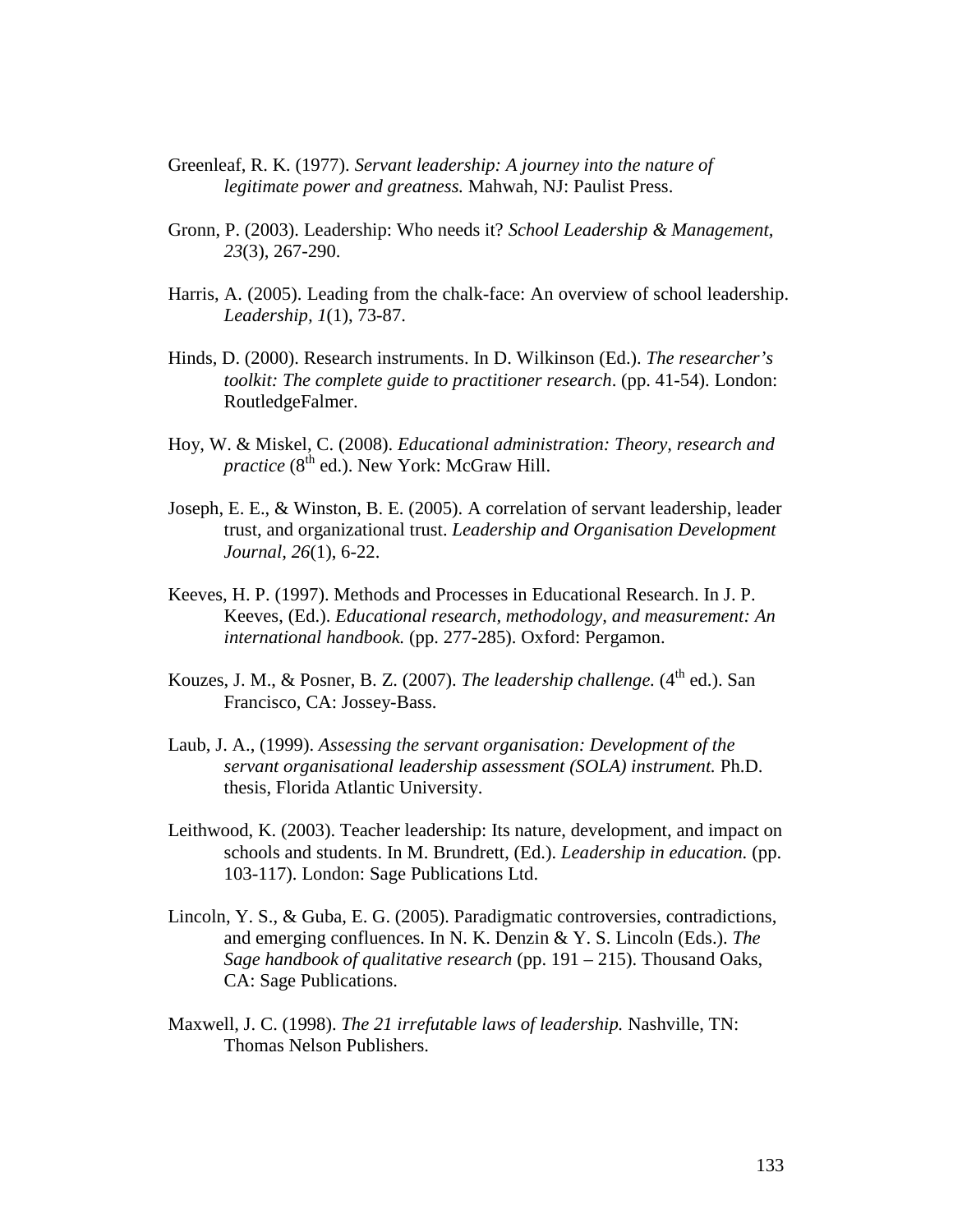- McGee-Cooper, A., & Trammell, D. (2002). From hero-as-leader to servant-asleader. In L. C. Spears & M. Lawrence. (2002). (Eds.). *Focus on leadership: Servant leadership for the 21st century.* New York, NY: John Wiley & Sons, Inc.
- Meade, A. (2008). *Research needs in the early childhood sector. An interview with Dr Anne Meade. Programme Coordinator for the Centres of Innovation programme.* Retrieved from: http://www.tlri.org.nz/pdfs/backgroundpaper-pdfs/early-childhoodsector.pdf
- Merriam, S. B. (1998). *Qualitative research and case study applications in education*. San Francisco, CA: John Wiley & Sons.
- Ministry of Education. (1996). *Te Whāriki: He whāriki mātauranga mō ngā mokopuna o Aotearoa, Early childhood curriculum.* Wellington, NZ: Learning Media Ltd.
- Muijs, D., Aubrey, C., Harris, A., & Briggs, M. (2004). How do they manage? A review of the research on leadership in early childhood. *Journal of Early Childhood Research 2*(2). 157-169.
- Nupponen, H. (2006a). Framework for developing leadership skills in child care centres in Queensland, Australia, *Contemporary Issues in Early Childhood, 7*(2), 146-161.
- Nupponen, H. (2006b). Leadership concepts and theories: Reflections for practice for early childhood directors. *Australian Journal of Early Childhood, 31*(1), 43-50.
- Parolini, J., Patterson. K., & Winston, B. (2009). Distinguishing between transformational and servant. *Leadership & Organization Development Journal, 30*(3), 274-291.
- Razik, T. A., & Swanson, A. D. (2001). *Fundamental concepts of educational leadership.* (2<sup>nd</sup> ed.) Upper Saddle River, NJ: Prentice-Hall, Inc.
- Robinson, V. M. J. (2006). Putting education back into educational leadership. *Leading & Managing. 12*(1), 62-75.
- Rodd, J. (2006). *Leadership in early childhood* (3rd ed.). St Leonards, NSW: Allen & Unwin.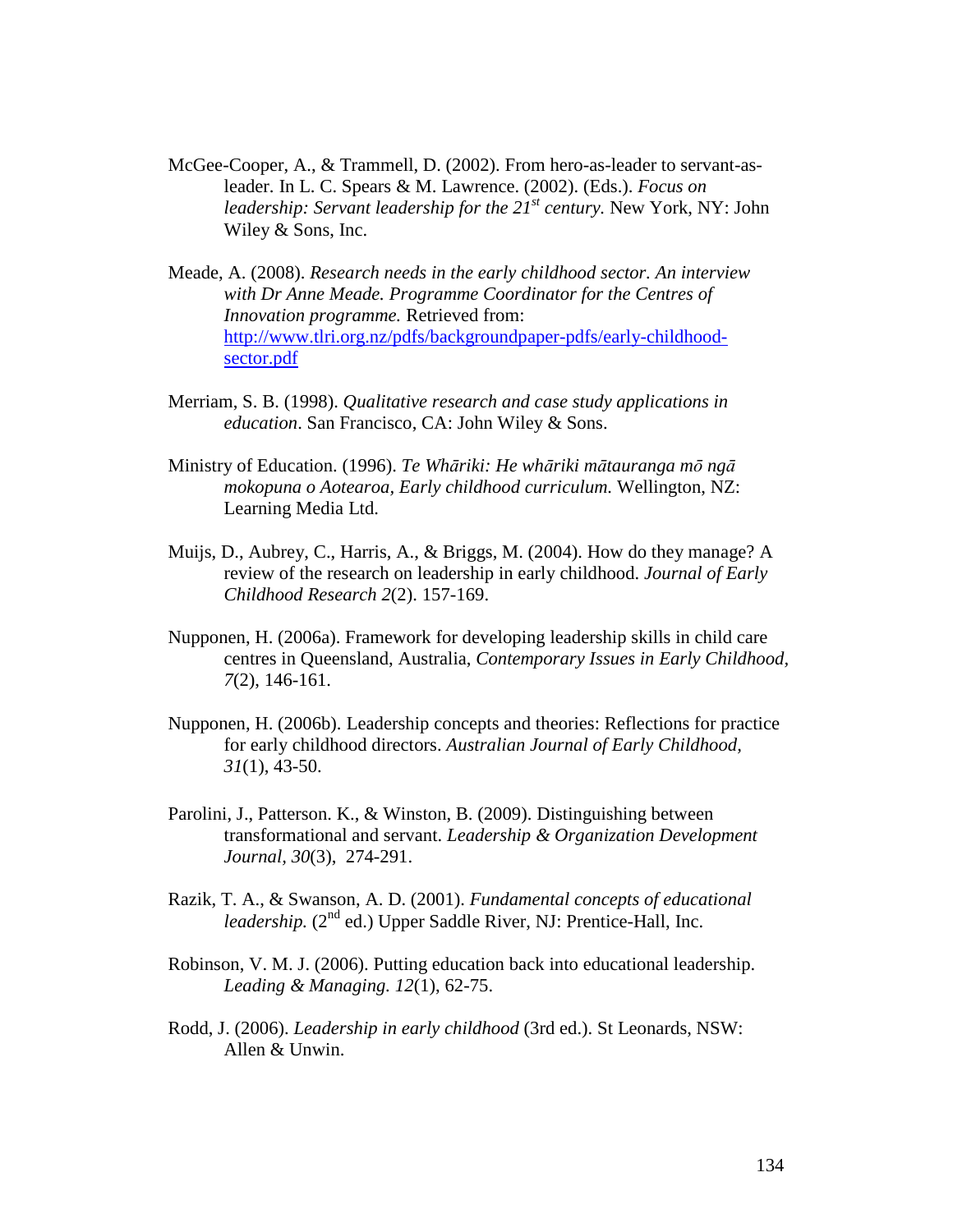- Russell, R. F. (2001). The role of values in servant leadership. *Leadership & Organization Development Journal,* 22(2), 76-83.
- Russell, R. F., & Stone, A. G. (2002). A review of servant leadership attributes: developing a practical model. *Leadership & Organisation Development Journal, 23*(3), 145-157.
- Scrivens, C. (2000). Leadership: What do we want it to look like? *Early Education, 22,* 33-37.
- Scrivens, C. (2002). Redefining leadership for early childhood services. *Delta, 54*(1&2), 43-56.
- Sendjaya, S., & Pekerti, A. (2010). Servant leadership as antecedent of trust in organisations. *Leadership and Organisation Development Journal, 31*(7), 643-661.
- Sergiovanni, T. (1992). *Moral leadership: Getting to the heart of school improvement.* San Francisco, CA: Jossey-Bass, Inc., Publishers.
- Sergiovanni, T. (2001). *Leadership: What's in it for schools?* London: Routledge Falmer.
- Simkins, T. (2005). Leadership in Education: What works' or 'what makes sense?' *Educational Management Administration & Leadership, 33*(1), 9-26.
- Southworth, G. (2004). *Primary school leadership in context: leading small, medium and large sized schools.* London: Routledge Falmer.
- Spears, L. (1996). Reflections on Robert K. Greenleaf and servant leadership. *Leadership and Organisation Development Journal, 17*(7), 33-35.
- Spears, L. C. (2002) Tracing the past, present, and future of servant leadership. In L. C. Spears & M. Lawrence. (2002). (Eds.). *Focus on leadership: Servant leadership for the 21<sup>st</sup> century.* New York, NY: John Wiley & Sons, Inc.
- Spears, L. C. (2005). *The understanding and practice of servant leadership.* Retrieved from: http://www.regent.edu/acad/global/conferences/servant/home.shtml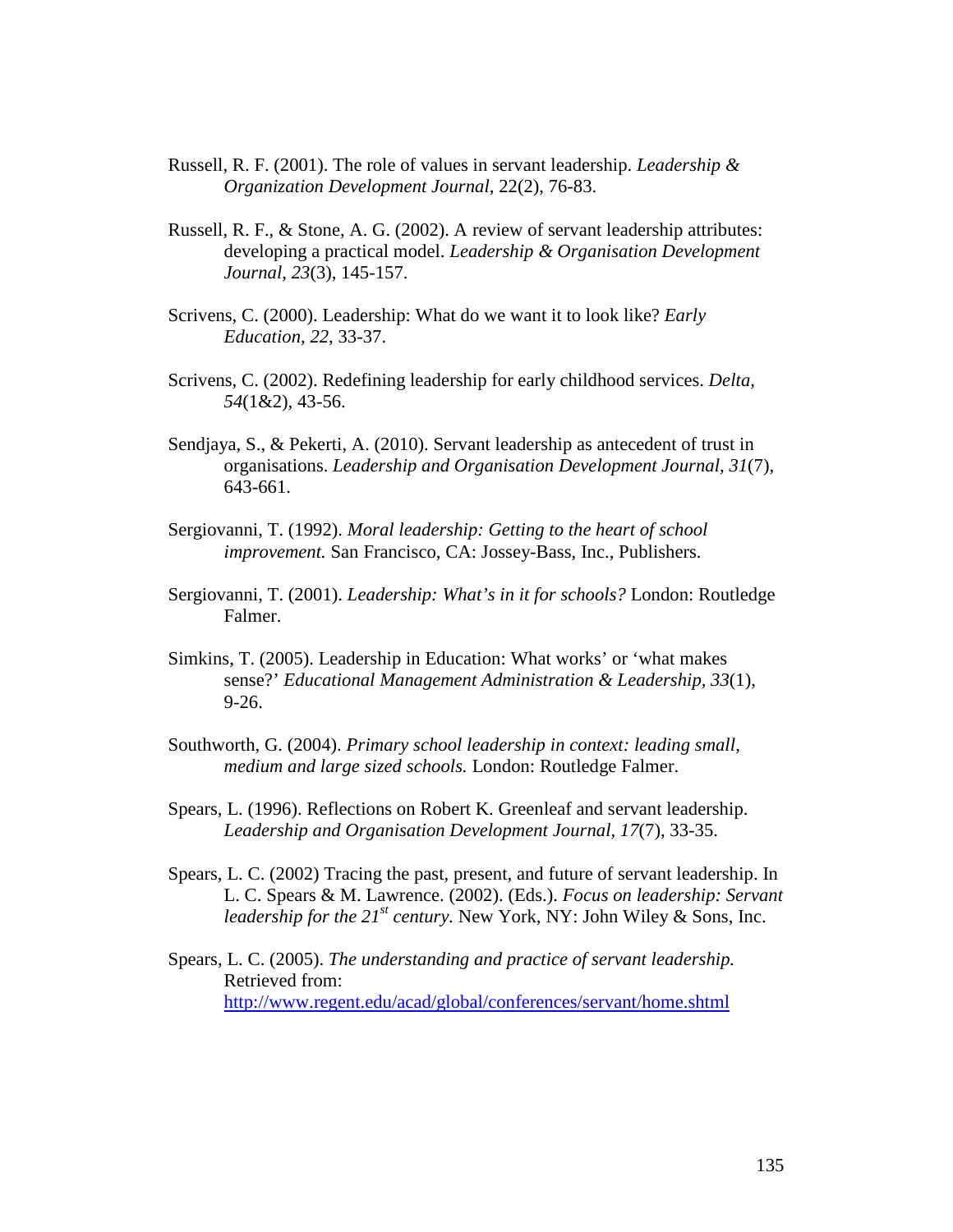- Starratt, R. J. (2003). *Centering educational administration: Cultivating meaning, community, responsibility.* Mahwah, NJ: Lawrence Eribaum Associates.
- Stone, A. G., Russell, R. F., & Patterson, K. (2004). Transformational versus servant leadership: a difference in leader focus. *The Leadership and Organisation Development Journal, 25*(4), 349-361.
- Taylor, T., Martin, B. N., Hutchinson, S., & Jinks, M. (2007). Examination of leadership practices of principals identified as servant leaders. *International Journal of Leadership in Education, 10*(4), 401-419. DOI: 10. 1080/13603120701408262
- Thornton, K. (2006) Notions of Leadership in the New Zealand ECE Centres of innovation. *New Zealand Annual Review of Education, 15*:2005, 153-167.
- Thornton, K. (2009). *Blended action learning: Supporting leadership learning in the New Zealand ECE sector.* Ph.D. thesis. School of Information Management: Victoria University of Wellington.
- Thornton, K., Wansbrough, D., Clarkin-Phillips, J. Aitken, H., & Tamati, A, (2009) *Conceptualising leadership in early childhood education in New Zealand*. Wellington, NZ: New Zealand Teachers Council.
- van Dierendonck, D. (2011). Servant leadership: A review and synthesis. *Journal of Management, 37*(4), 1228-1261. DOI: 10.1177/0149206310380462
- Waters, T. J., Marzano, R. J. & McNulty B. (2004). Leadership that sparks learning. *Educational Leadership, 61*(7), 48-51.
- Weber, J. R. (1987). Instructional leadership: A composite working model. *ERIC Digest Number 17.* University of Oregon: Clearinghouse on Educational Management.
- Wilkinson, T. M. (2001). The core ideas of research ethics. In M. Tolich (Ed.). *Research ethics in Aotearoa New Zealand* (pp. 13-24). Auckland, NZ: Longman.
- Woods, P. A., Bennet, N., Harvey, J. A., & Wise, C. (2004). Variabilities and dualities in distributed leadership: Findings from a systematic literature review. *Educational Management, Administration & Leadership, 32*(4),  $439 - 457$ .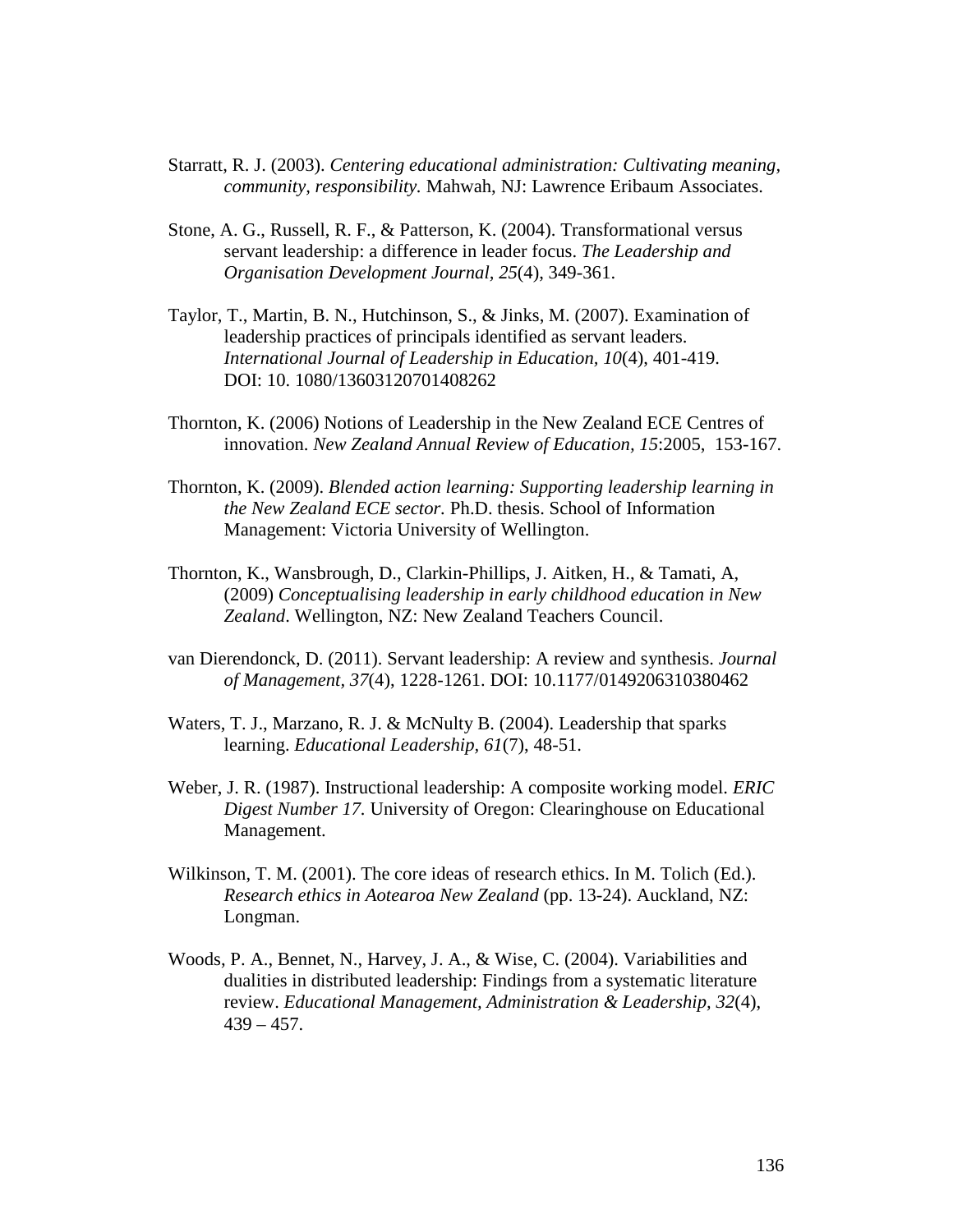- Woodrow, C. & Busch, G. (2008). Repositioning early childhood leadership as action and activism. *European Early Childhood Education Research Journal, 16*(1). 83-93.
- Youngs, H. (2002). *Servant leadership in higher education a case study.*  Unpublished MEdM thesis. UNITEC: Auckland.
- Youngs, H. (2007). 'There and back again': My unexpected journey into 'servant' and 'distributed' leadership. *Journal of Educational Administration and History, 39*(1), 97-109.
- Youngs, H. (2011). The school leadership and student outcomes Best Evidence Synthesis: Potential challenges for policy-makers, practitioners and researchers. *Journal of Educational Leadership, Policy and Practice, 26*(1), 16-27.
- Yukl, G. (2002). *Leadership in organisations.* (5<sup>th</sup> ed.). Upper Saddle River, NJ: Prentice-Hall Inc.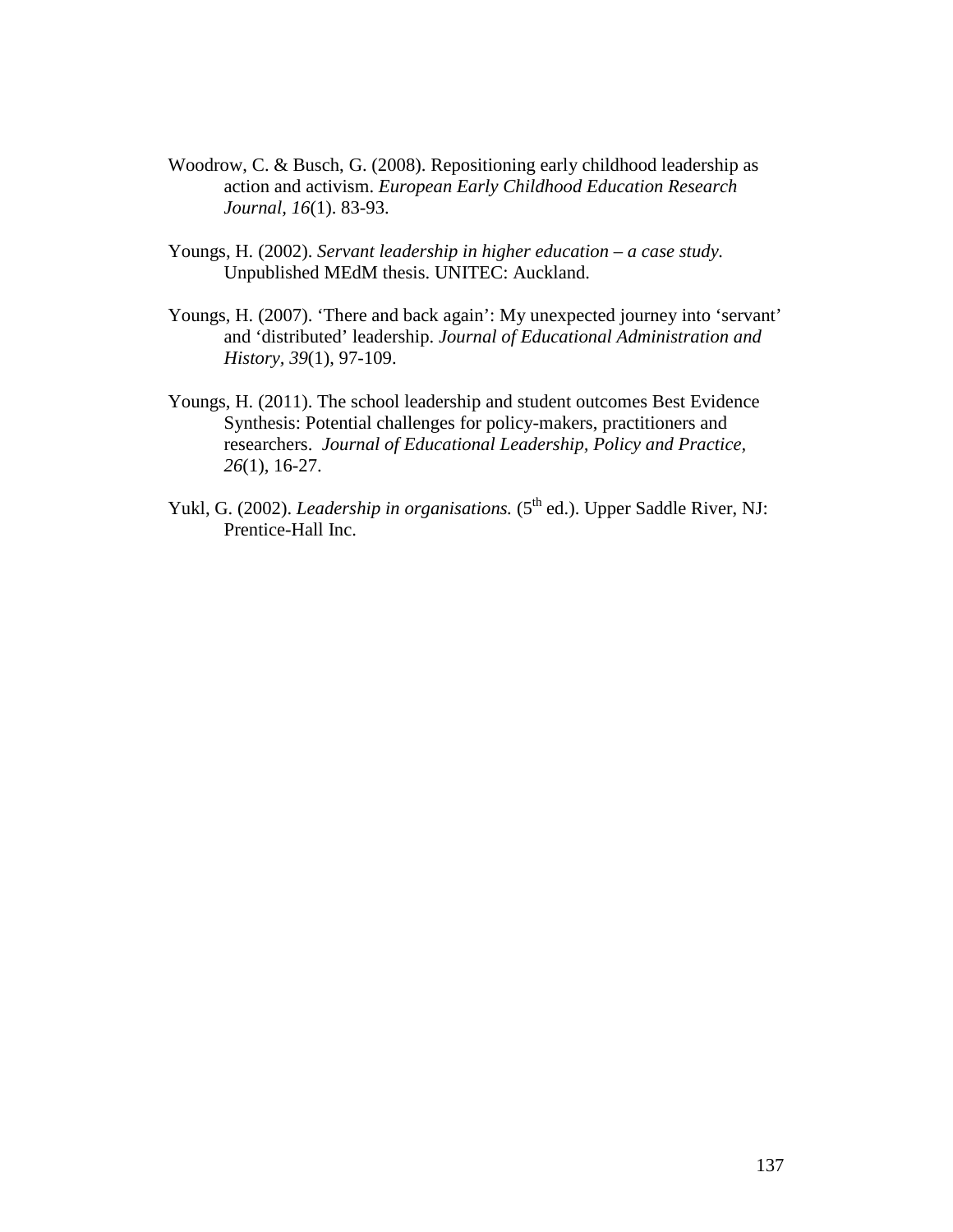# **APPENDICES**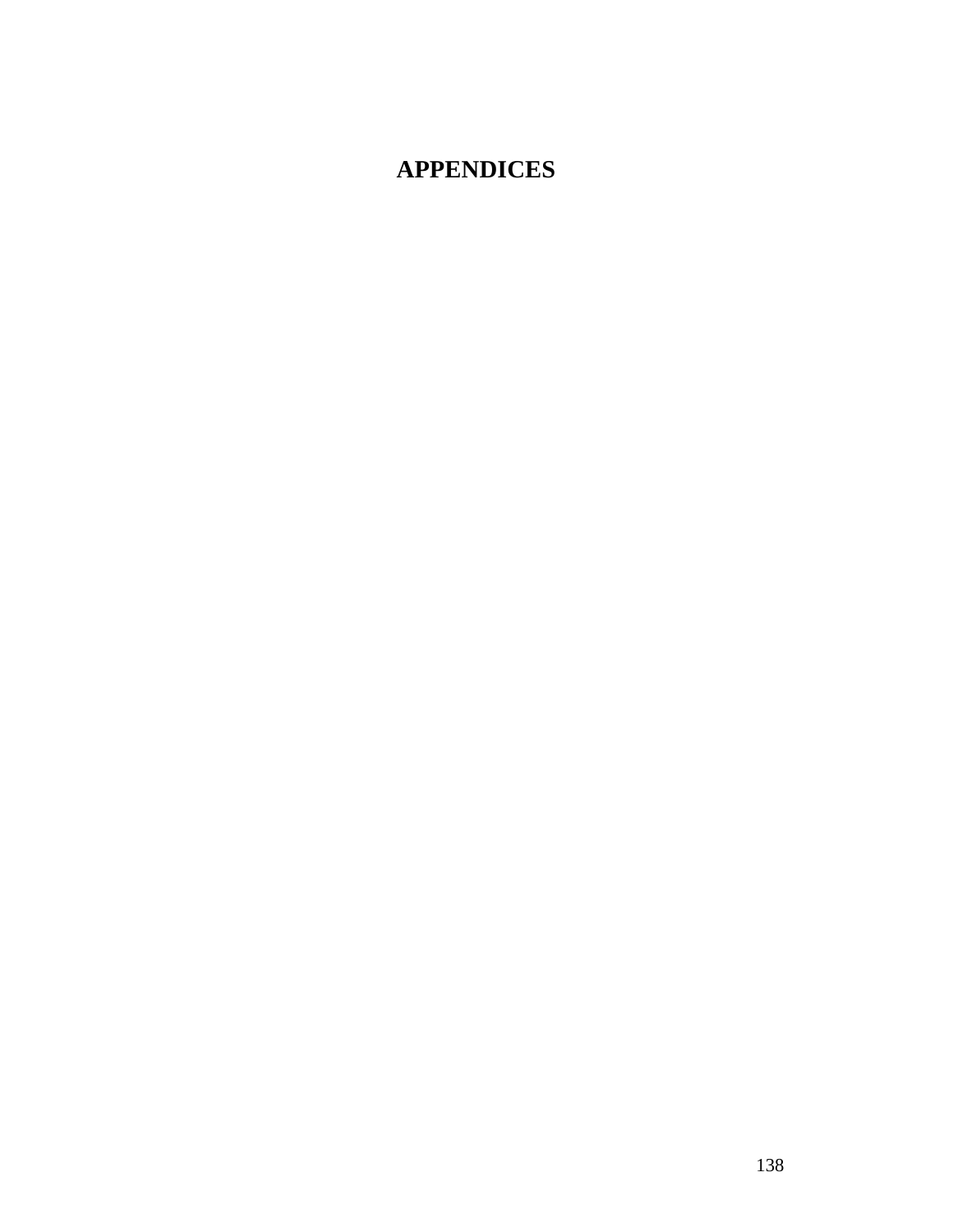## **APPENDIX A**

## TEMPLATE FOR LETTER PROVIDING ORGANISATION'S PERMISSION TO CONDUCT RESEARCH

**[Organisation's letterhead]** 

**Date** 

**Address letter to:** 

**RE: Master of Educational Leadership and Management** 

## **THESIS TITLE: Servant Leadership in Early Childhood Education**

## TO WHOM IT MAY CONCERN

I have been given and have understood an explanation of this research project and I give permission for research to be conducted in my organisation. I understand that the name of my organisation will not be used in any public reports.

**Signature** 

**Name of signatory**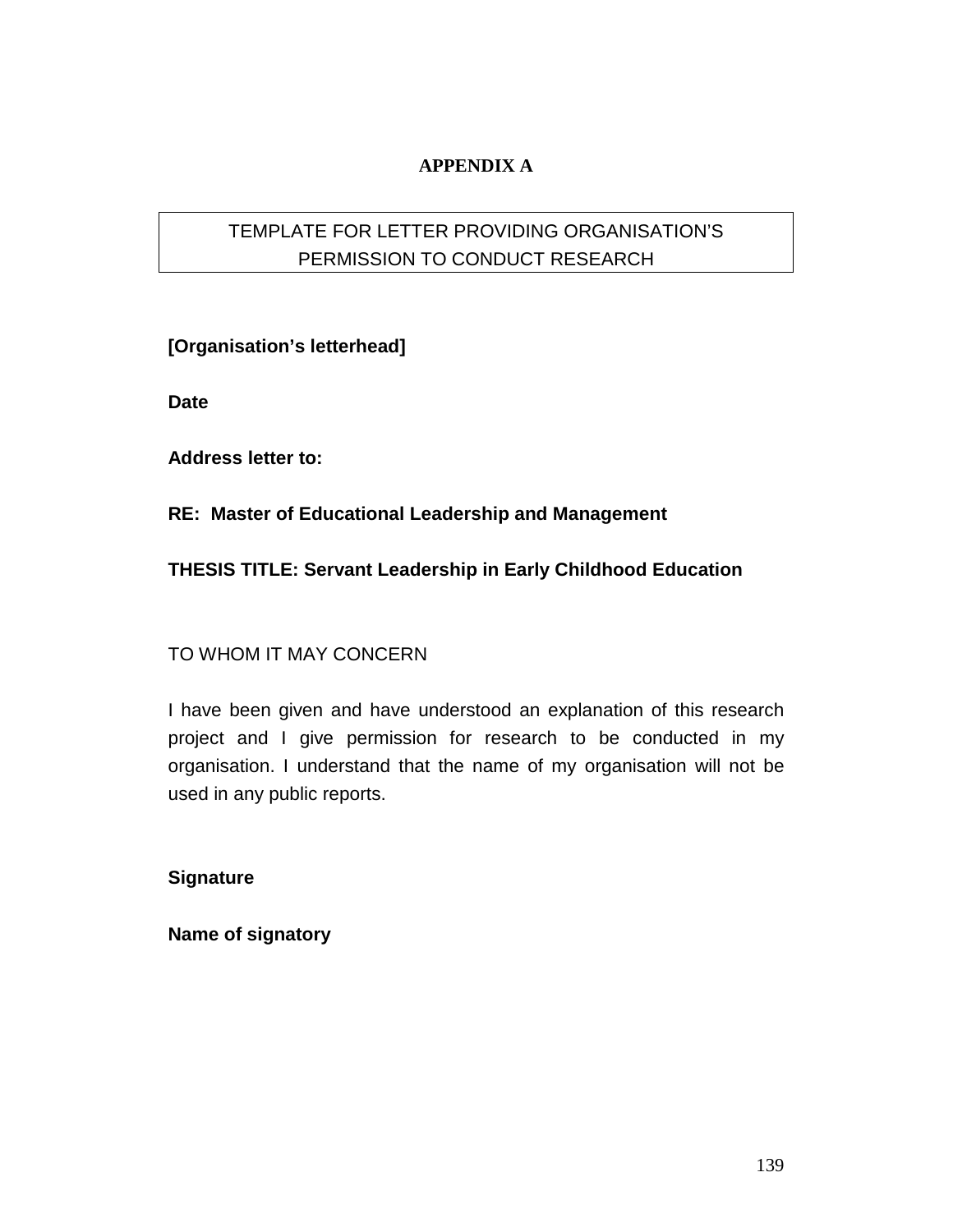## **APPENDIX B**



**CONSENT FORM - ADULTS**

**DATE** 

**TO: [participant's name]** 

**FROM: Karyn Robertson** 

### **RE: Master of Educational Leadership and Management**

### **THESIS TITLE: Servant Leadership in Early Childhood**

I have been given and have understood an explanation of this research and I have had an opportunity to ask questions and have had them answered. I understand that neither my name nor the name of my organisation will be used in any public reports. I also understand that I will be provided with a transcript (or summary of findings if appropriate) for checking before data analysis is started.

### **I agree to take part in this project.**

Signed:

**Name: \_\_\_\_\_\_\_\_\_\_\_\_\_\_\_\_\_\_\_\_\_\_\_\_\_\_\_\_\_\_\_\_\_** 

**Date: \_\_\_\_\_\_\_\_\_\_\_\_\_\_\_\_\_\_\_\_\_\_\_\_\_\_\_\_\_\_\_\_\_** 

### **UREC REGISTRATION NUMBER: (2011-1166)**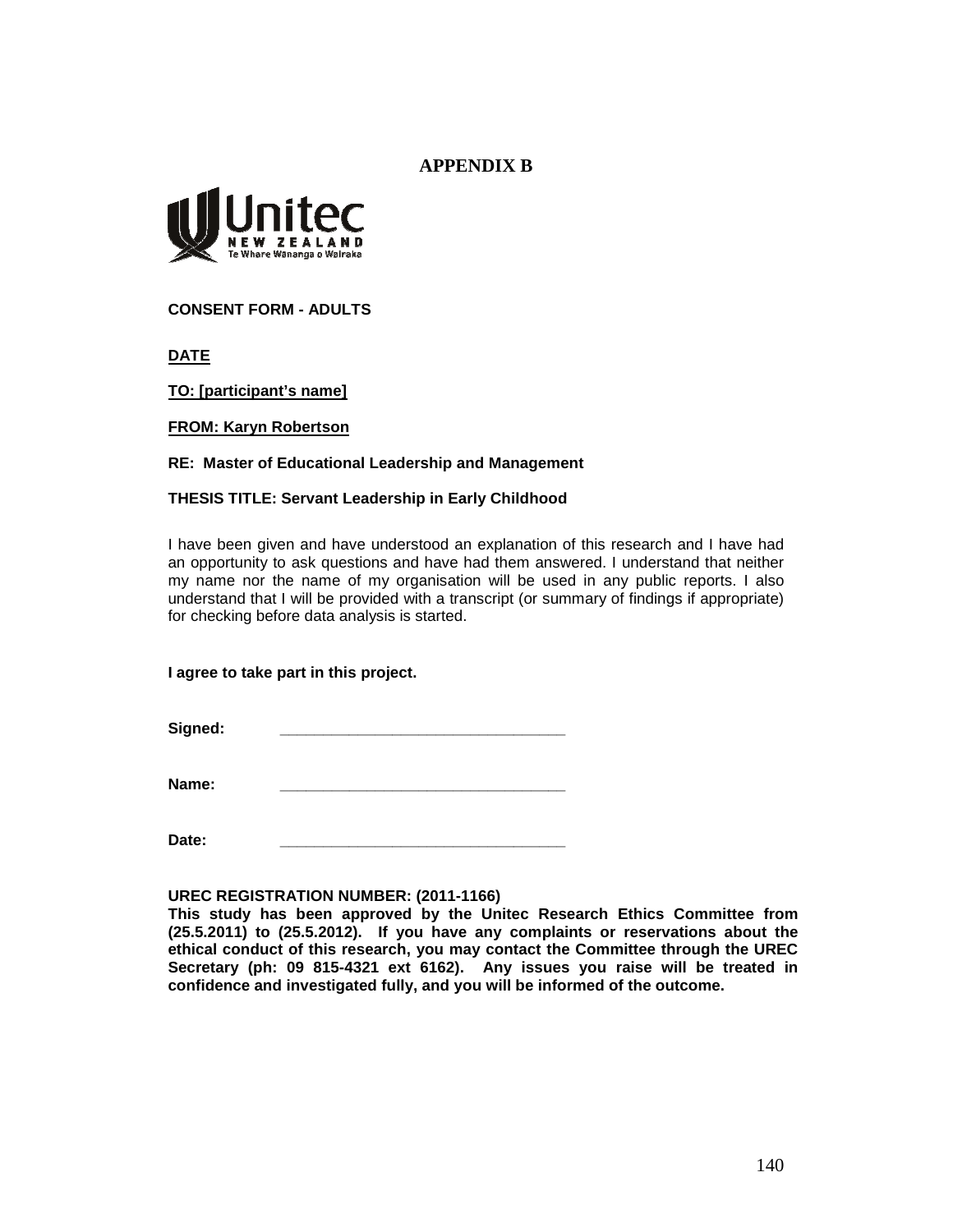## **APPENDIX C**



#### **INFORMATION SHEET**

#### **Title of Thesis: Servant Leadership in Early Childhood Education**

My name is Karyn Robertson. I am currently enrolled in the Master of Educational Leadership and Management degree in the Department of Education at Unitec Institute of Technology and seek your help in meeting the requirements of research for a Thesis course which forms a substantial part of this degree.

The aim of my project is to define and critically discuss the concept of servant leadership and investigate the way leaders of three early childhood services perceive and demonstrate servant leadership. I also aim to investigate the way in which staff and parents of the three early childhood services perceive and experience servant leadership in practice.

I request your participation in the following way.

I will be collecting data using a semi-structured interview schedule and would appreciate being able to interview you at a time that is mutually suitable. I will also be asking you to sign a consent form regarding this event.

Neither you nor your organisation will be identified in the Thesis. I will be recording your contribution and will provide a transcript (or summary of findings if appropriate) for you to check before data analysis is undertaken. I do hope that you will agree to take part and that you will find this participation of interest. If you have any queries about the project, you may contact me by phone 027 473 3081 or email karynmrobertson@gmail.com or my supervisor at Unitec Institute of Technology.

My supervisor is Howard Youngs and may be contacted by email or phone. Phone: (09) 815 4321 ext 8411 Email hyoungs@unitec.ac.nz

Yours sincerely

Karyn Robertson

#### **UREC REGISTRATION NUMBER: (2011-1166)**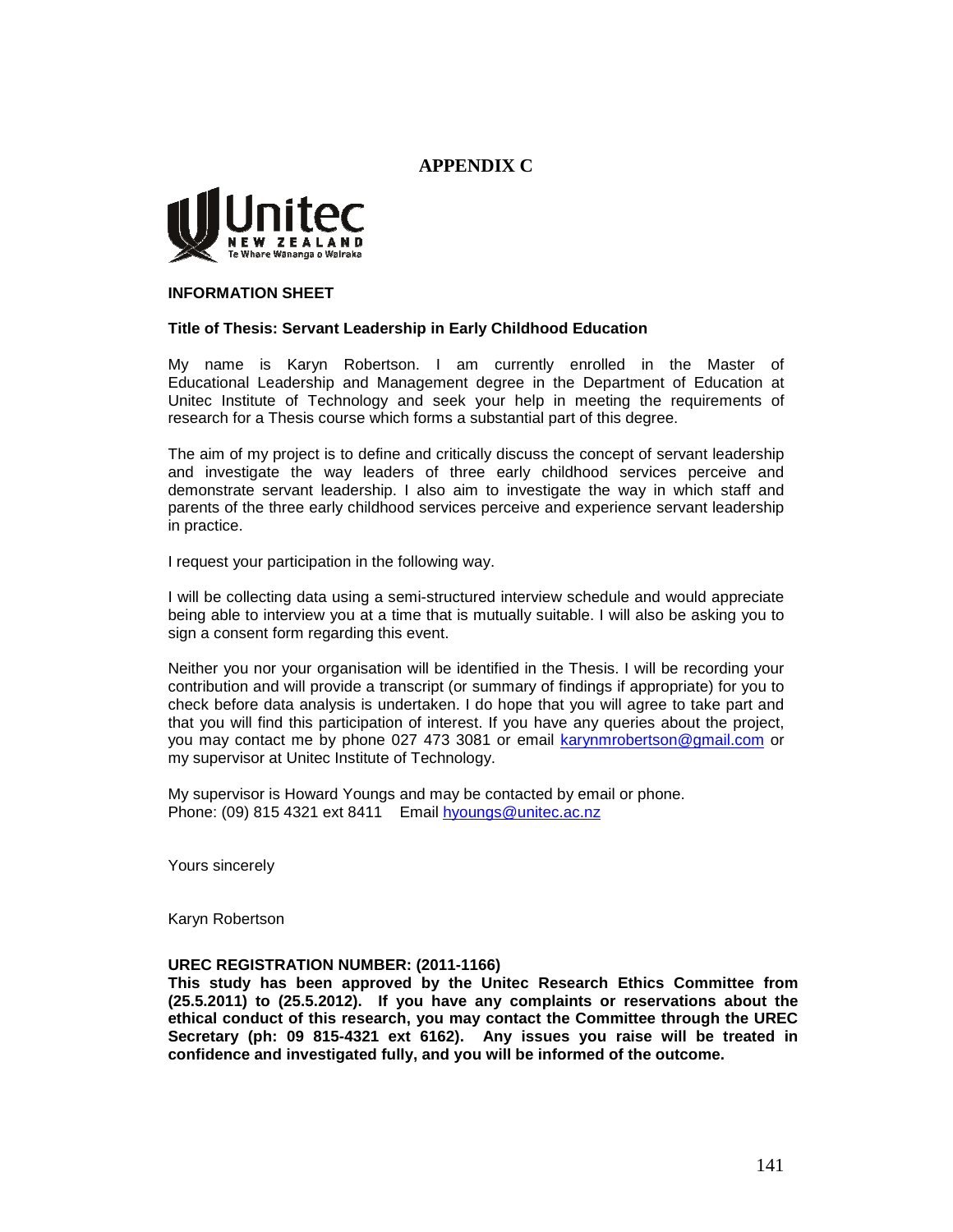## **APPENDIX D**

## **INTERVIEW QUESTIONS**

## **It is intended that this interview will take approximately 25 minutes**

- 1a. How would you define servant leadership?
- 1b. What are the characteristics that you believe a leader brings in servant leadership?
- 2. What do you believe to be the most important qualities or characteristics of a leader in ECE?
- 3. How would you describe your leadership style?
- 4. How do you practice servant leadership when working with the staff of the centre? Please give an example.
- 5. How do you practice servant leadership when working with the parents/caregivers of the centre? Please give an example
- 6. Does what you espouse as being the characteristics of servant leadership align with what you are able to do in practice?
- 7a. What are the barriers to alignment of what you espouse and what you practice in relation to servant leadership?
- 7b. What are the barriers for servant leadership occurring across staff.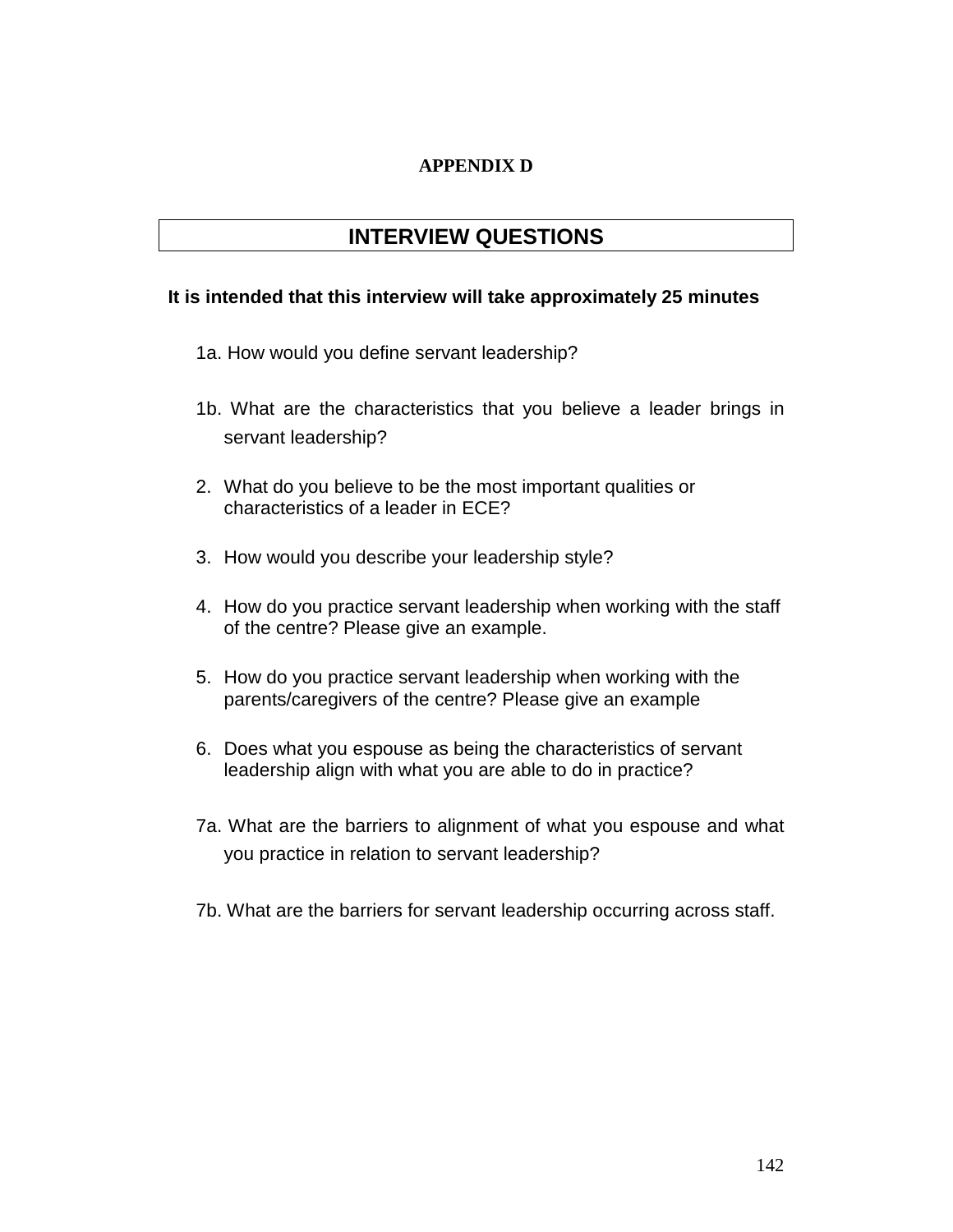## **APPENDIX E**



#### **INFORMATION SHEET**

#### **Title of Thesis: Servant Leadership in Early Childhood Education**

My name is Karyn Robertson. I am currently enrolled in the Master of Educational Leadership and Management degree in the Department of Education at Unitec Institute of Technology and seek your help in meeting the requirements of research for a Thesis course which forms a substantial part of this degree.

The aim of my project is to define and critically discuss the concept of servant leadership and investigate the way leaders of three early childhood services perceive and demonstrate servant leadership. I also aim to investigate the way in which staff and parents of the three early childhood services perceive and experience servant leadership in practice.

I request your participation in the following way.

I will be conducting focus group interviews and would appreciate your contribution as a member of the group. The group will be made up of staff from your centre. The focus group interview will take approximately 45 minutes outside of work hours at a time suitable for you and other participants. I will also be asking you to sign a consent form regarding this event.

Neither you nor your organisation will be identified in the Thesis. All participants will be asked to keep what is said within the focus group confidential. I will be recording your contribution and will provide a transcript of the discussion for you to check before data analysis is undertaken. Individuals will be identified by numbers only so as to ensure the confidentiality of participants. I do hope that you will agree to take part and that you will find this participation of interest. If you have any queries about the project, you may contact me by phone 027 473 3081 or email karynmrobertson@gmail.com or my supervisor at Unitec Institute of Technology.

My supervisor is Howard Youngs and may be contacted by email or phone. Phone: (09) 815 4321 ext 8411 Email hyoungs@unitec.ac.nz

Yours sincerely Karyn Robertson

#### **UREC REGISTRATION NUMBER: (2011-1166)**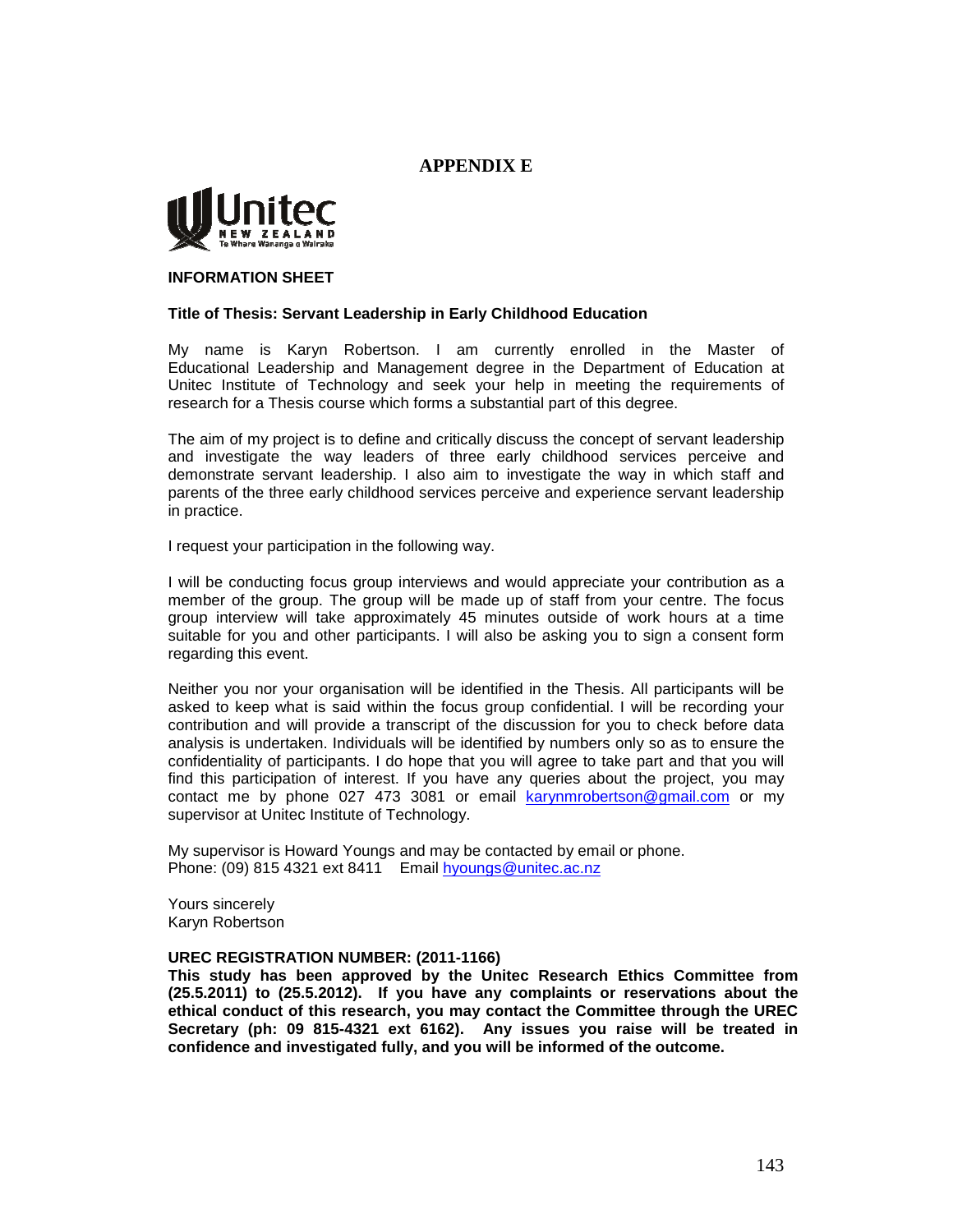## **APPENDIX F**

## **FOCUS GROUP QUESTIONS**

## **It is intended that this focus group will take approximately 45 minutes.**

- 1a. How would you define servant leadership?
- 1b. As teachers, what are the characteristics that you believe a leader brings in servant leadership?
- 2. What do you believe to be the most important qualities or characteristics of a leader in ECE?
- 3. Do you experience servant leadership in practice and if so, how?
- 4. How do you see servant leadership practiced in relation to working with the parents/caregivers of the centre?
- 5. Do you feel that what is espoused in relation to the characteristics of servant leadership align with what you experience in practice?
- 6. What are the barriers to alignment of what is espoused and what you experience in relation to servant leadership?
- 7. What are the barriers for you as teachers to practice servant leadership?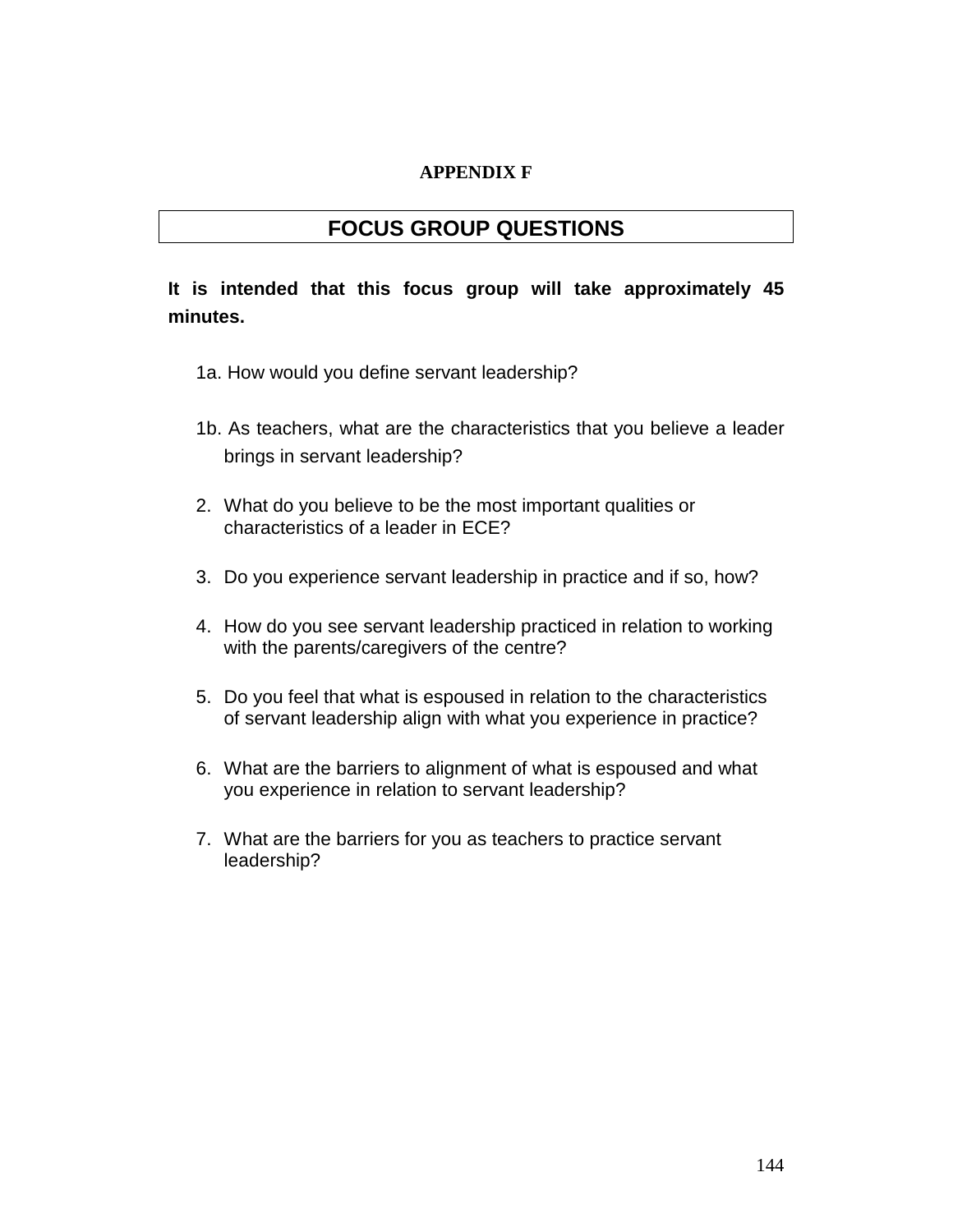## **APPENDIX G**



#### **INFORMATION SHEET**

#### **Title of Thesis: Servant Leadership in Early Childhood Education**

Kia Ora,

My name is Karyn Robertson. I am currently enrolled in the Master of Educational Leadership and Management degree in the Department of Education at Unitec Institute of Technology and seek your help in meeting the requirements of research for a Thesis course which forms a substantial part of this degree.

The aim of my project is to develop an understanding of a particular leadership concept called servant leadership. I will be looking at how this is evident in three different early childhood centres and how both staff and parents in these centres view and experience this type of leadership in practice.

I request your participation in the following way:

I will be collecting data using the attached questionnaire and would appreciate it if you would take the time to complete it. Once completed please place in the sealed posting box by the centre office before 10 June 2011. By completing the questionnaire and returning it, you are giving your consent for the data to be used in my research.

Neither you nor your organisation will be identified in the Thesis. I do hope that you will agree to take part and that you will find this participation of interest. If you have any queries about the project, you may contact me by phone 027 473 3081 or email karynmrobertson@gmail.com or my supervisor at Unitec Institute of Technology.

My supervisor is Howard Youngs and may be contacted by email or phone. Phone: (09) 815 4321 ext 8411 Email hyoungs@unitec.ac.nz

Yours sincerely

Karyn Robertson

#### **UREC REGISTRATION NUMBER: (2011-1166)**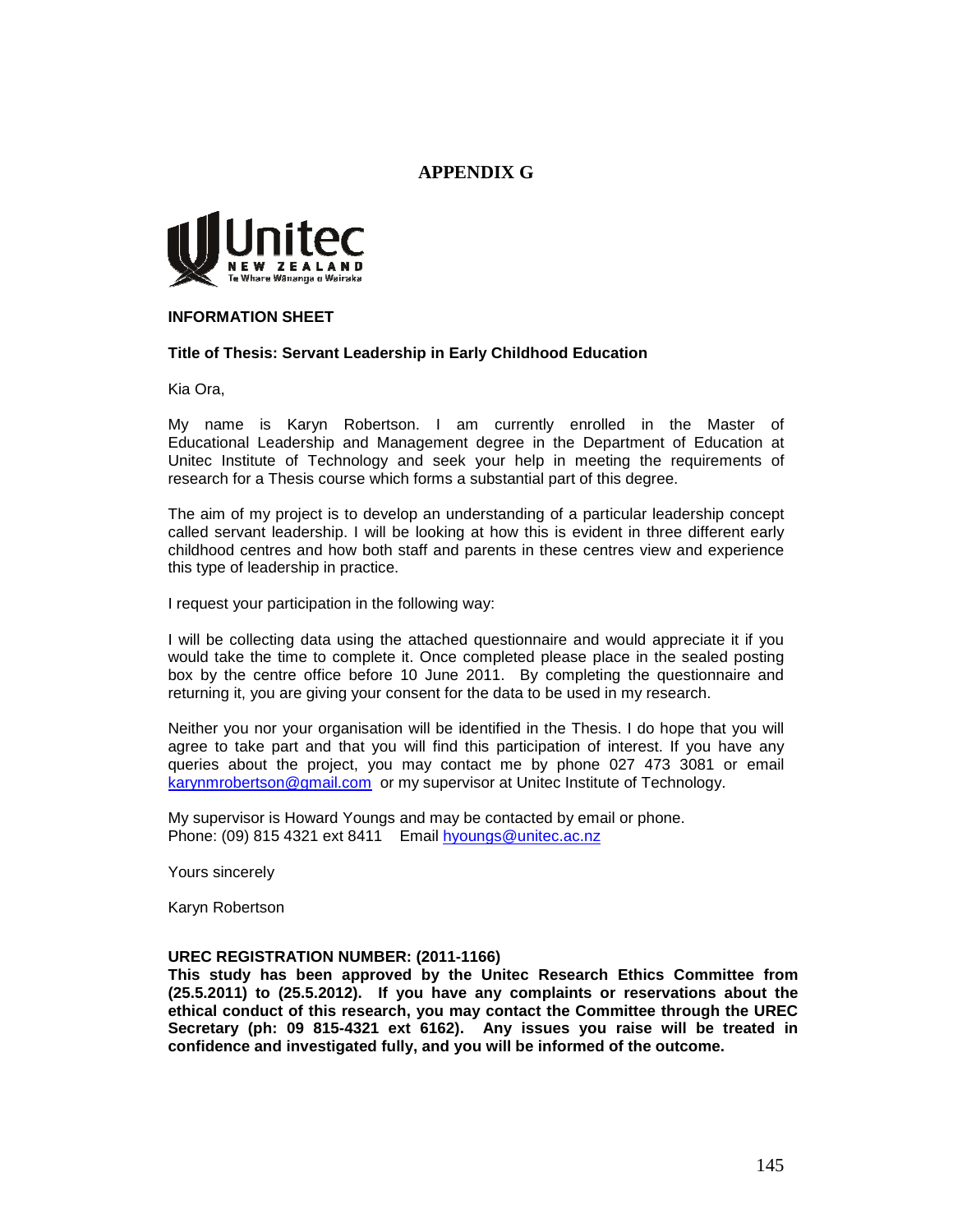## **APPENDIX H**

### **QUESTIONNAIRE**

- 1. Gender: Male / Female (please circle)
- 2. Ethnicity: Tribal/Iwi affiliation:
- 3. I am aware of who the person in charge of the centre/kindergarten is: Yes / No (please circle)
- 4. What is important to you as a parent in regard to the leadership of the early childhood centre/kindergarten?

**Please rate the following characteristics in response to the level of which you see them demonstrated by the staff in the centre/kindergarten.** Place an **X** on the continuum for each characteristic. (If you are unsure of what the characteristic is, do not know or do not wish to give a response, please leave blank).

The staff of the centre/kindergarten:

|    | 5. Are caring            | Disagree<br>Agree<br>$\Omega$                                                    | 5 |
|----|--------------------------|----------------------------------------------------------------------------------|---|
| 6. | <b>Display Integrity</b> | Disagree<br>Agree<br> ------ ------ ------ ------ ------ <br>0                   | 5 |
| 7. | Display humility         | Disagree<br>Agree<br> ------ ------ ------ ------ ------ <br>$\Omega$            | 5 |
|    | 8. Are honest            | <b>Disagree</b><br>Agree<br> ------ ------ ------ ------ ------ <br><sup>0</sup> | 5 |
| 9. | Display courage          | Disagree<br>Agree<br> ------ ------ ------ ------ ------ <br>$\Omega$            | 5 |
|    | 10. Display foresight    | Disagree<br>Agree<br> ------ ------ ------ ------ ------ <br>$\Omega$            | 5 |
|    | 11. Are authentic        | Disagree<br>Agree<br> ------ ------ ------ ------ ------ <br>0                   | 5 |